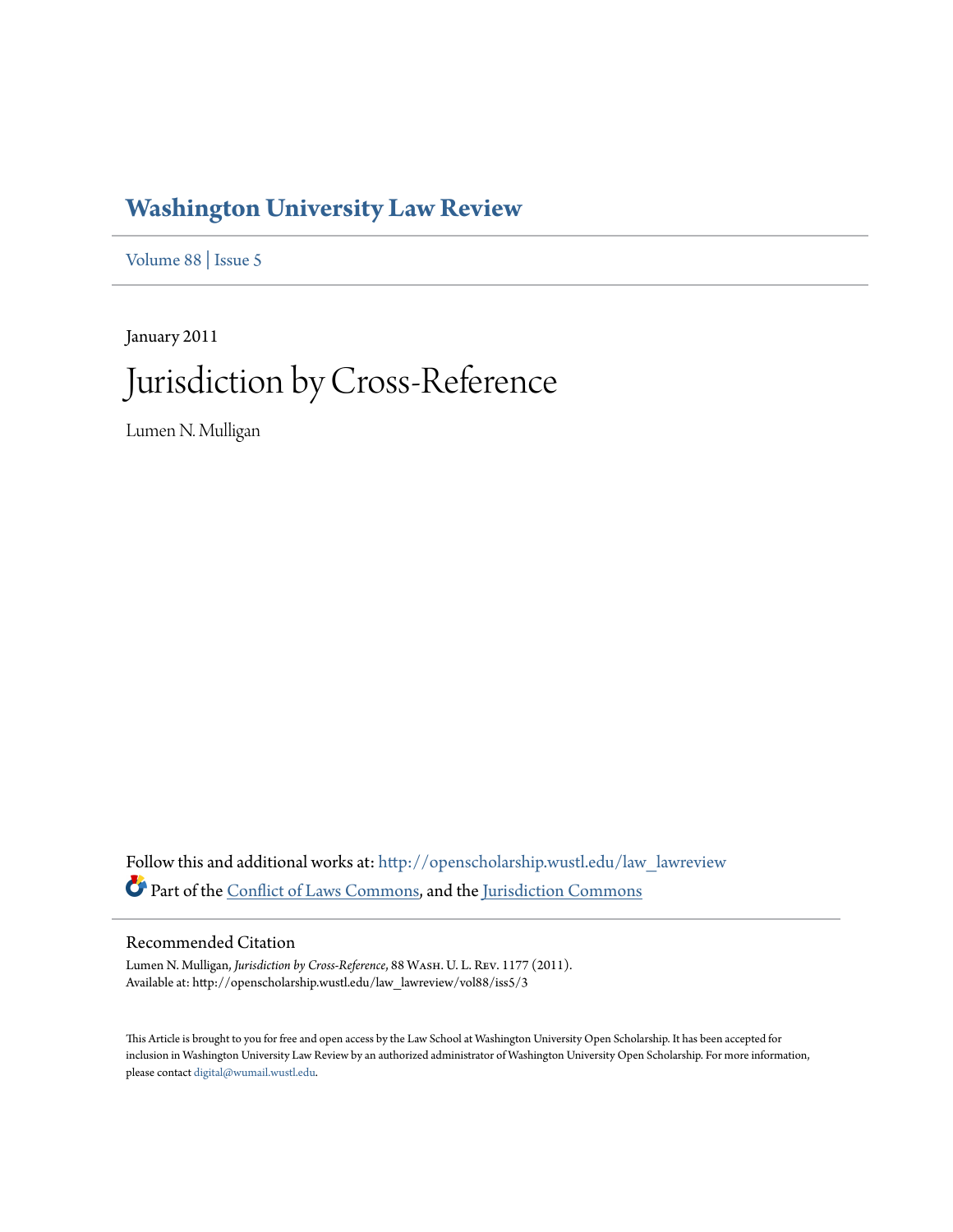# **JURISDICTION BY CROSS-REFERENCE**

# **LUMEN N. MULLIGAN**

#### ABSTRACT

*State and federal law often cross-reference each other to provide a rule of decision. The difficulties attendant to these cross-referenced schemes are brought to the fore most clearly when a federal court must determine whether such bodies of law create federal question jurisdiction. Indeed, the federal courts have issued scores of seemingly inconsistent opinions on these cross-referential cases. In this Article, I offer an ordering principle for these apparently varied, cross-referential jurisdictional cases. I argue that the federal courts only take federal question jurisdiction over crossreferenced claims when they, from a departmental perspective, maintain declaratory authority over the cross-referenced law. I defend this thesis by extensively exploring cross-referenced regimes in numerous modes. I also contend that this cross-referential ordering principle offers significant insights into the nature of federal question claims more generally. Namely, I assert that, contrary to the predominant view, the federal courts do not stand ready to hear cases in which the judiciary as a whole is deployed merely as a fact-finding forum under federal question jurisdiction. Further, I contend that this view of federal question jurisdiction comports with the original understanding of that font of jurisdiction, as well as principles of judicial independence, and that the Court's tendency to vest federal question jurisdiction upon mere formal distinctions in these contexts often leads to separation-of-powers difficulties. As such, I advocate that jurisdiction over all cross-referenced regimes proceed on functionalist lines.* 

Professor, University of Kansas School of Law. I am grateful for the research support for this paper provided by the University of Kansas School of Law. I would also like to thank the outstanding research librarians at the University of Kansas Law School, especially Joyce McCray Pearson and Lauren Van Waardhuizen. Many others have generously reviewed this work and offered insightful comments, including Patti Alleva, Scott Dodson, Abbe Gluck, Catherine LaCroix, Radha Pathak, John Preis, Lee Strang, Louise Weinberg, and my wife, Emily Mulligan. I also received numerous helpful comments from the participants in the Michigan State University College of Law faculty colloquia series, the Case Western Reserve School of Law Workshop series, the Central States Law School Association Conference, and the Junior Faculty Federal Courts Workshop at the University of Illinois. All remaining errors, of course, are my own.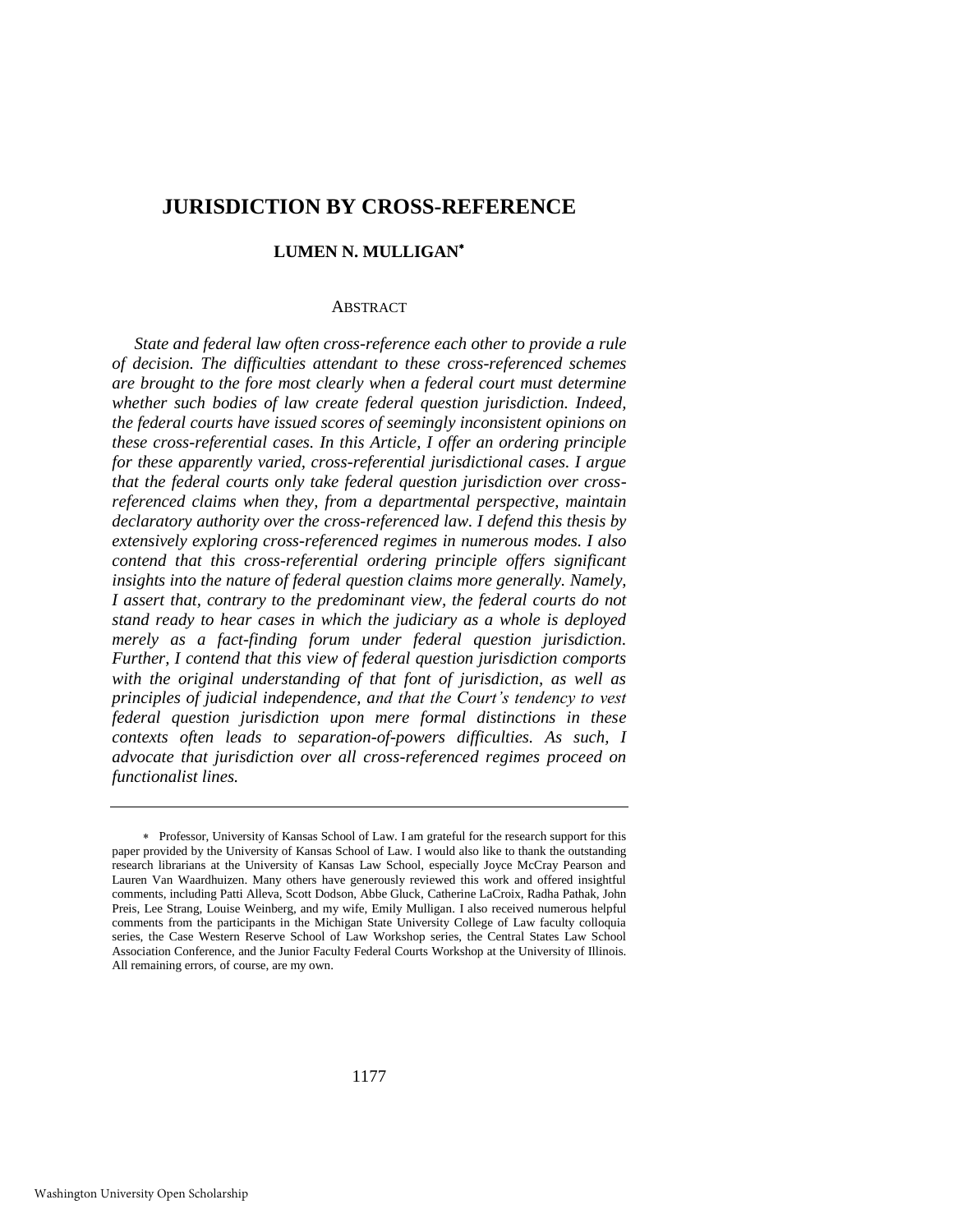#### TABLE OF CONTENTS

| II. THE MIXING AND MATCHING OF STATE AND FEDERAL LAW  1182 |                                                                                     |  |
|------------------------------------------------------------|-------------------------------------------------------------------------------------|--|
| A.                                                         |                                                                                     |  |
| <i>B</i> .                                                 | Cross-Referencing with Varying Degrees of Force  1186                               |  |
| III. CROSS-REFERENCING AND DECLARATORY POWER  1189         |                                                                                     |  |
| $A_{-}$                                                    |                                                                                     |  |
|                                                            | $\mathcal{I}$                                                                       |  |
|                                                            | 2.                                                                                  |  |
|                                                            | Waiving Sovereign Immunity to State-Law Suits 1200<br>3.                            |  |
|                                                            | State-Law Mandatory Cross-References to Federal<br>$\overline{4}$ .                 |  |
|                                                            |                                                                                     |  |
| <i>B</i> .                                                 |                                                                                     |  |
|                                                            | $\mathcal{I}$ .                                                                     |  |
|                                                            | $\overline{2}$ .                                                                    |  |
|                                                            | 3.                                                                                  |  |
|                                                            | <b>State-Law Discretionary Cross-References to Federal</b><br>$\mathcal{A}_{\cdot}$ |  |
|                                                            |                                                                                     |  |
| $C_{\cdot}$                                                |                                                                                     |  |
|                                                            | $\mathcal{I}$                                                                       |  |
|                                                            | Federal Common Law Rights Type II 1226                                              |  |
|                                                            | 3.                                                                                  |  |
|                                                            |                                                                                     |  |
| $A_{\cdot}$                                                | No Federal Question Jurisdiction Without the Power to                               |  |
|                                                            |                                                                                     |  |
| B.                                                         |                                                                                     |  |
|                                                            |                                                                                     |  |

# I. INTRODUCTION

Although we often conceive of state and federal claims as distinct species, these animals have been interbreeding for some time. As a result, state law often cross-references federal law as the rule of decision and vice versa. While this cross-referencing creates quandaries of all stripes, these difficulties are perhaps most acute in those cases where a federal court must determine whether such cross-referenced regimes create federal question, as opposed to diversity, subject matter jurisdiction. This difficulty often leads to apparently inconsistent jurisprudence. For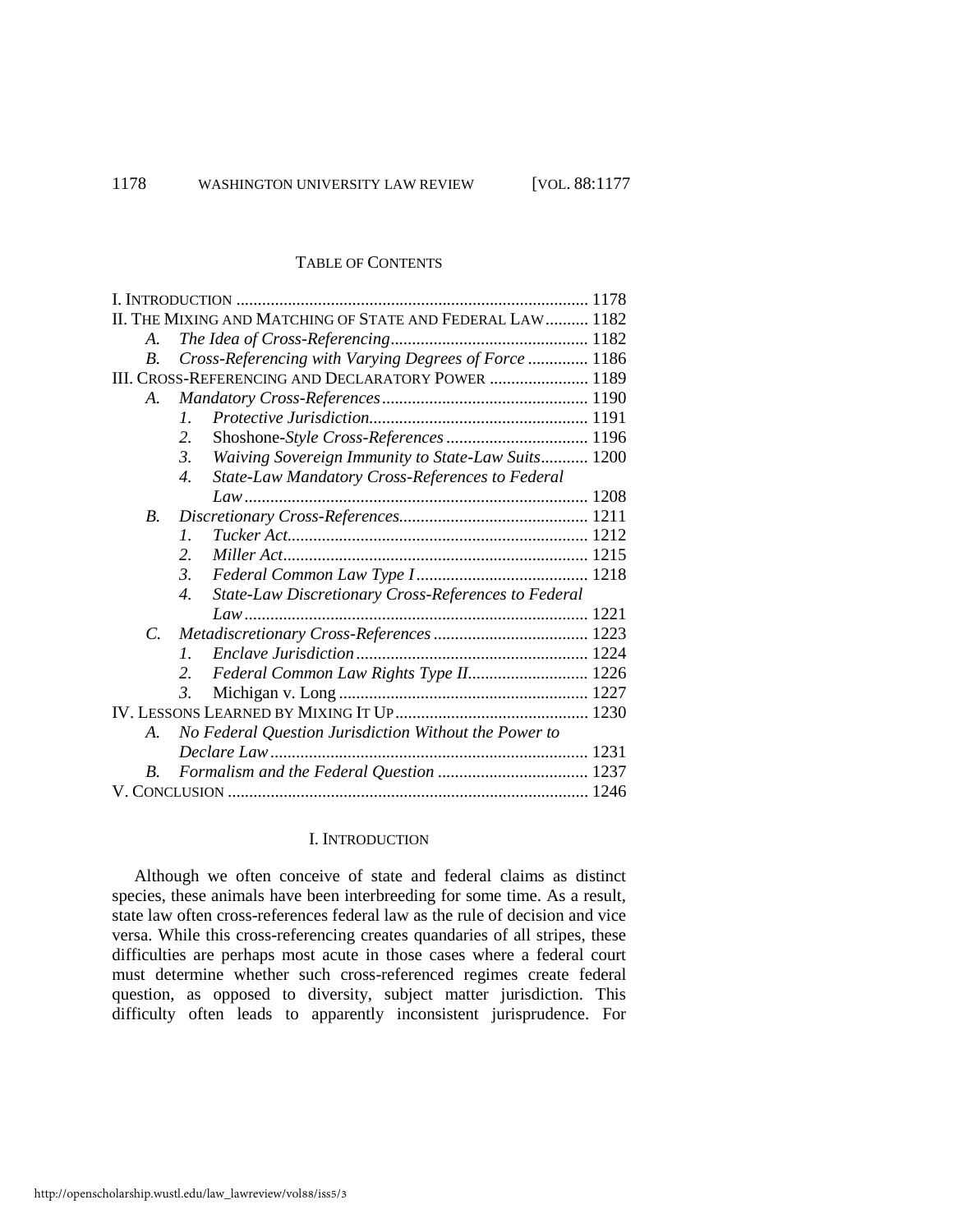example, state judicial incorporation of federal standards as the rule of decision, under *Michigan v. Long*, 1 most often results in federal question jurisdiction, while state incorporation of a federal standard as an element of a state cause of action, in so-called hybrid actions, infrequently results in federal question jurisdiction.<sup>2</sup> Federal incorporation of state law also produces equally divergent jurisdictional opinions. As *Shoshone Mining*   $Co.$  v.  $Rutter^3$  and attempts at enacting protective jurisdiction<sup>4</sup> illustrate, Congress may not merely cross-reference state law and thereby create federal question jurisdiction; yet near analogous cross-referencing of state law as the rule of decision in the federal common law context<sup>5</sup> results in federal question jurisdiction.<sup>6</sup> Equally puzzling, the cross-referencing of state law under the Miller  $Act^7$  creates federal question jurisdiction, $8$  while the nearly identical use of state law under the Tucker Act<sup>9</sup> does not.<sup>10</sup> Similarly inconsistent, the courts find that the incorporation of state law as the rule of decision in federal enclaves creates federal question jurisdiction, $11$  while near analogous incorporation of state standards into

8. *See, e.g*., United States *ex rel.* Skip Kirchdorfer, Inc. v. M.J. Kelley Corp., 995 F.2d 656, 659 (6th Cir. 1993) ("[A]ll federal district courts have jurisdiction over Miller Act claims, because they present a federal question."); Cont'l Cas. Co. v. Allsop Lumber Co., 336 F.2d 445, 449 (8th Cir. 1964) (―The defense further argues that . . . federal court jurisdiction [lies in this Miller Act case] because it requires that the action be brought in the name of the United States . . . and that, therefore, no federal question is presented here. This defense argument may have some appeal but at this date it does not persuade us.").

9. 28 U.S.C. §§ 1346(a)(2), 1491 (2006) (waiving sovereign immunity for contract claims against the United States by nonbonded contractors or claims of implied contract).

<sup>1. 463</sup> U.S. 1032, 1040–41 (1983).

<sup>2.</sup> *See* Grable & Sons Metal Prods., Inc. v. Darue Eng'g & Mfg., 545 U.S. 308, 312–14 (2005).

<sup>3. 177</sup> U.S. 505, 506–07 (1900).

<sup>4.</sup> *See, e.g*., Textile Workers v. Lincoln Mills of Ala., 353 U.S. 448 (1957).

<sup>5.</sup> *See, e.g.*, Kamen v. Kemper Fin. Servs., Inc., 500 U.S. 90, 98 (1991) ("[F]ederal courts should incorporate state law as the federal rule of decision unless application of the particular state law in question would frustrate specific objectives of the federal programs." (internal quotation marks omitted)).

<sup>6.</sup> Illinois v. City of Milwaukee, 406 U.S. 91, 100 (1972) ("conclud[ing] that  $\S$  1331 jurisdiction will support claims founded upon federal common law as well as those of statutory origin").

<sup>7. 40</sup> U.S.C. §§ 3131–3134 (2006) (allowing subcontractors to recover on a bond put up by the prime government contractor).

<sup>10.</sup> *See, e.g*., Marceau v. Blackfeet Hous. Auth., 455 F.3d 974, 986 n.6 (9th Cir. 2006) (―Contrary to Plaintiffs' assertions, where a case falls under Tucker Act jurisdiction, federal question jurisdiction cannot serve as an alternative basis for jurisdiction."); Eagle-Picher Indus., Inc. v. United States, 901 F.2d 1530, 1532 (10th Cir. 1990) (similar); A.E. Finley & Assocs., Inc. v. United States, 898 F.2d 1165, 1167 (6th Cir. 1990) (similar); Graham v. Henegar, 640 F.2d 732, 734 & n.6 (5th Cir. Unit A Mar. 1981) (similar). Other circuits, however, do find 28 U.S.C. § 1331 jurisdiction under the Tucker Act in some circumstances. *See, e.g.*, W. Sec. Co. v. Derwinski, 937 F.2d 1276, 1280–81 (7th Cir. 1991); A.E. Finley & Assocs. v. United States, 898 F.2d 1165, 1167 (6th Cir. 1990); Bor-Son Bldg. Corp. v. Heller, 572 F.2d 174, 182 n.14 (8th Cir. 1978).

<sup>11.</sup> *See, e.g.*, Durham v. Lockheed Martin Corp., 445 F.3d 1247, 1250 (9th Cir. 2006) ("Federal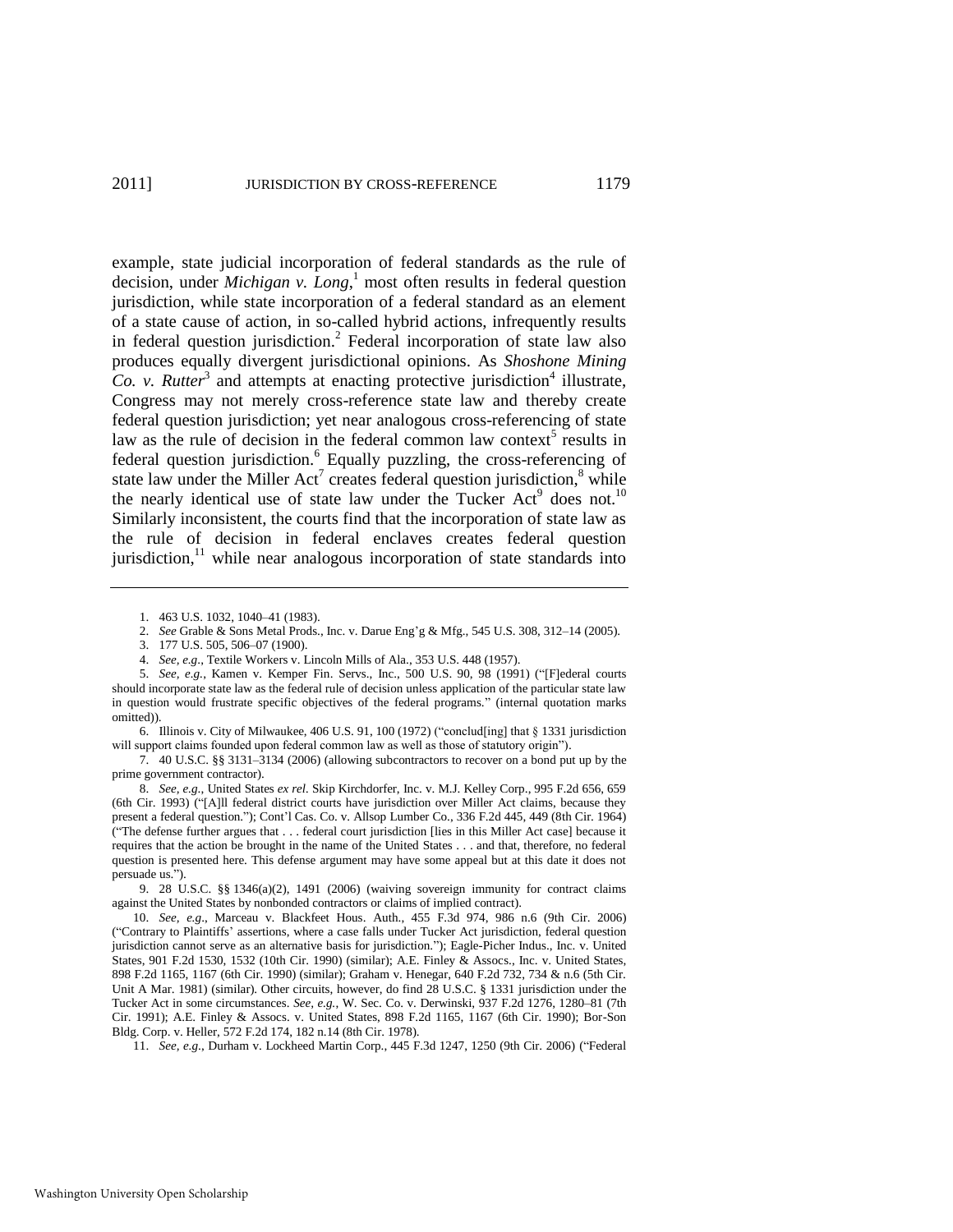federal law under the Federal Tort Claims  $Act^{12}$  does not create federal question jurisdiction.<sup>13</sup>

<span id="page-4-0"></span>These cross-referential puzzles have not escaped the academic eye. Scholars have explored extensively whether state common law crossreferences to federal law raise federal question jurisdiction, $14$  whether state constitutional cross-references to federal rules of decision present federal questions,<sup>15</sup> whether Congress may enact so-called protective jurisdiction,<sup>16</sup> and the like. By and large, however, these efforts have focused on only one type of cross-reference at a time, eschewing a treatment of cross-referencing writ large. I aim to tackle this broader project.

In this Article, I offer an ordering principle for these cross-referential, jurisdictional cases—namely, that the federal courts only take federal question jurisdiction over cross-referenced claims when they, from a departmental perspective, maintain declaratory authority over the crossreferenced law. By declaratory authority, I mean that the forum court is empowered to authoritatively establish the content of the cross-referenced law.<sup>17</sup> Declaratory authority is to be contrasted, then, to those situations,

17. *See infra* notes [45–](#page-10-0)[47](#page-10-1) and accompanying text (further defining my use of declaratory authority).

courts have federal question jurisdiction over tort claims that arise on 'federal enclaves.'").

<sup>12. 28</sup> U.S.C. § 1346(b) (waiving sovereign immunity for tort claims against the United States and incorporating state law as the rule of decision).

<sup>13.</sup> *See, e.g*., CNA v. United States, 535 F.3d 132, 140 (3d Cir. 2008); Ortiz v. United States, 595 F.2d 65, 69 n.6 (1st Cir. 1979).

<sup>14.</sup> *See, e.g*., John F. Preis, *Jurisdiction and Discretion in Hybrid Law Cases*, 75 U. CIN. L. REV. 145 (2006) (empirically surveying lower federal court practice in this area); Linda R. Hirshman, *Whose Law is It, Anyway? A Reconsideration of Federal Question Jurisdiction over Cases of Mixed State and Federal Law*, 60 IND. L.J. 17 (1985) (discussing the propriety of such hybrid law cases arising under § 1331); Arthur R. Miller, *Artful Pleading: A Doctrine in Search of Definition*, 76 TEX. L. REV. 1781, 1786–93 (1998) (same); John B. Oakley, *Federal Jurisdiction and the Problem of the Litigative Unit: When Does What "Arise Under" Federal Law?*, 76 TEX. L. REV. 1829, 1839–43 (1998) (same); Note, *Mr.* Smith *Goes to Federal Court: Federal Question Jurisdiction Over State Law Claims Post-*Merrell Dow, 115 HARV. L. REV. 2272 (2002) (same); *see also infra* note 179 (listing cases and articles on point).

<sup>15.</sup> *See, e.g*., Justin R. Long, *Against Certification*, 78 GEO. WASH. L. REV. 114 (2009) (discussing federal question jurisdiction to address state-law questions); Henry Paul Monaghan, *Supreme Court Review of State-Court Determinations of State Law in Constitutional Cases*, 103 COLUM. L. REV. 1919, 1934–47 (2003) (discussing the role of "characterization" of law as state or federal in this context); Kermit Roosevelt III, *Light From Dead Stars: The Procedural Adequate and Independent State Ground Reconsidered*, 103 COLUM. L. REV. 1888 (2003) (discussing this question in the context of the adequate and independent state grounds doctrine); *see also* Martin H. Redish, *Supreme Court Review of State Court "Federal" Decisions: A Study in Interactive Federalism*, 19 GA. L. REV. 861 (1985) (arguing in favor of federal question jurisdiction for such cases only on certiorari); Michael E. Solimine & James L. Walker, *State Court Protection of Federal Constitutional Rights*, 12 HARV. J.L. & PUB. POL'Y 127 (1989) (similar).

<sup>16.</sup> *See infra* note 67 (listing scholarly treatment of protective jurisdiction).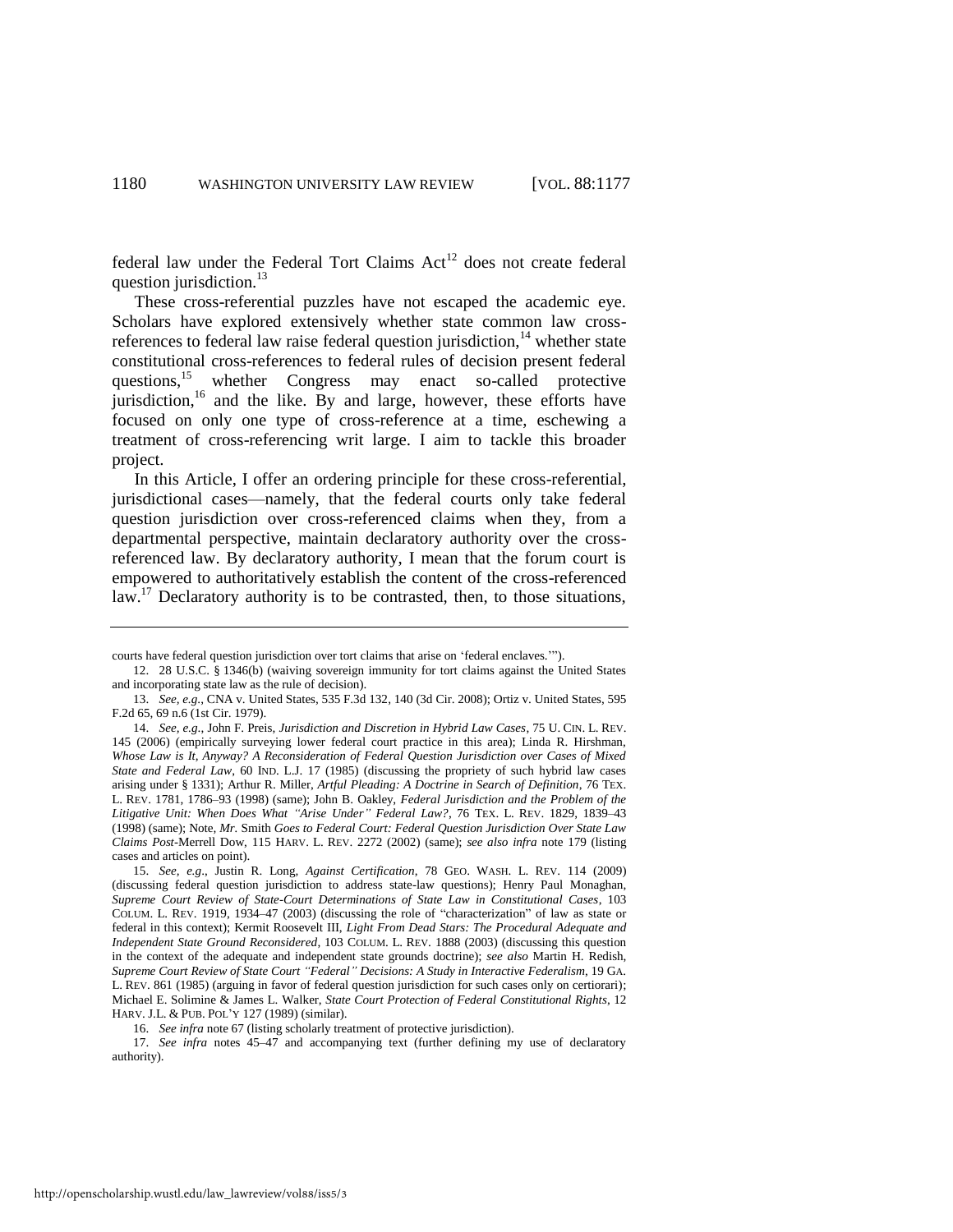like cases heard in diversity, in which the forum court lacks the power to authoritatively establish the content of the law at issue.<sup>18</sup> I elucidate this principle by finding that cross-referencing regimes deploy cross-references of differing strengths. Under the taxonomy I advocate, a cross-reference may be mandatory, discretionary, or metadiscretionary. Deploying this classification scheme, I contend that the federal courts do not take federal question jurisdiction over cases in which Congress creates mandatory cross-references to state law. They only take federal question jurisdiction over cases in which the federal courts, from a departmental perspective, possess declaratory power over the question of law presented. State-law cross-references to federal law work in a mirror-like fashion, taking federal question jurisdiction only when the cross-reference is mandatory, but reach the same result of preserving federal declaratory authority.

I further argue that this cross-referential ordering principle offers significant insights into the nature of federal question claims more generally. First, on judicial independence grounds, federal courts under federal question jurisdiction, contrary to the dominant view famously espoused by Professor Mishkin,<sup>19</sup> do not stand ready to hear cases in which the judiciary as a whole is deployed merely as a fact-finding forum. Second, as these cross-referential cases lay bare, the Court's tendency is to vest federal question jurisdiction upon mere formal distinctions, which often leads to significant separation-of-powers difficulties.<sup>20</sup> As such, I advocate that jurisdiction over all cross-referenced regimes proceed on functionalist lines.

I begin, in Part II, by laying the analytical foundation for this discussion. I define the notion of cross-referencing with more precision and present the varying strengths with which a cross-reference may be made. With these tools at hand, in Part III, I establish my primary claim that the federal courts only take federal question jurisdiction over crossreferenced cases in which they maintain declaratory authority. I proceed in this Part by categorizing jurisdictional rulings by strength of crossreference, addressing mandatory, discretionary, and metadiscretionary

<sup>18.</sup> *See infra* note[s 50](#page-10-2)[–52 a](#page-11-0)nd accompanying text (further defining my use of lack of declaratory authority).

<sup>19.</sup> *See* Paul J. Mishkin, *The Federal "Question" in the District Courts*, 53 COLUM. L. REV. 157, 167–74 (1953) (arguing that the federal courts in federal question jurisdiction should hear merely factbound "claims" even if all of the issues of federal law in the particular case are settled).

<sup>20.</sup> As Professor Vázquez recently noted, "[i]t would be odd to say that federal jurisdiction would exist when Congress delegates to the courts the power to preempt some state law, but not when Congress itself specifies the extent of preemption.‖ Carlos M. Vázquez, *The Federal "Claim" in the District Courts:* Osborn*,* Verlinden*, and Protective Jurisdiction*, 95 CALIF. L. REV. 1731, 1761 (2007).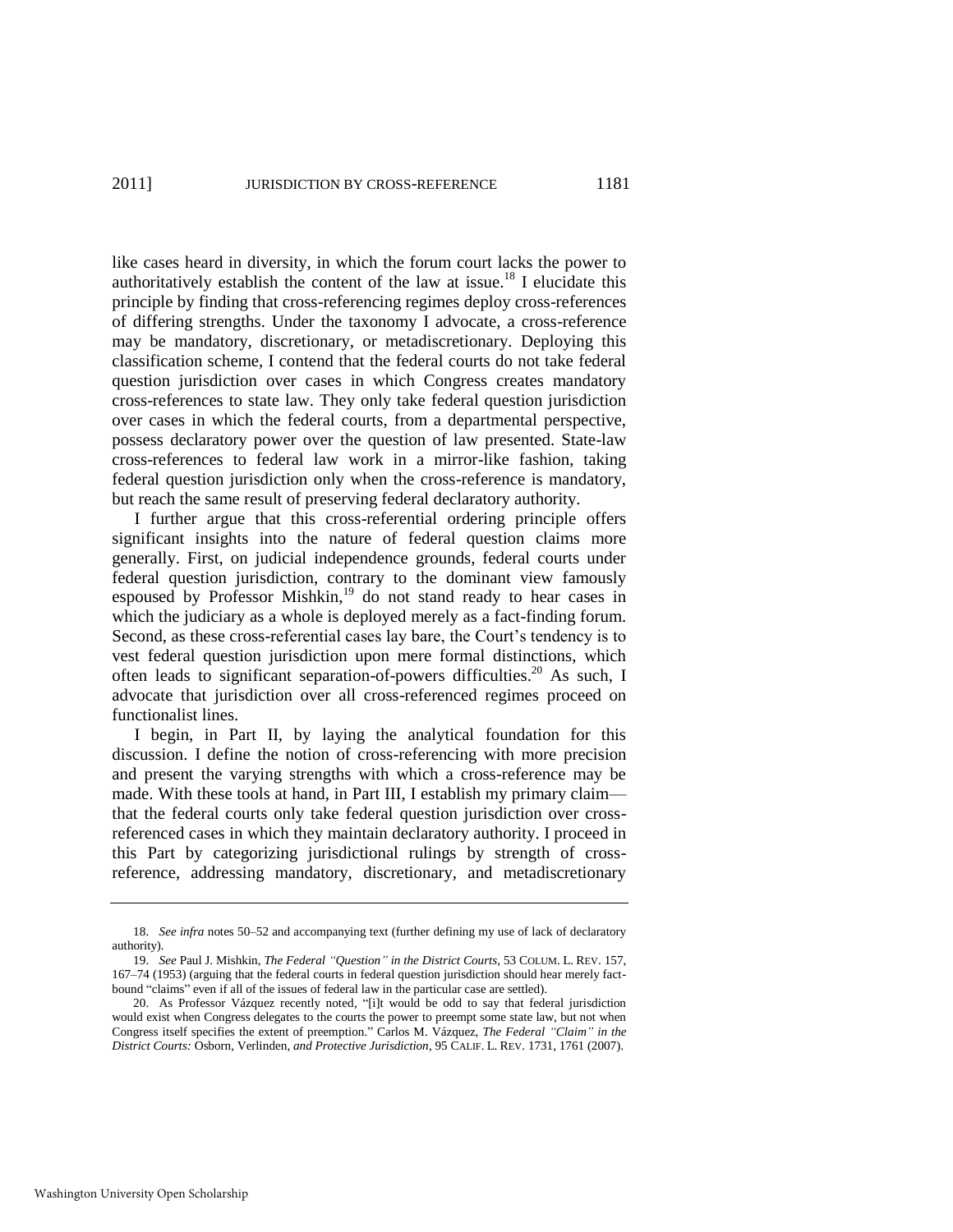cross-references in turn. In so doing, I explore both federal crossreferences to state law and state-law cross-references to federal law. I contend that the federal courts routinely refuse federal question jurisdiction over congressional, mandatory cross-references to state law, yet will take jurisdiction over suits in which the courts make discretionary or metadiscretionary cross-references to state law. I further note that the federal courts will take federal question jurisdiction over state-law crossreferences to federal rules only when the cross-reference is nondiscretionary. Both practices, I contend, preserve the declaratory power of the federal courts over the cross-referenced legal question.

In Part IV, I address the broader implications of this finding that the federal courts require declaratory power to vest federal question jurisdiction in cross-referential cases. First, I address how this requirement of declaratory power, which conforms to the original understanding of federal question jurisdiction and with norms of judicial independence, runs contrary to the predominantly held notion that federal courts should be open to purely fact-bound claims in federal question jurisdiction. Second, I critique the Court's overly formalistic reasoning in the cross-referenced context because it raises significant separation-of-powers concerns vis-àvis congressional control over federal court jurisdiction. I conclude by advocating for a functionalist perspective of cross-referenced regimes. While aiming to remain agnostic upon the propriety of any particular type of cross-referenced scheme, I argue that the courts should not vest federal question jurisdiction upon purely formalistic grounds and assume that the pragmatic ills of assumed extrajurisdictional approaches, such as protective jurisdiction, will be avoided.

## II. THE MIXING AND MATCHING OF STATE AND FEDERAL LAW

In this Part, I offer a more detailed explanation of the notions I deploy to analyze cross-referenced regimes. I begin with an exposition on how cross-referencing operates. I turn next to a classification of the varying strengths by which cross-references are made. With these tools at hand, in Part III, I turn to an investigation of federal question jurisdiction in the cross-referenced context.

## *A. The Idea of Cross-Referencing*

To understand how cross-referencing works, one must take in the technical distinctions between the concepts of right and cause of action. At the common law, under the then-extant writ pleading system, the concepts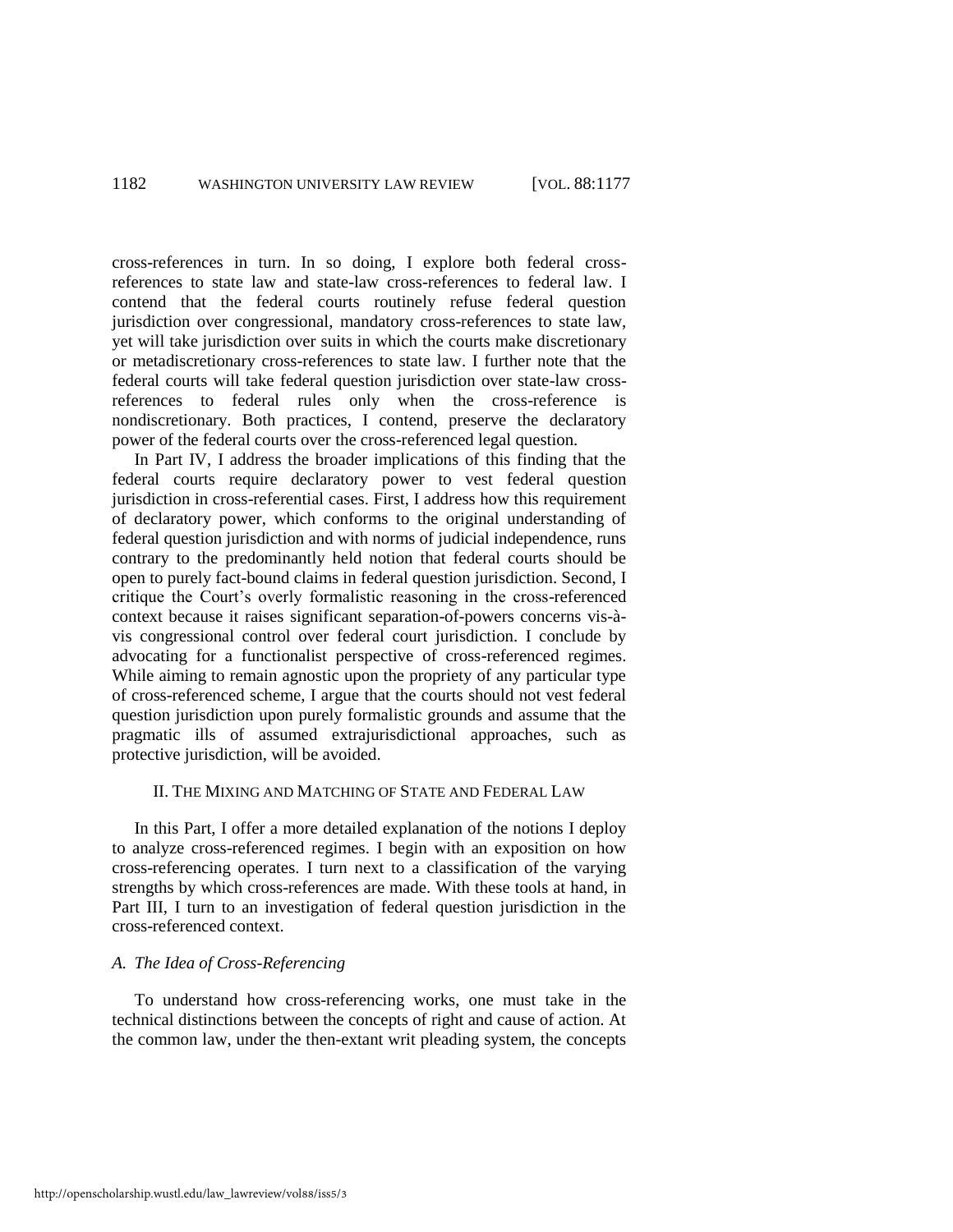<span id="page-7-0"></span>of right and cause of action (or what is sometimes referred to as "remedy" or a "right of action") were thought to be immutably linked—one did not exist without the other.<sup>21</sup> As Justice Harlan noted, "contemporary modes of jurisprudential thought . . . appeared to link 'rights' and 'remedies' in a 1:1 correlation  $\dots$ <sup>22</sup> Given this congruity, in times past the jurists would use the terms cause of action, right, and remedy interchangeably, especially in jurisdictional analyses.

<span id="page-7-3"></span><span id="page-7-1"></span>This traditional jurisprudence of congruity, however, had by the 1970s given way to a new regime,  $2^3$  with the Court explicitly differentiating rights from the ability to enforce them by way of a cause of action.<sup>24</sup> By the end of the decade, the Court in *Davis v. Passman*<sup>25</sup> squarely held that the notions of right and cause of action constituted distinct analytic concepts.

<span id="page-7-2"></span>Under the now-prevailing view, a right is an obligation owed by the defendant to which the plaintiff is an intended beneficiary.<sup>26</sup> Further, to qualify as a right, an obligation must be mandatory, not merely hortatory, $27$ and the language at issue must not be "too vague and amorphous" or

22. Bivens v. Six Unknown Named Agents of the Fed. Bureau of Narcotics, 403 U.S. 388, 401 n.3 (1971) (Harlan, J., concurring); *see also* Zeigler, *supra* note 21, at 72 ("[C]ourts did not view a cause of action as a separate procedural entity, independent of a right and remedy, that had to be present for an action to go forward.").

23. Zeigler, *supra* note [21,](#page-7-0) at 83–104. Zeigler notes this as a sea change. *But see* Laura S. Fitzgerald, *Is Jurisdiction Jurisdictional?*, 95 NW. U. L. REV. 1207, 1241–45 (2001) (noting how the two-track approach has developed over many decades).

24. Zeigler, *supra* note 21, at 85–86; *see also* Cort v. Ash, 422 U.S. 66, 74–85 (1975) (noting that the corporate action in question was in violation of a federal criminal statute but questioning whether plaintiffs had a cause of action to privately enforce the prohibition); Sec. Investor Prot. Corp. v. Barbour, 421 U.S. 412, 420–23 (1975) (acknowledging that the Securities Investor Protection Act grants plaintiffs beneficial rights but questions whether they have a cause of action to force the agency to enforce them); Nat'l R.R. Passenger Corp. v. Nat'l Ass'n of R.R. Passengers, 414 U.S. 453, 457–58 (1974) (acknowledging the existence of rights and duties under the Amtrak Act but questioning whether respondent had a cause of action to enforce them).

25. 442 U.S. 228, 238–39 (1979).

26. *Id.* (distinguishing rights from causes of actions and holding that, as in *Barbour*, being an intended beneficiary of a statute may create rights even if it does not a create a cause of action); *id.* at 241 (construing rights as obligations designed to benefit individuals, even if the right holder lacks a cause of action to enforce them).

27. Pennhurst State Sch. & Hosp. v. Halderman, 451 U.S. 1, 24 (1981) (finding that provisions of the Developmentally Disabled Assistance and Bill of Rights Act "were intended to be hortatory, not mandatory").

<sup>21.</sup> *See*, *e.g.*, Anthony J. Bellia Jr., *Article III and the Cause of Action*, 89 IOWA L. REV. 777, 783 (2004) ("At the time of the American Founding, the question whether a plaintiff had a cause of action was generally inseparable from the question whether the forms of proceeding at law and in equity afforded the plaintiff a remedy for an asserted grievance.‖); Donald H. Zeigler, *Rights, Rights of Action, and Remedies: An Integrated Approach*, 76 WASH. L. REV. 67, 71–83 (2001) (describing the traditional approach to rights, causes of action, and remedies).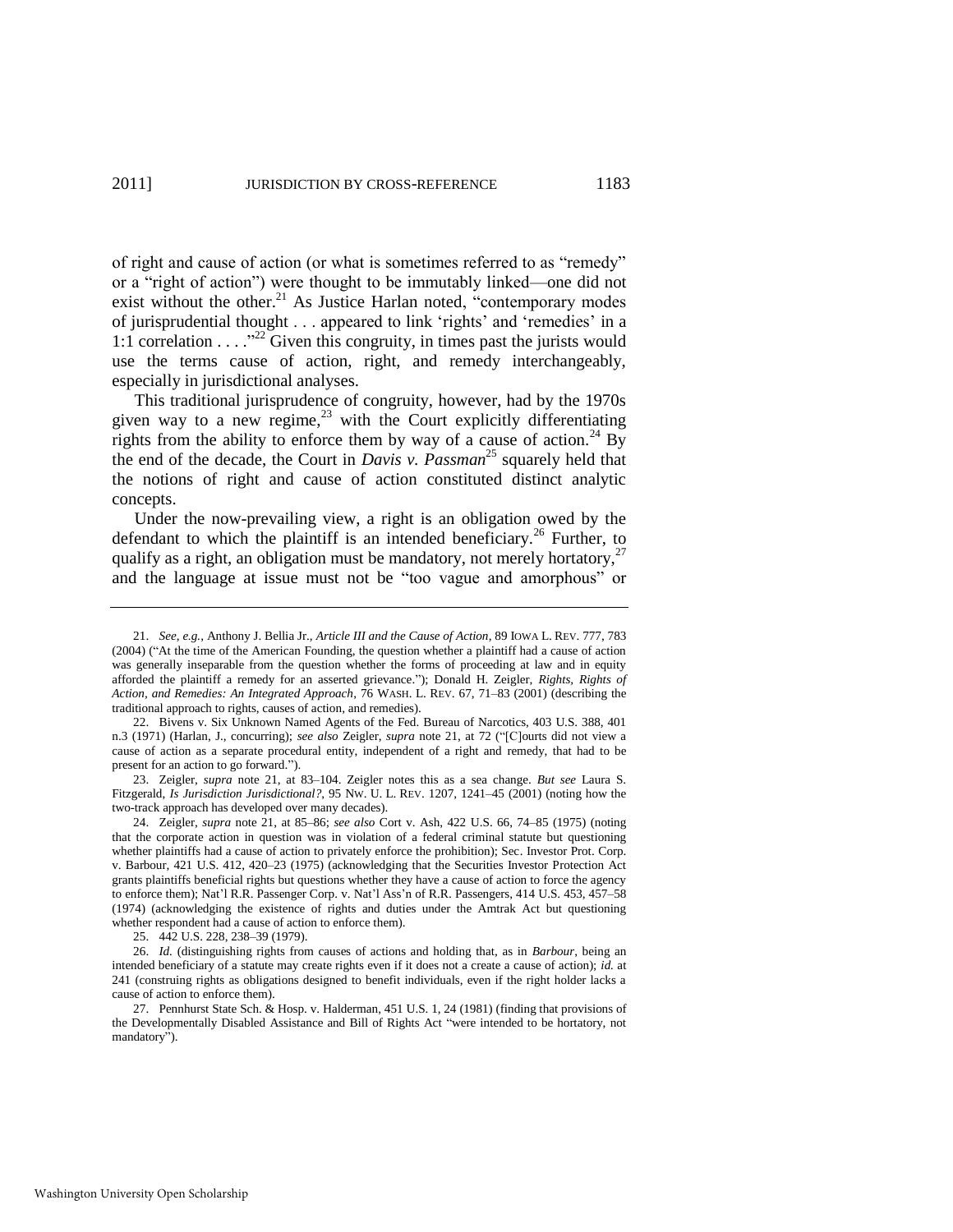"beyond the competence of the judiciary to enforce."<sup>28</sup> This three-part test (i.e., mandatory obligation, clear statement, and enforceability) $^{29}$  remains the standard by which the Court determines when a right exists. $30$ 

A cause of action is the distinct determination of whether the plaintiff falls into a class of litigants empowered to enforce a specified right in court.<sup>31</sup> The concept of cause of action, then, is necessarily related to the concept of a right insofar as plaintiffs must have rights before they can be persons empowered to enforce them. But the concept of cause is not the equivalent of a right itself under the contemporary view. Indeed, one may have a right, yet lack the power to enforce the right. For example, an individual's rights under certain statutory schemes may only be vindicated by an administrative agency—not by the individuals themselves. $32$  That is to say, Congress may vest individuals with rights but not vest them with causes of action to enforce those rights by way of a private suit.

These distinctions between rights and causes of action arise frequently in the cross-referencing context. State and federal law may cross-reference each other in three contexts.<sup>33</sup> First, state statutes may directly incorporate

30. Golden State Transit Corp. v. Los Angeles, 493 U.S. 103, 106 (1989); *see also* Blessing v. Freestone, 520 U.S. 329, 340–41 (1997) (discussing three-part test); Livadas v. Bradshaw, 512 U.S. 107, 132–33 (1994) (same); Suter v. Artist M., 503 U.S. 347, 363 (1992) (same); Wilder v. Va. Hosp. Ass'n, 496 U.S. 498, 509–10 (1990) (same).

31. Davis v. Passman, 442 U.S. 228, 239 (1979); *see also id.* at 240 n.18 (A ―*cause of action* is a question of whether a particular plaintiff is a member of the class of litigants that may, as a matter of law, appropriately invoke the power of the court  $\dots$ .").

<sup>28.</sup> Wright v. Roanoke Redevelopment & Hous. Auth., 479 U.S. 418, 431–32 (1987).

<sup>29.</sup> This last prong is, or nearly is, identical to the concept of remedy. But whether a court can issue an effective remedy is best understood as a matter of standing. *See* Lujan v. Defenders of Wildlife, 504 U.S. 555, 560–62 (1992) (discussing redressability). Including redressability in the rights analysis is double counting at best. A more troubling result could be the collapsing of the distinction between rights and remedy, as this final statement appears to incorporate redressability as part of the rights analysis. Given that the Court has consistently striven since the 1970s to distinguish between rights and remedies, *see* Zeigler, *supra* note [21,](#page-7-0) at 83–104 (criticizing this jurisprudential move), however, it would be a disservice to read this collapse into this Article's jurisdictional analysis unless it is absolutely necessary. I will, thus, focus on the notions of mandatory obligation and clear statement.

<sup>32.</sup> *See, e.g.*, Nat'l R.R. Passenger Corp. v. Nat'l Ass'n of R.R. Passengers, 414 U.S. 453, 457 (1974) (holding that power to vindicate rights rests with the Attorney General); *see also Passman*, 442 U.S. at 241 ("For example, statutory rights and obligations are often embedded in complex regulatory schemes, so that if they are not enforced through private causes of action, they may nevertheless be enforced through alternative mechanisms, such as criminal prosecutions, or other public causes of actions." (citations omitted)).

<sup>33.</sup> *See* Preis, *supra* note 14, at 159–61 (noting three ways by which such cross-referenced claims may enter federal court); Redish, *supra* note 15, at 899–900 (noting four ways in which federal law finds its way into state court; the first means, the joinder of a federal claim to a state claim, is not a cross-reference and hence not relevant here). In a mild variation from Professors Preis and Redish, I am treating common law cross-referencing and statutory cross-referencing as distinct categories.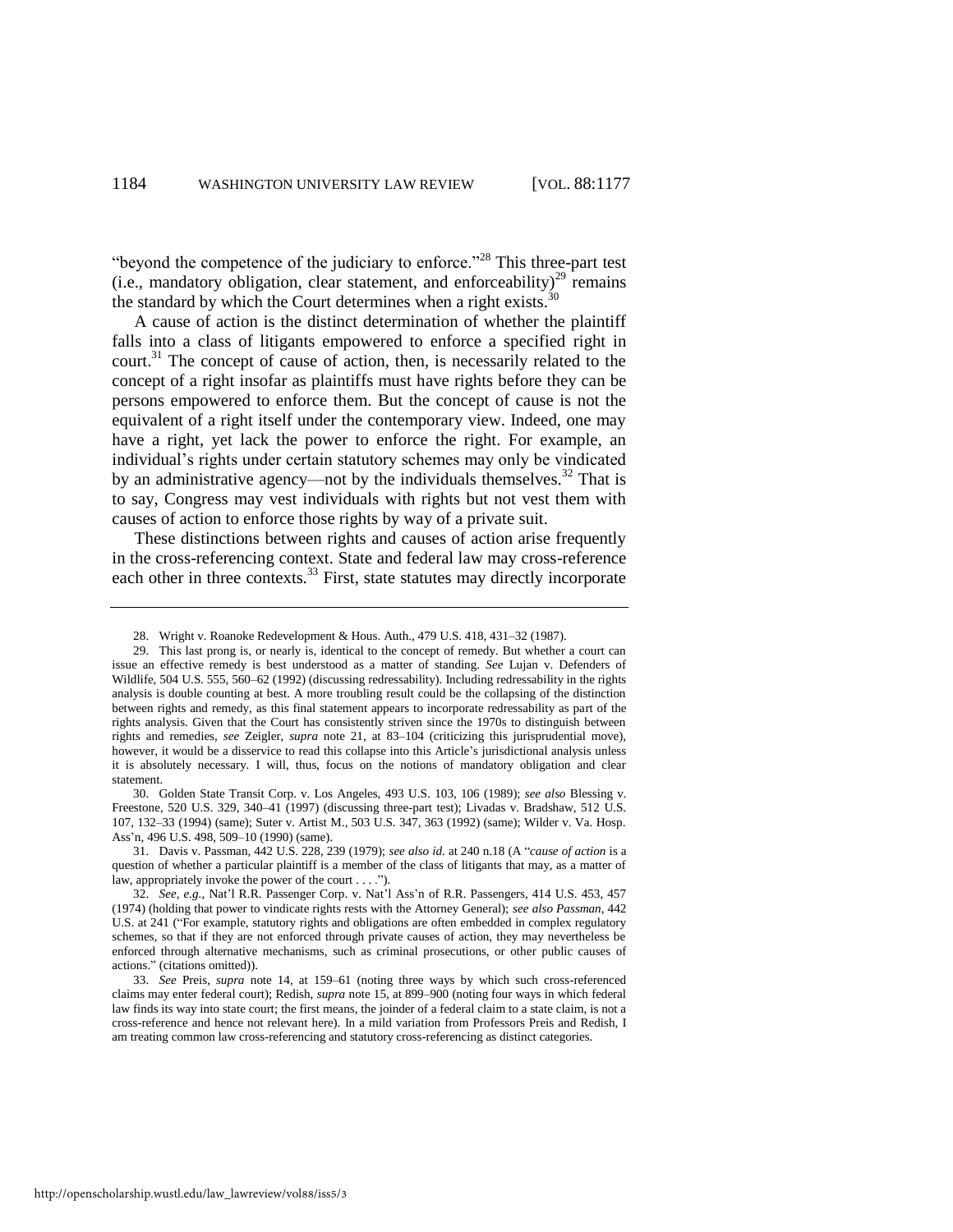federal rights as an element of the state-law causes of action,  $34$  or a federal statute may incorporate state law as the substantive right for certain federal causes of actions.<sup>35</sup> Second, the courts may construe state constitutional rights, which are nominally independent of federal law, as consistent with federal interpretations of analogous federal rights.<sup>36</sup> Similarly, the federal courts at times interpret the federal constitution as cross-referencing statelaw rights and causes of action.<sup>37</sup> And third, in common-law claims, state common law may provide plaintiffs with a cause of action, in a manner akin to negligence per se or breach of contract, for the violation of a federal right that lacks a federal cause of action.<sup>38</sup> Similarly, federal common law causes of action often incorporate state-law rights as the rule of decision.<sup>39</sup>

One could arguably expand the universe of cross-referenced regimes even farther, but for various reasons I choose not to do so here. First, I do not include federal preemption as a species of cross-referencing, even when the preemption vests federal question jurisdiction over an otherwise state-law claim, because in such instances there is no attempt to incorporate state law as a part of federal law.<sup>40</sup> As a result, in preemption cases, it is the federal right, in the procedural posture of a defense, that provides the basis for federal question jurisdiction.<sup>41</sup> Similarly, I do not treat federal claims brought in state court as a matter of concurrent jurisdiction as examples of cross-referencing because such instances do not find state law incorporating federal regimes, but rather state courts applying federal regimes. Finally, I do not address the Rules of Decision

36. *See, e.g.*, State v. Manussier, 921 P.2d 473, 482 (Wash. 1996) ("This court has consistently construed the federal and state equal protection clauses identically and considered claims arising under their scope as one issue.").

<sup>34.</sup> *See, e.g.*, CAL. CIV. CODE  $\S$  54.1(a)(3) (West 2006) ("Full and equal access,' for purposes of this section in its application to transportation, means access that meets the standards of Titles II and III of the Americans with Disabilities Act of 1990 (Public Law 101-336) . . . .‖ ); *see also infra* notes 176, 244 (providing more examples).

<sup>35.</sup> The Federal Tort Claims Act provides a prime example. *See* 28 U.S.C. § 1346(b) (2006).

<sup>37.</sup> *See infra* Part III.C.1 (discussing enclave jurisdiction).

<sup>38.</sup> *See, e.g.*, Grable & Sons Metal Prods., Inc. v. Darue Eng'g & Mfg., 545 U.S. 308 (2005).

<sup>39.</sup> *See, e.g*., Kamen v. Kemper Fin. Servs., Inc., 500 U.S. 90, 98 (1991) (holding that state law is presumed to provide the rule of decision in federal common law cases).

<sup>40.</sup> *See, e.g*., 28 U.S.C. § 1442(a)(1) (2006) (granting removal jurisdiction for federal officer defendants with a federal-law defense to a state-law action); 28 U.S.C. § 1604 (2006) (creating a foreign sovereign jurisdictional defense to state-law actions subject to exceptions in § 1605); *see also infra* note 146 (discussing the treatment of sovereign immunity as a "jurisdictional defense").

<sup>41.</sup> *See, e.g*., Verlinden B. V. v. Cent. Bank of Nigeria, 461 U.S. 480, 493 (1983) (holding that the Foreign Sovereign Immunities Act of 1976, 28 U.S.C. §§ 1330, 1332, 1391, 1441, 1602–11 (2006), takes jurisdiction as a federal question, even over state law actions, because the immunity defense will necessarily arise in every such suit).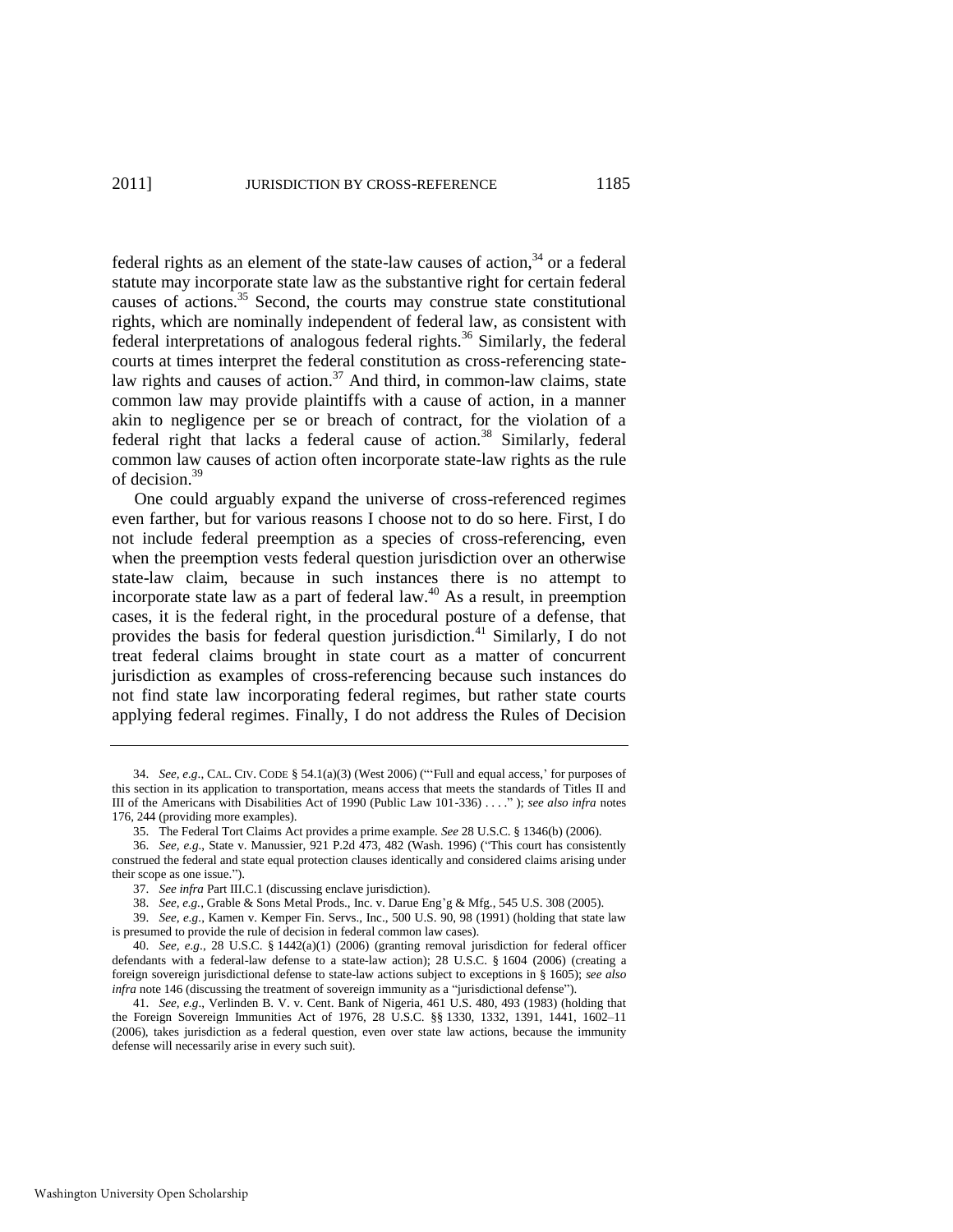Act, which requires the federal courts to apply state law in all cases excepting those in which federal law specifically applies.<sup>42</sup> This Article's focus is on the scope of federal question jurisdiction. Although the Act may apply to cases heard in federal question jurisdiction, $43$  it is seldom referenced in this context, excepting issues arising in pendent jurisdiction.<sup>44</sup>

# *B. Cross-Referencing with Varying Degrees of Force*

<span id="page-10-0"></span>These three modes of cross-referencing—statutory, constitutional, and common law—are each susceptible to three strengths of incorporation.<sup>45</sup> In the first category of cases, cross-referenced law governs in the forum court of necessity because some rule of law renders the issue beyond the lawmaking competence of the forum court.<sup>46</sup> Put differently, when a rule of law is applied by a mandatory cross-reference, the forum court lacks declaratory power over the content of the cross-referenced rule.<sup>47</sup> The archetypal example of state law applying in a mandatory fashion in federal court (although not in the cross-referenced context) is the use of state law under the *Erie* doctrine.<sup>48</sup> I label this type of cross-referencing "mandatory."

<span id="page-10-1"></span>There is an important caveat applicable here for federal, mandatory cross-references to state law. Although I label this category of crossreferences mandatory, this does not mean state law would apply *über alles*. As with the *Erie* doctrine in diversity cases, all cases of mandatory cross-references to state law are subject to federal-interest preemption. If a cross-referential application of state law would conflict with the Constitution, a federal statute, $49$  or important federal interests, $50$  federal

<span id="page-10-2"></span><sup>42. 28</sup> U.S.C. § 1652 (2006).

<sup>43.</sup> *See* Watson v. McCabe, 527 F.2d 286, 288 (6th Cir. 1975) (holding that the Rules of Decision Act is not limited to any particular font of jurisdiction).

<sup>44.</sup> *See* Allan R. Stein, Erie *and Court Access*, 100 YALE L.J. 1935, 2004–06 (1991) (noting that the Act's scope reaches federal question jurisdiction, but that the presence of federal law on point in this font of jurisdiction, excepting pendent claims, limits its use).

<sup>45.</sup> *See* Paul J. Mishkin, *The Variousness of "Federal Law": Competence and Discretion in the Choice of National and State Rules for Decision*, 105 U. PA. L. REV. 797, 798–804 (1957) (providing definitive discussion of this topic); *see also* United States v. Little Lake Misere Land Co., 412 U.S. 580, 591–94 (1973) (citing Mishkin and adopting his dichotomy). Mishkin is speaking only to state law in federal court, Mishkin, *supra*, at 798–804, while I am expanding the concept to include federal law in state court.

<sup>46.</sup> Mishkin, *supra note* 45, at 799.

<sup>47.</sup> *See infra* notes [59–](#page-12-0)[61 a](#page-12-1)nd accompanying text.

<sup>48.</sup> *See Little Lake Misere*, 412 U.S. at 591; Mishkin, *supra* note 45, at 799.

<sup>49.</sup> *See* Erie R.R. Co. v. Tompkins, 304 U.S. 64, 78 (1938) ("Except in matters governed by the Federal Constitution or by Acts of Congress, the law to be applied in any [diversity] case is the law of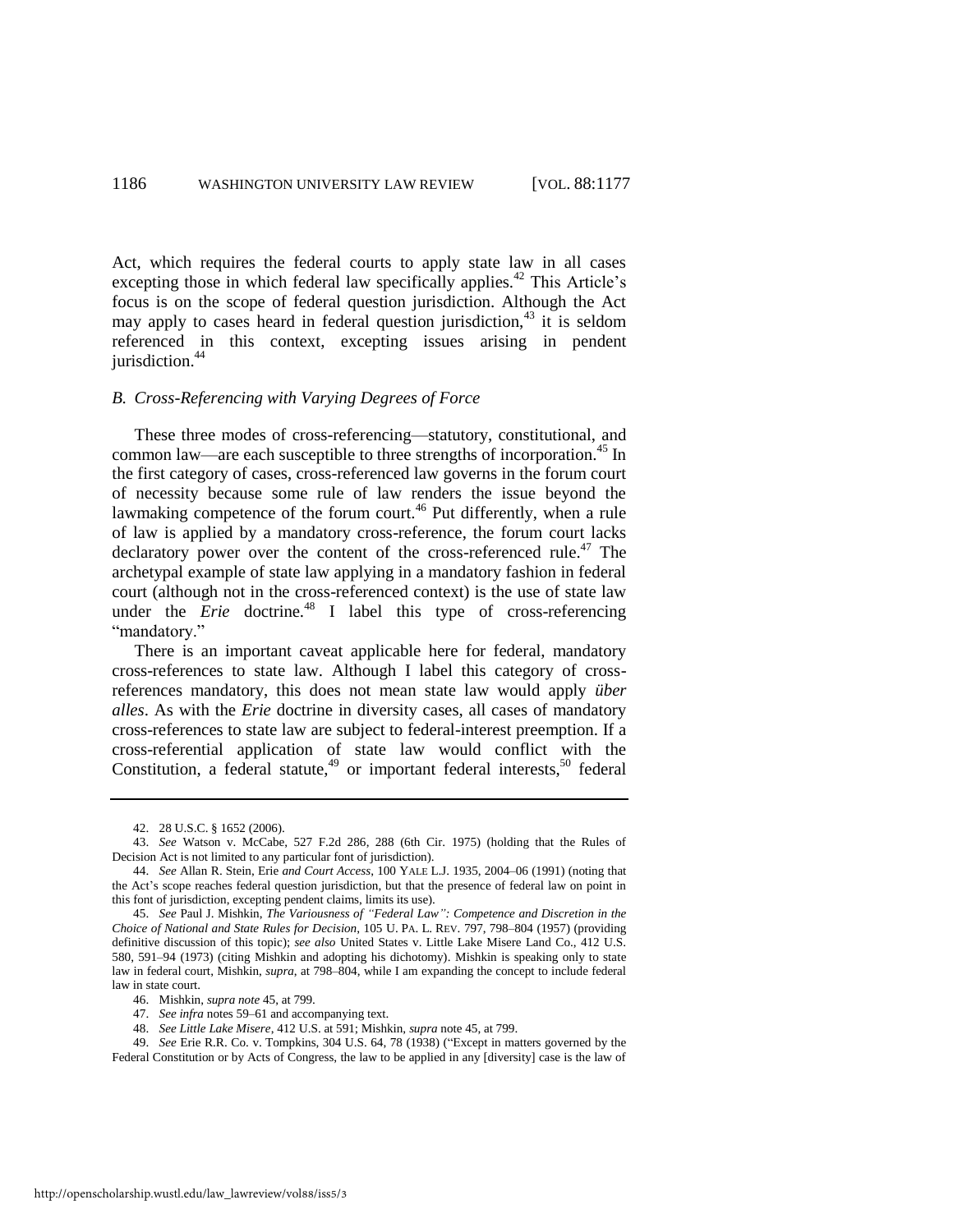law properly preempts a cross-reference to state law even in a "mandatory" setting. Thus, a mandatory cross-reference is one in which the forum court lacks the power to deviate from the cross-referenced law unless it is preempted. Another unique feature of federal, mandatory crossreferences to state law is that in mandatory cross-referenced settings, the state law to be applied is that of the state in which the federal district sits, as opposed to a cross-reference to the general common law or the like.<sup>51</sup>

<span id="page-11-0"></span>The two remaining categories of cross-reference both involve some element of judicial choice. In the second category, cross-referenced state law governs in federal court, and analogously cross-referenced federal law governs in state court, because it was incorporated into the forum court's law interstitially as a matter of judicial discretion.<sup>52</sup> In these cases then, the forum court possesses the judicial competence to choose a rule of decision and in exercising this power adopts the cross-referenced law as a matter of discretion.<sup>53</sup> In other words, in such instances the forum court is empowered to declare the content of the cross-referenced law.<sup>54</sup> I label these cross-references "discretionary."

<span id="page-11-1"></span>The last category is composed of instances, like discretionary crossreferences, where state or federal law is cross-referenced as a matter of judicial discretion, but the incorporation is systemic and pervasive—not interstitial. Such is the case, for example, when state courts link a state constitutional provision permanently and inextricably to the federal analysis of an analogous provision.<sup>55</sup> Such a cross-reference is not coextensive with mandatory cross-references, because in these cases the lack of declaratory power to deviate from the cross-referenced law is not imposed by a nonjudicial body.<sup>56</sup> Yet, in all other respects, the forum court

the State.").

<sup>50.</sup> *See* Byrd v. Blue Ridge Rural Elec. Coop., Inc., 356 U.S. 525, 538 (1958) (holding that federal interest preempts state law in an *Erie* case); *see also* Ernest A. Young, *Preemption and Federal Common Law*, 83 NOTRE DAME L. REV. 1639, 1665 (2008).

<sup>51.</sup> *See infra* notes 59[–62 a](#page-13-0)nd accompanying text.

<sup>52.</sup> Mishkin, *supra* note 45, at 799–800.

<sup>53.</sup> *Id*. at 802; *see also* RICHARD H. FALLON, JR., JOHN F. MANNING, DANIEL J. MELTZER & DAVID L. SHAPIRO, HART AND WECHSLER'S THE FEDERAL COURTS AND THE FEDERAL SYSTEM 627 (6th ed. 2009) [hereinafter HART AND WECHSLER] (deploying the competency and discretion terminology).

<sup>54.</sup> *See infra* notes [59–](#page-12-0)[61 a](#page-12-1)nd accompanying text.

<sup>55.</sup> *See, e.g.*, State v. Manussier, 921 P.2d 473, 482 (Wash. 1996) ("This court has consistently construed the federal and state equal protection clauses identically and considered claims arising under their scope as one issue.").

<sup>56.</sup> *See, e.g.*, California v. Greenwood, 486 U.S. 35, 43 (1988) ("Individual States may surely construe their own constitutions as imposing more stringent constraints on police conduct than does the Federal Constitution."); PruneYard Shopping Ctr. v. Robins, 447 U.S. 74, 81 (1980) (holding that a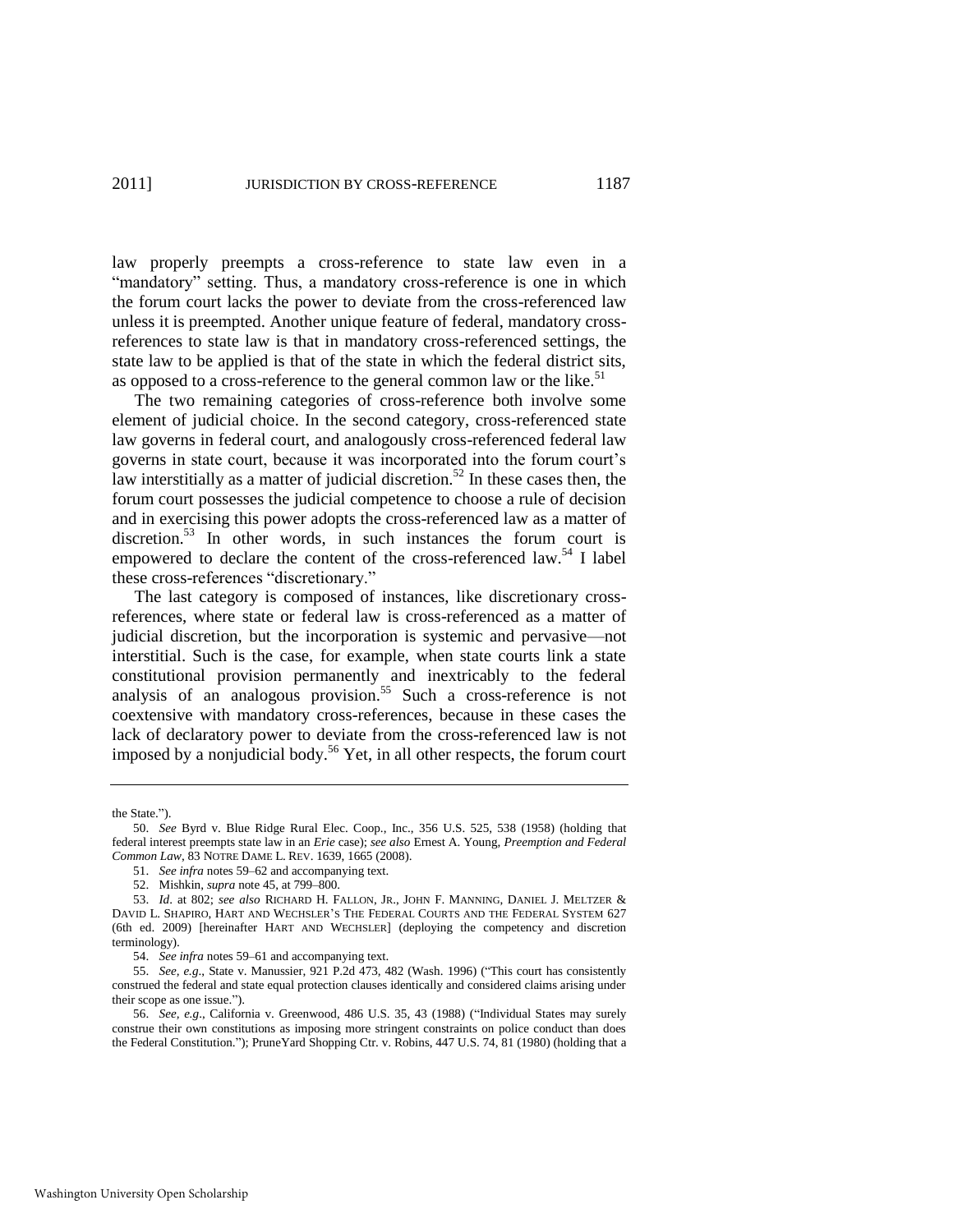treats the cross-reference as if it were a mandatory one.<sup>57</sup> In these instances, the courts systemically cross-reference the law at issue unless preempted, and in the case of federal cross-references to state-law rights, the forum state supplies the sole source of the cross-referenced law. Thus, in these instances, there was a moment of discretion, perhaps best described as metadiscretion, characteristic of discretionary cases, followed by a practice of no discretion, characteristic of mandatory cases. I, therefore, label these cross-references "metadiscretionary."

<span id="page-12-0"></span>At first blush, these distinctions between mandatory or discretionary cross-references may seem of purely pedantic interest. Indeed, the Court has so opined on occasion.<sup>58</sup> Professor Young, however, in a recent article convincingly argues to the contrary, providing three consequences that rest upon these distinctions.<sup>59</sup> First, in mandatory applications of state law, federal courts remain bound by state court interpretation of state law (i.e., the federal courts lack declaratory power). $60$  His second point is the mirror image, noting that in discretionary cross-references to state law, the federal courts are free to declare the content of state law unfettered by state court rulings.<sup>61</sup> And third, Professor Young argues that in discretionary cross-

*Id.* (citations and internal quotation marks omitted).

59. Young, *supra* note 50, at 1651 (rejecting the position advanced in *Boyle*, 487 U.S. at 507 n.3).

<span id="page-12-1"></span>state possesses a "sovereign right to adopt in its own Constitution individual liberties more expansive than those conferred by the Federal Constitution").

<sup>57.</sup> Professor Young refers to this distinction as the "repeat application problem." Young, *supra* note 50, at 1646–48. He argues that the federal courts are prohibited from making a federal common law rule that deploys, what I term, a metadiscretionary selection of state-law rights. *Id.* at 1650. While remaining agnostic on this question for now, I seek to deploy this concept of "one-shot" discretion more broadly than federal common law, noting its use in enclave jurisdiction and in *Michigan v. Long*– type cases.

<sup>58.</sup> *See, e.g.*, O'Melveny & Myers v. FDIC, 512 U.S. 79, 85 (1994) ("The issue in the present case is whether the California rule of decision is to be applied to the issue of imputation or displaced, and if it *is* applied it is of only theoretical interest whether the basis for that application is California's own sovereign power or federal adoption of California's disposition."); Boyle v. United Techs. Corp., 487 U.S. 500, 507 n.3 (1988).

We refer here to the displacement of state law, although it is possible to analyze it as the displacement of federal-law reference to state law for the rule of decision. Some of our cases appear to regard the area in which a uniquely federal interest exists as being entirely governed by federal law, with federal law deigning to borrow or incorporate or adopt state law except where a significant conflict with federal policy exists. We see nothing to be gained by expanding the theoretical scope of the federal pre-emption beyond its practical effect, and so adopt the more modest terminology. If the distinction between displacement of state law and displacement of federal law's incorporation of state law ever makes a practical difference, it at least does not do so in the present case.

<sup>60.</sup> Young, *supra* not[e 50,](#page-10-2) at 1651 61. *Id.*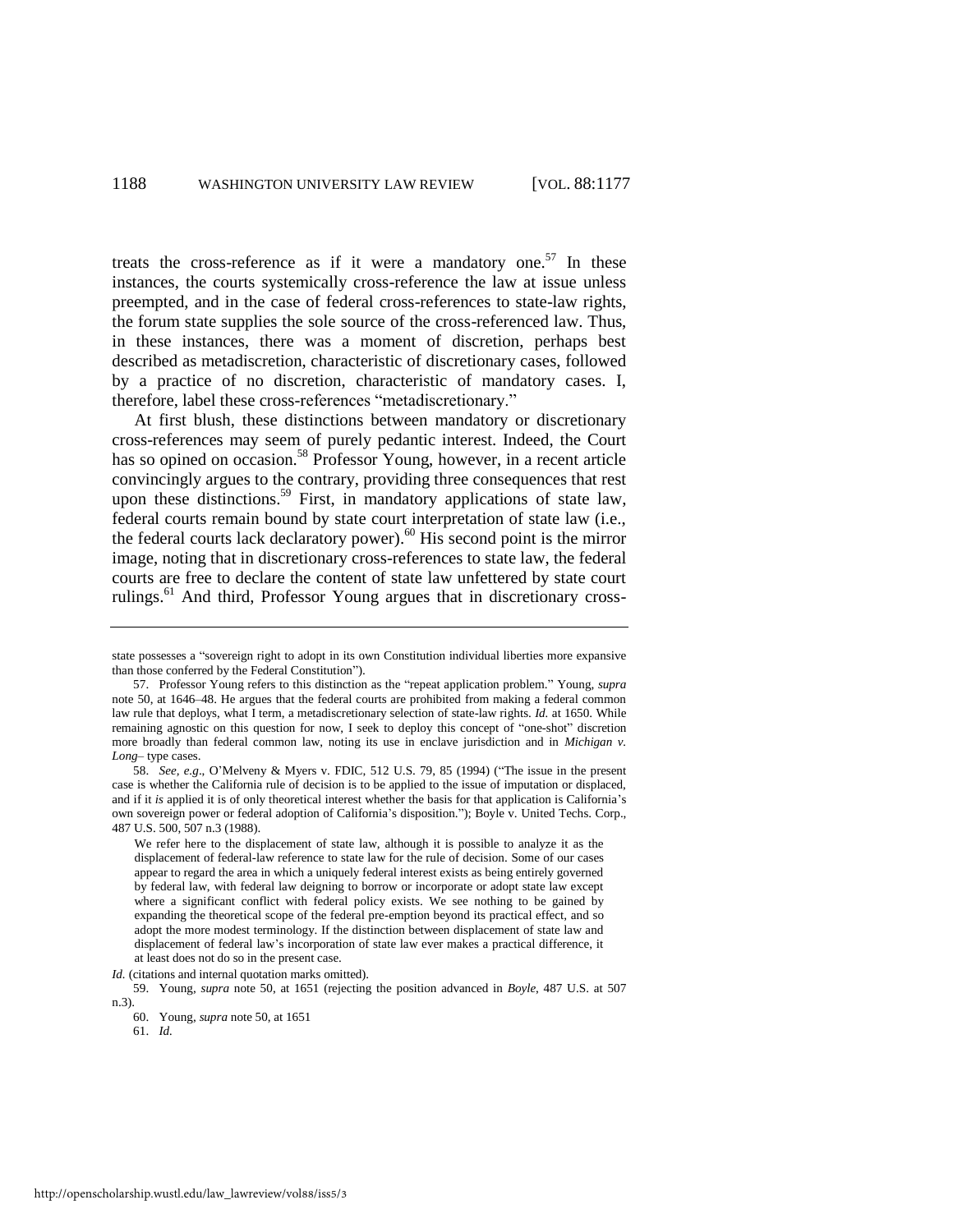references to state law, the federal courts are free to apply the law of any state, not just the law of the state in which the federal district court sits.<sup>62</sup>

In this Article, I aim to make a fourth and broader point: namely, that this distinction between strengths of cross-references has jurisdictional consequences. That is to say, not only does mandatory cross-referencing of state law in federal-court cases bring important substantive results,<sup>63</sup> mandatory cross-references to state-law rights will not support federal question jurisdiction in federal court.<sup>64</sup> Similarly, I argue that discretionary cross-referencing of federal rights into state-law causes of action will not support federal question jurisdiction, because the federal courts lack declaratory authority over the legal issues presented when these types of cross-references are deployed.

#### <span id="page-13-0"></span>III. CROSS-REFERENCING AND DECLARATORY POWER

I turn now to making the case that the federal courts hear crossreferenced claims in federal question jurisdiction only when the courts, at least from a departmental perspective, retain declaratory authority over the issue of substantive rights, as opposed to a mere cause of action. In so doing, I look first to mandatory cross-references, concluding that the federal courts refuse federal question jurisdiction over congressionally mandated cross-references to state law rights (i.e., cases where the federal courts would lack declaratory authority over the right), yet accept federal question jurisdiction over mandatory state-law cross-references to federal rights (i.e., cases in which the federal courts possess declaratory authority). I then explore discretionary cross-references, where I find the mirror-image phenomenon. The federal courts find federal question jurisdiction when federal law renders a discretionary cross-reference to state-law rights, yet they decline federal question jurisdiction when state law discretionarily cross-references federal rights. Finally, I assert that in the metadiscretionary context, the Court breaks with these symmetrical results, yet it takes federal question jurisdiction in a fashion that

Washington University Open Scholarship

<sup>62.</sup> *Id.* 

<sup>63.</sup> *Compare* Erie R.R. Co. v. Tompkins, 304 U.S. 64 (1938) (exemplifying Mishkin's category one cases, holding the federal courts incapable of applying federal substantive law in diversity cases), *with* Dzikowski v. N. Trust Bank of Fla., N.A. (*In re* Prudential of Fla. Leasing, Inc.), 478 F.3d 1291, 1298 (11th Cir. 2007) (in a category two case construing gaps in 11 U.S.C. § 550(d), noting that state law is presumed to apply but nevertheless exercising the court's power to fashion a uniform federal rule of decision).

<sup>64.</sup> To be clear, my point is not that mandatory applications of state law can vest federal jurisdiction of any stripe. Such usage of federal law arises in diversity jurisdiction, cases in which the United States is a party, etc. My point is limited to vesting federal question jurisdiction.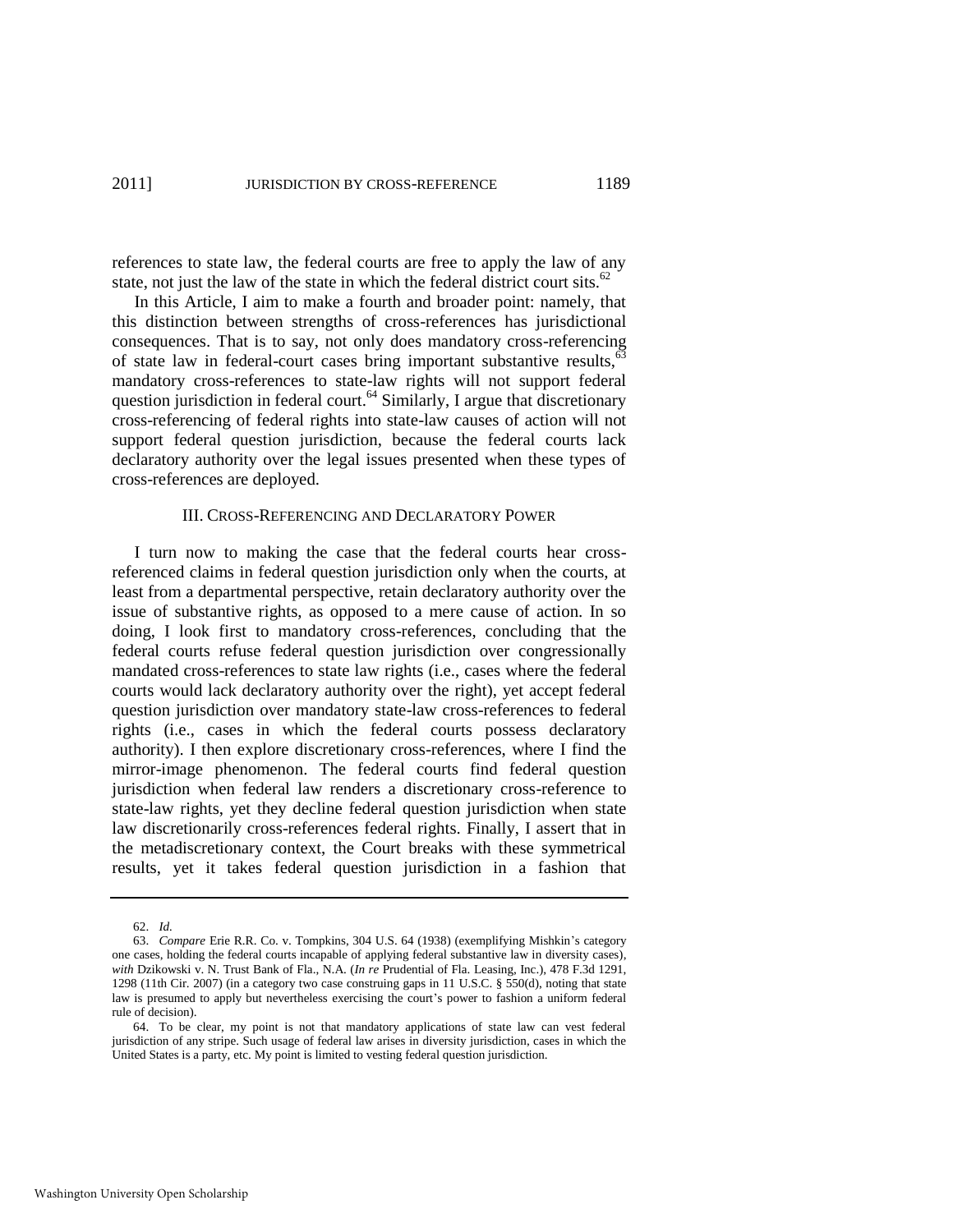maximizes federal judicial authority to declare the content of the crossreferenced rights. The following table displays this new taxonomy:

|                        | <b>FEDERAL LAW CROSS-REFERENCE TO</b>  | <b>STATE LAW CROSS-REFERENCE TO</b>        |
|------------------------|----------------------------------------|--------------------------------------------|
|                        | <i><b>STATE LAW</b></i>                | <b>FEDERAL LAW</b>                         |
| <b>MANDATORY</b>       | No Federal Court Declaratory Power     | Federal Court Declaratory Power            |
| <b>CROSS-REFERENCE</b> | No Federal Question Jurisdiction       | <b>Federal Question Jurisdiction</b>       |
|                        | Examples                               | Examples                                   |
|                        | • Protective Jurisdiction              | • California's ADA                         |
|                        | • Shoshone Mining Co. v. Rutter        | • Hybrid (e.g., <i>Grable &amp; Sons</i> ) |
|                        |                                        |                                            |
| META-                  | <b>Federal Court Declaratory Power</b> | Federal Court Declaratory Power            |
| <b>DISCRETIONARY</b>   | <b>Federal Question Jurisdiction</b>   | <b>Federal Ouestion Jurisdiction</b>       |
| <b>CROSS-REFERENCE</b> | Examples                               | <b>Example</b>                             |
|                        | • Enclave Jurisdiction                 | • <i>Michigan v. Long</i> Presumption      |
|                        | • Federal Common Law Type II           |                                            |
|                        |                                        |                                            |
| <b>DISCRETIONARY</b>   | <b>Federal Court Declaratory Power</b> | No Federal Court Declaratory Power         |
| <b>CROSS-REFERENCE</b> | <b>Federal Question Jurisdiction</b>   | No Federal Question Jurisdiction           |
|                        | <b>Examples</b>                        | <b>Examples</b>                            |
|                        | • Tucker Act                           | • <i>Michigan v. Long</i> Plain Statement  |
|                        | • Miller Act                           | • State analogues to FED. R. CIV. P.       |
|                        | • Federal Common Law Type I            |                                            |
|                        |                                        |                                            |

## *A. Mandatory Cross-References*

In this section, I review the Court's jurisdictional treatment of mandatory cross-referencing regimes. A mandatory cross-reference, recall, is one in which the forum court is constrained to apply the crossreferenced law by a nonjudicially imposed rule, unless the crossreferenced law is preempted.<sup>65</sup> I begin with congressionally mandated cross-references to state-law rights under the guise of protective and *Shoshone*-style jurisdiction, contending that the Court routinely rejects federal question jurisdiction here unless the cross-reference to state-law rights is subject to a federal defense. I then turn to state-law mandatory incorporation of federal rights, concluding that the federal courts take federal question jurisdiction to hear such claims. I further conclude that this taking of federal question jurisdiction maps directly onto the courts' ability to declare the content of the cross-referenced law at issue.

<sup>65.</sup> *See supra* Part II.B (defining mandatory cross-references).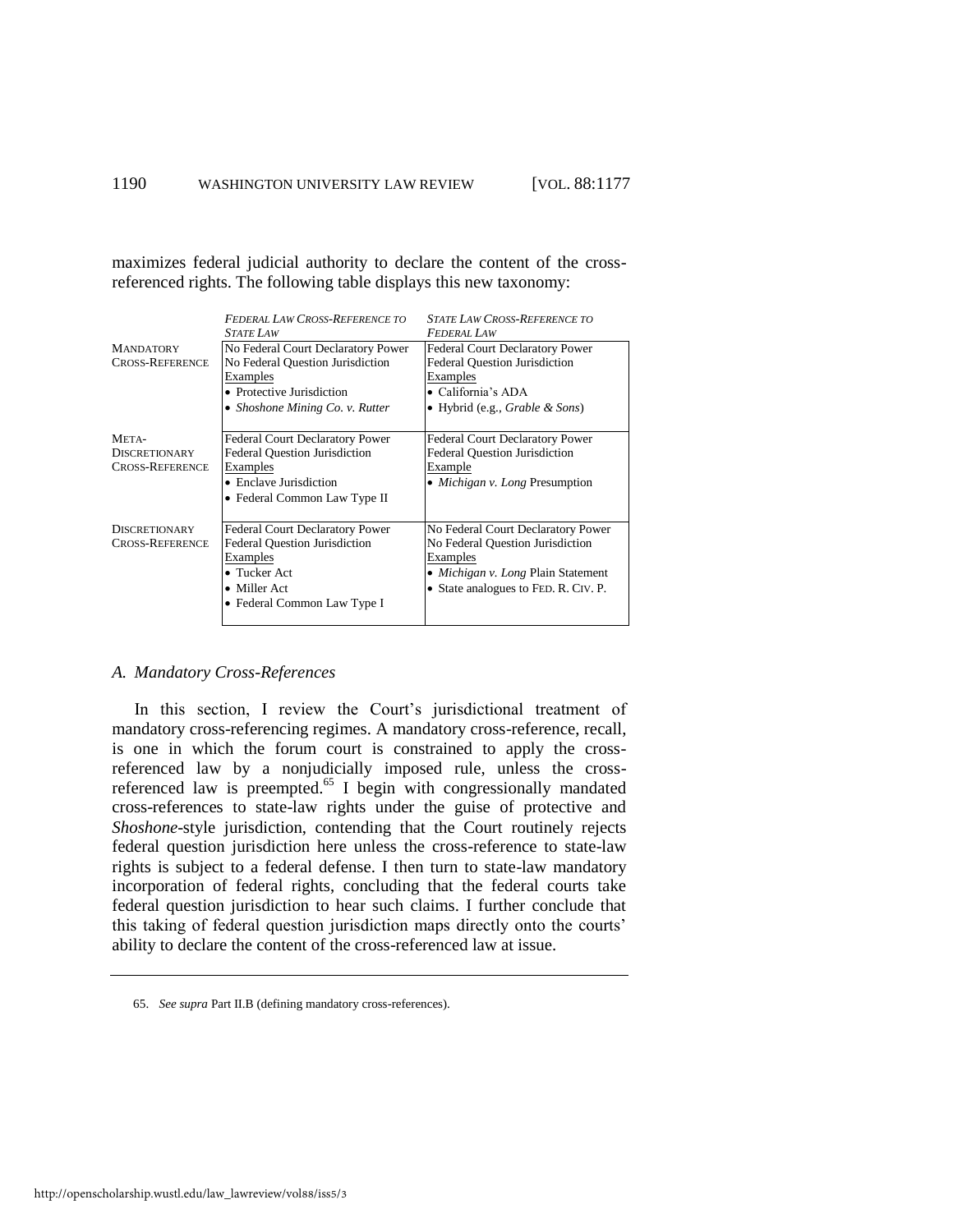#### <span id="page-15-0"></span>*1. Protective Jurisdiction*

I begin my review of federal question jurisdiction over congressionally mandated cross-references to state law with protective jurisdiction. Protective jurisdiction is a classification of jurisdictional statutes<sup>66</sup> encompassing any number of congressional attempts to deploy Article III federal question jurisdiction to authorize the federal courts to hear (a) state-law causes of action, (b) coupled with state-law rights, (c) absent a federal defense, (d) between nondiverse parties, (e) without falling into jurisdiction that is supplemental to a valid federal claim.<sup>67</sup> Although scholars have put many glosses upon the notion of protective jurisdiction, the unifying theme is the idea that a protective jurisdictional statute would allow federal courts to hear these nondiverse, state-law claims and also satisfy Article III federal question jurisdiction because the jurisdictional statute itself provides the necessary federal "ingredient" under Osborn v. *Bank of the United States*. <sup>68</sup> The proposed justification for such a power rests upon a greater-power-includes-the-lesser-power argument. That is, if Congress has the greater power to preempt state law with substantive

<sup>66.</sup> *See, e.g*., Labor Management Relations Act of 1947 § 301(a), 29 U.S.C. § 185(a) (2006) (potentially creating jurisdiction over state-law claims in the absence of diversity); Air Transportation Safety and System Stabilization Act, Pub. L. No. 107-42, 115 Stat. 230 (2001) (potentially creating jurisdiction over state-law claims in the absence of diversity).

<sup>67.</sup> *See* Carole E. Goldberg-Ambrose, *The Protective Jurisdiction of the Federal Courts*, 30 UCLA L. REV. 542, 549–50 (1983) (defining protective jurisdiction). There are two leading theories of protective jurisdiction. First, we have Professor Mishkin's, in which he contends that Congress may vest jurisdiction over state-law claims if done as part of a broader federal program. Mishkin, *supra* note 19, at 195–96. Second, we have Professor Wechsler, who contends that so long as Congress could preempt state law by substantive legislation pursuant to Article I, it may deploy the lesser power to vest federal jurisdiction over state-law claims. Herbert Wechsler, *Federal Jurisdiction and the Revision of the Judicial Code*, 13 LAW & CONTEMP. PROBS. 216, 224–25 (1948). In this piece, I need not dip too deeply into the debates swirling around protective jurisdiction. For those seeking more information, there is a wealth of literature here. *See, e.g.*, Goldberg-Ambrose, *supra*; James E. Pfander, *The* Tidewater *Problem: Article III and Constitutional Change*, 79 NOTRE DAME L. REV. 1925, 1926 (2004); Gil Seinfeld, *Article I, Article III, and the Limits of Enumeration*, 108 MICH. L. REV. 1389 (2010); Vázquez, *supra* note 20; Ernest A. Young, *Stalking the Yeti: Protective Jurisdiction, Foreign Affairs Removal, and Complete Preemption*, 95 CALIF. L. REV. 1775 (2007); Scott A. Rosenberg, Note, *The Theory of Protective Jurisdiction*, 57 N.Y.U. L. REV. 933 (1982).

<sup>68. 22</sup> U.S. 738, 822–23 (1824); *see also* Nat'l Mut. Ins. Co. v. Tidewater Transfer Co., 337 U.S. 582, 599 (1949) (Jackson, J., plurality opinion) (advancing a protective jurisdiction theory and noting that "[t]he only way in which any law of the United States contributed to the case was in opening the district courts to the trustee, under Art. I powers of Congress, just as the present statute, under the same Article, opens those courts to residents of the District of Columbia"); Goldberg-Ambrose, *supra* note 67, at 546–47 ("The concept of protective jurisdiction tends to arise in situations in which Congress has authorized a federal forum, the accepted minimum requirements for a case to arise under federal law are not met, and no other basis for federal jurisdiction can be found under Article III of the Constitution.").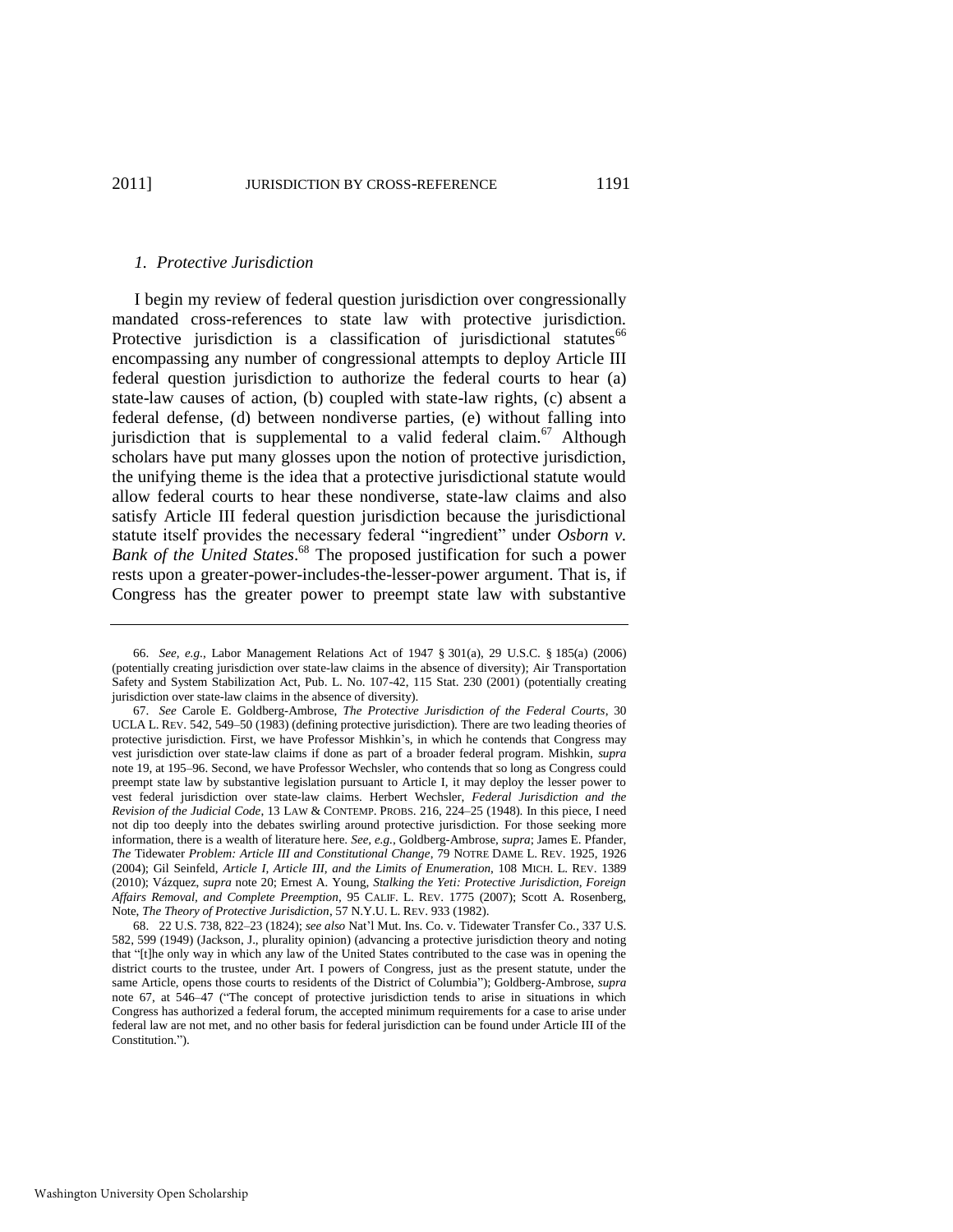federal law, either standing alone or as part of an overarching federal regulatory project,<sup>69</sup> then Congress has the lesser power, so the argument goes, to avoid preemption by merely assigning state law claims to federal jurisdiction. $70$ 

Protective jurisdiction, then, is a classic example of federal law crossreferencing state law. Indeed, pursuant to this basic notion of protective jurisdiction, should a case arise in protective jurisdiction, the applicable federal statute would require that the claim be governed under state law.<sup>71</sup> Moreover, such a deployment of state law would function as a mandatory cross-reference, as the courts would lack the discretion to deviate from the application of state law.<sup>72</sup> Indeed, several Justices have noted that the application of state law in protective jurisdiction cases would be governed under an *Erie-*doctrine-like, choice-of-law regime mandating application of the law of the forum state.<sup>73</sup> Recall, under the *Erie* doctrine, the federal courts lack declaratory authority over state law.<sup>74</sup> Thus, protective jurisdiction, cast into the analytical components employed here, is a federal, statutory, mandatory cross-reference of both state-law rights and causes of action, which seeks to arise in federal court under federal question jurisdiction.

Although protective jurisdiction has often attracted academic supporters,  $^{75}$  this jurisdictional-statute-only view has failed to accrue much

72. *See Lincoln Mills*, 353 U.S. at 469–70 (Frankfurter, J., dissenting) ("Since I do not agree with the Court's conclusion that federal substantive law is to govern in actions under § 301, I am forced to consider . . . the constitutionality of a grant of jurisdiction to federal courts over contracts that came into being entirely by virtue of state substantive law, a jurisdiction not based on diversity of citizenship, yet one in which a federal court would, as in diversity cases, act in effect merely as another court of the State in which it sits."); supra notes 46-48 and accompanying text (defining mandatory use of state law).

73. *See Tidewater*, 337 U.S. at 608 & n.6 (Rutledge, J., concurring) (noting that, under Justice Jackson's protective jurisdiction view, choice of law would be governed under *Erie* doctrine); *id*. at 650–51 (Frankfurter, J., dissenting) (similar).

74. *See, e.g*., Comm'r v. Estate of Bosch, 387 U.S. 456, 465 (1967) (holding that the federal courts are bound by the state-law opinions of the state supreme courts in *Erie* cases).

75. *See supra* not[e 67.](#page-15-0) 

<sup>69.</sup> *See* Mishkin, *supra* note 19, at 157–60.

<sup>70.</sup> *See* Wechsler, *supra* note 67, at 224–25.

<sup>71.</sup> *See* Mesa v. California, 489 U.S. 121, 136 (1989) (protective jurisdiction would involve only state law); Textile Workers Union of Am. v. Lincoln Mills, 353 U.S. 448, 460 (1957) (Burton, J., concurring) (advancing a protective jurisdiction theory and noting that "I do not subscribe to the conclusion of the Court that the substantive law to be applied in a suit under § 301 is federal law"); *id*. at 476 (Frankfurter, J., dissenting) (assuming that state law would govern in protective jurisdiction cases pursuant to the Mishkin and Wechsler theories); *Tidewater*, 337 U.S. at 596–97 (Jackson, J., plurality opinion) (proposing that the courts may constitutionally take jurisdiction under what contemporary scholars would style a protective jurisdictional theory because the "Beeler and Austrian cases . . . [held] that the Congress had power to confer on the district courts jurisdiction of nondiversity suits involving only state law questions").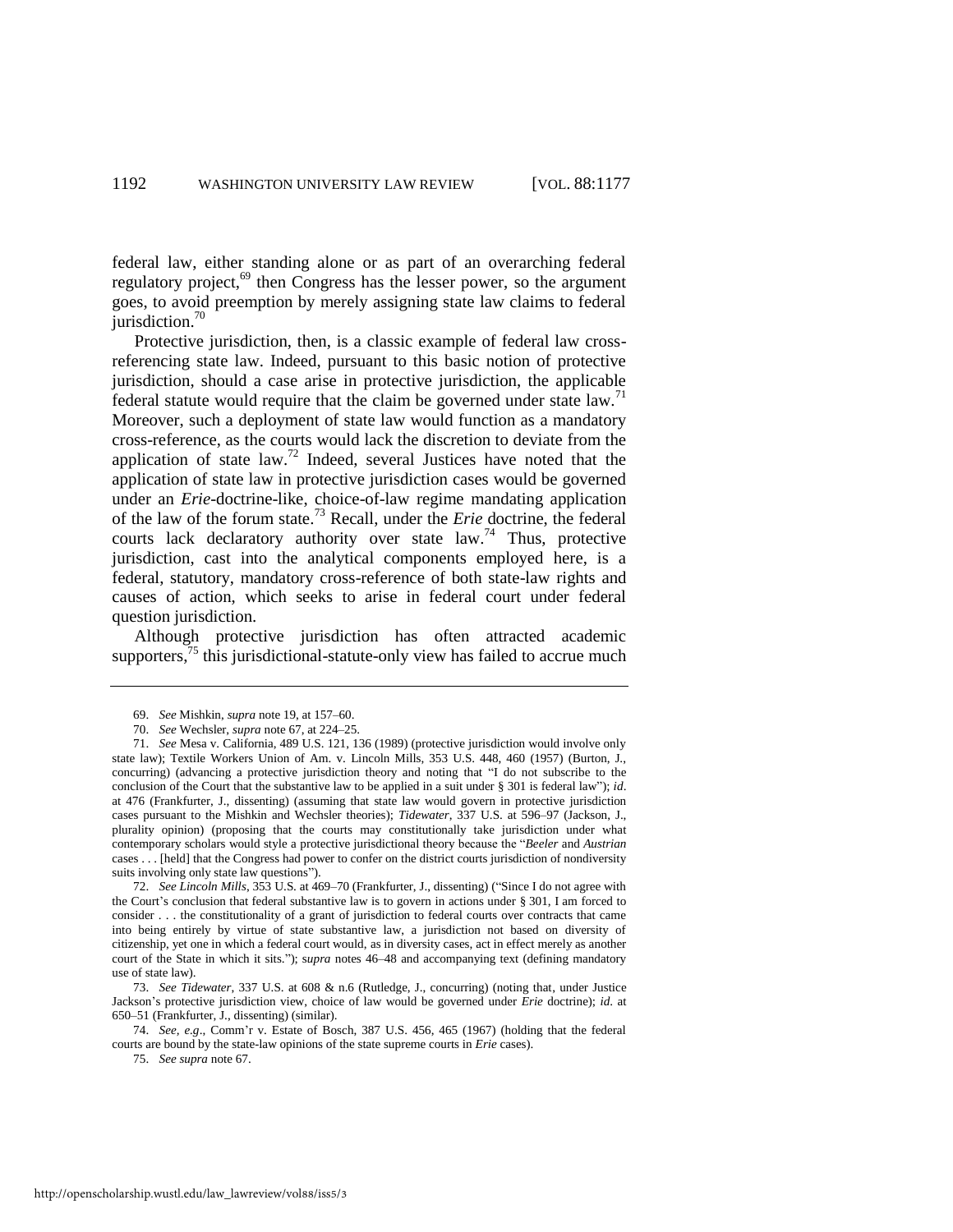case law authority. First, all agree that § 1331 is not susceptible to a protective jurisdiction interpretation.<sup>76</sup> In 1875, Congress passed the first general grant of federal question jurisdiction now codified in 28 U.S.C. § 1331.<sup>77</sup> Even though the language of § 1331 parallels that of Article III of the Constitution, the Court interprets § 1331 as granting a much narrower scope of federal question jurisdiction than the Constitution permits.<sup>78</sup> As a result, all  $\S$  1331 jurisdictional cases are subject to the well-pleaded complaint rule.<sup>79</sup> Following this rule, only federal issues raised in a plaintiff's complaint, not anticipated defenses, establish federal question jurisdiction.<sup>80</sup> Moreover, the majority of federal question cases,  $81$ according to this standard view, meet § 1331's well-pleaded complaint requirement because federal law creates the plaintiff's cause of action.<sup>82</sup> This position is generally referred to as the Holmes test. A cross-reference to state-law causes of action and state-law rights fails to comport with the Holmes test because the cause of action is not federal. Thus, if Congress

<sup>76.</sup> *See* BellSouth Telecomms., Inc. v. MCImetro Access Transmission Servs., Inc., 317 F.3d 1270, 1290 (11th Cir. 2003) (Tjoflat, J., dissenting) ("The theory of protective jurisdiction applies only within the context of a special jurisdictional statute; no one has ever argued that section 1331 itself amounts to a grant of jurisdiction to entertain state law claims on particular matters of federal concern.").

<sup>77.</sup> Act of Mar. 3, 1875, ch. 137, 18 Stat. 470 (codified as amended at 28 U.S.C. § 1331 (2006)). This statute has not always been codified here. Nevertheless, I do not employ the cumbersome "predecessor statute to § 1331" locution when referring to cases dealing with the Act as codified in a different location. Instead, I simply refer to this Act as § 1331, even if at a previous time it was codified at a different location. This approach is sound as, excepting statutory amounts in controversy, the Act has been essentially unchanged since 1875. *See, e.g.*, Act of Dec. 1, 1980, Pub. L. No. 96-486, 94 Stat. 2369 (1980) (striking out the minimum amount in controversy requirement of \$10,000); Act of July 25, 1958, Pub. L. No. 85-554, 72 Stat. 415 (1958) (raising the minimum amount in controversy requirement from \$3,000 to \$10,000). Finally, following most scholars, I exclude the short-lived general grant of federal question jurisdiction passed at the end of President John Adams's term and treat the 1875 Act as the first general federal question grant.

<sup>78.</sup> Verlinden B. V. v. Cent. Bank of Nigeria, 461 U.S. 480, 494–95 (1983). The Constitution prescribes the limits of subject matter jurisdiction for the federal courts. U.S. CONST. art. III, § 2, cl. 1. As a matter of constitutional law, the scope of federal question jurisdiction, jurisdiction "arising under the Constitution, laws, or treaties of the United States," *id.*, is quite broad. See Osborn v. Bank of the U.S.,  $22$  U.S. (9 Wheat.) 738, 822–23 (1824) (holding that any federal "ingredient" is sufficient to satisfy the Constitution's federal question jurisdiction parameters). Despite this broad constitutional scope, the Constitution is not self-executing in this regard. Merrell Dow Pharms., Inc. v. Thompson, 478 U.S. 804, 807 (1986).

<sup>79.</sup> Donald L. Doernberg, *There's No Reason for It; It's Just Our Policy: Why the Well-Pleaded Complaint Rule Sabotages the Purposes of Federal Question Jurisdiction*, 38 HASTINGS L.J. 597, 599 (1987).

<sup>80</sup>*. See* Louisville & Nashville R.R. v. Mottley, 211 U.S. 149, 152 (1908) (establishing the rule). 81. *Merrell Dow*, 478 U.S. at 808.

<sup>82.</sup> Am. Well Works Co. v. Layne & Bowler Co., 241 U.S. 257, 260 (1916) (Holmes, J.) ("A suit arises under the law that creates the cause of action.").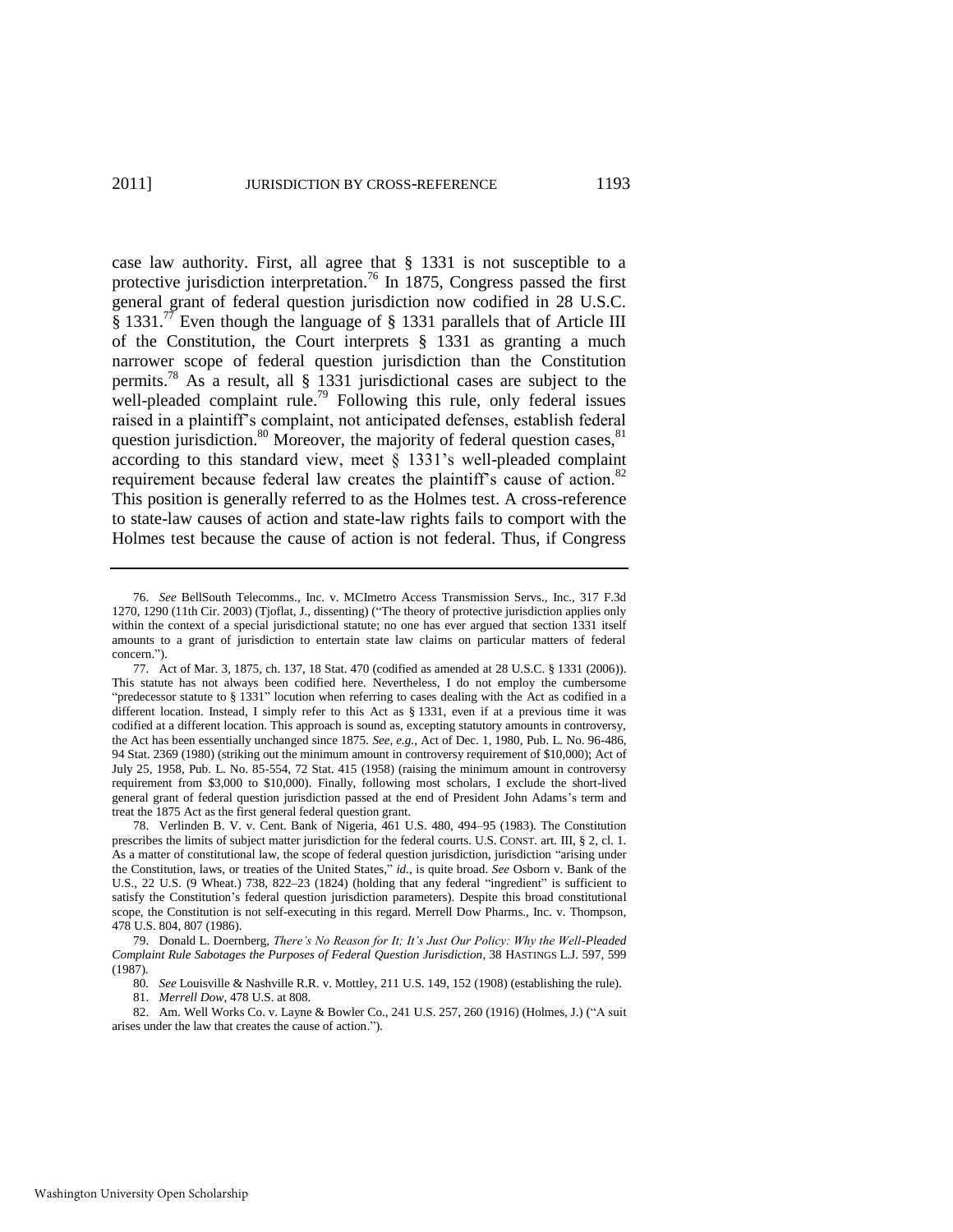wishes to pursue a protective jurisdictional theory of jurisdiction, it must pass a statute auxiliary to § 1331.<sup>83</sup>

As to Article III federal question jurisdiction, protective jurisdiction has failed to find broad support at the Court. As a matter of constitutional law, the scope of federal question jurisdiction—jurisdiction "arising under the Constitution, laws, or treaties of the United States<sup>384</sup> as embodied in Article III—is quite broad.<sup>85</sup> Famously, Chief Justice Marshall wrote for the Court in *Osborn* that the existence of any federal "ingredient" in a case is sufficient to satisfy Article III federal question jurisdiction.<sup>86</sup> Under the conventional reading of the ingredient test, Article III jurisdiction lies so long as it is possible, even if not probable, that a question of federal law will arise at some point during the suit.<sup>87</sup> In *Osborn* itself, the federally chartered status of the bank provided the necessary federal ingredient to vest Article III jurisdiction.<sup>88</sup>

Although Professor Mishkin traces protective jurisdiction to *Osborn*, 89 most commentators place Justice Jackson's plurality opinion in *National Mutual Insurance Co. v. Tidewater Transfer Co.*,<sup>90</sup> in which he offered a

<sup>83.</sup> *See, e.g.*, Textile Workers Union of Am. v. Lincoln Mills, 353 U.S. 448, 460 (1957) (Burton, J., concurring) (treating § 301 of the LMRA as a protective jurisdiction statute).

<sup>84. 28</sup> U.S.C. § 1331 (2006).

<sup>85.</sup> *See* Osborn v. Bank of the U.S., 22 U.S. (9 Wheat.) 738, 822–23 (1824) (holding that any federal "ingredient" is sufficient to satisfy the Constitution's federal question jurisdiction parameters). 86. *Id.* 

<sup>87.</sup> *See, e.g*., Verlinden B. V. v. Cent. Bank of Nigeria, 461 U.S. 480, 492–93 (1983); MARTIN H. REDISH, FEDERAL JURISDICTION: TENSIONS IN THE ALLOCATION OF JUDICIAL POWER 86 (2d ed. 1990).

<sup>88.</sup> *Osborn*, 22 U.S. at 822–23. Two other competing interpretations of *Osborn* are prominent as well. Professor Mishkin argues that *Osborn* sanctions the theory of protective jurisdiction, the view that a mere federal jurisdictional statute provides a sufficient federal ingredient to vest Article III jurisdiction over state-law rights coupled with a state-law cause of action when part of an overarching federal program. Mishkin, *supra* note 19, at 187–89. Professor Bellia, in two powerful pieces, offers a third interpretation. Bellia, *supra* note 21, at 800–12 (2004) (arguing that Article III is best interpreted in light of writ-pleading concepts and that this insight produces important ramifications for understanding Article III federal question jurisdiction under *Osborn*, standing doctrine, and inferredcause-of-action doctrine); *see also* Anthony J. Bellia Jr., *The Origins of Article III "Arising Under" Jurisdiction*, 57 DUKE L.J. 263, 332–40 (2007). He contends that, from an originalist perspective, Article III federal question jurisdiction must be understood within the context of common law writ pleading prevalent at the country's founding. Bellia, *supra* note 21, at 802 ("By 'ingredient,' Marshall did not mean something that might arise in connection with the litigation of a cause of action, but rather an essential component of a cause of action."). Professor Bellia argues that federal corporate status was an "ingredient" in *Osborn* because, under common law writ pleading, the bank would have to plead its capacity to sue or be sued, a question of federal law, in every case to which it was a party. *Id.* at 804–05 (At common law, "if the plaintiff failed to allege sufficient facts in the bill demonstrating a right to institute the proceeding, the defendant could demur. . . . And it was the federal law defining the Bank's capacities that established those facts.").

<sup>89.</sup> Mishkin, *supra* note 19, at 187–89.

<sup>90. 337</sup> U.S. 582 (1949).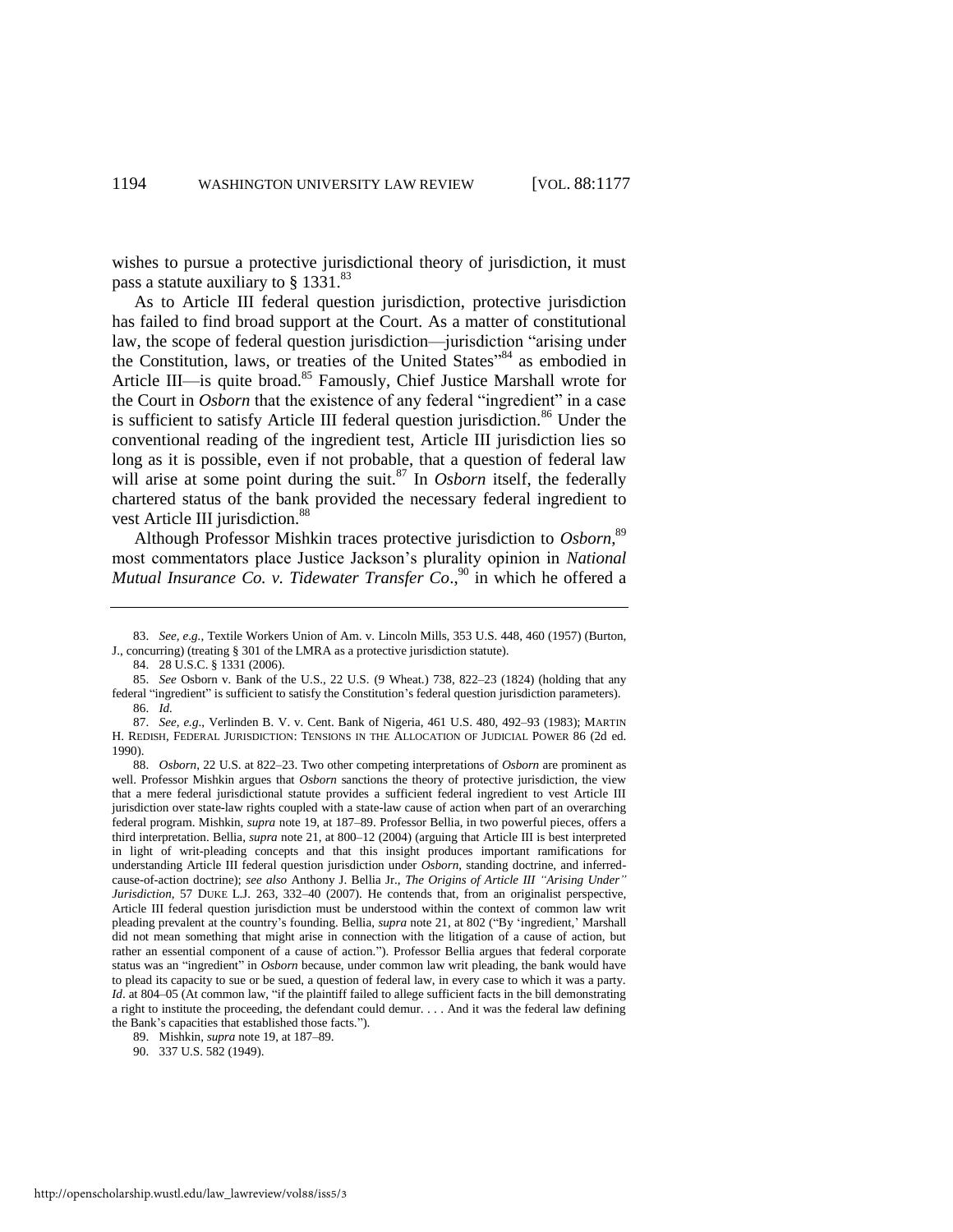species of protective jurisdiction $91$  as the basis for taking jurisdiction over state-law claims between nonconstitutionally diverse citizens,  $92$  as the first judicial support for protective jurisdiction. The other six Justices in *Tidewater*, however, dissented from Justice Jackson's view, arguing that a mere jurisdictional statute is not a sufficient federal ingredient to vest Article III federal question jurisdiction.<sup>93</sup>

Similarly, in *Textile Workers Union of America v. Lincoln Mills of*  Alabama,<sup>94</sup> the Court faced the question of taking federal jurisdiction over contract claims under section 301 of the Labor Management Relations Act.<sup>95</sup> The Court's majority opinion claimed to avoid the protective jurisdiction issue by holding that section 301 authorized the creation of federal common law, thus ostensibly providing a basis for federal question jurisdiction.<sup>96</sup> Two members of the Court, however, opined that federal question jurisdiction lay under a protective jurisdiction theory.<sup>97</sup> Justice Frankfurter vigorously objected, arguing that such jurisdiction lacked any federal ingredient, but rather manifested a constitutionally impermissible distrust of state courts<sup>98</sup> and emasculated the jurisdictional limits of Article

93. *Tidewater*, 337 U.S. at 607 (Rutledge, J., concurring, joined by Murphy, J.) ("The opinion of Mr. Justice Jackson . . . . finds that Congress has power to add to the Article III jurisdiction of federal district courts such further jurisdiction as Congress may think 'necessary and proper,' Const., Art. I, § 8, cl. 18, to implement its power of 'exclusive Legislation,' Const., Art. I, § 8, cl. 17, over the District of Columbia . . . . From this reasoning I dissent."); *id.* at 626 (Vinson, C.J., dissenting, joined by Douglas, J.) ("I agree with the views expressed by . . . Mr. Justice Rutledge which relate to the power of Congress under Art. I of the Constitution to vest federal district courts with jurisdiction over suits between citizens of States and the District of Columbia . . . ."); *id.* at 650 (Frankfurter, J., dissenting, joined by Reed, J.) (same).

- 95. Labor Management Relations Act of 1947 § 301, 29 U.S.C. § 185 (2006).
- 96. *Lincoln Mills*, 353 U.S. at 456–57.

97. Id. at 460 (Burton, J., concurring, joined by Harlan, J.) ("I agree with Judge Magruder in *International Brotherhood v. W. L. Mead, Inc*., 230 F.2d 576, that some federal rights may necessarily be involved in a § 301 case, and hence that the constitutionality of § 301 can be upheld as a congressional grant to Federal District Courts of what has been called 'protective jurisdiction.'").

98. *Id.* at 474–75 (Frankfurter, J., dissenting) ("Protective jurisdiction,' once the label is discarded, cannot be justified under any view of the allowable scope to be given to Article III.... ‗Protective jurisdiction' cannot generate an independent source for adjudication outside of the Article III sanctions and what Congress has defined. The theory must have as its sole justification a belief in the inadequacy of state tribunals in determining state law. The Constitution reflects such a belief in the

<sup>91.</sup> *Id*. at 588–600 (Jackson, J., plurality opinion) (arguing, akin to Professor Wechsler, that because Congress has the Article I power to govern the District of Columbia, it has the power to vest federal jurisdiction over state-law claims involving District of Columbia citizens).

<sup>92.</sup> In question in *Tidewater* was whether Article III supported jurisdiction over a state-law claim between a citizen of Maryland and a citizen of the District of Columbia. *Id*. at 583. Such an action is prima facie not supportable under diversity jurisdiction because the District of Columbia is not a state nor is it a foreign nation, the statuses required by diversity. U.S. CONST. art. III,  $\S$  2 ("The judicial Power shall extend . . . to Controversies . . . between Citizens of different States . . . and between a State, or the Citizens thereof, and foreign States, Citizens or Subjects.").

<sup>94. 353</sup> U.S. 448 (1957).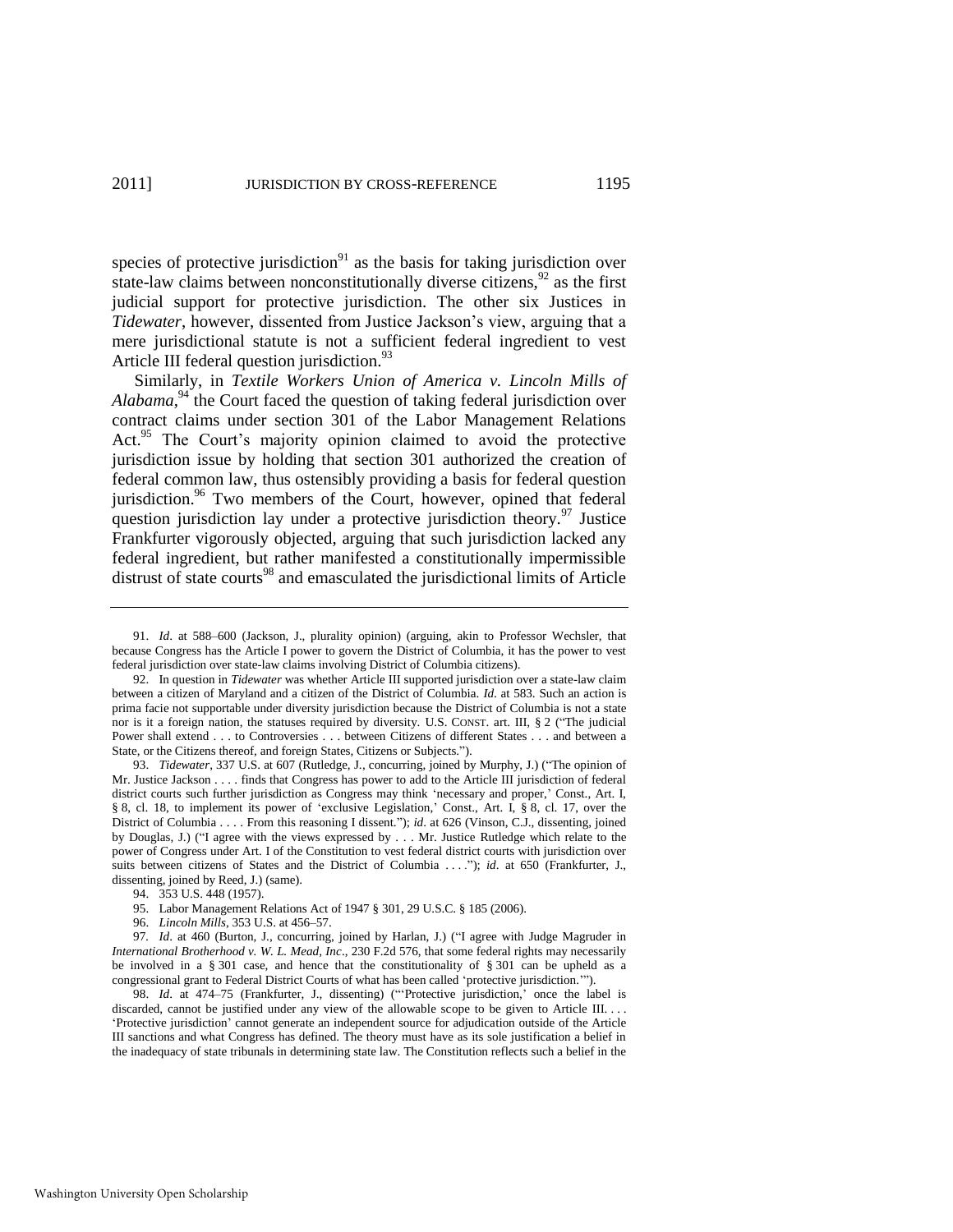III.<sup>99</sup> Moreover, protective jurisdiction has fared poorly in more recent cases, garnering only two votes of support from the members of the Court in the last twenty years.<sup>100</sup>

Despite academic support, the Court has never adopted the theory as a holding.<sup>101</sup> Indeed, most members of the Court consider protective jurisdiction an archetypal overextension of federal question jurisdiction.<sup>102</sup> Pursuant to this view, then, a federal, statutory, mandatory cross-reference of both a state-law right and cause of action—with its concomitant commitment to an *Erie*-like choice of law regime in which the federal courts lack declaratory authority over substantive law—will not support Article III federal question jurisdiction.

# <span id="page-20-0"></span>*2.* Shoshone*-Style Cross-References*

In addition to congressional attempts to enact mandatory crossreferences to state-law rights and causes of action, Congress has on occasion sought to create federal question jurisdiction over statutory claims containing a federal cause of action coupled with a mandatory cross-reference to a state-law right. Although a straightforward application of the Holmes test would find federal question jurisdiction in such cases, due to the federal origin of the cause of action, the Court has declined to take § 1331 jurisdiction over such cases. Again we find this refusal to take

specific situation within which the Diversity Clause was confined. The intention to remedy such supposed defects was exhausted in this provision of Article III.").

<sup>99.</sup> *Id.* at 474 (Frankfurter, J., dissenting).

<sup>100.</sup> *See* Gutierrez de Martinez v. Lamagno, 515 U.S. 417, 435, 436 & n.11 (1995) (Ginsburg, J., concurring) (rejecting protective jurisdiction as the basis for taking jurisdiction over personal injury claims existing in cases removed under the 1988 amendments to the Federal Tort Claims Act, 28 U.S.C. § 2679(d)(1)–(3) (the Westfall Act), even if the defendant employee was eventually held not to have been acting within the scope of her employment); Mesa v. California, 489 U.S. 121, 136 (1989) (―In *Verlinden*, we discussed the distinction between ‗jurisdictional statutes' and ‗the federal law under which [an] action arises, for Art. III purposes,' and recognized that pure jurisdictional statutes which seek 'to do nothing more than grant jurisdiction over a particular class of cases' cannot support Art. III 'arising under' jurisdiction." (citing Verlinden B. V. v. Cent. Bank of Nigeria, 461 U.S. 480, 496 (1983))); *id.* at 137 ("We have, in the past, not found the need to adopt a theory of 'protective jurisdiction' to support Art. III ‗arising under' jurisdiction, *Verlinden*, *supra*, at 491 n.17, and we do not see any need for doing so here.‖); Verlinden B. V. v. Cent. Bank of Nigeria, 461 U.S. 480, 496 (1983) (unanimous opinion). *But see Mesa*, 489 U.S. at 140 (Brennan, J., concurring, joined by Marshall, J.) (noting that removal to federal court of purely state-law criminal cases might be proper under different circumstances).

<sup>101.</sup> *See* ERWIN CHEMERINSKY, FEDERAL JURISDICTION 282 (5th ed. 2007) (asserting that protective jurisdiction is "primarily" of interest to scholars).

<sup>102. 13</sup>D CHARLES ALAN WRIGHT ET AL., FEDERAL PRACTICE AND PROCEDURE § 3565 (3d ed. 2008) ("[I]t is difficult to believe that the Court would accept the commentators' proposals for protective jurisdiction. To do so would wreak havoc on the long-accepted understanding of Article III as a limitation on the jurisdiction of federal courts.").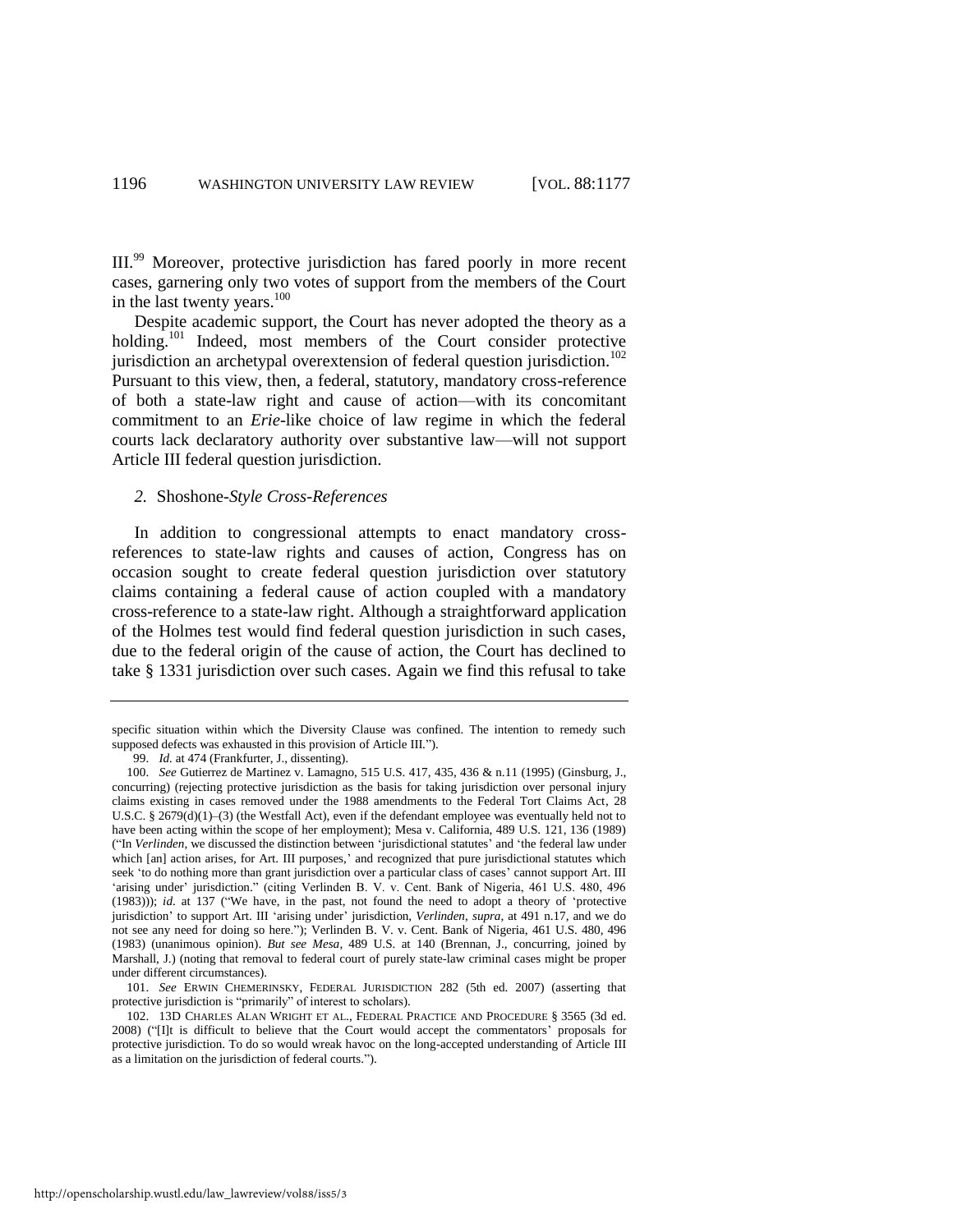jurisdiction paired with the notion that the federal courts would lack declaratory authority over the substantive law at issue.

<span id="page-21-2"></span><span id="page-21-1"></span>The leading case is *Shoshone Mining Co. v. Rutter*, <sup>103</sup> where the Court refused to take statutory federal question jurisdiction over a federal statute in which Congress created a cause of action to adjudicate competing claims to mining rights.<sup>104</sup> The act in *Shoshone* granted a federal cause of action to enforce state and territorial property rights, which is to say that Congress enacted a mandatory cross-reference to state-law property rights coupled with a federal cause of action.<sup>105</sup> Indeed, the Court specifically held that the rule of decision in these cases would be provided by a mandatory cross-reference to state law, noting that "[t]he recognition by Congress of local customs and statutory provisions as at times controlling the right of possession does not incorporate them into the body of Federal law."<sup>106</sup> The Court further held that statutory federal question jurisdiction did not arise here because "the right of possession may not involve any question under the ... laws of the United States, but simply a determination of local rules . . . or state statutes, or . . . a mere matter of fact."<sup>107</sup> That is to say, the Court declined statutory federal question jurisdiction because it lacked the power to construct state law and refused to be deployed as a "mere" determiner of state law and a fact finder.<sup>108</sup>

108. *Shoshone* is not an isolated case. *See, e.g.*, Grable & Sons Metal Prods., Inc. v. Darue Eng'g & Mfg., 545 U.S. 308, 317 n.5 (2005) (recognizing *Shoshone* as an exception, though a limited one, to the Holmes test); Jackson Transit Auth. v. Local Div. 1285, Amalgamated Transit Union, 457 U.S. 15, 29 (1982) (holding that the federal courts lack § 1331 jurisdiction over claims under the Urban Mass Transportation Act because Congress instructs that these rights are to be determined by state law); Gully v. First Nat'l Bank, 299 U.S. 109, 114 (1936) ("Today, even more clearly than in the past, the federal nature of the right to be established is decisive—not the source of the authority to establish it.' (internal quotations omitted)); Puerto Rico v. Russell & Co., 288 U.S. 476, 483 (1933) ("Federal jurisdiction may be invoked to vindicate a right or privilege claimed under a federal statute. It may not be invoked where the right asserted is non-federal, merely because the plaintiff's right to sue is derived from federal law  $\dots$ ); Shulthis v. McDougal, 225 U.S. 561, 569–70 (1912) (holding that equitable quiet title actions, although a congressionally approved cause of action, lack statutory federal question jurisdiction when the right to the land in question is controlled by state law); Bay Shore Union Free Sch. Dist. v. Kain, 485 F.3d 730, 735 (2d Cir. 2007) (holding that the federal courts lacked § 1331 jurisdiction because the Individuals with Disabilities Education Act empowered plaintiff to sue but the rights at issue were entirely a matter of state law); City Nat'l Bank v. Edmisten, 681 F.2d 942, 945–46 (4th Cir. 1982) (holding that the National Bank Act "is not a sufficient basis for federal question jurisdiction simply because it incorporates state law" when the act makes usury, as defined by local state law, illegal, and the nondiverse parties were only contesting the meaning of North Carolina's usury law); Standage Ventures, Inc. v. Arizona, 499 F.2d 248, 250 (9th Cir. 1974) (holding no federal question arises where "the real substance of the controversy . . . turns entirely upon disputed questions

<span id="page-21-0"></span><sup>103. 177</sup> U.S. 505 (1900).

<sup>104.</sup> *Id.* at 513.

<sup>105.</sup> *Id.* at 508.

<sup>106.</sup> *Id*. 107. *Id.*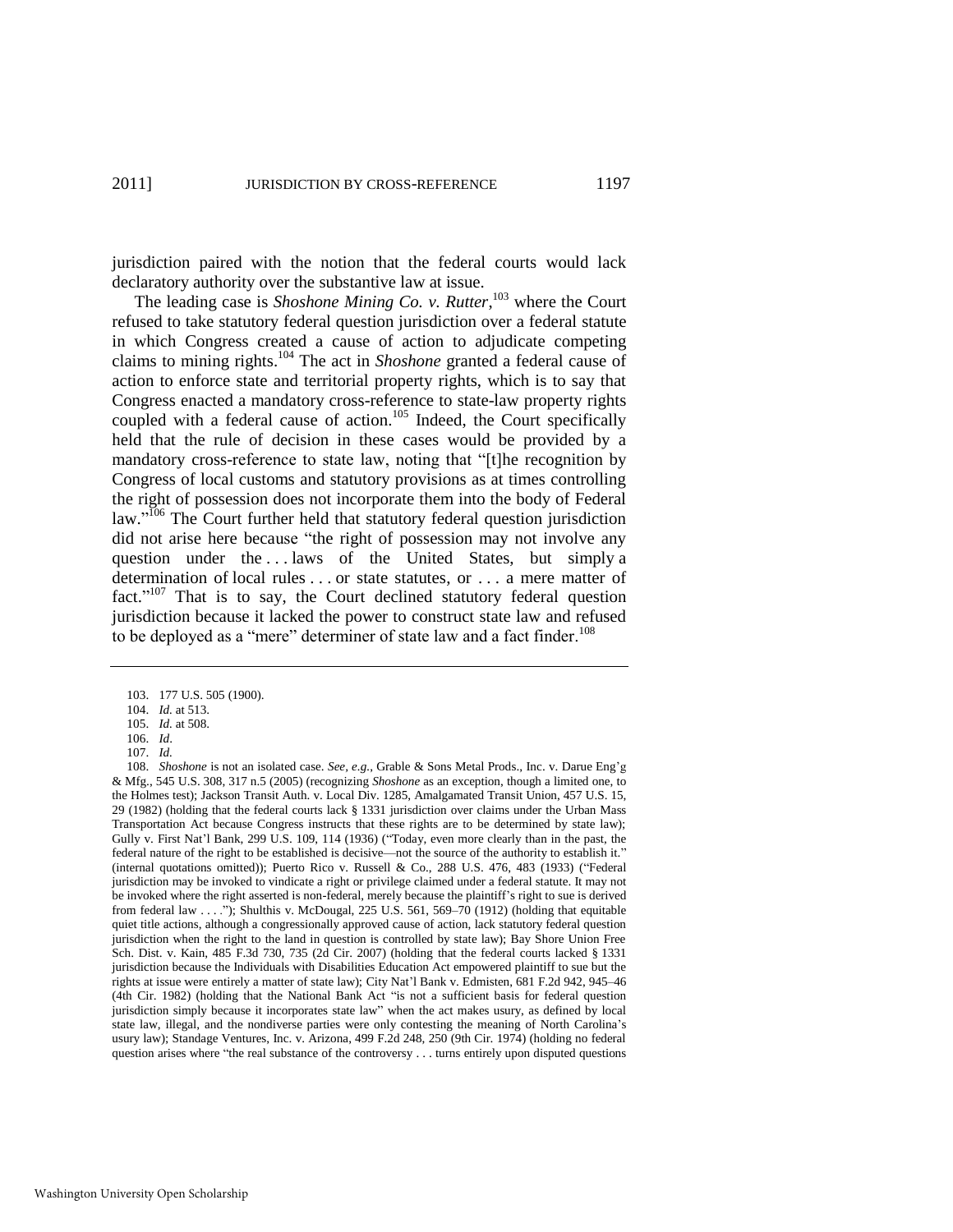Although the holdings in the *Shoshone* line of cases are limited to statutory federal question jurisdiction,<sup>109</sup> the *Shoshone* Court offers dicta relating to Article III federal question jurisdiction.<sup>110</sup> In rebutting a counterargument from counsel that *Osborn*, an Article III decision, grounds jurisdiction in the case, the Court contrasted the necessary federal ingredient sufficient to ground Article III jurisdiction in *Osborn*, the Bank's status as a federally chartered entity, $111$  with a federal statute creating a federal cause of action and deploying a mandatory crossreference to state-law rights.

A statute authorizing an action to establish a right is very different from one which creates a right to be established. An action brought under the one may involve no controversy as to the scope and effect of the statute, while in the other case it necessarily involves such a controversy, for the thing to be decided is the extent of the right given by the statute.<sup>112</sup>

<span id="page-22-1"></span>The Court is opining—albeit in dicta—that a federal, statutory, mandatory cross-reference to a state-law right, even if coupled with a federal cause of action, will not vest Article III federal question jurisdiction because there is no substantive federal right for it to declare.<sup>113</sup>

*Shoshone*'s dicta is in line with the Court's holdings that Article III federal question jurisdiction vests over state-law causes of action coupled with state-law rights when brought by federally chartered entities. The Court held in *Osborn*, and more recently affirmed in *American National Red Cross v. S.G.*,  $^{114}$  that a suit involving a federally chartered corporation that takes its capacity to sue or be sued from federal law raises an Article III federal question.<sup>115</sup> While such claims do not arise under  $\S$  1331,<sup>116</sup>

112. *Shoshone*, 177 U.S. at 510.

<span id="page-22-0"></span>of law and fact relating to compliance with state law, and not at all upon the meaning or effect of the federal statute itself"). In previous work, I have noted other areas where the federal courts refuse statutory federal question jurisdiction over claims that lack a substantive federal right, even when coupled with a federal cause of action. *See* Lumen N. Mulligan, *A Unified Theory of 28 U.S.C. § 1331 Jurisdiction*, 61 VAND. L. REV. 1667, 1690–91, 1706–07 (2008) (noting that federal courts refuse to take jurisdiction when a federal cause of action is coupled with a federal right that is merely procedural); *id*. at 1689–90 (noting that federal courts similarly refuse to take jurisdiction when a federal cause of action is coupled with a federal right that is frivolous).

<sup>109.</sup> *See Shoshone*, 177 U.S. at 506.

<sup>110.</sup> *Id.* at 509–10.

<sup>111.</sup> Osborn v. Bank of the U.S., 22 U.S. (9 Wheat.) 738, 823–28 (1824).

<sup>113.</sup> *See infra* notes 340–51 and accompanying text (arguing that this dicta presents a sound argument on functionalist grounds).

<sup>114. 505</sup> U.S. 247 (1992).

<sup>115.</sup> *Osborn*, 22 U.S. at 817–18, 823 (holding the following language from the bank's charter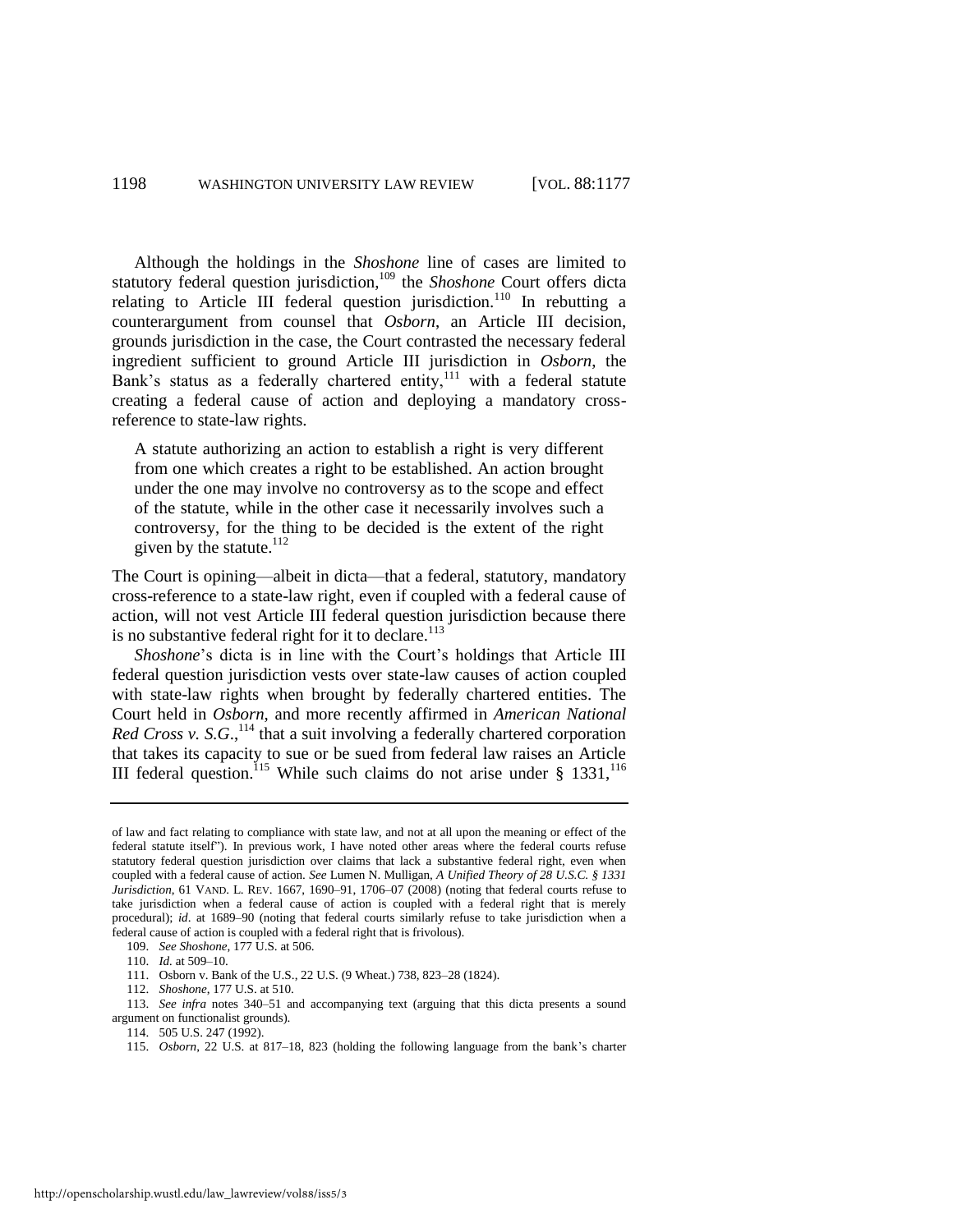under the traditional interpretation, an Article III federal question arises in such suits because potentially the entity's "capacity to sue or be sued, its capacity to enter into contracts, or a similar issue . . . would require interpretation and application of the  $\dots$  federal chartering statute."<sup>117</sup> This potential for the exercise of federal court declaratory power over federal substantive rights, then, distinguishes the *Shoshone* line of cases, because there are no potential substantive issues of federal rights at issue in those suits. $^{118}$ 

<span id="page-23-0"></span>The distinctions between *Osborn*, *American National Red Cross*, and *Shoshone* are even more transparent from an original-meaning perspective. The original meaning of Article III's grants of jurisdiction is best conceived against the backdrop of the then-existing procedure of writ pleading.<sup>119</sup> From this vantage, it is clear that *Osborn*'s use of the term federal "ingredient" was a term of art, referencing nineteenth-century pleading practice.<sup>120</sup> With this understanding at hand, it is evident that "ingredient" did not reference the mere possibility that a federal issue might arise, as the traditional view ascribes, $121$  but rather the necessity of such an occurrence.<sup>122</sup> Indeed, under common law writ pleading, the Bank—in every case—would have to plead its capacity to sue or be sued, a question of federal law, in order to avoid dismissal.<sup>123</sup> Under this view. then, Article III requires the presence of a substantive issue of federal

116. *See Am. Nat'l Red Cross*, 505 U.S. at 258.

sufficient to raise a federal ingredient under Article III: "made able and capable in law, to sue and be sued, plead and be impleaded, answer and be answered, defend and be defended, in all State Courts having competent jurisdiction, and in any Circuit Court of the United States" (internal quotation marks omitted)). The Court has consistently so held. *See Am. Nat'l Red Cross*, 505 U.S. at 264–65; Verlinden B. V. v. Cent. Bank of Nigeria, 461 U.S. 480, 492 (1983); Puerto Rico v. Russell & Co., 288 U.S. 476, 485 (1933); Bankers Trust Co. v. Tex. & Pac. Ry. Co., 241 U.S. 295, 305–06 (1916); Pac. R.R. Removal Cases, 115 U.S. 1, 11–14 (1885); *see also* Paul E. Lund, *Federally Chartered Corporations and Federal Jurisdiction*, 36 FLA. ST. U. L. REV. 317, 330–37 (2009) (providing an overview of federal question jurisdiction for federally chartered corporations).

<sup>117.</sup> Lund, *supra* not[e 115,](#page-22-0) at 331.

<sup>118.</sup> *See supra* not[e 112 a](#page-22-1)nd accompanying text (noting lack of substantive federal issue).

<sup>119.</sup> *See* Bellia, *supra* note [21,](#page-7-0) at 800–12 (arguing that Article III is best interpreted in light of writ-pleading concepts and that this insight produces important ramifications for understanding Article III federal question jurisdiction under *Osborn*, standing doctrine, and inferred-cause-of-action doctrine).

<sup>120.</sup> *See id*. at 801.

<sup>121.</sup> *See* Lund, *supra* not[e 115,](#page-22-0) at 331.

<sup>122.</sup> *See* Bellia, *supra* note [21,](#page-7-0) at 802 ("By 'ingredient,' Marshall did not mean something that might arise in connection with the litigation of a cause of action, but rather an essential component of a cause of action.").

<sup>123.</sup> *Id.* at 804–05 (At common law, "if the plaintiff failed to allege sufficient facts in the bill demonstrating a right to institute the proceeding, the defendant could demur. . . . And it was the federal law defining the Bank's capacities that established those facts.").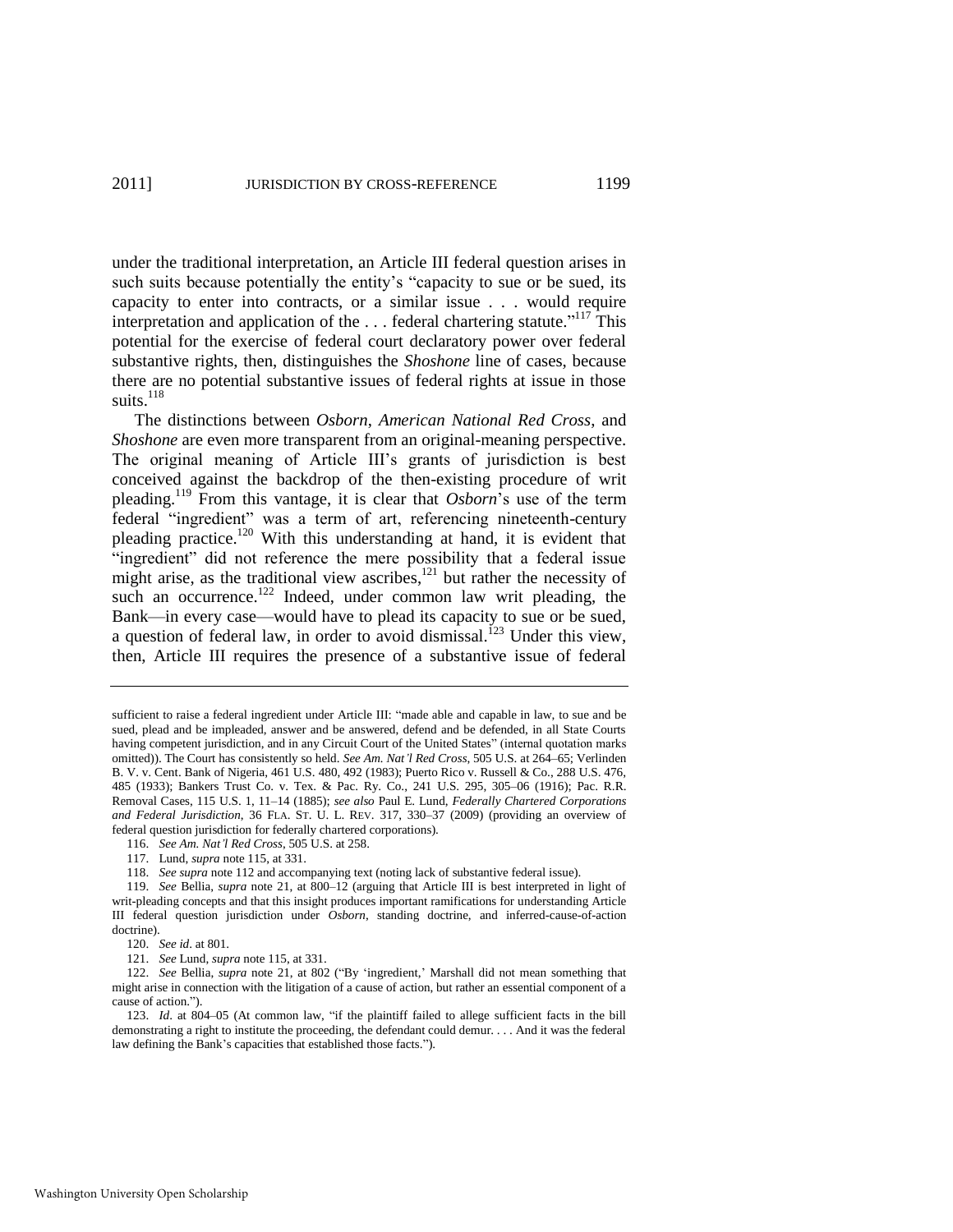right, over which the federal courts have declaratory power,  $124$  in order to vest Article III federal question jurisdiction. Such a necessary treatment of a federal issue is a far cry from the *Shoshone* line of cases, where the courts face no substantive issues of federal rights. $125$ 

# *3. Waiving Sovereign Immunity to State-Law Suits*

In yet another variation on this cross-referencing theme, Congress may by statute waive sovereign immunity and vest the federal courts with federal question jurisdiction over mandatory cross-references to state-law causes of action coupled with state-law rights brought against the United States or other governmental entities. These classes of cases raise significant issues given that, from the analytical perspective deployed in this Article, they appear to be nearly identical to protective jurisdiction cases. The Court, however, has taken federal question jurisdiction in these cases because it views them as raising federal substantive defenses, thus triggering at least some substantive legal issues subject to the federal courts' declaratory power.

Two statutes illustrate this point well. The Federal Tort Claims Act  $(FTCA)$ ,<sup>126</sup> for example, waives the federal government's sovereign immunity for certain vicarious liability tort claims resulting from federal employees' actions.<sup>127</sup> Similarly, the Foreign Sovereign Immunity Act (FSIA) extends immunity defenses to foreign governments subject to seven exceptions.<sup>128</sup> Both acts mandatorily cross-reference state-law causes of actions and rights. Thus, when immunity is not extended, the FTCA and FSIA aim to render the government defendants subject to liability as if they were private entities.<sup>129</sup> Furthering the goal of treating governments like a private entity, both acts require the application of state law to the claims brought.<sup>130</sup> The starting point in this regard under the

<sup>124.</sup> *See* Osborn v. Bank of the U.S., 22 U.S. (9 Wheat.) 738, 822 (1824) ("The title or right set up by the party, may be defeated by one construction of the constitution or law of the United States, and sustained by the opposite construction.").

<sup>125.</sup> *See supra* not[e 112 a](#page-22-1)nd accompanying text (noting lack of substantive federal issue).

<sup>126. 28</sup> U.S.C. §§ 1291, 1346, 1402, 1504, 2401–02, 2411–12, 2671–80 (2006).

<sup>127.</sup> *See* Richards v. United States, 369 U.S. 1, 6 (1962) (holding that the FTCA removes sovereign immunity).

<sup>128. 28</sup> U.S.C. § 1606 (2006).

<sup>129.</sup> *Id.* ("[A]s to any claim for relief with respect to which a foreign state is not entitled to immunity . . . , the foreign state shall be liable in the same manner and to the same extent as a private individual in like circumstances . . . ."); *see also* 28 U.S.C. § 1346(b) (2006) (nearly identical language for FTCA cases).

<sup>130.</sup> The Court has spoken to this issue under the FSIA. *See* First Nat'l City Bank v. Banco Para el Comercio Exterior de Cuba, 462 U.S. 611, 622 n.11 (1983) (holding that, absent federal interest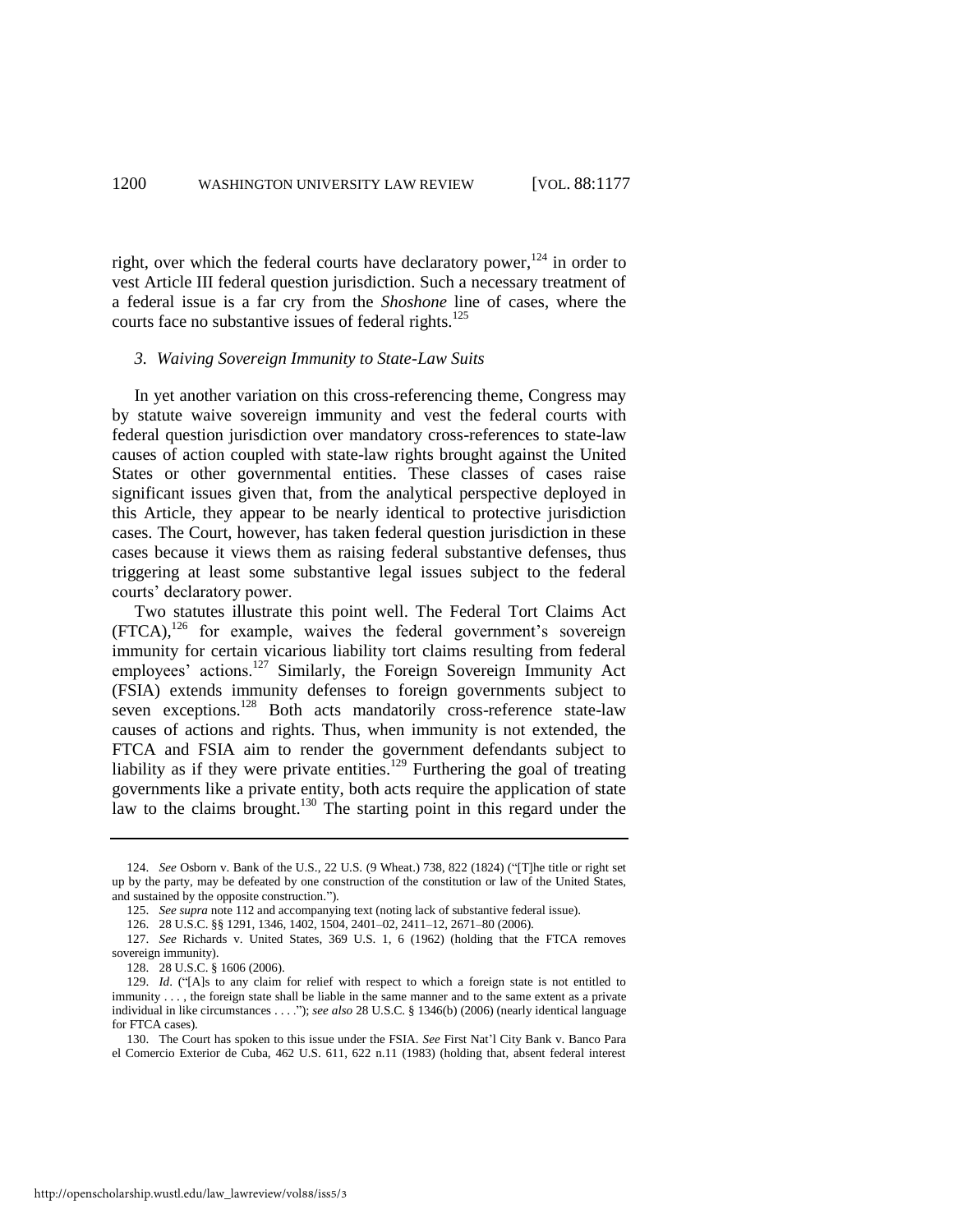FTCA is the text of 28 U.S.C. § 1346(b), the FTCA's jurisdictional statute, which states that the United States shall be vicariously liable in tort for certain acts of its employees "if a private person<sup>[]</sup> would be liable to the claimant in accordance with the law of the place where the act or omission occurred."<sup>131</sup> In applying this provision, and similar provisions under the FSIA,<sup>132</sup> the Court holds that the FTCA "requires application of the whole law of the State where the act or omission occurred."<sup>133</sup>

These cross-references to state law in FTCA and FSIA cases, moreover, are of a mandatory nature. Although the federal courts possess background constitutional power to fashion rules of liability for the claims against the United States, $134$  the FTCA creates a statutory bar to the use of that power. As such, the Court holds "that federal courts should not create interstitial federal common law [in FTCA suits because] . . . the Congress has directed that a whole body of state law shall apply."<sup>135</sup> Under the

131. 28 U.S.C. § 1346(b).

preemption, federal common law does not apply in FSIA cases); Verlinden B. V. v. Cent. Bank of Nigeria, 461 U.S. 480, 491 (1983) ("We now turn to the core question presented by this case: whether Congress exceeded the scope of Art. III of the Constitution by granting federal courts subject-matter jurisdiction over certain civil actions by foreign plaintiffs against foreign sovereigns where the rule of decision may be provided by state law."); Moran v. Kingdom of Saudi Arabia, 27 F.3d 169, 173 (5th Cir. 1994) ("State law, not federal common law, governs whether an officer's or employee's action is within the scope of employment in determining the applicability of the FSIA."). The Supreme Court has been remarkably consistent in holding that  $\S 1346(b)$ 's reference to the "law of the place" means the law of the State. *See, e.g*., Miree v. DeKalb Cnty., 433 U.S. 25, 29 n.4 (1977); United States v. Muniz, 374 U.S. 150, 153 (1963); *Richards*, 369 U.S. at 6–7, 11; Rayonier Inc. v. United States, 352 U.S. 315, 318 (1957). The courts of appeals are similarly consistent. *See, e.g*., DeJesus v. U.S. Dept. of Veterans Affairs, 479 F.3d 271, 279 (3d Cir. 2007) ("Because the liability of the United States under the FTCA is determined by the law of the state where the allegedly tortious act occurred, . . . we will look to the state courts to determine how to resolve the underlying legal issues."); Young v. United States, 71 F.3d 1238, 1242 (6th Cir. 1995) ("[L]iability on the part of the federal government under the [FTCA] is determined in accordance with the law of the state where the event giving rise to liability occurred.").

<sup>132.</sup> *See, e.g*., Holland v. Islamic Republic of Iran, 496 F. Supp. 2d 1, 24 (D.D.C. 2005) (listing cases).

<sup>133.</sup> *Richards*, 369 U.S. at 11 (holding that state law controls choice-of-law issues, as well as substantive tort law, in FTCA cases). I am putting aside complicated questions of which law applies under the FTCA if a tort occurs in Indian Country or in a federal enclave. *See, e.g*., J. Matthew Martin, *Federal Malpractice in Indian Country and the "Law of the Place": A Re-Examination of Williams v.* United States *Under Existing Law of the Eastern Band of Cherokee Indians*, 29 CAMPBELL L. REV. 483 (2007) (arguing that tribal law should apply in FTCA cases when torts occur in Indian Country).

<sup>134.</sup> *See, e.g.*, Clearfield Trust Co. v. United States, 318 U.S. 363 (1943) (holding that federal courts are empowered to create federal common law governing the rights and obligations of the United States).

<sup>135.</sup> Chevron Oil Co. v. Huson, 404 U.S. 97, 105 n.8 (1971); Canipe v. Nat'l Loss Control Serv. Corp., 736 F.2d 1055, 1059–60 (5th Cir. 1984) ("[I]t is reasonably well recognized that the federal government is liable under the FTCA only if the applicable state law would place liability upon a private actor in like circumstances."); Birnbaum v. United States, 588 F.2d 319, 327-28 (2d Cir. 1978) (―Moreover, by adopting the ‗law of the place' as the source for rules of decision under the Federal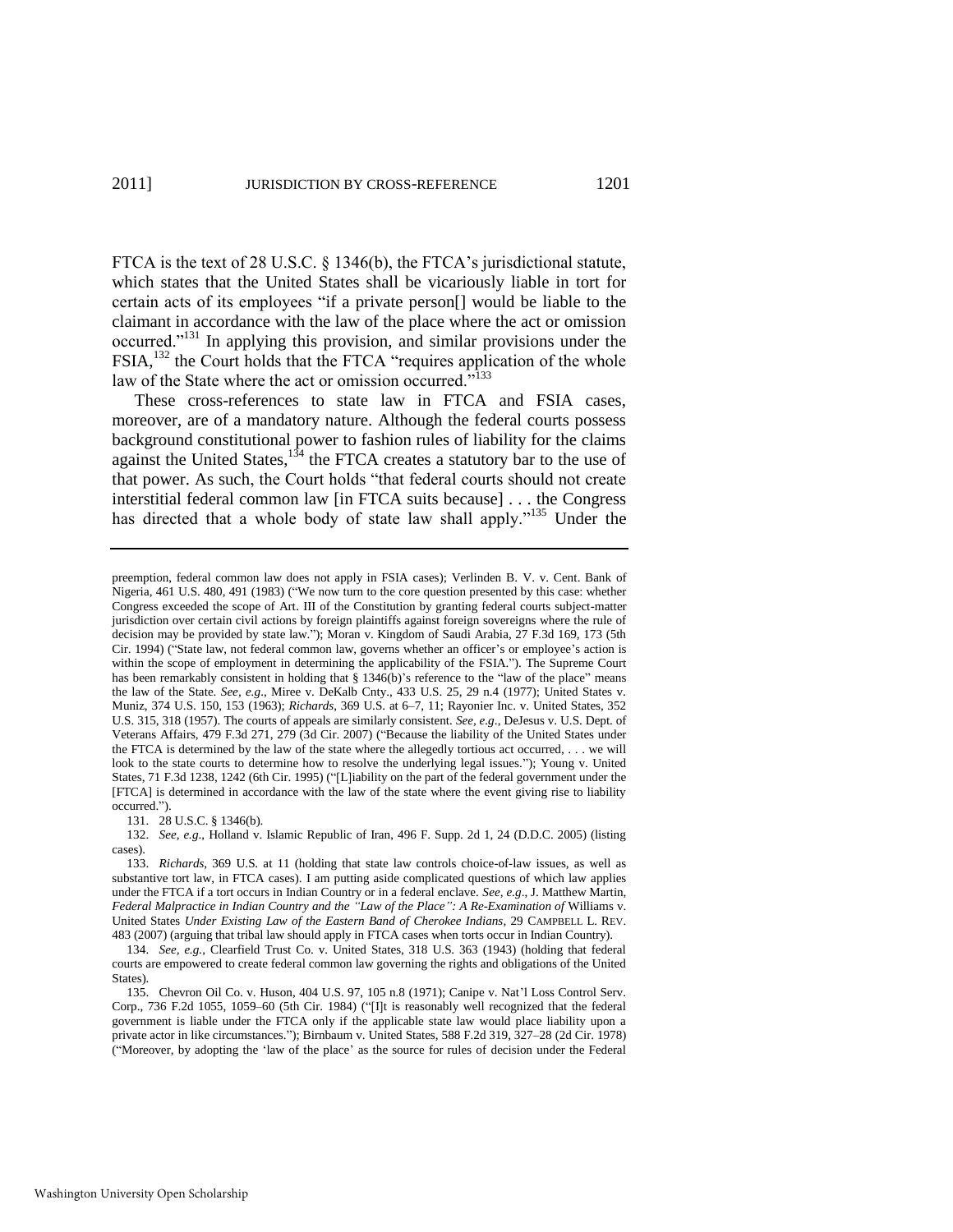FTCA, then, the federal courts are strictly bound to apply state law<sup>136</sup> as the controlling substantive law<sup>137</sup> as a matter of statutory command, not judicial interstitial choice.<sup>138</sup> Further illustrating that the FTCA imposes a mandatory cross-reference to state law, many federal courts hold that the application of state law in FTCA cases affords even less leeway for the occasional adoption of a federal rule of decision than is found under the *Erie* doctrine.<sup>139</sup> The federal courts find a similar lack of federal common lawmaking authority under the FSIA.<sup>140</sup> As such, the FSIA's and FTCA's

137. FDIC v. Meyer, 510 U.S. 471, 478 (1994) (holding that claims of federal constitutional violations are not cognizable under the FTCA because under the FTCA, state law provides the sole font of substantive law).

138. The Court has only once contemplated the application of federal common law as the rule of decision in an FTCA case. *See* Smith v. United States, 507 U.S. 197, 201–02 (1993). *Smith* is unique, however, in that the alleged torts occurred in Antarctica, where state law does not govern and, arguably, no sovereign's law applies. *Id*. The Court, however, avoided this difficulty by holding that Antarctica was a foreign country within the meaning of the FTCA's foreign-country exception to tort liability. *Id*. at 203–04.

139. *See* Cibula v. United States, 551 F.3d 316, 321 (4th Cir. 2009) ("Thus, because the FTCA contains an explicit instruction by Congress regarding which law to use, courts should not engage in their normal *Erie* analysis to make that determination." (citing Smith v. United States, 507 U.S. 197, 201 (1993))); *Bravo*, 532 F.3d at 1164 (in a FTCA case, holding itself bound by rulings from the Florida Third District Court of Appeal contrary to practice under *Erie* in which state intermediate appellate rulings are persuasive but not binding under Comm'r v. Estate of Bosch, 387 U.S. 456, 465 (1967)); Ware v. United States, 971 F. Supp. 1442, 1473 (M.D. Fla. 1997) ("[FTCA suits] do not implicate the same concerns of *Erie*. Because a FTCA plaintiff may not bring suit in any other forum but federal district court, there is no danger of forum shopping. Nor are federalism concerns implicated. States are not granted residual power under the Constitution to implement laws governing suits against the federal government."). Additionally, federal courts in FTCA cases squarely prohibit federal common law making, *see supra* note 135, whereas federal courts retain some common law making power under *Erie*. *See, e.g*., Semtek Int'l Inc. v. Lockheed Martin Corp., 531 U.S. 497, 508 (2001) (fashioning a federal common law rule of res judicata under the *Erie* doctrine). There are a handful of district court cases, however, that equate *Erie* doctrine's use of state law with FTCA insofar as both employ the Rules of Decision Act, 28 U.S.C. § 1652 (2005). *See* Mills v. U.S. Dept. of Health & Human Servs., Civ. No. 08-3409, 2008 WL 5189140, at \*2 (E.D. Pa. Dec. 9, 2008); Rahimi v. United States, 474 F. Supp. 2d 825, 827 (N.D. Tex. 2006); Straley v. United States, 887 F. Supp. 728, 734 (D.N.J. 1995).

140. *See, e.g.*, Verlinden B. V. v. Cent. Bank of Nigeria, 461 U.S. 480, 491 (1983) ("We now turn

Tort Claims Act, Congress expressly negated any possible inference that federal courts were to exercise any 'common law-making' power to fashion torts under the Act in the interest of national uniformity."). One district court decision holds to the contrary, but the vast weight of authority suggests this holding is in error. *See* S. Pac. Transp. Co. v. United States, 462 F. Supp. 1193, 1210 (E.D. Cal. 1978) (holding that the view that "the FTCA requires the application of state law operative of its own force . . . is erroneous; instead, the Act provides for the application of state law incorporated into federal law as the federal rule of decision").

<sup>136.</sup> *See, e.g.*, Bravo v. United States, 532 F.3d 1154, 1164 (11th Cir. 2008) ("[W]e are bound to decide the issue the way the Florida courts would have . . . ."); Arpin v. United States, 521 F.3d 769, 776 (7th Cir. 2008) ("It is also true . . . that in a suit under the [FTCA] . . . the damages rules of the state whose law governs the substantive issues in the case bind the federal court; damages law is substantive law."); Goodman v. United States, 2 F.3d 291, 292 (8th Cir. 1993) ("In this FTCA case, we are, of course, bound to apply the law of the state in which the acts complained of occurred.").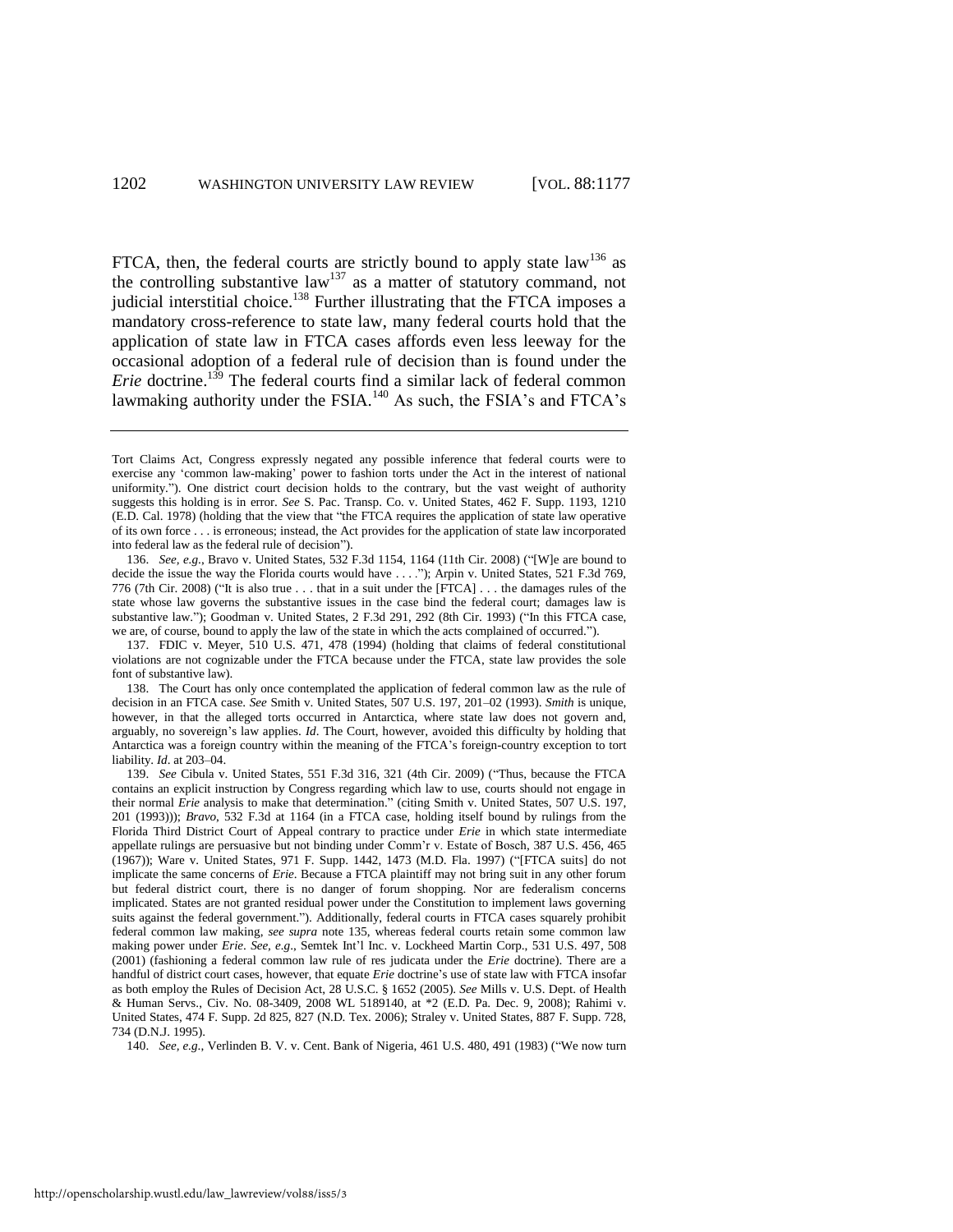cross-references to state law are best viewed as being imposed mandatorily.<sup>141</sup>

Despite the mandatory nature of the cross-reference to state-law causes of action and rights under the FTCA, confusion continues to reign in regard to the basis, both statutory and constitutional, for jurisdiction under the FTCA.<sup>142</sup> Many lower federal courts, for example, hold that FTCA cases take jurisdiction under both  $\S$  1346(b), the FTCA's jurisdictional statute, and  $\S$  1331, the general federal question jurisdictional statute.<sup>143</sup>

The more sound view, however, is that jurisdiction to hear FTCA claims does "not come from the general grant of federal-question jurisdiction of 28 U.S.C. § 1331."<sup>144</sup> Standard application of the wellpleaded complaint rule bars § 1331 jurisdiction over FTCA suits. The FTCA is merely a limited waiver of sovereign immunity to state-law claims.<sup>145</sup> Although the waiver of immunity is of a jurisdictional dimension, it is best viewed, procedurally speaking, as a defense.<sup>146</sup> As a

to the core question presented by this case: whether Congress exceeded the scope of Art. III of the Constitution by granting federal courts subject-matter jurisdiction over certain civil actions by foreign plaintiffs against foreign sovereigns where the rule of decision may be provided by state law."); see *also* First Nat'l City Bank v. Banco Para el Comercio Exterior de Cuba, 462 U.S. 611, 622 n.11 (1983) (holding that, absent federal interest preemption, federal common law does not apply in FSIA cases); Holland v. Islamic Republic of Iran, 496 F. Supp. 2d 1, 24 (D.D.C. 2005) (listing cases).

<sup>141.</sup> *See* Horn v. HT Assocs., Civ. No. 09-3362, 2010 WL 1530624, at \*5 (D.N.J. Apr. 15, 2010) (―There is no evidence, manifest or otherwise, that Congress intended to supplant state tort law by enacting the FTCA. . . . Far from altering or superseding state tort law, the statute incorporates the substantive law of the state where the injury occurred for the purposes of determining liability.' (citations omitted)).

<sup>142.</sup> *See generally* 13D WRIGHT ET AL., *supra* note [102,](#page-20-0) § 3563 n.26 ("There is debate about whether suits under the Federal Tort Claims Act . . . are federal question cases or whether . . . they come under the constitutional grant of judicial power to 'Controversies to which the United States shall be a party."").

<sup>143.</sup> *See, e.g.*, Luna v. United States, 454 F.3d 631, 635 (7th Cir. 2006) ("The Navy characterizes this as a question of subject-matter jurisdiction. It is not. The district court had subject-matter jurisdiction because Luna brought her claim under the FTCA, which is to say she presented the district court with a federal question. *See* 28 U.S.C. § 1331."); Nationwide Mut. Ins. Co. v. Liberatore, 408 F.3d 1158, 1161–62 (9th Cir. 2005) (similar); Meyers v. Trinity Med. Ctr., 983 F.2d 905, 906 (8th Cir. 1993); Fla. E. Coast Ry. Co. v. United States, 519 F.2d 1184, 1194 (5th Cir. 1975); U.S. Marine, Inc. v. United States, Civ. No. 08-2571, 2010 WL 1403958, at \*4 (E.D. La. Apr. 1, 2010) ("The Court has subject matter jurisdiction under 28 U.S.C. § 1331 (federal question) and 28 U.S.C. § 2671 et seq. (Federal Tort Claims Act).‖); Hankes v. United States, No. 08-CV-333-JHP-TLW, 2010 WL 2196561, at \*1 (N.D. Okla. May 27, 2010) (similar).

<sup>144.</sup> CNA v. United States, 535 F.3d 132, 140 (3d Cir. 2008); *see also* Gilberg v. Stepan Co., 24 F. Supp. 2d 325, 346 (D.N.J. 1998) ("When Congress granted the federal courts original (and exclusive) jurisdiction over Federal Tort Claims Act ("FTCA") actions, it did so under 28 U.S.C. § 1346(b)(1), *not* section 1331.").

<sup>145.</sup> United States v. Orleans, 425 U.S. 807, 813 (1976) ("The Federal Tort Claims Act is a limited waiver of sovereign immunity, making the Federal Government liable to the same extent as a private party for certain torts of federal employees acting within the scope of their employment.").

<sup>146.</sup> The Court regularly treats federal sovereign immunity as a defense. *See, e.g*., United States v.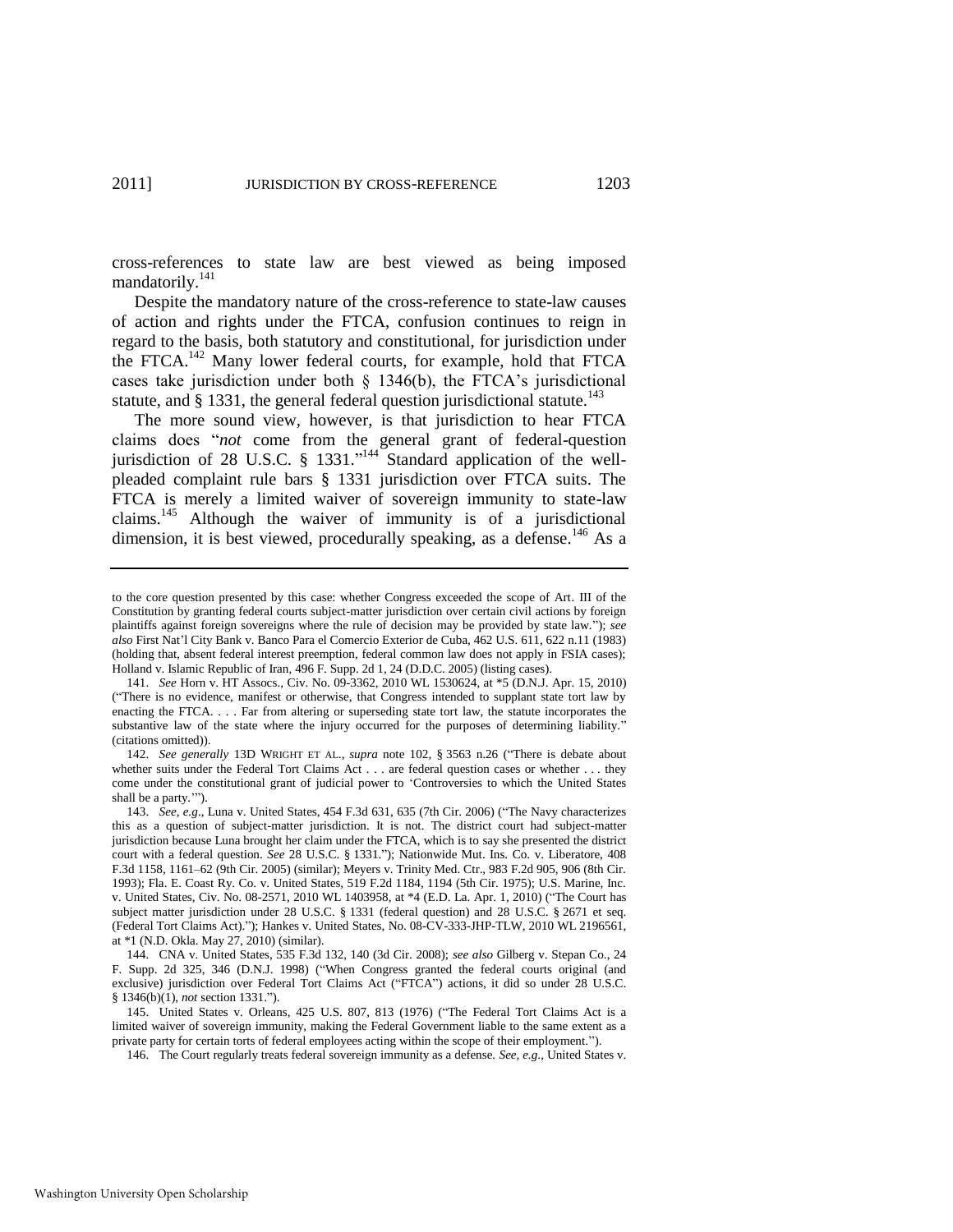result, the existence, or lack thereof, of a federal sovereign immunity defense, even if addressed by the plaintiff in the complaint, will not vest  $§$  1331 jurisdiction.<sup>147</sup> As such, a claim that the FTCA bars, or allows, a suit should not survive a well-pleaded complaint rule challenge to § 1331 jurisdiction.<sup>148</sup>

Even if one finds that the jurisdictional nature of the FTCA renders the well-pleaded complaint rule inapplicable,<sup>149</sup> FTCA cases should not arise under § 1331 doctrine. The traditional determinant for taking § 1331 jurisdiction is the Holmes test (i.e., § 1331 vests because federal law creates the plaintiff's cause of action).<sup>150</sup> FTCA claims raise state-law causes of action, not federal ones, against the United States,<sup>151</sup> which will

147. Franchise Tax Bd. of Cal. v. Constr. Laborers Vacation Trust for S. Cal., 463 U.S. 1, 10–11 (1983) (holding that the presence of federal immunity defense, even if pleaded on face of complaint, is not sufficient to bring a claim within § 1331 jurisdiction).

148. *See, e.g.*, Gilberg v. Stepan Co., 24 F. Supp. 2d 325, 346-47 (D.N.J. 1998) ("Nor would such a claim fall within 28 U.S.C. § 1331's grant of jurisdiction . . . because the federal agency or employee could raise an immunity defense under the FTCA's exclusive remedy provision. Under the 'wellpleaded complaint' rule, a claimant's cause of action does not 'arise under' the laws of the United States merely because it might implicate a federal immunity defense.‖); *see also* Sanchez v. Beacon Info. Tech. & Staffing & Serv., LLC, No. EP-08-CV-332-KC, 2009 WL 4877705, at \*3 (W.D. Tex. Dec. 10, 2009) (similar).

149. For example, there is some confusion regarding whether the exceptions to the FTCA's waiver of immunity, codified at 28 U.S.C. § 2680, constitute jurisdictional issues or affirmative defenses for the government. Two circuits view this as a defense. *See* Prescott v. United States, 973 F.2d 696, 702 (9th Cir. 1992) ("Because an exception to the FTCA's general waiver of immunity, although jurisdictional on its face, is analogous to an affirmative defense, we believe . . . the burden [lies] on the United States as the party which benefits from the defense."); Stewart v. United States, 199 F.2d 517, 520 (7th Cir. 1952) (holding that the exceptions to the waiver of sovereign immunity in the FTCA are affirmative defenses that must be raised and proven by the government). Three circuits have adopted a contrary holding. *See* Sharp v. United States, 401 F.3d 440, 443 n.1 (6th Cir. 2005) (noting that *Prescott* may conflict with *United States v. Gaubert*, 499 U.S. 315 (1991), and declining to address whether the plaintiff or the Government has the burden of proving the FTCA's discretionary function exception); Kiehn v. United States, 984 F.2d 1100, 1105 n.7 (10th Cir. 1993) (same); Autery v. United States, 992 F.2d 1523, 1526 n.6 (11th Cir. 1993) (same).

150. Am. Well Works Co. v. Layne & Bowler Co., 241 U.S. 257, 260 (1916) (Holmes, J.) ("A suit arises under the law that creates the cause of action.").

151. *See, e.g.*, CNA v. United States, 535 F.3d 132, 143 n7 (3d Cir. 2008) ("[Section] 1346(b)(1) grants federal courts jurisdiction and also allows plaintiffs to bring state-law causes of action . . . ."); Irving v. United States, 162 F.3d 154, 185 (1st Cir. 1998) ("[T]he basis for Irving's state-law cause of action and FTCA claim, was the failure of the compliance officers to inspect . . . ."); Dorking Genetics v. United States, 76 F.3d 1261, 1266 (2d Cir. 1996) ("The FTCA does not create new causes of action,

Interstate Commerce Comm'n, 337 U.S. 426, 462 (1949) ("The *defense* of sovereign immunity, moreover, cannot be avoided by directing that the suit proceed only against the Interstate Commerce Commission." (emphasis added)); United States v. Sherwood, 312 U.S. 584, 586 (1941) (discussing sovereign immunity defense and jurisdiction). The courts of appeals have aptly labeled these jurisdictional defenses. *See, e.g*., Hydrogen Tech. Corp. v. United States, 831 F.2d 1155, 1162 n.6 (1st Cir. 1987) ("It is well-established law that  $\dots$  jurisdictional defenses cannot be waived by the parties and may be raised for the first time on appeal or even raised by a court sua sponte."); see also Roberts v. United States, 887 F.2d 899, 900 (9th Cir. 1989) (similar).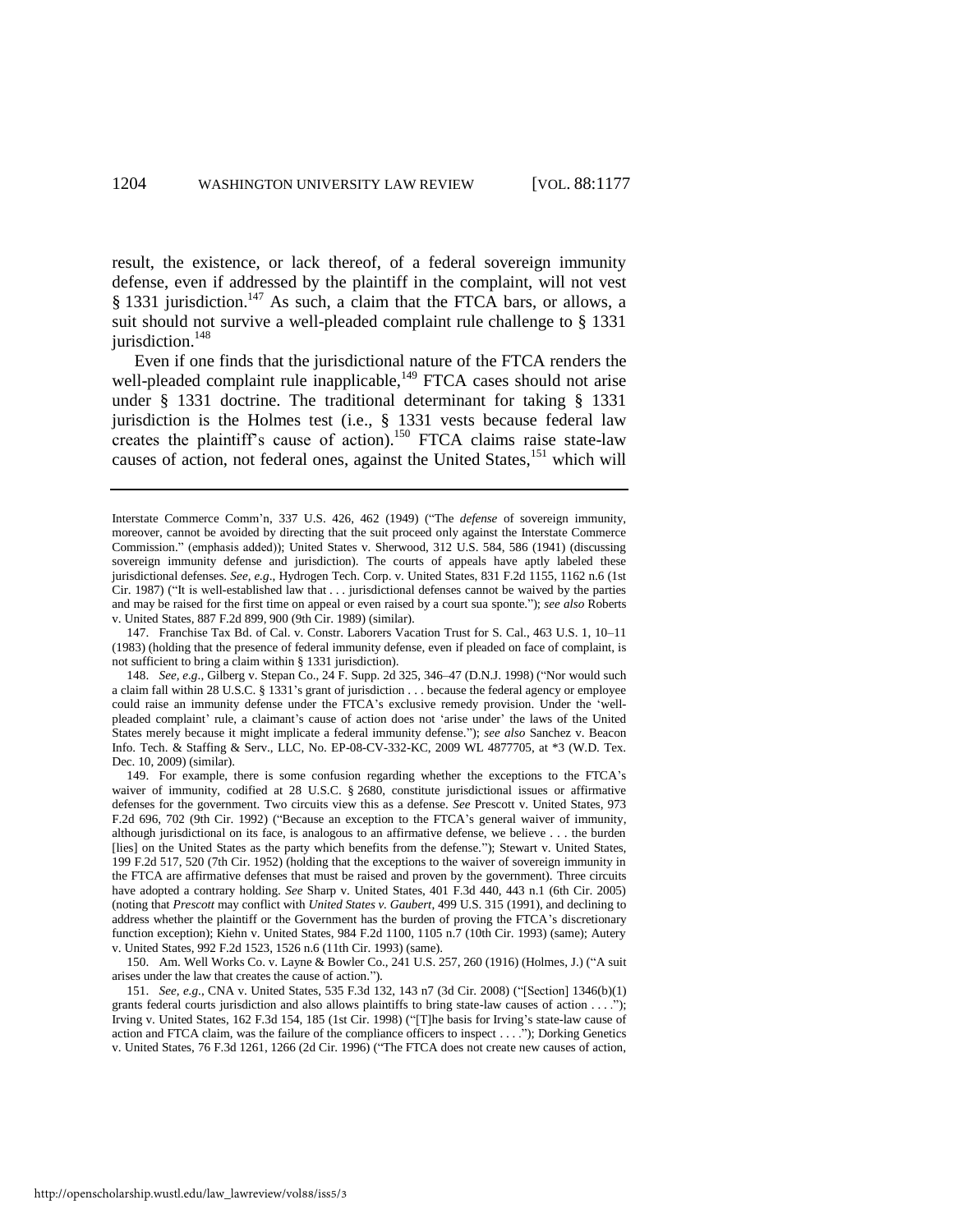not arise under the Holmes test. Section 1331 jurisdiction over federal common law causes of action that adopt a state-law right is inapposite here.<sup>152</sup> Nor do FTCA cases raise federal rights for plaintiffs; thus, even under a *Smith* test approach to § 1331 jurisdiction, FTCA cases would not raise a federal question.<sup>153</sup>

A proponent of § 1331 jurisdiction over FTCA cases might retort that, despite the wealth of authority to the contrary, FTCA cases create federal causes of action, thus triggering jurisdiction under the Holmes test. Such an advocate could rely upon the Court's occasional references to the FTCA as creating a federal cause of action.<sup>154</sup> Under this construction, then, the FTCA would create a federal cause of action that is coupled with state-law tort rights supplying the substantive rights at issue.<sup>155</sup> Therefore, one might conclude that § 1331 jurisdiction lies under the Holmes test, as the cause of action is federal. Such a proposition, however, is barred by the *Shoshone* line of cases,<sup>156</sup> given that under the FTCA, just as in *Shoshone*, the entire set of substantive rights to be determined by the federal courts would be controlled by state law, leaving them without declaratory authority over the plaintiff's substantive claim.<sup>157</sup> As such, there appears no sound basis for § 1331 jurisdiction over FTCA or FSIA cases.

The existence of constitutional federal question jurisdiction more easily lies under both the FSIA and the FTCA. There are two potential fonts of federal jurisdiction for FTCA cases: "Controversies to which the United

but only waives immunity under [enumerated] circumstances . . . ."); Johnson v. Sawyer, 47 F.3d 716, 725 (5th Cir. 1995) ("[T]he district court recognized that 'an FTCA claim must be based on a state law cause of action."").

<sup>152.</sup> See Illinois v. City of Milwaukee, 406 U.S. 91, 100 (1972) ("[Section] 1331 jurisdiction will support claims founded upon federal common law as well as those of a statutory origin.").

<sup>153.</sup> *See* Grable & Sons Metal Prods., Inc. v. Darue Eng'g & Mfg., 545 U.S. 308, 312–13 (2005) (reaffirming that the courts may take *Smith*-style jurisdiction); Mulligan, *supra* note [108,](#page-21-0) at 1725 ("T]he primary determinate for the vesting of  $\S$  1331 jurisdiction is the status of the federal right asserted.‖); *infra* not[e 179 \(](#page-33-0)discussing *Smith*-style jurisdiction).

<sup>154.</sup> *See* Loeffler v. Frank, 486 U.S. 549, 562 (1988) (explaining that § 2679(a) limits the scope of waivers "in the context of suits for which [Congress] provided a *cause of action* under the FTCA" (emphasis added)); *see also* FDIC v. Meyer, 510 U.S. 471, 477 (1994) (quoting this language from *Loeffler* and speaking in terms of statutory elements of an FTCA claim); Tri-State Hosp. Supply Corp. v. United States, 341 F.3d 571, 576 (D.C. Cir. 2003) (discussing statutory elements of FTCA claims); *Dorking Genetics*, 76 F.3d at 1264 (discussing statutory elements of FTCA claims); Fred Blanton, *Jurisdictional Problems of the Federal Tort Claims Act*, 13 U. PITT. L. REV. 511, 513–15 (1952) (arguing that federal law creates the plaintiffs' cause of action in FTCA cases).

<sup>155.</sup> *See supra* notes 130–37 and accompanying text (discussing the application of state law as the substantive rule of decision in FTCA cases).

<sup>156.</sup> *See supra* Part III.A.2 (discussing *Shoshone* cases).

<sup>157.</sup> *See supra* notes 130–37 and accompanying text (discussing the application of state law as the substantive rule of decision in FTCA cases).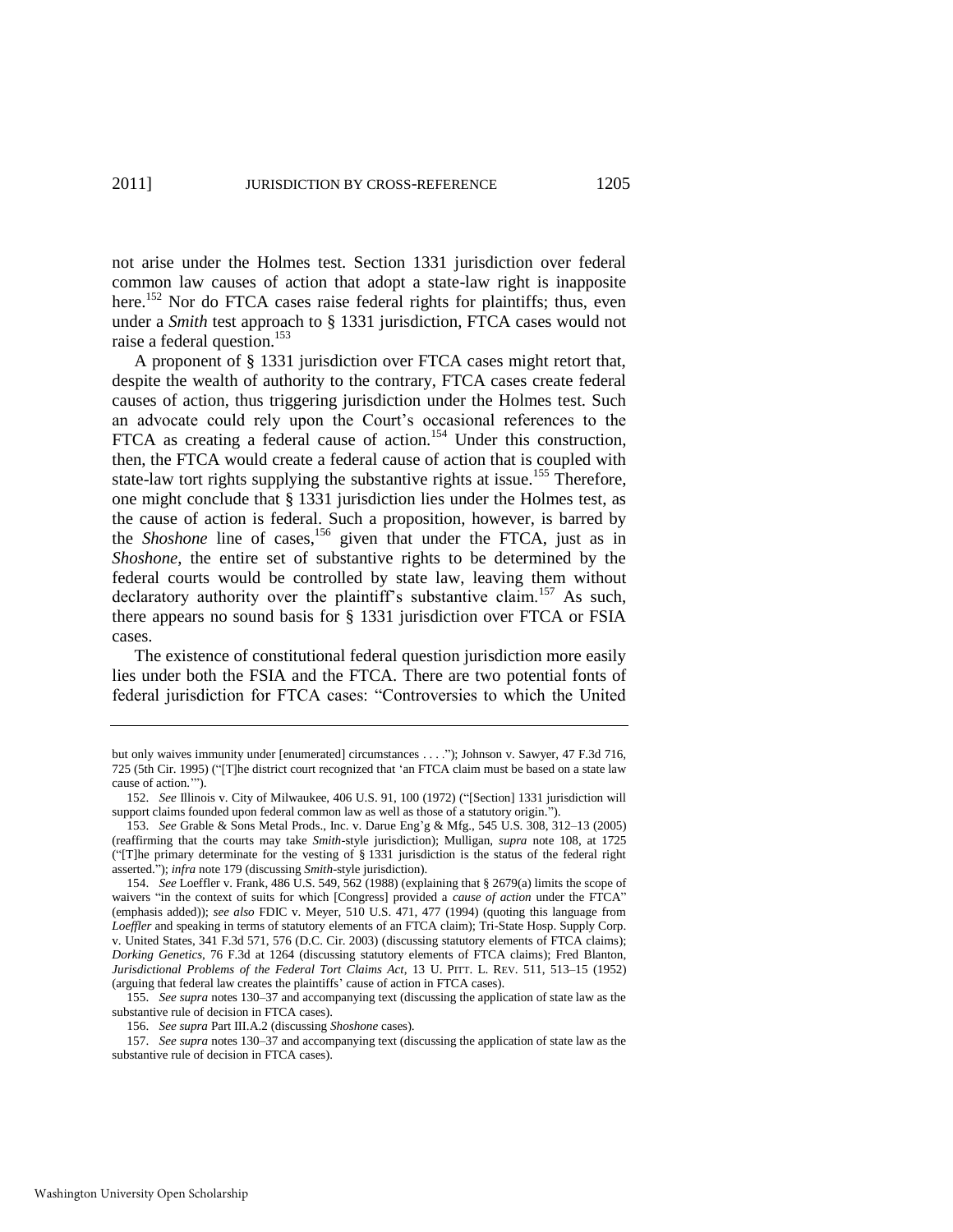States shall be a Party" and "Cases . . . arising under . . . the Laws of the United States."<sup>158</sup> Given that state law controls in FTCA cases and that the federal government is always a party defendant in FTCA cases, one might conclude that the former constitutional grant of jurisdiction is the unquestionable starting point. But the Court has not always agreed with this reading.

In 1933, the Court, in *Williams v. United States*, held that suits against the government did not fall within the meaning of controversies to which the United States shall be a party.<sup>159</sup> The Court based this interpretation of the "party clause" upon the text of the Judiciary Act of 1789,<sup>160</sup> which granted jurisdiction only for suits in which the United States was plaintiff, and Eleventh Amendment jurisprudence, which constitutionalizes state sovereign immunity broadly.<sup>161</sup> From this vantage point, the Court held that "controversies to which the United States may by statute be made a party defendant, at least as a general rule, lie wholly outside the scope of the judicial power vested by Art. III in the constitutional courts."<sup>162</sup> This holding was destined for the jurisprudential scrap heap, however. In fact, most commentators find this portion of *Williams* overturned by the plurality opinion in *Glidden Co. v. Zdanok*. 163

<sup>158.</sup> U.S. CONST. art. III, § 2.

<sup>159.</sup> Williams v. United States, 289 U.S. 553, 577 (1933).

<sup>160.</sup> *Id.*; Judiciary Act of 1789, ch. 20, § 9, 1 Stat. 73, 77 ("And shall also have cognizance, concurrent as last mentioned, of all suits at common law where the United States sue, and the matter in dispute amounts, exclusive of costs, to the sum or value of one hundred dollars.").

<sup>161.</sup> *See* 13D WRIGHT ET AL., *supra* note [102,](#page-20-0) § 3524 (providing general overview of Eleventh Amendment jurisprudence).

<sup>162.</sup> *Williams*, 289 U.S. at 577 (discussing the first judiciary act and two landmark Eleventh Amendment cases: *Hans v. Louisiana*, 134 U.S. 1 (1890), and *Chisholm v. Georgia*, 2 U.S. 419 (1793)). This had not been the Court's view prior. *See* Minnesota v. Hitchcock, 185 U.S. 373, 384 (1902) (A suit against a federal officer and agency "is a controversy to which the United States may be regarded as a party. . . . It is, of course, under that clause, a matter of indifference whether the United States is a party plaintiff or defendant. It could not fairly be adjudged that the judicial power of the United States extends to those cases in which the United States is a party plaintiff and does not extend to those cases in which it is a party defendant."). There is also an argument that this portion of *Williams* is dicta. *See* Nat'l Mut. Ins. Co. v. Tidewater Transfer Co., 337 U.S. 582, 640 n.20 (1949) (Vinson, C.J., dissenting) (advancing this argument).

<sup>163. 370</sup> U.S. 530, 564 (1962) (Harlan, J., plurality opinion) ("Article III's extension of judicial competence over controversies to which the United States is a party [is] ineffective to confer jurisdiction over suits to which it is a defendant [only when Congress has not waived immunity]. . . . But once the consent is given, the postulate is satisfied, and there remains no [Article III] barrier to justiciability."). But Justice Harlan was speaking only for three of the seven Justices who heard the case. *See id.* at 585 (Clark, J., concurring) ("I cannot agree to the unnecessary overruling of . . . *Williams* . . . ."). Despite the lack of a majority opinion overruling *Williams*, all the lower courts and commentators agree that *Glidden* overruled *Williams*. *See, e.g*., Jan's Helicopter Serv., Inc. v. FAA, 525 F.3d 1299, 1306 n.5 (Fed. Cir. 2008); Kanar v. U.S. 118 F.3d 527, 529 (7th Cir. 1997) ("No one today doubts that Article III courts may entertain suits against the United States seeking money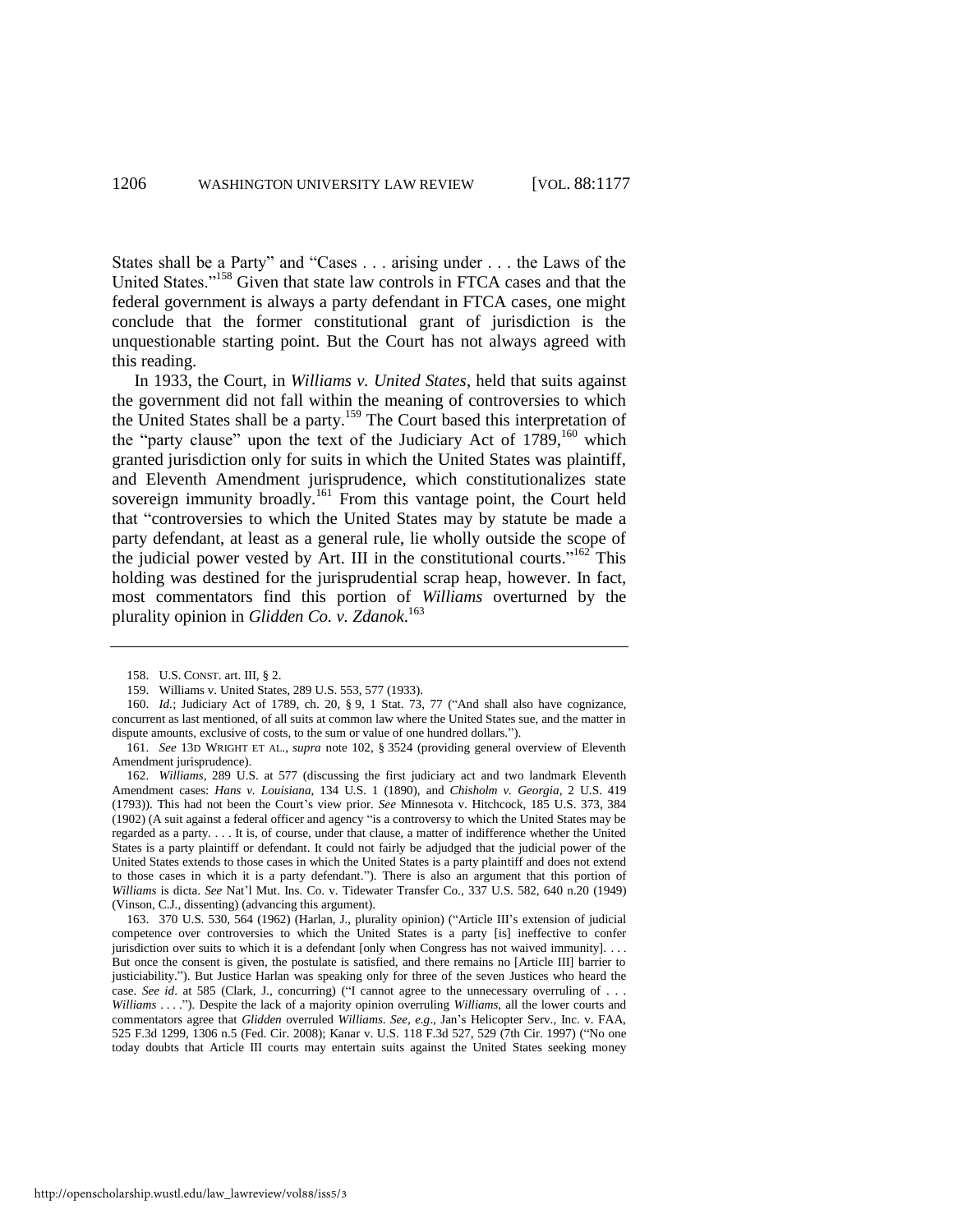Despite the fact that *Glidden* overturned *Williams*, for the thirty years that it remained good law, *Williams* pushed jurists to find another basis for constitutional jurisdiction over cases, like FTCA suits, in which the United States was a party defendant—a path that led many to conclude that jurisdiction for such cases arises as federal questions. This issue bubbled to the surface in 1949 with some members of the Court in *Tidewater*  taking a hard line and espousing that there was no basis, federal question or otherwise, under Article III to find constitutional jurisdiction in such cases.<sup>164</sup> Nevertheless, a majority of the Justices in *Tidewater* opined that suits against the United States, like FTCA suits, arise under constitutional federal question jurisdiction.<sup>165</sup>

The basis for this position, at least as offered by Chief Justice Vinson, is that statutory waiving of sovereign immunity, a prerequisite to any suit against the United States, necessarily calls for the application of federal law.<sup>166</sup> Under Chief Justice Vinson's view, the waiver issue is viewed as a defense $167$  to a state-law cause of action that will necessarily arise in every action.<sup>168</sup> Further, the immunity defense is subject to the declaratory authority of the federal courts. The Court in *Verlinden B. V. v. Central* 

168. *Tidewater*, 337 U.S. at 642 n.21 (Vinson, C.J., dissenting).

damages . . . . *Williams* . . . [was] repudiated in *Glidden . . .* ."); Ortiz v. United States, 595 F.2d 65, 69 & n.6 (1st Cir. 1979) (similar); *see also* 14 WRIGHT ET AL., *supra* note [102,](#page-20-0) § 3654 & n.72 (―[I]n the 1962 case of Glidden Company v. Zdanok, the Court rejected the *Williams* analysis . . . ."); Robert N. Clinton, *A Mandatory View of Federal Court Jurisdiction: Early Implementation of and Departures from the Constitutional Plan*, 86 COLUM. L. REV. 1515, 1546 n.117 (1986) (similar); Alfred Hill, *In Defense of our Law of Sovereign Immunity*, 42 B.C. L. REV. 485, 540 n.264 (2001) (similar).

<sup>164.</sup> *Tidewater*, 337 U.S. at 594 n.22 (Jackson, J., plurality opinion) ("The suggestion here that claims against the United States, adjudicated . . . solely by virtue of the waiver of sovereign immunity and the jurisdiction granted . . . [by statute], may be cases arising 'under the laws of the United States' is both erroneous and self-defeating. . . . *Williams* . . . holds clearly to the contrary, stating . . . that controversies to which the United States may by statute be made a party defendant lie wholly outside the scope of the judicial power vested by Art. III  $\dots$ ." (internal citations and quotation marks omitted)).

<sup>165.</sup> *Id.* at 610 (Rutledge, J. concurring, joined by Murphy, J.) ("We need not today determine the nature of district court jurisdiction of suits against the United States. Suffice it to say that, if such suits are not ‗Controversies to which the United States shall be a Party,' they are presumptively within the purview of the federal-question jurisdiction . . . ."); *id*. at 641 n.21 (Vinson, C.J., dissenting, joined by Douglas, J.) ("Whether or not the dictum in *Williams* . . . that suits against the United States are not within the Art. III phrase, 'Controversies to which the United States shall be a Party,' proves correct, ... such actions seem to be clearly within the Art. III federal question jurisdiction."); *id.* at 649 (Frankfurter, J., dissenting, joined by Reed, J.) (reasoning that the following constitutionally arise under federal law: "Congress can authorize the making of contracts; it can therefore authorize suit thereon in any district court. Congress can establish post offices; it can therefore authorize suits against the United States for the negligent killing of a child by a post-office truck.").

<sup>166.</sup> *Tidewater*, 337 U.S. at 641 n.21 (Vinson, C.J., dissenting).

<sup>167.</sup> *See supra* note 146 (discussing sovereign immunity as a defense).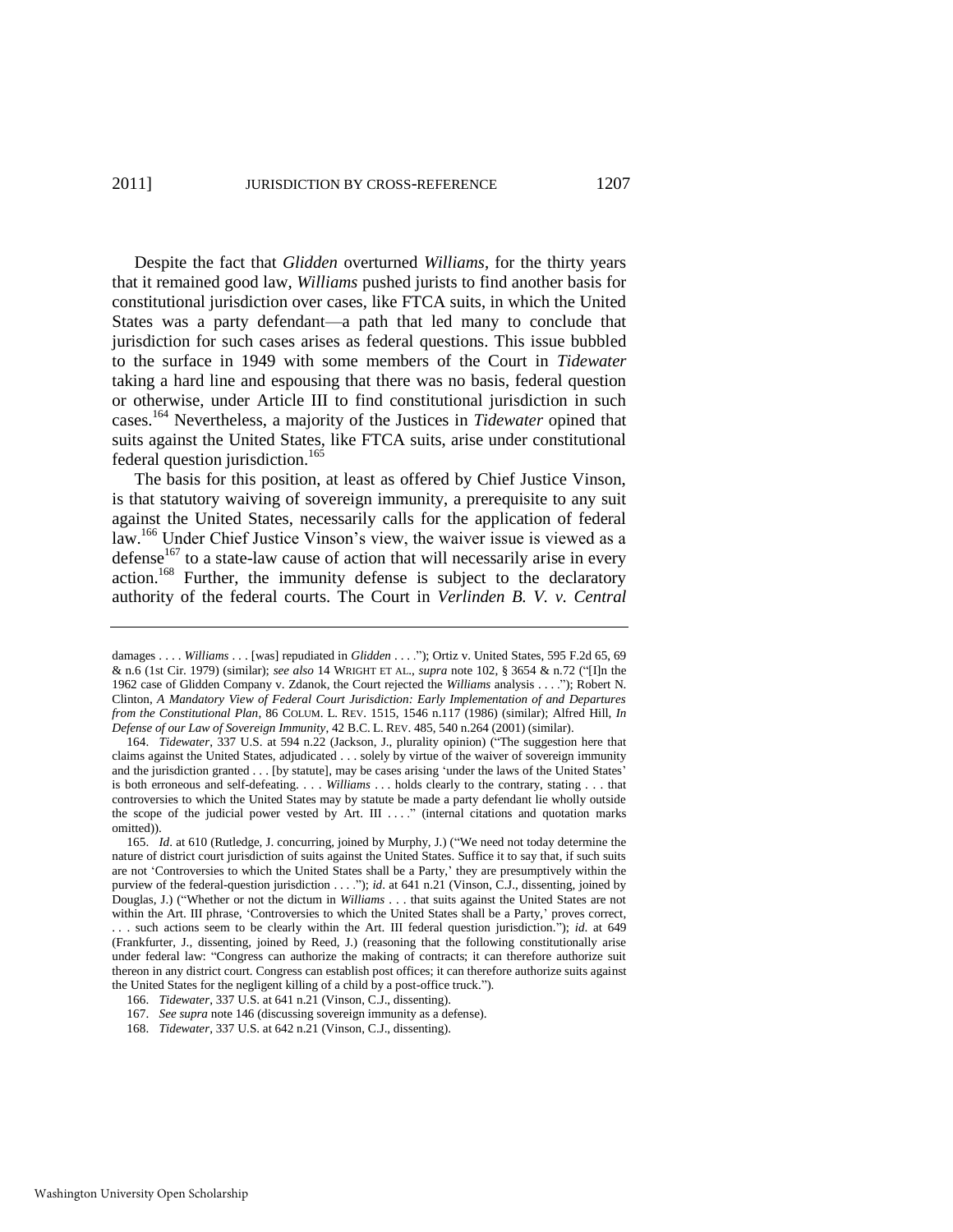*Bank of Nigeria*<sup>169</sup> similarly found, in the context of waivers of sovereign immunity for foreign states under the FSIA, that the necessity of addressing the waiver question in each case established Article III federal question jurisdiction over state-law causes of action.<sup>170</sup> Although this solution is not universally satisfying,  $171$  this addition of a federally controlled defense is sufficient, at least on its face, to distinguish the immunity waiver cases from protective jurisdiction, even though both sets of cases deploy mandatory cross-references to state-law causes of action and rights. This view, that suits against the United States arise under constitutional federal question jurisdiction, has also been espoused by eminent commentators such as Professors Mishkin<sup>172</sup> and Wright.<sup>173</sup> Moreover, this view continues to hold sway, many years after *Glidden* overturned the *Williams* decision.<sup>174</sup> We see, therefore, that congressionally imposed, mandatory cross-references to state-law rights may give rise to federal question jurisdiction, but only when the courts retain declaratory authority over some other aspect of the suit such as a defense.<sup>175</sup>

## *4. State-Law Mandatory Cross-References to Federal Law*

I turn now to state-law mandatory cross-references to federal rights. Here I contend the courts take federal question jurisdiction when the cross-

<sup>169. 461</sup> U.S. 480, 493 (1983) ("The [FSIA] must be applied by the district courts in every action against a foreign sovereign, since subject-matter jurisdiction in any such action depends on the existence of one of the specified exceptions to foreign sovereign immunity . . . .").

<sup>170.</sup> *Id.*; 13D WRIGHT ET AL., *supra* note [102,](#page-20-0) § 3563 n.26 (considering the Court's treatment of Article III federal question jurisdiction under the FSIA in *Verlinden* as similar to its treatment of Article III jurisdiction under the FTCA).

<sup>171.</sup> *See* Seinfeld, *supra* note 67, at 1423, 1434 (describing protective jurisdiction as a cousin of the Court's treatment of sovereign immunity and Article III arising under jurisdiction in *Verlinden*).

<sup>172.</sup> Mishkin, *supra* note 19, at 193 (noting as part of his discussion of protective jurisdiction that ―if one accepts the doctrine that suits against the Government are not ‗controversies to which the United States [is] a party' within Article III, this narrower rationale of *Osborn* would then explain federal question jurisdiction over cases under the Federal Tort Claims Act, which makes a specific reference to state law for the operative rules" (footnote omitted)).

<sup>173.</sup> CHARLES A. WRIGHT, LAW OF FEDERAL COURTS 34 (3d ed. 1976) ("It is also not clear why a suit against the United States, authorized by federal statute, is not a case arising under the Constitution, laws, or treaties of the United States.").

<sup>174.</sup> *See, e.g*., Gutierrez de Martinez v. Lamagno, 515 U.S. 417, 442 (1995) (Souter, J., dissenting) ("[T]he "substitution of the United States as defendant . . . establishes federal-question jurisdiction . . . ."); Finley v. United States, 490 U.S. 545, 560 n.7 (1989) (Stevens, J., dissenting) (‖Federal jurisdiction is supported not only by the fact that [this FTCA] case is one arising under a law of the United States, but also that it is a controversy to which the United States is a party.").

<sup>175.</sup> *Cf.* Mesa v. California, 489 U.S. 121, 129 (1989) (holding that federal question jurisdiction arises under 28 U.S.C. § 1442 for federal officers defending against state-law claims only when the federal officer raises a federal-law defense).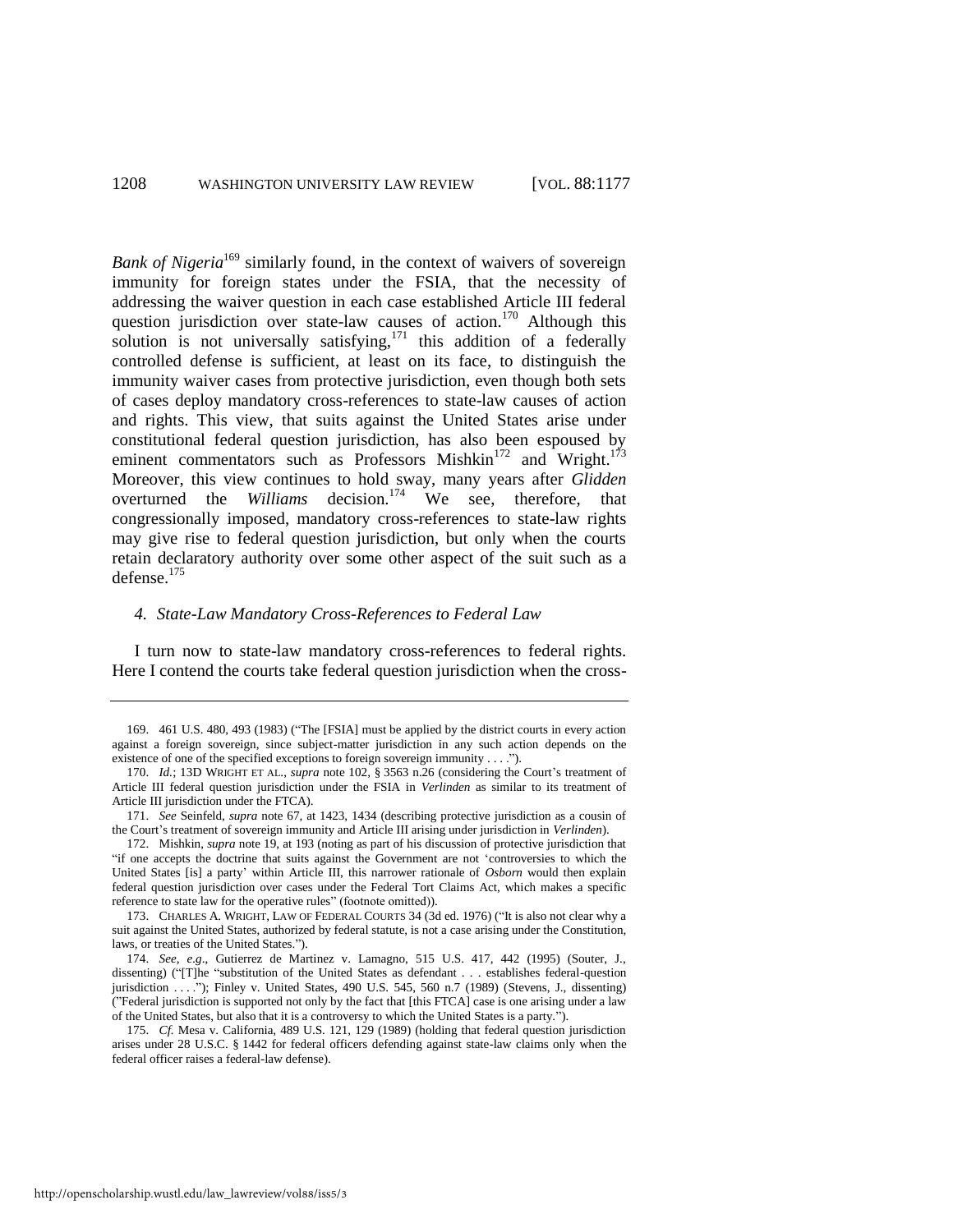reference is mandatory. Although this produces a model in which state-law cross-references vest federal question jurisdiction in a mirror-image fashion to federal-law cross-references to state law, these modes of crossreferencing both correlate federal question jurisdiction with federal court declaratory authority.

State law frequently cross-references federal law in a mandatory fashion. Some statutes create state-law causes of action that mandatorily cross-reference federal rights.<sup>176</sup> State common law causes of action often mandatorily cross-reference federal statutory<sup>177</sup> and constitutional<sup>178</sup> rights. These types of cross-references have caused the courts and scholars jurisdictional fits for decades.<sup>179</sup>

<span id="page-33-0"></span><sup>176.</sup> *See, e.g*., CAL. CIV. CODE § 54.1(d) (West 2007) (cross-referencing rights created by the Americans with Disabilities Act); CONN. GEN. STAT. § 31-51q (2003) (creating cause of action against employers who discipline or discharge an employee for exercising First Amendment rights); S.C. CODE ANN. § 16-17-560 (2003) (similar cross-reference to federal constitutional rights); *see also* GA. CODE. ANN. § 16-14-3(9)(A) (Supp. 2010) (defining racketeering by cross-reference to federal statutes); TENN. CODE ANN. § 53-10-101(a) (2008) (defining prohibited narcotics by cross-reference to federal statute).

<sup>177.</sup> *See, e.g.*, Grable & Sons Metal Prods., Inc. v. Darue Eng'g & Mfg., 545 U.S. 308, 311–12 (2005) (applying IRS standard in a quiet title action); Merrell Dow Pharms., Inc. v. Thompson, 478 U.S. 804, 805–07 (1986) (seeking to use federal FDA standard in a negligence per se action); Vinnick v. Delta Airlines, Inc., 113 Cal. Rptr. 2d 471, 481 (Ct. App. 2001) ("[The] negligence per se standard can be applied to a violation of federal standards . . . ."); Coker v. Wal-Mart Stores, Inc., 642 So. 2d 774, 776, 778 (Fla. Dist. Ct. App. 1994) (holding that a violation of the federal Gun Control Act can amount to negligence per se); Lohmann *ex rel.* Lohmann v. Norfolk & W. Ry. Co., 948 S.W.2d 659, 672 (Mo. Ct. App. 1997) (noting that the plaintiff could argue "negligence per se in failing to comply with federal regulations"). *But see* Lugo v. St. Nicholas Assocs., 772 N.Y.S.2d 449, 454–55 (Sup. Ct. 2003) ("The ADA does not create a private cause of action for damages for its violation. If mere proof of a violation of the ADA were to establish negligence per se, plaintiff would effectively be afforded a private cause of action that the ADA does not recognize. The court accordingly holds that proof of a violation of the ADA may only constitute evidence of negligence, not negligence per se.").

<sup>178.</sup> *See, e.g.*, *Ex parte* Duvall, 782 So. 2d 244, 246, 248 (Ala. 2000) (holding state law torts of assault, unlawful arrest, false imprisonment, and conspiracy barred as a matter of law because the police officer met the Fourth Amendment's probable cause standard when detaining the plaintiff); Susag v. City of Lake Forest, 115 Cal. Rptr. 2d 269, 278–79 (Ct. App. 2002) (holding that the plaintiff's state law claims of battery, intentional infliction of emotional distress, and false imprisonment failed as a matter of law because the plaintiff "did not meet his burden of producing evidence showing [the defendants] used physical force against or exerted authority over him that resulted in a 'seizure' under the Fourth Amendment"); Renk v. City of Pittsburgh, 641 A.2d 289, 293 (Pa. 1994) (noting that a plaintiff alleging false imprisonment must show that a defendant's actions were unlawful, which often amounts to whether a defendant acting under color of law had probable cause).

<sup>179.</sup> *See, e.g*., T.B. Harms Co. v. Eliscu, 339 F.2d 823, 827 (2d Cir. 1964) (Friendly, J.) (Holmes test is a rule of inclusion); *see also* Franchise Tax Bd. v. Constr. Laborers Vacation Trust, 463 U.S. 1, 9 (1983) (same and quoting *T.B. Harms*); Fitzgerald, *supra* not[e 23,](#page-7-1) at 1241–45 (describing the Court's ―two-track‖ approach to § 1331 jurisdiction); Richard D. Freer, *Of Rules and Standards: Reconciling Statutory Limitations on "Arising Under" Jurisdiction*, 82 IND. L.J. 309, 324–28 (2007) (arguing that the *Smith v. Kansas City Title & Trust Co.*, 255 U.S. 180 (1921), line of cases employs a different test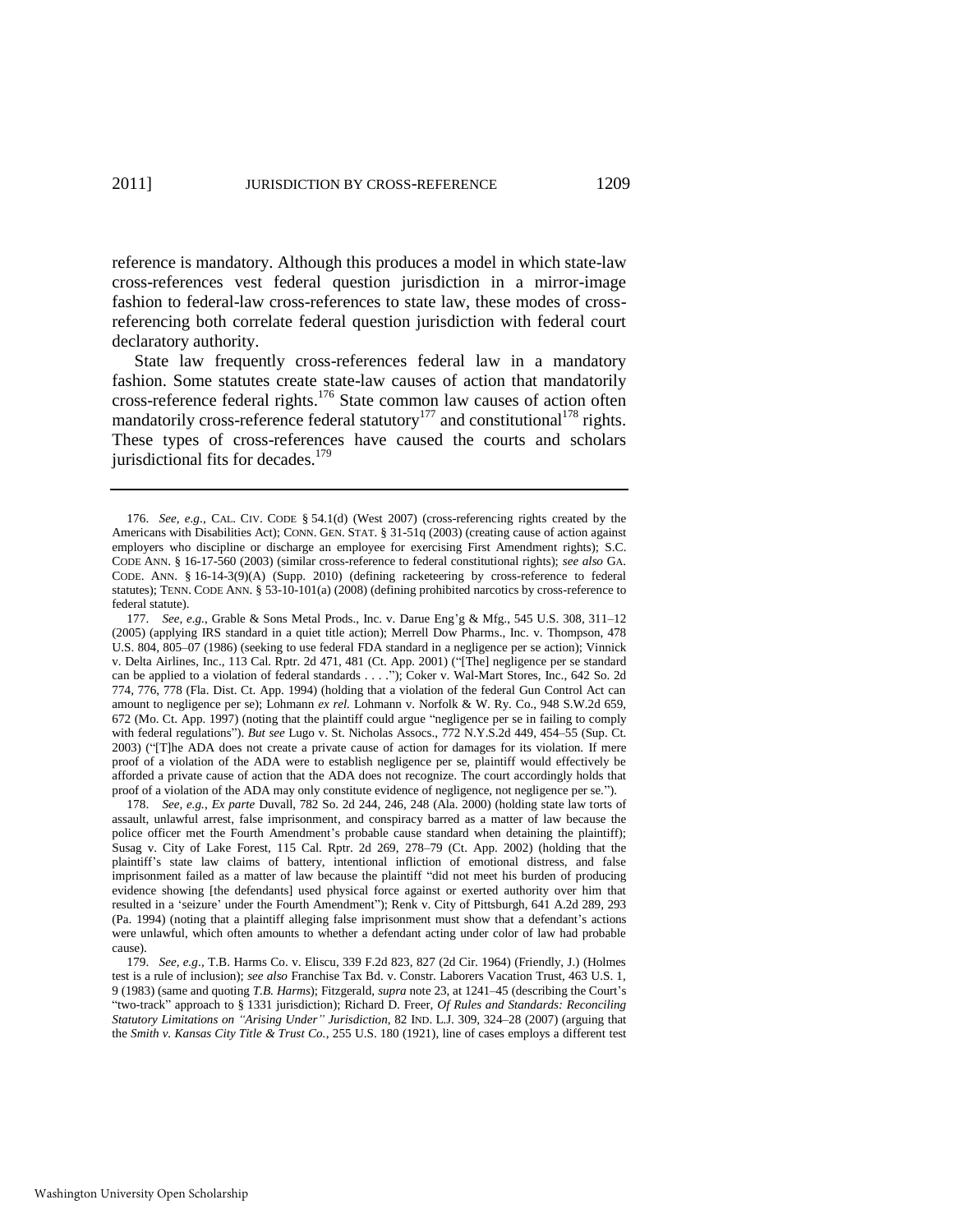The Court, however, recently clarified the law here in *Grable & Sons Metal Products, Inc. v. Darue Engineering & Manufacturing*. <sup>180</sup> In *Grable & Sons*, the IRS seized real property belonging to Grable & Sons to satisfy a federal tax deficiency and sold the property to Darue Engineering.<sup>181</sup> Five years later, Grable & Sons sued Darue Engineering in state court to quiet title, a state-law cause of action.<sup>182</sup> Grable & Sons asserted that Darue Engineering's title was invalid because the IRS had conveyed the seizure notice to Grable & Sons in violation of provisions of the Internal Revenue Code governing such actions.<sup>183</sup> The Supreme Court affirmed § 1331 jurisdiction in the case because the plaintiff's state-law cause of action necessarily depended upon a claim of a substantive federal right.<sup>184</sup> The Court elaborated on this holding, ruling that § 1331 jurisdiction will exist if the plaintiff asserts a "substantial" and "serious" claim to a federally created right,<sup>185</sup> the federal right is the central and predominant question in the case,<sup>186</sup> the legal content of the federal right invoked is actually contested by the parties, $187$  and taking jurisdiction in the case comports with congressional intent regarding the division of labor between the state and federal courts.<sup>188</sup> Worthy of note, this test under *Grable &* 

181. *Id.* at 310–11.

than the Holmes line of cases); Oakley, *supra* not[e 14,](#page-4-0) at 1837–43 (describing the distinction between Category-I and Category-II jurisdiction).

<sup>180. 545</sup> U.S. 308 (2005).

<sup>182.</sup> *Id.* at 311.

<sup>183.</sup> *Id.* (Grable maintained that the IRS failed to comply with the notice procedures of 26 U.S.C. § 6335(a) (2006)).

<sup>184. 545</sup> U.S. at 316.

<sup>185.</sup> See, e.g., id. at 313 ("It has in fact become a constant refrain in such cases that federal jurisdiction demands not only a contested federal issue, but a substantial one, indicating a serious federal interest in claiming the advantages thought to be inherent in a federal forum.").

<sup>186.</sup> *Id.*

<sup>187.</sup> *Id.*

<sup>188.</sup> To be clear, the Court treats the substantial right factor as necessary, but not sufficient, for finding § 1331 jurisdiction. *Id.* at 318–19. It also requires a finding that jurisdiction "is consistent with congressional judgment about the sound division of labor between state and federal courts governing the application of § 1331." *Id.* at 313–14. For lower court examples of this specific finding of congressional intent, see Broder v. Cablevision Sys. Corp., 418 F.3d 187, 19496 (2d Cir. 2005) (applying *Grable & Sons* and taking jurisdiction over a state-law contract claim that required construction of federal cable television law because taking this jurisdiction would not upset the flow of litigation in state and federal courts); Municipality of San Juan v. Corporación Para El Fomento Económico De La Ciudad Capital, 415 F.3d 145, 148 n.6 (1st Cir. 2005) (applying *Grable & Sons* and taking jurisdiction over state-law contract claim that required construction of HUD regulations); *see also* Martin H. Redish, *Reassessing the Allocation of Judicial Business Between State and Federal Courts: Federal Jurisdiction and "The Martian Chronicles*,*"* 78 VA. L. REV. 1769, 1793 (1992) (arguing that federal question jurisdiction over hybrid claims should lie to "increase the level of statefederal judicial interchange in the shaping and development of the relevant federal statute"); Note, *Mr.* Smith Goes to Federal Court, *supra* note [14,](#page-4-0) at 2292 (arguing that by incorporating federal law, "a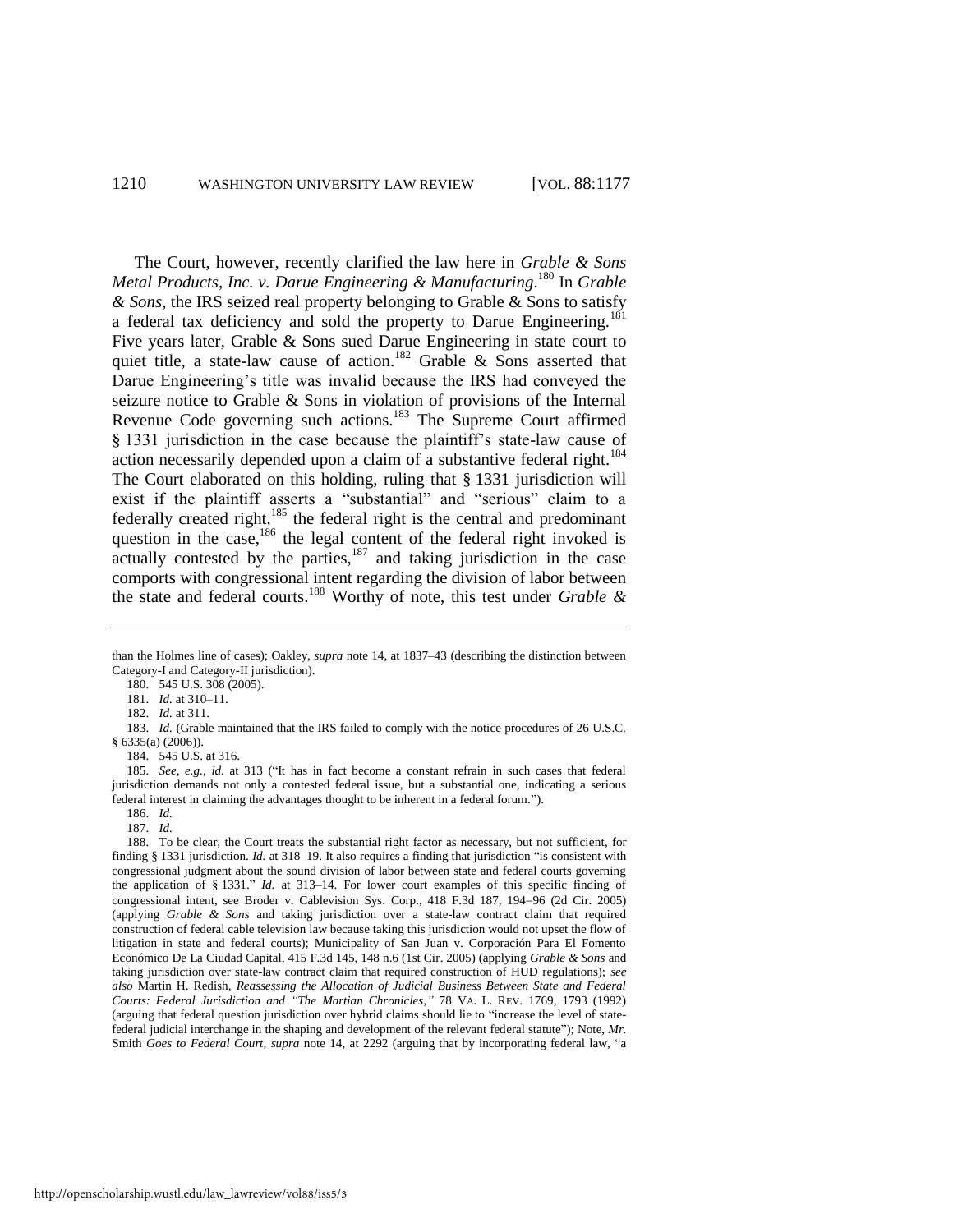*Sons* is, in essence, a means of maintaining statutory federal question jurisdiction only in those cases in which the federal courts will be called upon to exercise declaratory authority over the federal question jurisdiction does not lie when the case is fact bound or rides entirely upon the construction of state law.<sup>189</sup>

Despite the dynamic nature of § 1331 doctrine in this area, the Court has consistently held that there is Article III jurisdiction to hear state statutory claims that mandatorily cross-reference federal law, as well as jurisdiction in the Court itself on certiorari under  $\S 1257$ <sup>190</sup> This taking of jurisdiction coincides with the retention of declaratory power over the question of federal law embedded in the state-law cause of action.<sup>191</sup> Thus, the Court recognizes that these mandatory invocations of federal law present opportunities to exercise declaratory power over the crossreferenced law, justifying the vesting of at least Article III jurisdiction.

## *B. Discretionary Cross-References*

In this section, I take up discretionary cross-references. Recall that a discretionary cross-reference is one that does not bind the forum court to application of the cross-referenced law, but rather deploys the crossreference as part of the forum court's rule-creating endeavor.<sup>192</sup> Here I assert that the federal courts continue to vest federal question jurisdiction in a manner that correlates with their declaratory authority over the crossreferenced law, but in a fashion that creates a mirror image to the taking of jurisdiction when a mandatory cross-reference is at issue. Thus, the federal courts take federal question jurisdiction over federal discretionary crossreferences to state-law rights because these are instances where the federal

state might be understood to have waived its claim to exclusive jurisdiction over a violation of the hybrid law").

<sup>189.</sup> *See, e.g.*, Empire Healthchoice Assurance, Inc. v. McVeigh, 547 U.S. 677, 700–01 (2006) (The court refused § 1331 jurisdiction under *Grable* because "*Grable* presented a nearly 'pure issue of law,'.... In contrast, Empire's reimbursement claim ... is fact-bound and situation-specific.").

<sup>190.</sup> *See* Moore v. Chesapeake & Ohio Ry. Co., 291 U.S. 205, 214–17 (1934) (holding that a state, statutory, mandatory cross-reference to the federal Safety Appliance Act did not arise under § 1331, but that there was Article III jurisdiction to hear such claims as well as jurisdiction under the Supreme Court's jurisdictional statute).

<sup>191.</sup> See Merrell Dow Pharms., Inc. v. Thompson, 478 U.S. 804, 816 n.14 (1986), where the Court held that a cross-reference to federal law in a state common law action did not arise under § 1331 but held that "[p]etitioner's concern about the uniformity of interpretation, moreover, is considerably mitigated by the fact that, even if there is no original district court jurisdiction for these kinds of action, this Court retains power to review the decision of a federal issue in a state cause of action.‖ *Id.* (citing *Moore*).

<sup>192.</sup> *See supra* Part II.B (defining discretionary cross-references).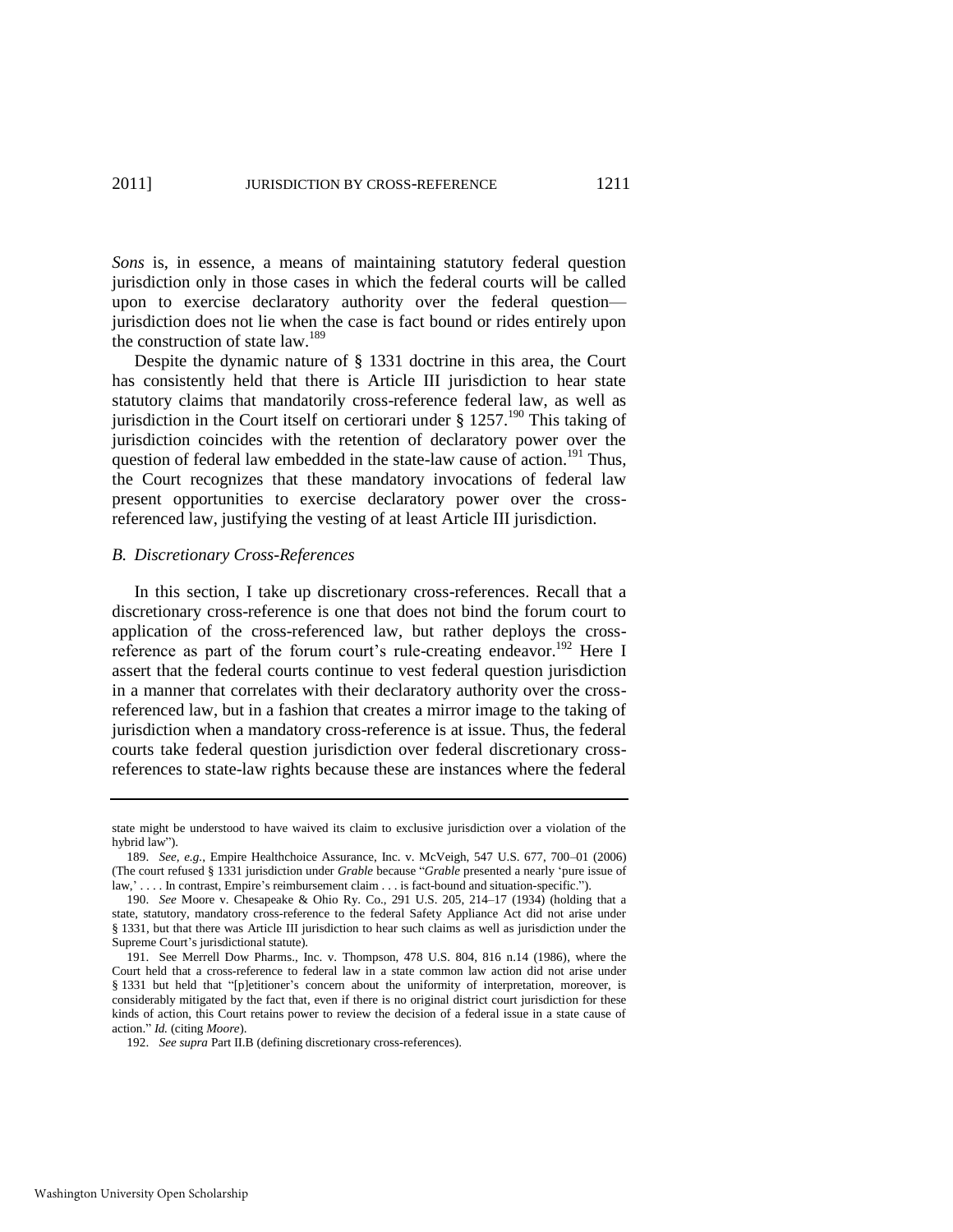courts are empowered to exercise declaratory authority to eschew the state-law rule. Conversely, the federal courts will not take federal question jurisdiction over state-law discretionary references to federal-law rights because such opinions would not produce binding holdings as to the crossreferenced law.

## *1. Tucker Act*

I begin my examination of federal discretionary cross-references to state-law rights with the Tucker Act.<sup>193</sup> Under the Tucker Act, the Court of Federal Claims has exclusive, original jurisdiction of any civil action or claim against the United States, exceeding \$10,000, founded either upon federal law or upon any express or implied-in-fact contract with the United States, or for liquidated or unliquidated damages in cases not sounding in tort.<sup>194</sup> Under the so-called Mini-Tucker Act,<sup>195</sup> the federal district courts have original jurisdiction, concurrent with the Court of Federal Claims, for similar claims of less than  $$10,000$ .<sup>196</sup> (I will refer to the Tucker and Mini-Tucker Acts collectively as the Tucker Acts.)

<span id="page-36-0"></span>The cross-references to state law of contract under the Tucker Acts are discretionary. The courts consider the Tucker Acts themselves as merely jurisdictional, even though they both waive sovereign immunity, relying upon other bodies of law to create substantive rights.<sup>197</sup> Given that the Tucker Acts do not create substantive law, the cross-reference to state law plays a key role in these suits. Importantly, in terms of selecting rules of decision, the Tucker Acts, unlike the FTCA, do not provide that the United States is to be dealt with as if it were a "private person."<sup>198</sup> In line with their statutory directive,<sup>199</sup> contract claims brought under the Tucker Acts are governed by federal common law,<sup>200</sup> contrary to practice under the

<sup>193. 28</sup> U.S.C. § 1491 (2006).

<sup>194.</sup> *Id*. The \$10,000 threshold is actually laid out in the Mini-Tucker Act. *See infra* not[e 196](#page-36-0) and accompanying text.

<sup>195. 28</sup> U.S.C. § 1346(a)(2) (2006).

<sup>196.</sup> *Id*.

<sup>197.</sup> *See, e.g.*, United States v. Testan, 424 U.S. 392, 400–02 (1976); Loveladies Harbor, Inc. v. United States, 27 F.3d 1545, 1554 (Fed. Cir. 1994).

<sup>198.</sup> *Compare* 28 U.S.C. § 1346(b) (2006) (employing private person language), *with* § 1346(a) (lacking private person language). *See also* Malman v. United States, 207 F.2d 897, 898 (2d Cir. 1953) (making this distinction).

<sup>199.</sup> *See* Woodbury v. United States, 313 F.2d 291, 295 (9th Cir. 1963) (noting that lack of the "private person" language in the Tucker Acts supports the application of federal common law to contract claims under the Tucker Act).

<sup>200.</sup> *See* Nat'l Presto Indus., Inc. v. United States, 338 F.2d 99, 111 (Ct. Cl. 1964) (en banc) (―Federal courts can and should proceed under the Tucker Act . . . to develop and establish just and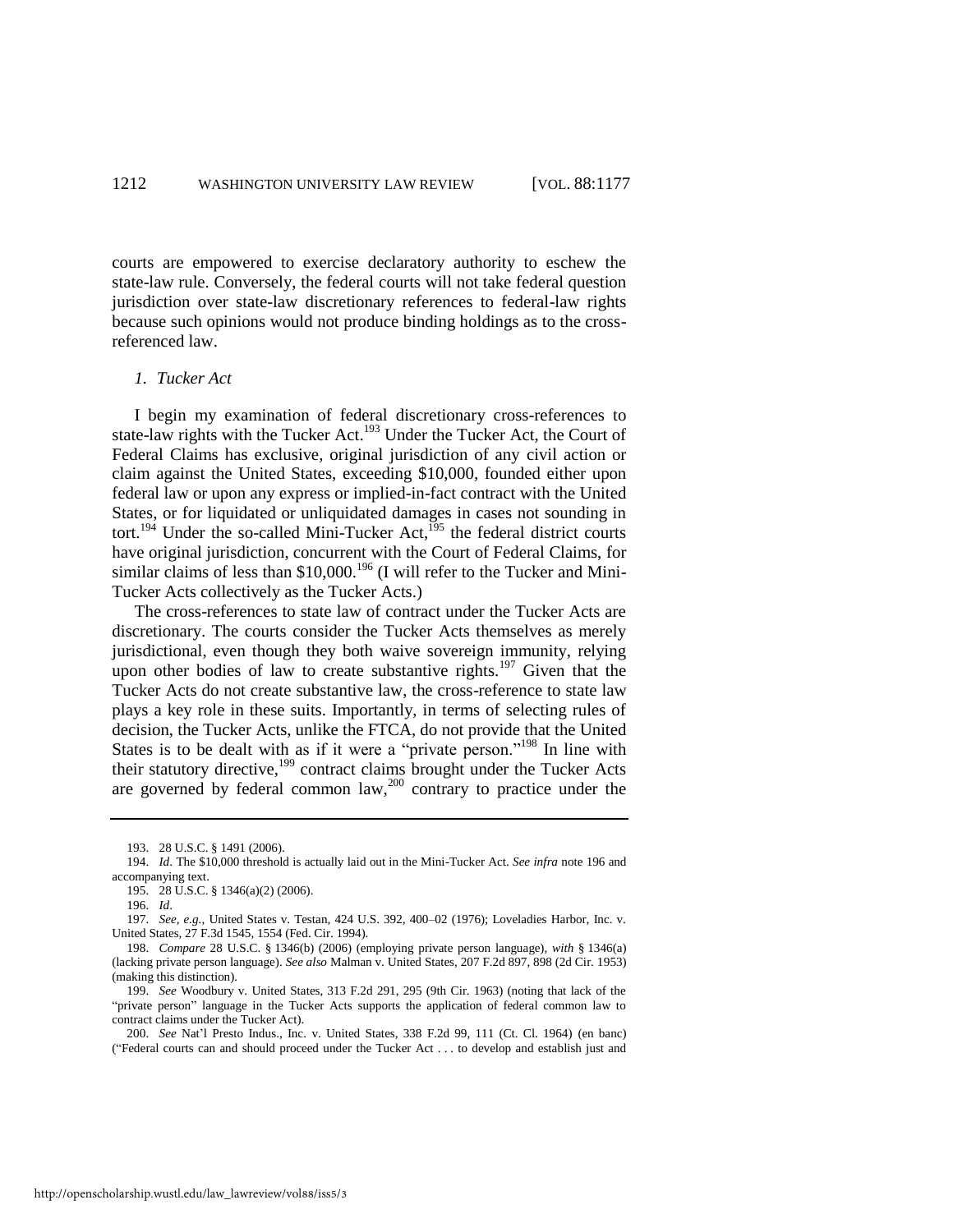FTCA.<sup>201</sup> Although these contract claims brought under the Tucker Acts are governed by federal common law, the federal courts often choose state-law contract rights as the rule of decision in such cases.<sup>202</sup> Thus, in Tucker Act cases, the courts often face a federal cause of action coupled with a state-law right.

At first blush, then, taking federal question jurisdiction in Tucker Act suits seems at odds with the *Shoshone* line of cases in which the Court does not take federal question jurisdiction.<sup>203</sup> Both the Tucker Act cases and the *Shoshone* line of cases feature federal causes of action coupled with state-law rights. Nevertheless, cross-referencing under the Tucker Acts is best viewed as discretionary, rather than mandatory as is the case with the cross-reference in *Shoshone*,<sup>204</sup> because the Court emphasizes the need to contemplate deviation from the state rule on a case-by-case basis

201. *See supra* notes 135–41 and accompanying text (discussing the lack of role for federal common law in FTCA cases).

204. *See supra* notes [105–](#page-21-2)08 and accompanying text (discussing the mandatory nature of crossreference in the *Shoshone* line of cases).

practical principles of contract law for the Federal Government.‖); *see also* XTRA Lease, Inc. v. United States,  $50$  Fed. Cl. 612, 621 (2001) (In Tucker Act suits, "[d]ue to the absence of specific federal statutes that govern the interpretation of contracts, the courts have crafted a federal common law for government contracts."); Cegers v. United States, 7 Cl. Ct. 615, 621 n.10 (1985) ("The validity and construction of contracts to which the federal government is a party is controlled by federal law.‖). The Court has made similar pronouncements regarding government contracts often, but not in the context of Tucker Act cases. *See, e.g*., Boyle v. United Techs. Corp., 487 U.S. 500, 504 (1988); United States v. Little Lake Misere Land Co., 412 U.S. 580, 592–94 (1973); United States v. Seckinger, 397 U.S. 203, 209–10 (1970); Nat'l Metro. Bank v. United States, 323 U.S. 454, 456 (1945); United States v. Cnty. of Allegheny, 322 U.S. 174, 183 (1944); Clearfield Trust Co. v. United States, 318 U.S. 363, 366 (1943).

<sup>202.</sup> *See, e.g*., Mobil Oil Exploration & Producing, Inc. v. United States, 530 U.S. 604, 607 (2000) (―When the United States enters into contract relations, its rights and duties therein are governed generally by the law applicable to contracts between private individuals." (quoting United States v. Winstar Corp., 518 U.S. 839, 895 (1996) (Souter, J., plurality opinion))); United States v. Winstar Corp., 518 U.S. 839, 895 (1996) (Souter, J., plurality opinion) (making the same statement in a Tucker Act suit in which the Court refused to apply sovereign-only rules to a government contract); United States v. Bostwick, 94 U.S. 53, 66 (1876) ("The United States, when they contract with their citizens, are controlled by the same laws that govern the citizen in that behalf."); Ginsberg v. Austin, 968 F.2d 1198, 1200 (Fed. Cir. 1992) (Where federal law is not dispositive, courts should "look to general property and contract law principles as they are embodied in state law pronouncements."); Cal. Or. Broad., Inc. v. United States, 74 Fed. Cl. 394, 399 (2006) (same in a Tucker Act suit). The Court takes this view of contract enforcement, that state law provides the rule of decision, in non–Tucker Act cases as well. *See* Empire Healthchoice Assurance, Inc. v. McVeigh, 547 U.S. 677, 691-92 (2006) ("In post-*Clearfield* decisions, and with the benefit of enlightened commentary, the Court has made clear that uniform federal law need not be applied to all questions in federal government litigation, even in cases involving government contracts. The prudent course, we have recognized, is often to adopt the readymade body of state law as the federal rule of decision until Congress strikes a different accommodation." (citations and quotation marks omitted)); United States v. Kimbell Foods, Inc., 440 U.S. 715, 740 (1979) (similar); *Clearfield Trust*, 318 U.S. at 369 ("The United States does business on business terms." (quoting United States v. Nat'l Exch. Bank, 270 U.S. 527, 534 (1926))).

<sup>203.</sup> *See supra* note[s 104–](#page-21-1)13 and accompanying text (discussing the *Shoshone* line of cases).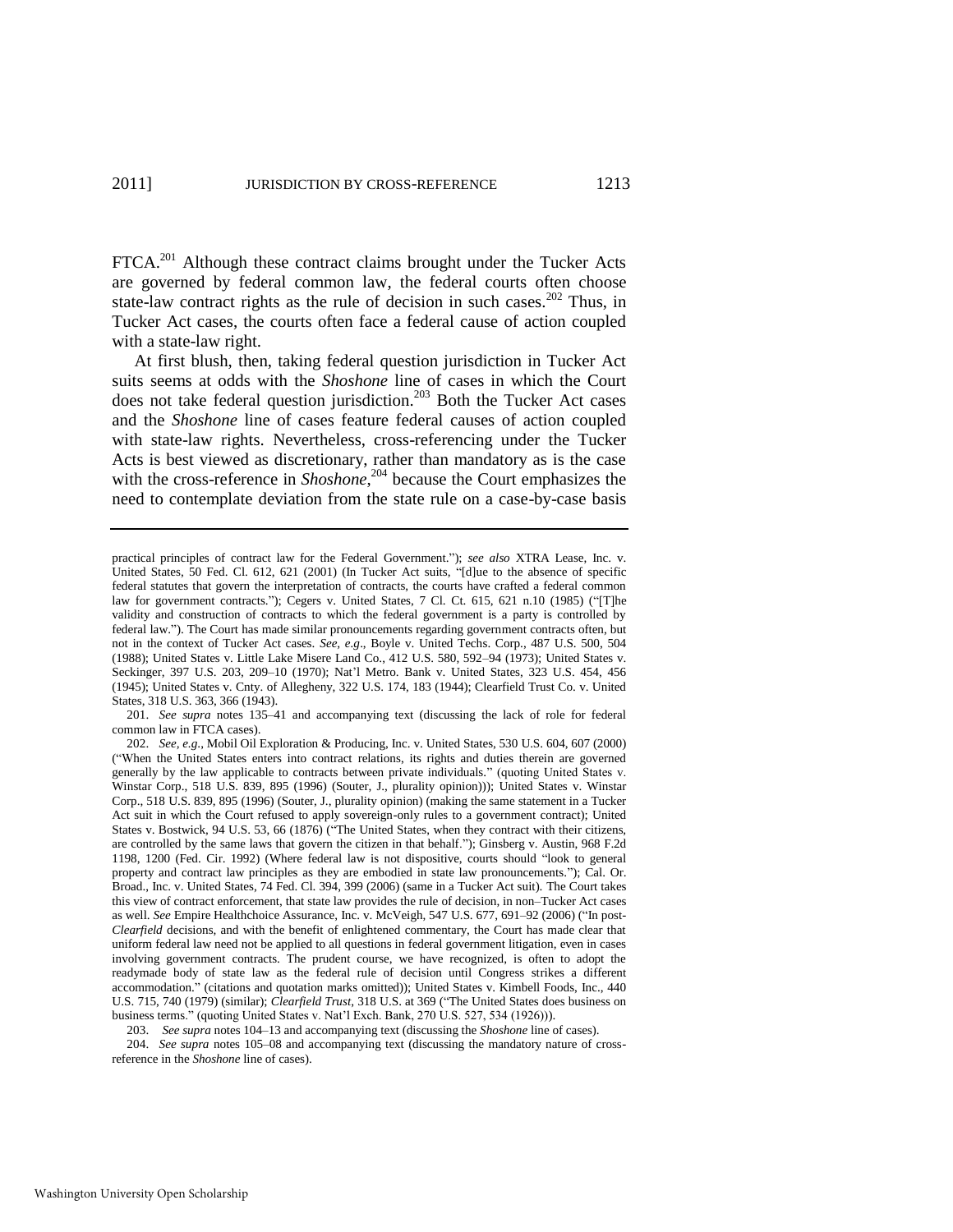in Tucker Act suits (i.e., the federal courts retain declaratory authority over the cross-referenced law in Tucker Act cases).<sup>205</sup> As such, contract claims under the Tucker Acts present scenarios where federal common law provides the cause of action and the courts deploy a discretionary crossreference to state law to supply contractual rights, distinguishing these suits from the *Shoshone* line of rulings. Moreover, this recognition of declaratory authority over the cross-referenced law coincides with the courts taking federal question jurisdiction over the Tucker Acts. Thus, Justice Rutledge, concurring in *Tidewater*, stated that black-letter law supported the notion that Tucker Act suits arose under Article III federal question jurisdiction.<sup>206</sup> And while there have been some differences of opinion regarding whether contractual claims against the United States may be brought in district court under  $\S 1331^{207}$  or exclusively in the Court of Claims,<sup>208</sup> there seems little doubt that the cases raise a species of statutory federal question jurisdiction.

<sup>205.</sup> *See, e.g.*, *Winstar Corp*., 518 U.S. at 860 (Souter, J., plurality opinion) (stating that the issue in this Tucker Act suit was whether to apply special rules not available to private parties at state law, thus illustrating that the Court had the authority to deviate if it so chose); *id*. at 919 (Scalia, J., concurring) (noting that he would keep the special sovereign defenses, further illustrating the authority of the Court to diverge from state law here); *id*. at 924, 937 (Rehnquist, C.J., dissenting in part) (noting he would apply special contract rules in this instance, again illustrating the Court's authority to deviate from state law).

<sup>206.</sup> Nat'l Mut. Ins. Co. v. Tidewater Transfer Co., 337 U.S. 582, 610 (1949) (Rutledge, J., concurring) ("Suffice it to say that, if such suits are not 'Controversies to which the United States shall be a Party,' they are presumptively within the purview of the federal-question jurisdiction . . . . This is, at least, the conventional view of district court jurisdiction under the Tucker Act.‖). *But see* Jan's Helicopter Serv., Inc. v. FAA, 525 F.3d 1299, 1305 (Fed. Cir. 2008) ("[T]he jurisdiction of the Court of Federal Claims . . . does not depend on the 'arising under' clause of Article III . . . but rather on a separate clause in Article III that authorizes jurisdiction over all ‗controversies to which the United States is a party' . . . ."). Given *Tidewater*, the better view is likely that Tucker Act cases arise under both constitutional provisions.

<sup>207.</sup> *See* C.H. Sanders Co. v. BHAP Hous. Dev. Fund Co., 903 F.2d 114, 119 (2d Cir. 1990) ("We hold that an action (regardless of the amount sought) may be commenced under § 1331 in the district court provided there is an independent waiver of sovereign immunity outside the Tucker Act."); see *also* W. Sec. Co. v. Derwinski, 937 F.2d 1276, 1280–81 (7th Cir. 1991) (similar); Bor-Son Bldg. Corp. v. Heller, 572 F.2d 174, 182 n.14 (8th Cir. 1978) (similar). The D.C. Circuit has noted the split, but declined to comment. *See* Md. Dep't of Human Res. v. Dep't of Health & Human Servs., 763 F.2d 1441, 1448 n.4 (D.C. Cir. 1985).

<sup>208.</sup> *See* Marceau v. Blackfeet Hous. Auth., 455 F.3d 974, 986 n.6 (9th Cir. 2006), *modified on other grounds*, 540 F.3d 916 (9th Cir. 2008); A.E. Finley & Assocs. v. United States, 898 F.2d 1165, 1167 (6th Cir. 1990) ("[I]f an action rests within the exclusive jurisdiction of the Claims Court under the Tucker Act . . . the district court does not have jurisdiction regardless of other possible statutory bases.‖); New Mexico v. Regan, 745 F.2d 1318, 1321–22 (10th Cir. 1984); Graham v. Henegar, 640 F.2d 732, 734 & n.6 (5th Cir. 1981) (similar).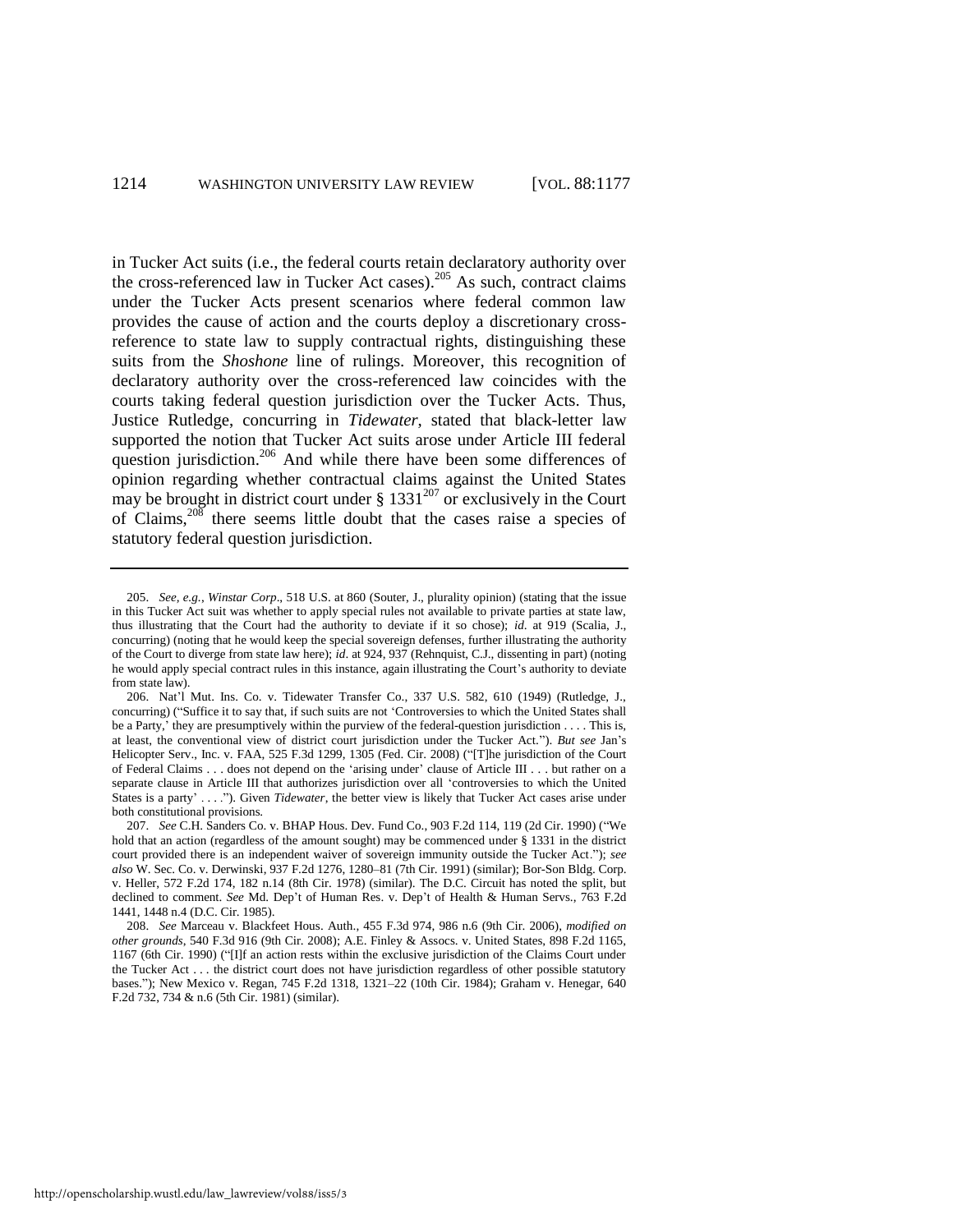# *2. Miller Act*

The courts provide a similar jurisdictional treatment for suits brought under the Miller Act. In large construction projects, the owner of the project typically enters into only one contract with a general contractor to complete the construction. This general contractor then contracts independently with subcontractors and suppliers in order to obtain appropriate tradespeople and get materials to the construction site. These subcontractors and suppliers, because they only contract with the general contractor, are not in contractual privity with the owner of the project. Therefore, they may only seek breach of contract remedies against the general contractor. In many circumstances, such as when the general contractor goes bankrupt, the inability to seek expectation damages on a breach of contract theory from the owner unduly frustrates these subcontractors and suppliers. Therefore, in the case of a private construction project, subcontractors and suppliers not made whole by a general contractor may place a lien, often called a mechanics lien, on the property itself and thus obtain expectation damages from the owner of the project.

This mechanics lien scheme will not suffice for public construction projects, however. At the federal level, sovereign immunity bars the placing of a lien upon federal construction projects.<sup>209</sup> Moreover, a claim under the Tucker Acts would be unavailing because the subcontractors and suppliers lack contractual privity with the federal government. As a result, the Miller Act, which requires general contractors to post a payment bond at the beginning of construction to satisfy unpaid claims to suppliers and subcontractors, $2^{10}$  was passed as a substitute remedy for materialmen and tradespeople to effectuate relief for breaches of contract by general contractors.<sup>211</sup> Under the Act, subcontractors may sue the general contractor for breach and, because of the bond, be assured that the general contractor will not become judgment proof. The Miller Act directs that the federal district courts retain exclusive jurisdiction of these cases with the

<sup>209.</sup> *See, e.g.*, United States *ex rel.* Hill v. Am. Sur. Co., 200 U.S. 197, 203 (1906) ("As against the United States, no lien can be provided upon its public buildings or grounds, and it was the purpose of this act to substitute the obligation of a bond for the security which might otherwise be obtained by attaching a lien to the property of an individual.").

<sup>210. 40</sup> U.S.C. § 3131 (2006).

<sup>211.</sup> *See, e.g*., 40 U.S.C. § 3131(b)(2) (requiring posting of payment bond); United States v. Munsey Trust Co., 332 U.S. 234, 241 (1947) ("But nothing is more clear than that laborers and materialmen do not have enforceable rights against the United States for their compensation. They cannot acquire a lien on public buildings, and as a substitute for that more customary protection, the various statutes were passed which require that a surety guarantee their payment." (citations omitted)).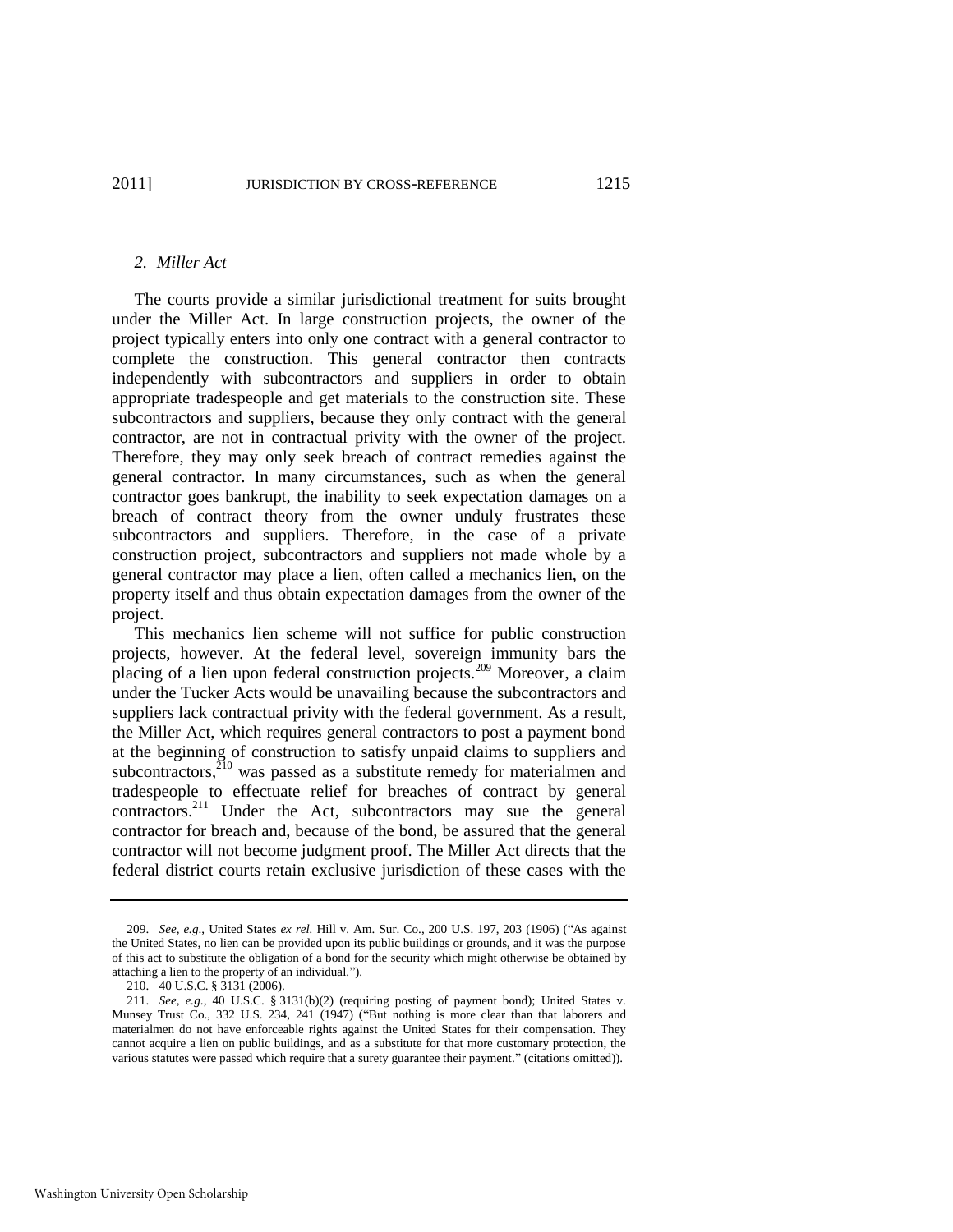United States serving as the nominal plaintiff for the benefit of the injured subcontractor.<sup>212</sup>

While the Miller Act indubitably creates a statutory federal cause of action,<sup>213</sup> the nature of the underlying contract right is the source of some confusion in Miller Act claims. Before 1974, the law appeared relatively settled that the Miller Act mandatorily cross-referenced state law to supply contract rights in such actions.<sup>214</sup> Under this regime, the federal courts did not take jurisdiction over Miller Act suits as a federal question, but rather found jurisdiction because the United States was a party plaintiff.<sup>215</sup>

The Supreme Court introduced confusion to this consensus view in *F. D. Rich Co. v. United States ex rel. Industrial Lumber Co*. <sup>216</sup> One issue in the case was whether the Miller Act provided for attorney's fees.<sup>217</sup> The Court held that it did not.<sup>218</sup> In so ruling, the Court stated that "[t]he Miller Act provides a federal cause of action, and the scope of the remedy as well as the substance of the rights created thereby is a matter of federal not state law."<sup>219</sup> As a result of this language, some lower courts now hold that federal common law governs contractual rights under the Miller Act as opposed to a mandatory cross-reference to state law, thus applying crossreferences to state law on a case-by-case fashion as a matter of

216. 417 U.S. 116 (1974).

<sup>212. 40</sup> U.S.C. § 3133(b)(3)(A) (2006); Blanchard v. Terry & Wright, Inc., 331 F.2d 467, 469 (6th Cir. 1964) ("Exclusive jurisdiction in the District Court was expressly conferred by the Miller Act.").

<sup>213. 40</sup> U.S.C. § 3133(b)(1) ("Every person that has furnished labor or material in carrying out work provided for in a contract for which a payment bond is furnished . . . and that has not been paid in full . . . may bring a civil action on the payment bond for the amount unpaid at the time the civil action is brought and may prosecute the action to final execution and judgment for the amount due.").

<sup>214.</sup> *See, e.g*., United States *ex rel.* Shields, Inc. v. Citizens & S. Nat'l Bank, 367 F.2d 473, 477 (4th Cir. 1966) ("We agree that the substantive law of North Carolina must be applied in determining the respective rights of the parties. Even though jurisdiction is conferred by the Miller Act, the construction of that statute is not at issue and all acts relevant to the subcontract in question and its performance occurred in North Carolina."); Wells Benz, Inc. v. United States ex rel. Mercury Elec. Co., 333 F.2d 89, 92 n.3 (9th Cir. 1964) (applying state contract law as the rule of decision in Miller Act case); United States *ex rel.* Ascher Corp. v. Bradley-Dodson Co., 281 F.2d 676, 681 (8th Cir. 1960) (same); Am. Auto Ins. Co. v. United States *ex rel.* Luce, 269 F.2d 406, 411–12 (1st Cir. 1959) (same).

<sup>215.</sup> *See, e.g*., Cont'l Cas. Co. v. Allsop Lumber Co., 336 F.2d 445, 449 (8th Cir. 1964) (holding that amount in controversy requirement of \$10,000 then required under both 28 U.S.C. §§ 1331 & 1332 was inapplicable because "the Miller Act provides another and different basis for federal court jurisdiction because it requires that the action be brought in the name of the United States"); United States *ex rel.* Sligh v. Fullerton Const. Co., 296 F. Supp. 518, 522 (D.S.C. 1968) (similar), *aff'd*, 407 F.2d 1339 (4th Cir. 1969); United States *ex rel.* Betts v. Cont'l Cas. Co., 224 F. Supp. 857, 860 (W.D. Pa. 1964) (similar); 6A WRIGHT ET AL., *supra* note 102, § 1551 n.8 (citing pre-*F.D. Rich* cases for the proposition that Miller Act suits take federal jurisdiction because the United States is a party).

<sup>217.</sup> *Id.* at 126.

<sup>218.</sup> *Id*. at 121.

<sup>219.</sup> *Id*. at 127.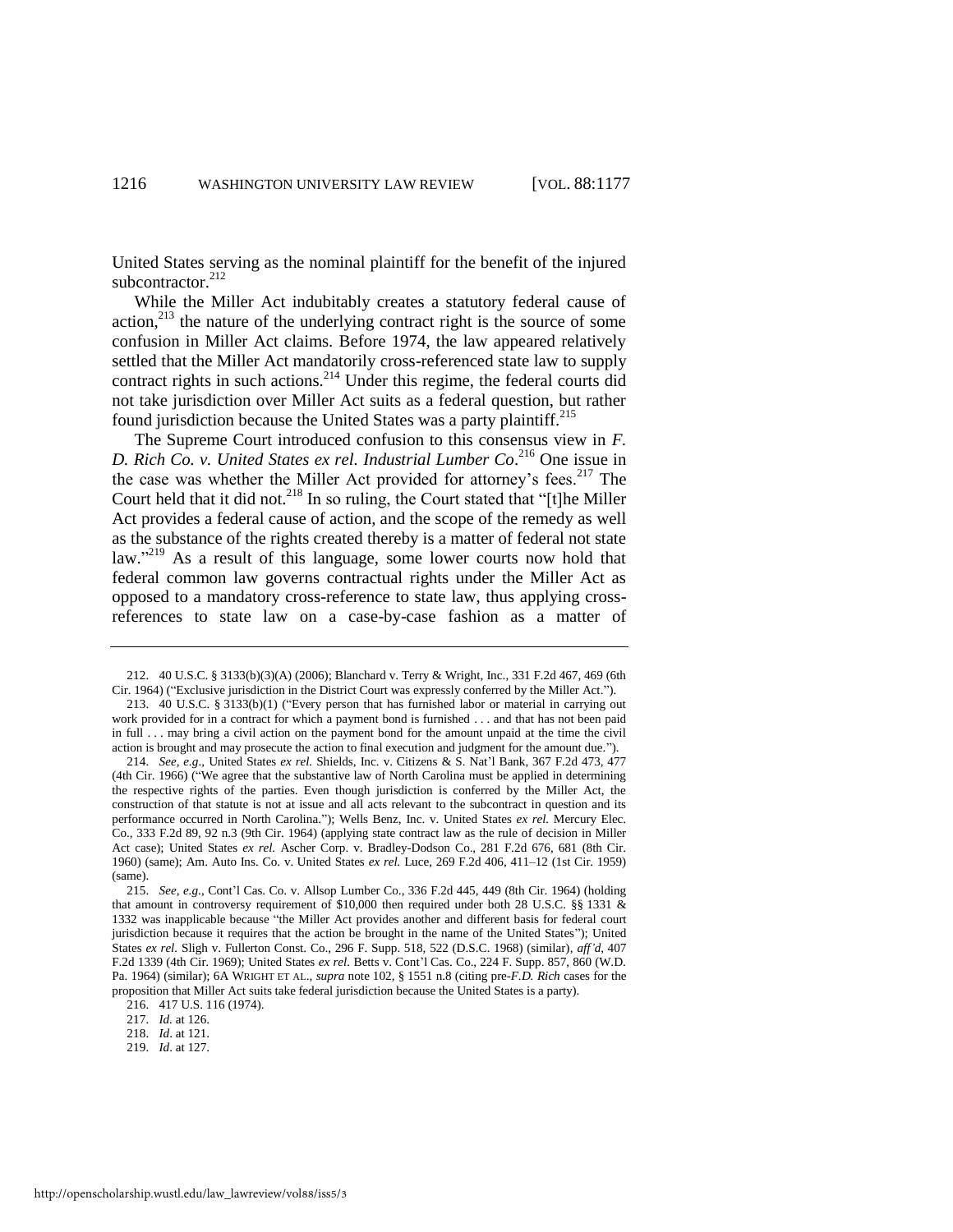discretion.<sup>220</sup> Other lower courts limit *F. D. Rich* to Miller Act procedural issues, while continuing to view the cross-reference to contractual rights as governed by mandatory application of state law. Under this view, for "actions brought under the Miller Act, issues not involving construction of the [Miller] Act [itself], such as ordinary contract issues, will be resolved by the law of the state where contract is performed. $2221$ 

Tellingly for this study, this circuit split on whether the federal courts possess declaratory authority over the cross-referenced state-law rights under the Miller Act coincides with the courts' division on whether Miller Act cases arise under federal question jurisdiction. If the Miller Act is best viewed as a statutory directive to create a federal common law of contractual rights, and the cross-references to state contract rights are merely discretionary, then it follows that Miller Act cases arise as federal questions.<sup>222</sup> If, however, the cross-reference to state contractual rights under the Miller Act is a mandatory one, in which the federal courts lack

United States *ex rel.* A. V. DeBlasio Constr., Inc. v. Mountain States Constr. Co., 588 F.2d 259, 262 n.1 (9th Cir. 1978) (citations omitted) (citing Textile Workers Union v. Lincoln Mills, 353 U.S. 448 (1957), as authority to create federal common law by incorporating state contract law).

221. United States *ex rel.* Endicott Enters. Inc. v. Star Brite Constr. Co., 848 F. Supp. 1161, 1168 (D. Del. 1994); *see also* United States *ex rel.* Pertun Constr. Co. v. Harvesters Grp., Inc., 918 F.2d 915, 919 (11th Cir. 1990) ("Although this action was brought under the Miller Act, the effect and validity of the contractual clause purportedly limiting the subcontractor's remedy for delay is governed by the law of Florida, the state in which the agreement was executed and was to be performed."); United States ex rel. M-CO Constr., Inc. v. Shipco Gen., Inc., 814 F.2d 1011, 1015 (5th Cir. 1987) ("In a Miller Act case, state law determines the amount of damages a subcontractor may receive."); United States *ex rel.* Benefit of Aucoin Elec. Supply Co. v. Safeco Ins. Co. of Am., 555 F.2d 535, 541 (5th Cir. 1977) ("In this aspect [whether there was a material breach], Texas law would be applicable. The issue does not involve any construction of the Miller Act, to which federal law would apply, but involves performance in Texas of a contract made in Texas."); United States *ex rel*. Greenmoor, Inc. v. Travelers Cas. & Sur. Co. of Am., Civ. No. 06-234, 2007 WL 2071651, at \*3 (W.D. Pa. July 13, 2007) (―Congress provided that the United States district courts have ‗exclusive federal question jurisdiction' for actions under the Miller Act. . . . [H]owever, the underlying breach of contract claims that form the basis of the Miller Act claim will be determined on the basis of state law.").

222. *See, e.g.*, Illinois v. City of Milwaukee, 406 U.S. 91, 99–100 (1972) (concluding that federal question "jurisdiction will support claims founded upon federal common law").

<sup>220.</sup> *See, e.g*., United States *ex rel.* Lighting & Power Servs., Inc. v. Interface Constr. Corp., 553 F.3d 1150, 1153 (8th Cir. 2009) (quoting *F. D. Rich* and holding that federal law governs the substantive contractual rights at issue in a Miller Act case); *id*. at 1155 (exclusively citing Missouri contract law on contractual interpretation issue in a Miller Act case); Towerridge, Inc. v. T.A.O., Inc., 111 F.3d 758, 764 (10th Cir. 1997) (noting, after applying state law as a matter of discretion, that "we clearly, and repeatedly, [have] stated prejudgment interest awards on Miller Act claims are governed by federal law, not state law"). The Ninth Circuit provides a cogent exegesis in this regard:

Although the Supreme Court found in *F. D. Rich* that resort to state law [regarding attorney's fees] would conflict with federal policies toward awarding attorneys' fees, the Court has also held that when no such policy conflict exists, the federal courts may look to state law in fashioning substantive federal rules. This is particularly appropriate where, as here, the applicable state law reflects general contract principles.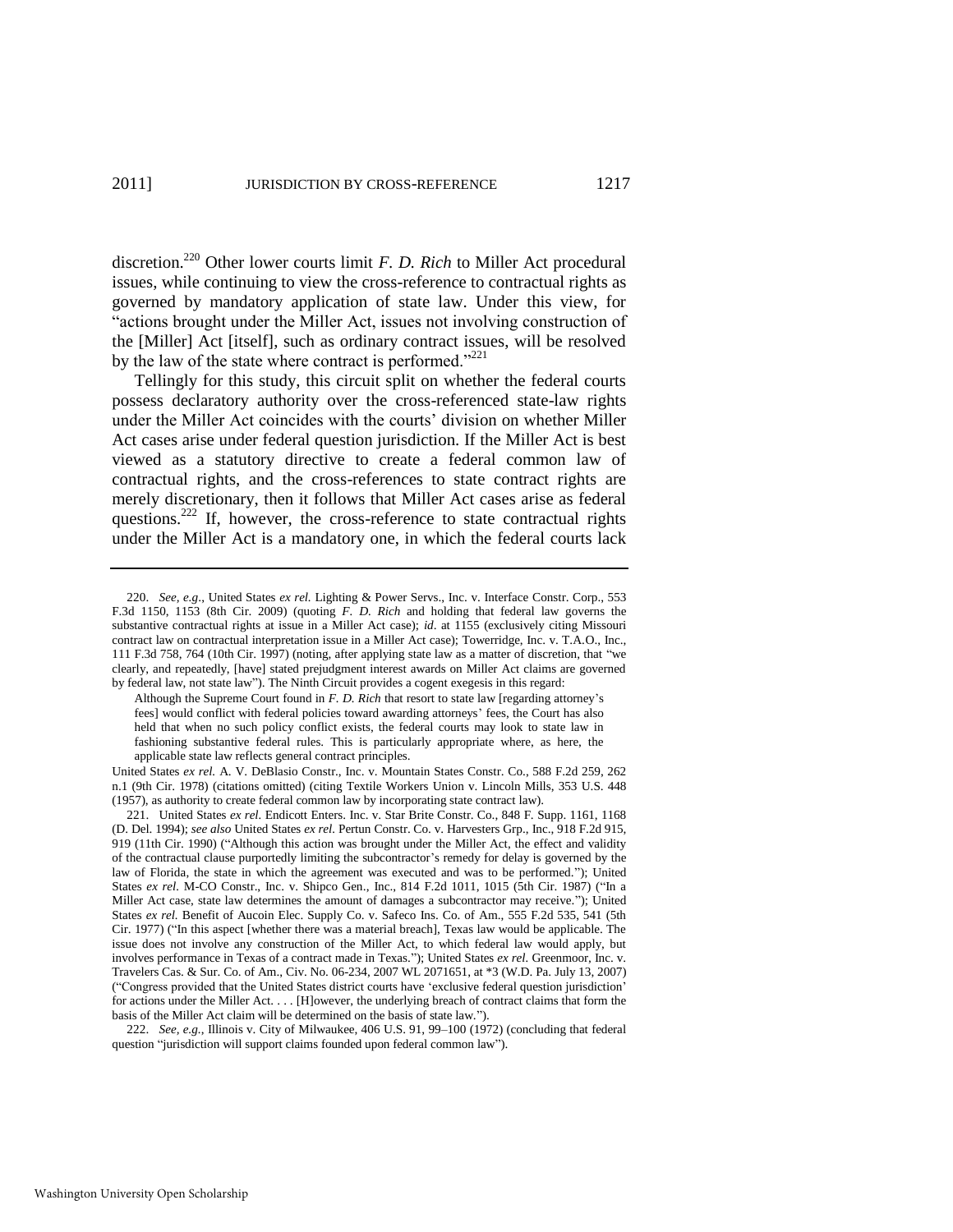declaratory authority, Miller Act cases would fall directly into the jurisdictional bar imposed by the *Shoshone* line of cases because they would seek federal question jurisdiction over a federal statutory cause of action coupled with a mandatory cross-reference to state-law rights.<sup>223</sup> As a result of adopting a mandatory view of the cross-reference to state law under the Miller Act, courts would, in cases lacking diversity, be forced to rely upon the United States as a party to provide jurisdiction for Miller Act cases.<sup>224</sup> This finding further supports the notion that federal question jurisdiction requires that the federal courts retain declaratory power over the substantive rights of the case at issue.

#### <span id="page-42-1"></span>*3. Federal Common Law Type I*

<span id="page-42-0"></span>Federal courts often cross-reference state law in federal common law suits as well. I define federal common law, pursuant to the standard view, $225$  as "federal rules of decision whose content cannot be traced directly by traditional methods of interpretation to federal statutory or constitutional commands."<sup>226</sup> The federal courts cross-reference in these cases in the following manner. If the issue of federal common law empowers a plaintiff to bring suit, $^{227}$  then the courts find that federal law creates the cause of action.<sup>228</sup> The content of the right, however, need not necessarily be federal.<sup>229</sup> Thus, the federal courts may rely upon pre-*Erie* 

<span id="page-42-2"></span><sup>223.</sup> *See supra* Part III.A.2 (discussing *Shoshone*).

<sup>224.</sup> This is the case because United States as a party jurisdiction does not require that the governing law be federal. *See* United States v. Little Lake Misere Land Co., 412 U.S. 580, 591 (1973) (―The federal jurisdictional grant over suits brought by the United States is not in itself a mandate for applying federal law in all circumstances. This principle follows from *Erie* itself, where, although the federal courts had jurisdiction over diversity cases, we held that the federal courts did not possess the power to develop a concomitant body of general federal law.").

<sup>225.</sup> *See* Jay Tidmarsh & Brian J. Murray, *A Theory of Federal Common Law*, 100 NW. U. L. REV. 585, 590–94 (2006) (presenting this as the standard definition).

<sup>226.</sup> HART AND WECHSLER, *supra* note [53,](#page-11-1) at 607. There are at least three competing views of federal common law. *See, e.g*., Tidmarsh & Murray, *supra* note 225, at 590–94 (discussing three definitions of federal common law). The narrowest view finds that federal common law is merely a listing of those enclaves where the Court has employed the use of federal common law in the past. *Id.* On the broad side, federal common law is thought by some to include "any rule of federal law created by a court . . . when the substance of that rule is not clearly suggested by federal enactments constitutional or congressional.‖ Martha A. Field, *Sources of Law: The Scope of Federal Common Law*, 99 HARV. L. REV. 881, 890 (1986) (emphasis omitted).

<sup>227.</sup> Much federal common law does not create a cause of action, but rather creates a defense, a rule of preclusion, or the like. *See* Taylor v. Sturgell, 553 U.S. 880 (2008) (creating federal common law of preclusion); Boyle v. United Tech. Corp., 487 U.S. 500 (1988) (creating federal common law government contractor defense).

<sup>228.</sup> *See* Kamen v. Kemper Fin. Servs., Inc., 500 U.S. 90, 97 (1991).

<sup>229.</sup> *Id*. at 98.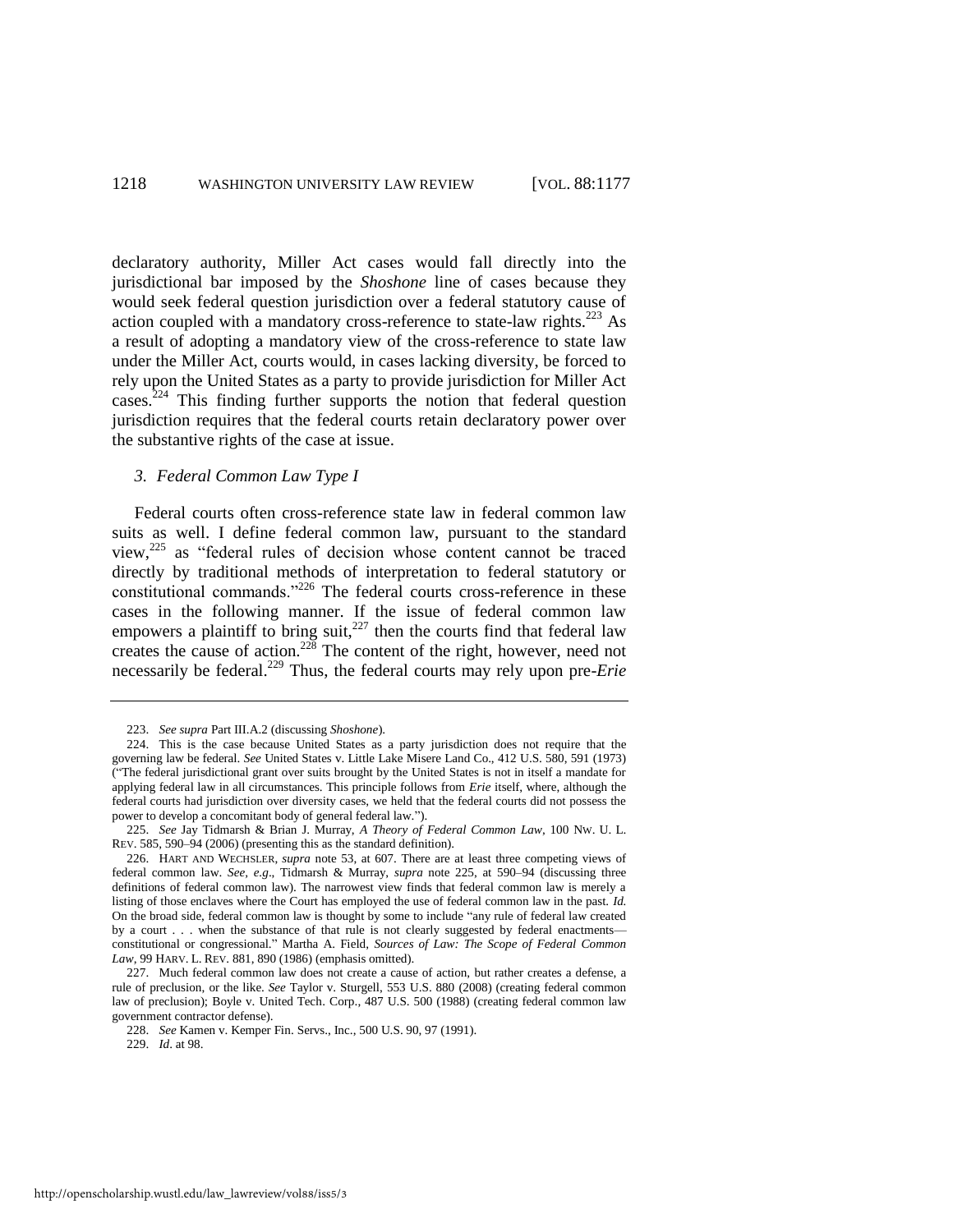federal common law to provide the right, $230$  or craft a federal right afresh.<sup>231</sup> But often the federal courts rely upon a discretionary crossreference to state-law rights in crafting a rule to couple to the federal cause of action.<sup>232</sup> Such discretionary cross-references differ from mandatory and metadiscretionary cross-references $^{233}$  insofar as the court is not bound to apply the law of the state in which the federal court sits, but rather the court views the cross-reference as one to the common law as a generality.<sup>234</sup> Nor is the federal court bound to adopt state law at all in this context. Rather, the federal courts truly are crafting rights here,  $^{235}$  relying upon the cross-reference to state law as more an informative act—a search for best practices<sup>236</sup>—rather than a search for binding precedent.<sup>237</sup> Or put

233. *See infra* Part III.C.2 (discussing metadiscretionary cross-references to state-law rights in the federal common law context).

234. *See, e.g.*, First Interstate Bank v. Small Bus. Admin., 868 F.2d 340, 343 n.3 (9th Cir. 1989) (cross-referencing the general principles of contract law found in the RESTATEMENT (SECOND) OF CONTRACTS instead of the particular law of the forum state); Young, *supra* note 50, at 1651 (arguing that purely discretionary incorporation of state law is not bound by the rules of the forum state).

235. *See, e.g.*, Textile Workers Union v. Lincoln Mills, 353 U.S. 448, 457 (1957) ("But state law, if compatible with the purpose of § 301, may be resorted to in order to find the rule that will best effectuate the federal policy. . . . Any state law applied, however, will be absorbed as federal law and will not be an independent source of private rights."); Clearfield Trust Co. v. United States, 318 U.S. 363, 366–67 (1943) (holding that once federal competence is recognized, "it is for the federal courts to fashion the governing rule according to their own standards"); D'Oench, Duhme & Co. v. FDIC, 315 U.S. 447, 471–72 (1942) (Jackson, J., concurring) (similar).

236. *See, e.g*., Free v. Bland, 369 U.S. 663, 669–70 (1962) (refusing to cross-reference state law because it produced poor consequences by unduly restricting the use of marital funds in purchasing government bonds).

237. *Cf*. Michigan v. Long, 463 U.S. 1032, 1041 (1983) (holding in the context of state crossreferences to federal law that "[i]f a state court chooses merely to rely on federal precedents as it

<sup>230.</sup> *See, e.g.*, Clearfield Trust Co. v. United States, 318 U.S. 363, 367 (1943) ("While the federal law merchant, developed for about a century under the regime of *Swift v. Tyson* . . . represented general commercial law rather than a choice of a federal rule designed to protect a federal right, it nevertheless stands as a convenient source of reference for fashioning federal rules applicable to these federal questions.‖); *see also* Francis v. S. Pac. Co., 333 U.S. 445, 448–50 (1948) (applying the federal law defined in the pre-*Erie* cases as to liability of railroads to those riding on free passes); Nat'l Metro. Bank v. United States, 323 U.S. 454, 457 (1945) (similar).

<sup>231.</sup> *See Boyle*, 487 U.S. 500 (creating federal common law government contractor defense).

<sup>232.</sup> *See, e.g*., *Taylor*, 553 U.S. at 893 & n.6 (cross-referencing general state law preclusion principles, as embodied in Restatements, to create federal common law of preclusion); Priebe & Sons, Inc. v. United States, 332 U.S. 407, 411 (1947) ("It is customary, where Congress has not adopted a different standard, to apply to the construction of government contracts the principles of general contract law.‖); Studio Frames Ltd. v. Standard Fire Ins. Co., 483 F.3d 239, 245 (4th Cir. 2007) (crossreferencing the general principles of state insurance law); Patten v. Signator Ins. Agency, Inc., 441 F.3d 230, 236 (4th Cir. 2006) (cross-referencing general common law of contracts to provide the federal rule of decision in federal common law of contracts); Ruttenberg v. U.S. Life Ins. Co., 413 F.3d 652, 659 (7th Cir. 2005) (cross-referencing general contract law principles as rule of decision in federal common law case); InterGen N.V. v. Grina, 344 F.3d 134, 144 (1st Cir. 2003) (applying "federal common law[, which] incorporates general principles of contract . . . law").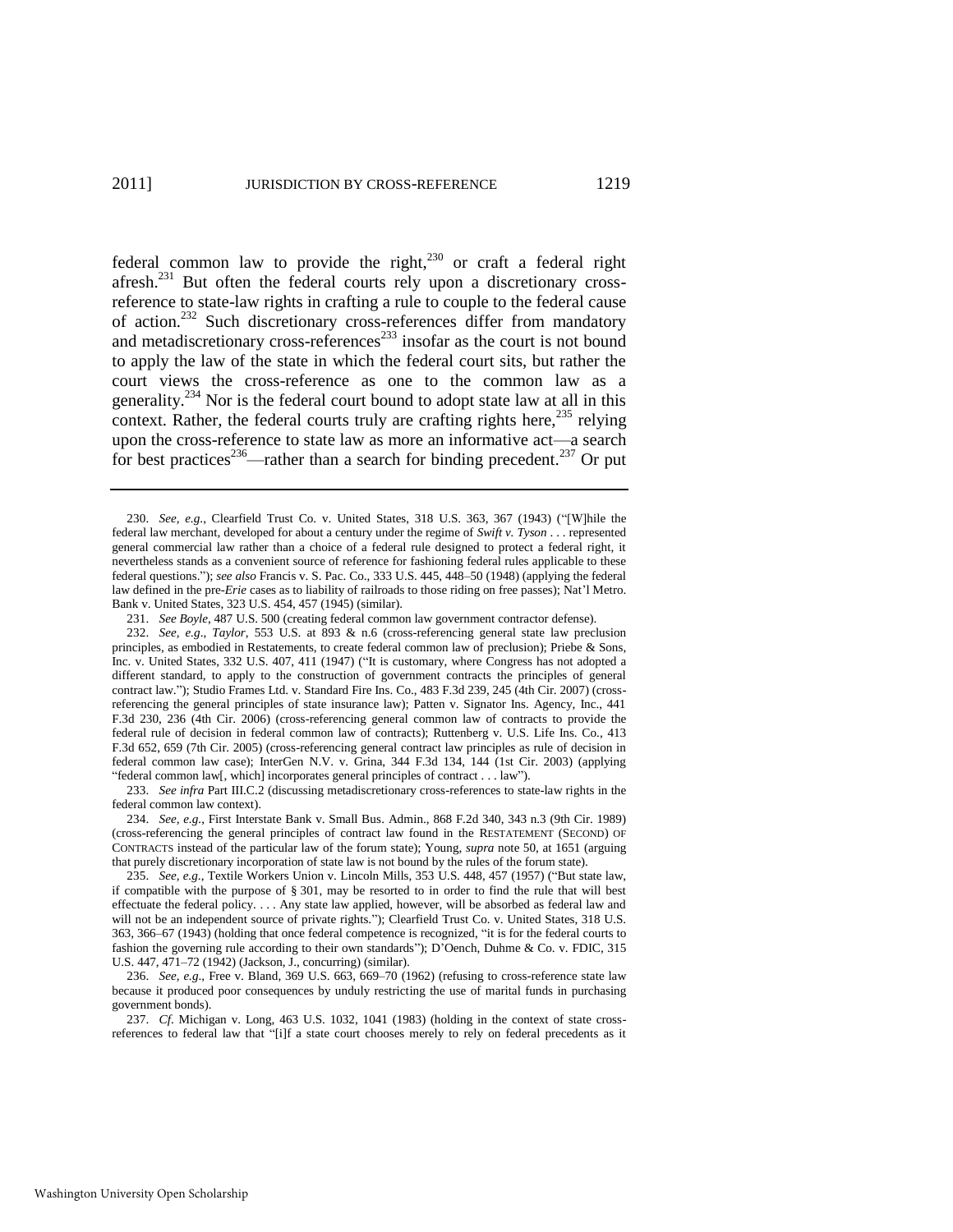differently, the federal courts, in federal common law type I cases deploying discretionary cross-references to state law, are fully exercising their declaratory authority to craft legal norms.<sup>238</sup>

<span id="page-44-0"></span>Coinciding with this interpretive power, one finds that discretionary cross-references to state-law rights arise under federal question jurisdiction. These cases, then, are akin to Tucker Act suits insofar as they present federal causes of action coupled with discretionary crossreferences to state-law rights. Federal common law type I cases, like Tucker Act cases, often need not rely upon federal question jurisdiction to enter federal court.<sup>239</sup> There are, however, certain categories of suits that

would on the precedents of all other jurisdictions, then . . . the federal cases are being used only for the purpose of guidance, and do not themselves compel the result that the court has reached").

<sup>238.</sup> This exercise of authority is often equated with legislative function. *See, e.g.*, O'Melveny & Myers v. FDIC, 512 U.S. 79, 89 (1994) (holding that the weighing of factors in the proposed creation of federal common law is more appropriately a legislative function); Nw. Airlines, Inc. v. Trans. Workers Union, 451 U.S. 77, 98 n.41 (1981) (same); *see also* Boyle v. United Techs. Corp., 487 U.S. 500, 531-32 (1988) (Stevens J., dissenting) ("But when we are asked to create an entirely new doctrine—to answer 'questions of policy on which Congress has not spoken'—we have a special duty to identify the proper decisionmaker before trying to make the proper decision. When the novel question of policy involves a balancing of the conflicting interests in the efficient operation of a massive governmental program and the protection of the rights of the individual—whether in the social welfare context, the civil service context, or the military procurement context—I feel very deeply that we should defer to the expertise of the Congress." (citation omitted)); *Lincoln Mills*, 353 U.S. at 457 (holding that in fashioning federal common law, "[t]he range of judicial inventiveness will be determined by the nature of the problem"); United States v. Gilman,  $347$  U.S.  $507$ ,  $511-13$  (1954) (similar); *In re* Grand Jury Subpoena, Judith Miller, 397 F.3d 964, 979–81 (D.C. Cir. 2005) (Sentelle, J., concurring) (arguing that creating a federal common law reporter's privilege is essentially a legislative task), *cert. denied*, 545 U.S. 1150 (2005), *modified*, 438 F.3d 1141 (D.C. Cir. 2006); Henry P. Monaghan, *The Supreme Court, 1974 Term—Foreword: Constitutional Common Law*, 89 HARV. L. REV. 1, 11 (1975) ("Thus, when a federal court announces a federal rule of decision in an area of plenary congressional competence, it exercises an initiative normally left to Congress, ousts state law, and yet acts without the political checks on national power created by state representation in Congress.‖); Martin H. Redish, *Federal Common Law, Political Legitimacy, and the Interpretive Process: An "Institutionalist" Perspective*, 83 NW. U. L. REV. 761, 766–67 (1989) (arguing that federal common law, as it is essentially a legislative function, violates separation of powers principles).

<sup>239.</sup> Federal common law cases fall roughly into six categories. Tidmarsh & Murray, *supra* note [225,](#page-42-0) at 594. These categories are (1) cases affecting the rights and obligations of the United States, *see,* e.g., Clearfield Trust Co. v. United States, 318 U.S. 363, 366 (1943) (involving "[t]he rights and duties of the United States on commercial paper which it issues"); (2) cases involving interstate controversies, *see, e.g.*, Washington v. Oregon, 297 U.S. 517, 518–19 (1936) (involving Oregon's diversion of the Walla Walla River to the alleged detriment of the residents of Washington); (3) cases that call upon the court to make substantive judgments regarding international relations, *see, e.g.*, Banco Nacional de Cuba v. Sabbatino, 376 U.S. 398, 401 (1964) (involving a contract for the purchase of Cuban sugar between American and Cuban companies); (4) cases arising in admiralty, *see, e.g.*, Am. Dredging Co. v. Miller, 510 U.S. 443, 445 (1994) (involving a personal injury action brought by seaman injured on the job); (5) cases creating federal defenses to state-law claims, *see, e.g.*, Boyle v. United Techs. Corp., 487 U.S. 500, 502 (1988) (involving a suit brought after a military helicopter copilot was killed in a helicopter crash during a military training exercise); and (6) cases where the *Erie* doctrine requires the adoption of a federal rule of decision, *see, e.g.*, Semtek Int'l Inc. v.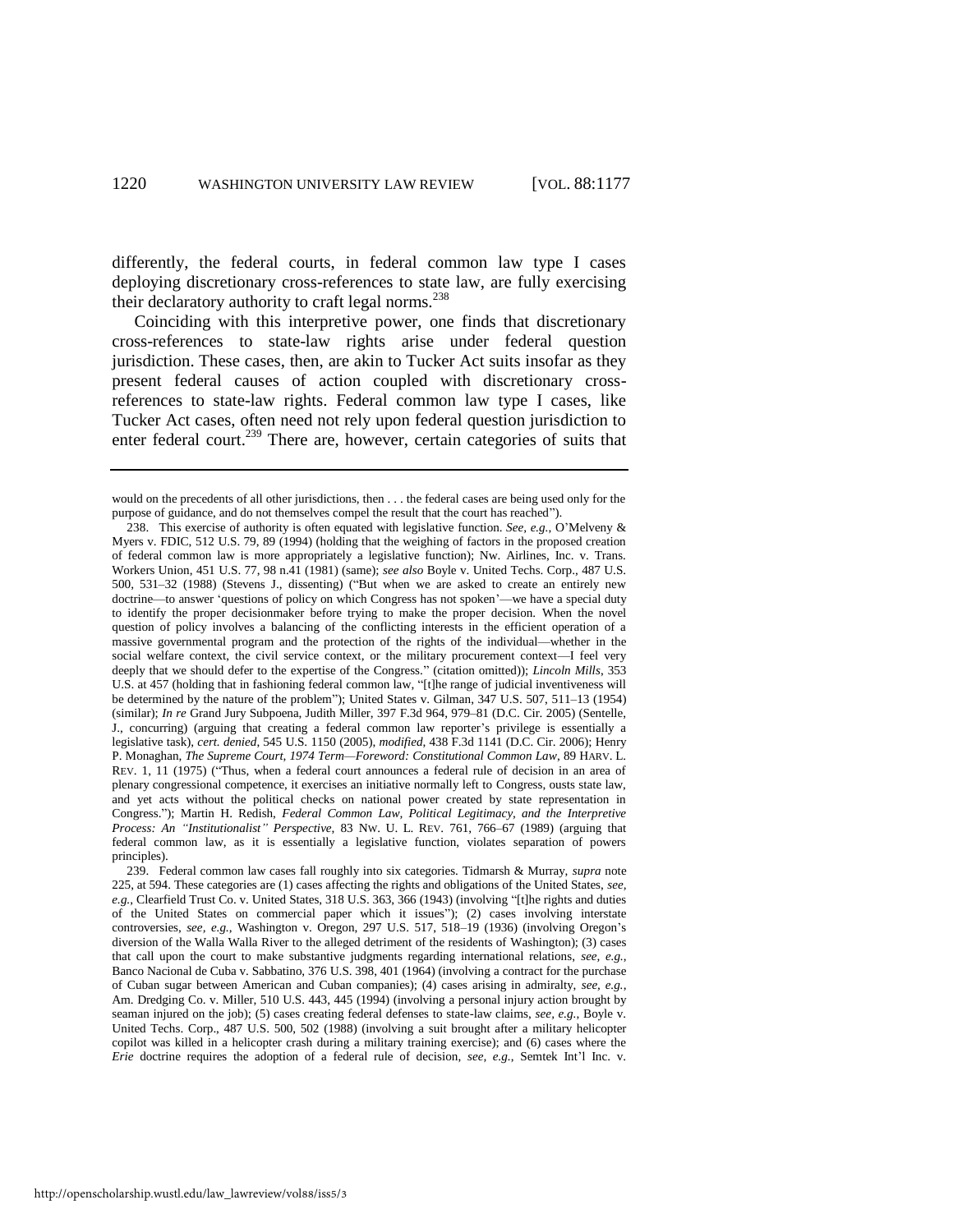would not be heard in federal court without federal question jurisdiction. For example, the rights and obligations of the United States, which are governed by federal common law, can apply in cases in which the United States is not a party and thus arise under  $\frac{8}{9}$  1331.<sup>240</sup> Interstate controversies, which are governed by federal common law, can arise in a suit that does not feature two states directly litigating against each other and thus arise under  $\S$  1331.<sup>241</sup> Finally, plaintiffs may seek to enforce a right created by the federal common law of foreign relations and use § 1331 as the basis for federal jurisdiction.<sup>242</sup> It is settled law that such federal common law type I suits, which coincide with a full-throated use of the courts' declaratory authority, do raise both statutory and Article III federal questions.<sup>243</sup>

#### *4. State-Law Discretionary Cross-References to Federal Law*

As is the case with mandatory cross-references, the federal courts take a mirror-image approach to vesting discretionary state-law crossreferences to federal rights, holding that federal jurisdiction does not arise in these cases. As with the discussions above, this lack of federal question jurisdiction coincides with a lack of declaratory authority.

State courts often interpret state law by a discretionary cross-reference to analogous federal rights. This discretionary cross-referencing frequently

Lockheed Martin Corp., 531 U.S. 497, 499 (2001) (involving the preclusive effect of federal dismissal). Many of these groupings are inapposite to this discussion as they do not rely upon federal question jurisdictional authority to enter federal court. For example, cases affecting the rights and obligations of the United States typically feature the United States as a party and take jurisdiction under 28 U.S.C. §§ 1345–1347, 1491 (2006). Interstate controversies, which typically feature two or more states suing each other, arise under the Supreme Court's exclusive and original jurisdiction pursuant to 28 U.S.C. § 1251(a) (2006). Most admiralty cases arise under 28 U.S.C. § 1333 (2006). Finally, the creation of a substantive rule of decision under the *Erie* doctrine, by definition, must arise under diversity jurisdiction. *See* 28 U.S.C. § 1332 (2006).

<sup>240.</sup> *See, e.g.*, Empire Healthchoice Assurance, Inc. v. McVeigh, 547 U.S. 677, 682 (2006) (involving "the proper forum for reimbursement claims" when an injured federal employee recovers medical expenses, paid by insurer, from a third party).

<sup>241.</sup> *See, e.g.*, Illinois v. City of Milwaukee, 406 U.S. 91, 93 (1972) (involving an action brought by the state of Illinois against four Wisconsin cities and two sewerage commissions).

<sup>242.</sup> *Cf.* Dole Food Co. v. Patrickson, 538 U.S. 468, 471 (2003) (defendant corporation sought removal to federal court "arguing that the federal common law of foreign relations provided federalquestion jurisdiction under § 1331"); *see also* Lumen N. Mulligan, Note, *No Longer Safe at Home: Preventing the Misuse of Federal Common Law of Foreign Relations as a Defense Tactic in Private Transnational Litigation*, 100 MICH. L. REV. 2408 (2002) (discussing federal question jurisdiction over federal common law of foreign affairs suits).

<sup>243.</sup> *See, e.g., City of Milwaukee*, 406 U.S. at 99-100 (concluding that "§ 1331 jurisdiction will support claims founded upon federal common law").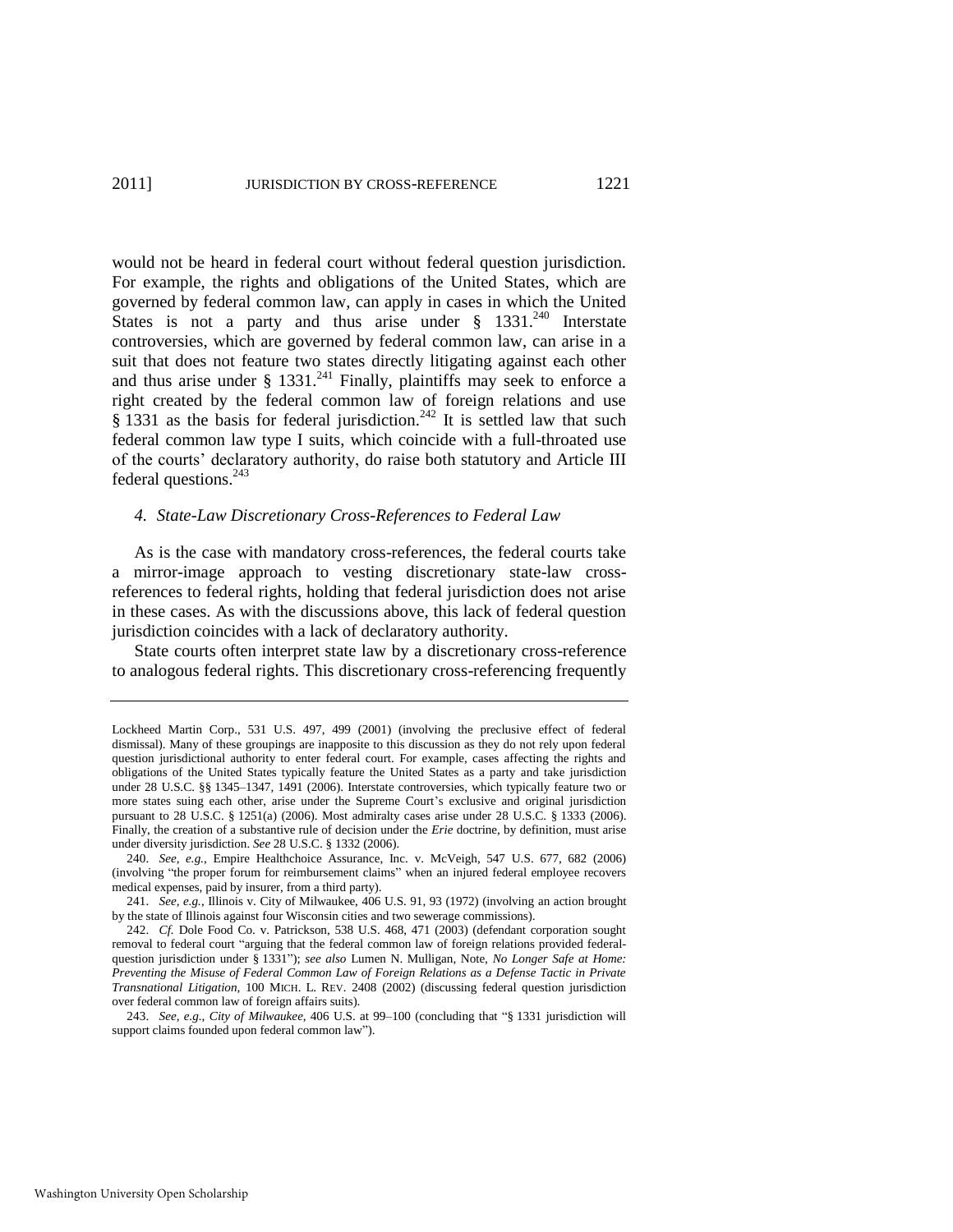comes into play in constructing state statutes.<sup>244</sup> Additionally, the state courts often discretionarily cross-reference federal constitutional law in interpreting their state constitutions.<sup>245</sup> In both settings, the courts are coupling state-law causes of action with a discretionary cross-reference to a federal law right. Moreover, these discretionary cross-references, unlike mandatory or metadiscretionary cross-references, are not quests for binding precedent to be found in federal law, but rather searches for informed practices. $246$  Thus, the state courts here, although crossreferencing federal rights, are fully exercising their prerogatives to retain control over the content of state law.<sup>247</sup>

This full expression of declaratory power by the state courts in these discretionary cross-references to federal law stands side-by-side with a lack of statutory or constitutional federal question jurisdiction. Indeed, such discretionary cross-references to federal law do not give rise to § 1331 jurisdiction.<sup>248</sup> Nor will the Court take jurisdiction over such discretionary cross-references to federal law on certiorari from the state court systems.<sup>249</sup> Moreover, the federal courts lack constitutional

<sup>244.</sup> *See, e.g*., Woodrow Wilson of Middletown, LLC v. Conn. Hous. Fin. Auth., 986 A.2d 271,  $277$  (Conn. 2010) ("[G]iven the similar purposes of both the federal and state agencies ... the defendant . . . reasonably relied on 12 U.S.C. § 4108 and 24 C.F.R. § 248.141(c)(1) in interpreting the language of [Connecticut Code] §  $8-253a(1)(B)$ ."); Williams v. Wal-Mart Stores, Inc., 184 S.W.3d 492, 495 (Ky. 2005) ("This Court has consistently interpreted the civil rights provisions of KRS Chapter 344 consistent with the applicable federal anti-discrimination laws.‖); Tomlinson v. State, 878 P.2d 311, 313–14 (Nev. 1994) ("To give all the subsections of NRS 52.255 independent meaning, we accept the State's construction and interpret NRS 52.255 consistent with Federal Rule of Evidence 1004."); Daily Gazette Co. v. W. Va. Devel. Office, 482 S.E.2d 180, 191 (W. Va. 1996) ("Though we recognize that the deliberative process privilege language of federal Exemption 5 differs from that of WVFOIA Exemption 8, we nevertheless interpret the latter to be consistent with the former."); see also Orme Sch. v. Reeves, 802 P.2d 1000, 1003 (Ariz. 1990) (noting that "uniformity in interpretation of our rules and the federal rules is highly desirable").

<sup>245.</sup> *See infra* note 288 (listing examples of discretionary state-law cross-references to federal equal protection doctrine).

<sup>246.</sup> *See, e.g.*, Varnum v. Brien, 763 N.W.2d 862, 878 n.6 (Iowa 2009) ("Plaintiffs' challenge . . . is based on the equal protection guarantee in the Iowa Constitution and does not implicate federal constitutional protections. Generally, we view the federal and state equal protection clauses as identical in scope, import, and purpose. At the same time, we have jealously guarded our right to . . . independently apply the federally formulated principles. Here again, we find federal precedent instructive in interpreting the Iowa Constitution, but we refuse to follow it blindly." (citations and internal quotation marks omitted)).

<sup>247.</sup> The state supreme courts are the final binding authority on matters of state law; their decisions bind the federal courts in this regard. *See, e.g.*, R.A.V. v. City of St. Paul, 505 U.S. 377, 381 (1992); Posadas de P.R. Assocs. v. Tourism Co. of P.R., 478 U.S. 328, 339 (1986); New York v. Ferber, 458 U.S. 747, 769 n.24 (1982); Terminiello v. Chicago, 337 U.S. 1, 4 (1949).

<sup>248.</sup> *See, e.g.*, Nuclear Eng'g Co. v. Scott, 660 F.2d 241, 249 (7th Cir. 1981) ("[S]tate law incorporation of federal law does not . . . allow . . . state law claims to be construed as essentially federal in character."); 13D WRIGHT ET AL., *supra* not[e 102,](#page-20-0) § 3563 nn.19–21 (same and listing cases). 249. *See, e.g.*, 16 WRIGHT ET AL., *supra* note [102,](#page-20-0) § 4031 ("It does not seem likely that the Court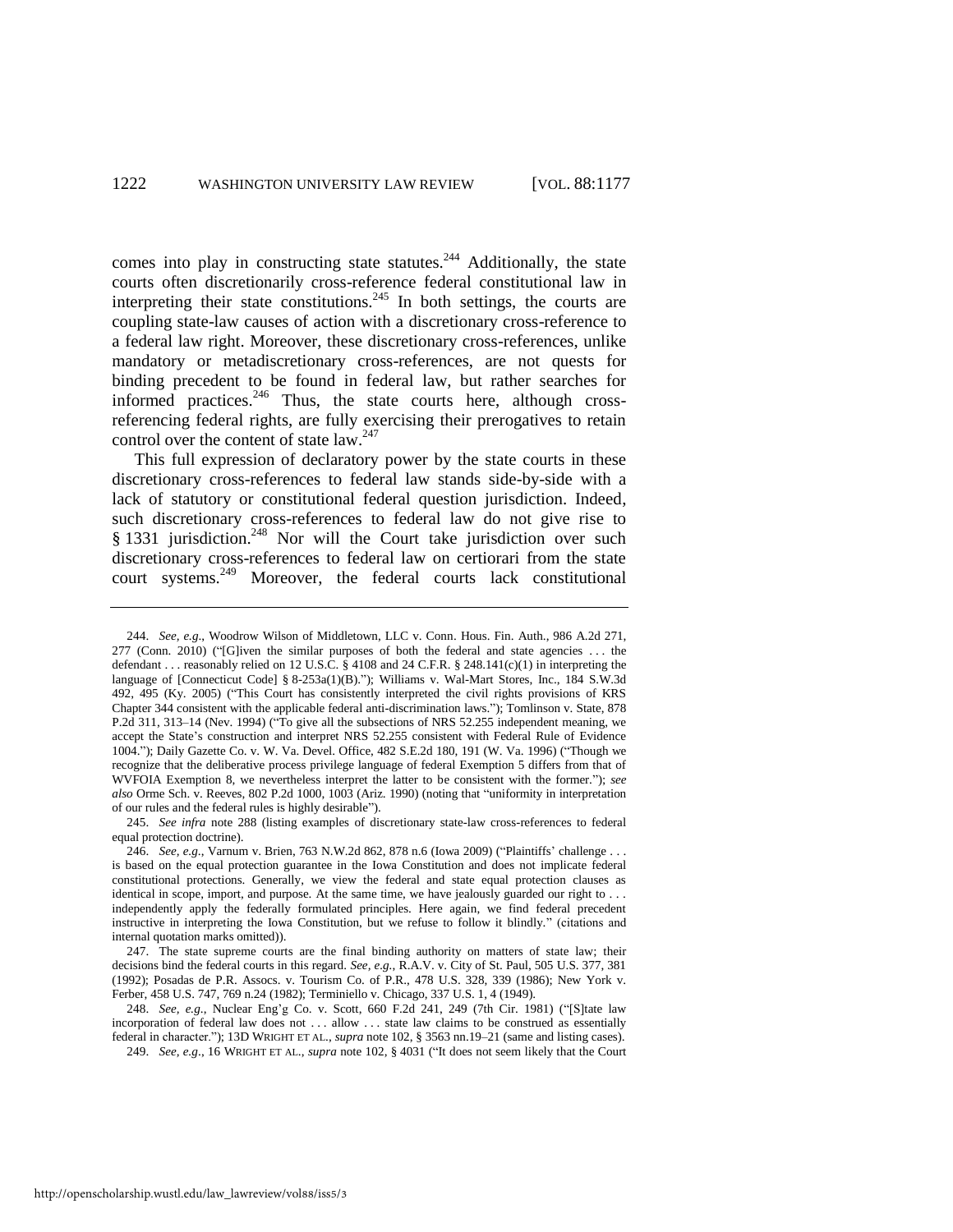jurisdiction here as well. Because the state court cross-references are truly interpretations of state law, the federal courts lack binding, declaratory power over the cross-referenced law.<sup>250</sup> Thus, any construction of federal law the federal courts would render in such a discretionary crossreferenced case would be merely advisory, contrary to the dictates of Article III. $^{251}$ 

## *C. Metadiscretionary Cross-References*

I turn finally to metadiscretionary cross-references. A metadiscretionary cross-reference is one in which the forum court is not constrained by a rule of law to apply the cross-referenced law, but it nevertheless treats the cross-reference as if it were so bound.<sup>252</sup> I begin with enclave jurisdiction, where the Court has held that there is a constitutional default rule that state law governs—that is, a metadiscretionary cross-reference to state law absent congressional action—and that federal question jurisdiction lies. Second, I look, once again, at federal common law cases, but in this instance focusing upon those cases that take federal question jurisdiction and presume the forum state's law applies absent preemption by federal interest (i.e., a metadiscretionary cross-reference). I end with a discussion of federal question jurisdiction over state metadiscretionary cross-references to federal law under *Michigan v. Long*. <sup>253</sup> Here, once again, we find the overlapping of declaratory authority over the cross-referenced law and federal question jurisdiction.

could be persuaded that it has jurisdiction to review application of a state rule of civil procedure merely because the state rule is taken verbatim from a Federal Rule of Civil Procedure, not even if the state courts have made it clear that their overriding purpose is to establish perfect uniformity with the practice followed in the federal courts in their state.").

<sup>250.</sup> Michigan v. Long, 463 U.S. 1032, 1041 (1983) ("If a state court chooses merely to rely on federal precedents as it would on the precedents of all other jurisdictions, then it need only make clear by a plain statement in its judgment or opinion that the federal cases are being used only for the purpose of guidance, and do not themselves compel the result that the court has reached.").

<sup>251.</sup> *Id.* at 1042 ("The jurisdictional concern is that we not 'render an advisory opinion, and if the same judgment would be rendered by the state court after we corrected its views of federal laws, our review could amount to nothing more than an advisory opinion."" (quoting Herb v. Pitcairn, 324 U.S. 117, 125 (1945))).

<sup>252.</sup> *See supra* Part II.B (defining metadiscretionary cross-references).

<sup>253. 463</sup> U.S. 1032 (1983).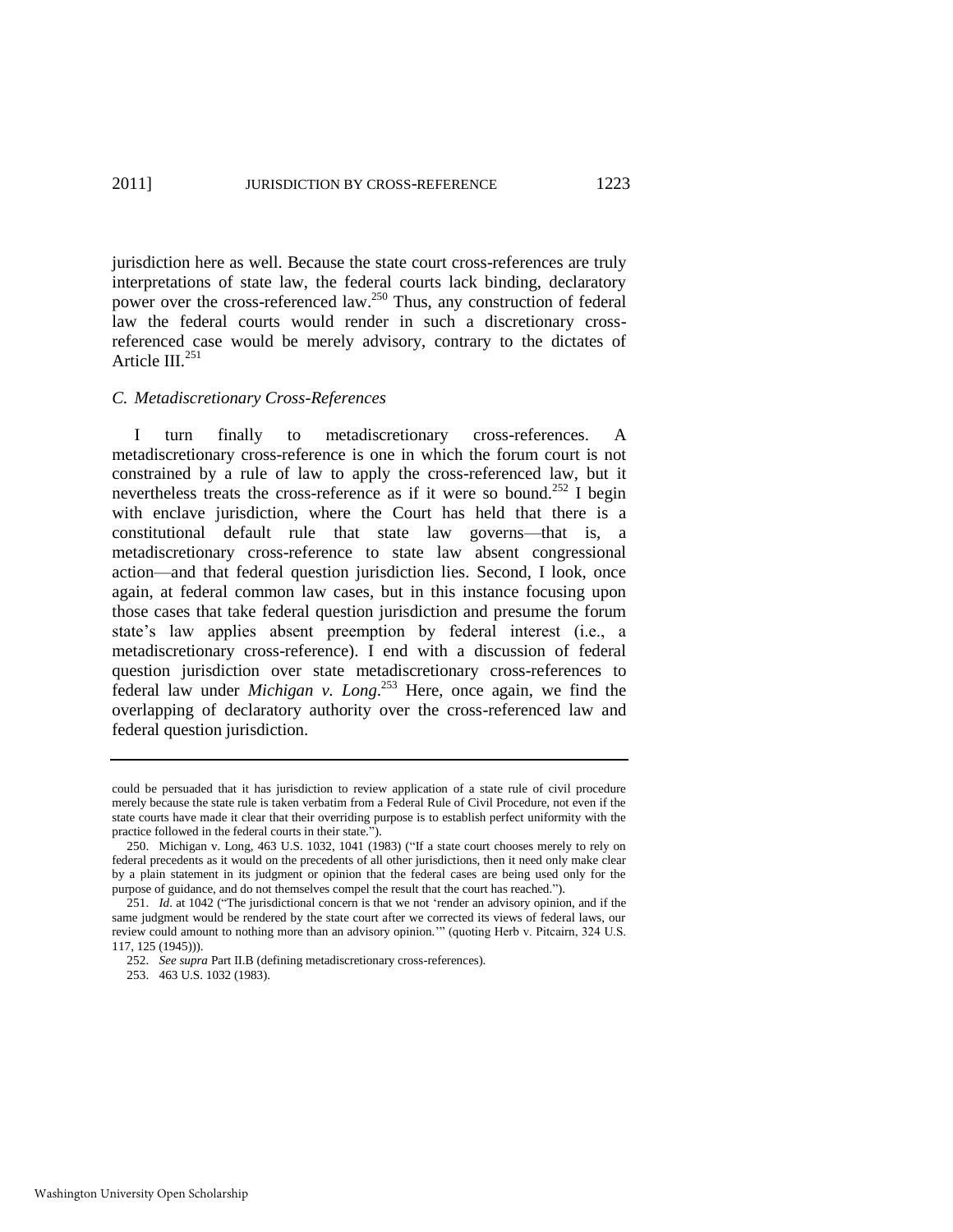#### *1. Enclave Jurisdiction*

First, I examine the cross-referencing of state law in federal enclaves. The Constitution grants Congress unfettered legislative jurisdiction over so-called federal enclaves, portions of land ceded by states to the federal government for the construction of federal installations.<sup>254</sup> Congress governs these enclaves, even those subject to exclusive federal control, predominately by cross-reference to state law, having done so by statute in the case of criminal law<sup>255</sup> and typically by constitutional presumption of cross-reference to state law in civil suits.<sup>256</sup> I will focus upon civil law in this discussion because criminal law cases may rely upon the United States as a party to provide Article III jurisdiction, thereby abrogating the need for a federal question to support jurisdiction. $257$ 

The Court has announced three competing theories on the constitutional presumption in favor of cross-referencing state civil law in federal enclaves.<sup>258</sup> Under the first theory, when real property becomes a federal enclave, the local law in effect at the time of the transfer to the federal government continues to apply until it is abrogated by federal

<sup>254.</sup> U.S. CONST. art. I, § 8, cl. 17 (permitting the federal government to set up enclaves within states, if the relevant state legislature grants consent). Due to the circumstances of the cessation of the land at issue, federal enclaves come in four varieties. The federal government may hold (1) exclusive authority over the area, (2) authority concurrently with the state, (3) authority limited to particular subjects, or (4) no authority, but rather hold property as a normal proprietor. *See* Goldberg-Ambrose, s*upra* note 67, at 554 n.73.

<sup>255.</sup> *See, e.g*., 18 U.S.C. § 13(a) (2006) (cross-referencing state criminal law as the operative law in federal enclaves).

<sup>256.</sup> *See* James Stewart & Co. v. Sadrakula, 309 U.S. 94, 99-100 (1940) ("The Constitution does not command that every vestige of the laws of the former sovereignty [in federal enclaves] must vanish. On the contrary its language has long been interpreted so as to permit the continuance until abrogated of those rules existing at the time of the surrender of sovereignty which govern the rights of the occupants of the territory transferred."). There are, however, several areas of civil law where Congress has passed specific statutory regulation. *See, e.g.*, 16 U.S.C. § 457 (2006) (cross-referencing state wrongful death law into federal enclaves); Stephen E. Castlen & Gregory O. Block, *Exclusive Federal Legislative Jurisdiction: Get Rid of It!*, 154 MIL. L. REV. 113, 123–24 (1997) (providing a comprehensive set of examples).

<sup>257.</sup> There is an argument to be made, also, especially in the case of statutory cross-referencing to state law in federal enclaves, that the cross-reference is of a discretionary nature, as opposed to metadiscretionary, because the federal courts retain interpretive power to veer from state precedent. *See* Goldberg-Ambrose, *supra* note 67, at 555–56. I believe this to be the case. Thus, one could properly categorize these statutory, enclave cross-references as discretionary. In this section, however, I am not focusing on those instances of statutory cases, but rather on those instances where Congress has not acted and the federal courts cross-reference state law by constitutional presumption.

<sup>258.</sup> *See* Kelly v. Lockheed Martin Servs. Grp., 25 F. Supp. 2d 1, 4 (D.P.R. 1998) (noting that the Supreme Court has not reconciled these competing holdings); Michael J. Malinowski, *Federal Enclaves and Local Law: Carving Out a Domestic Violence Exception to Exclusive Legislative Jurisdiction*, 100 YALE L.J. 189, 192–96 (1990) (providing an overview of the Court's three theories of enclave jurisdiction).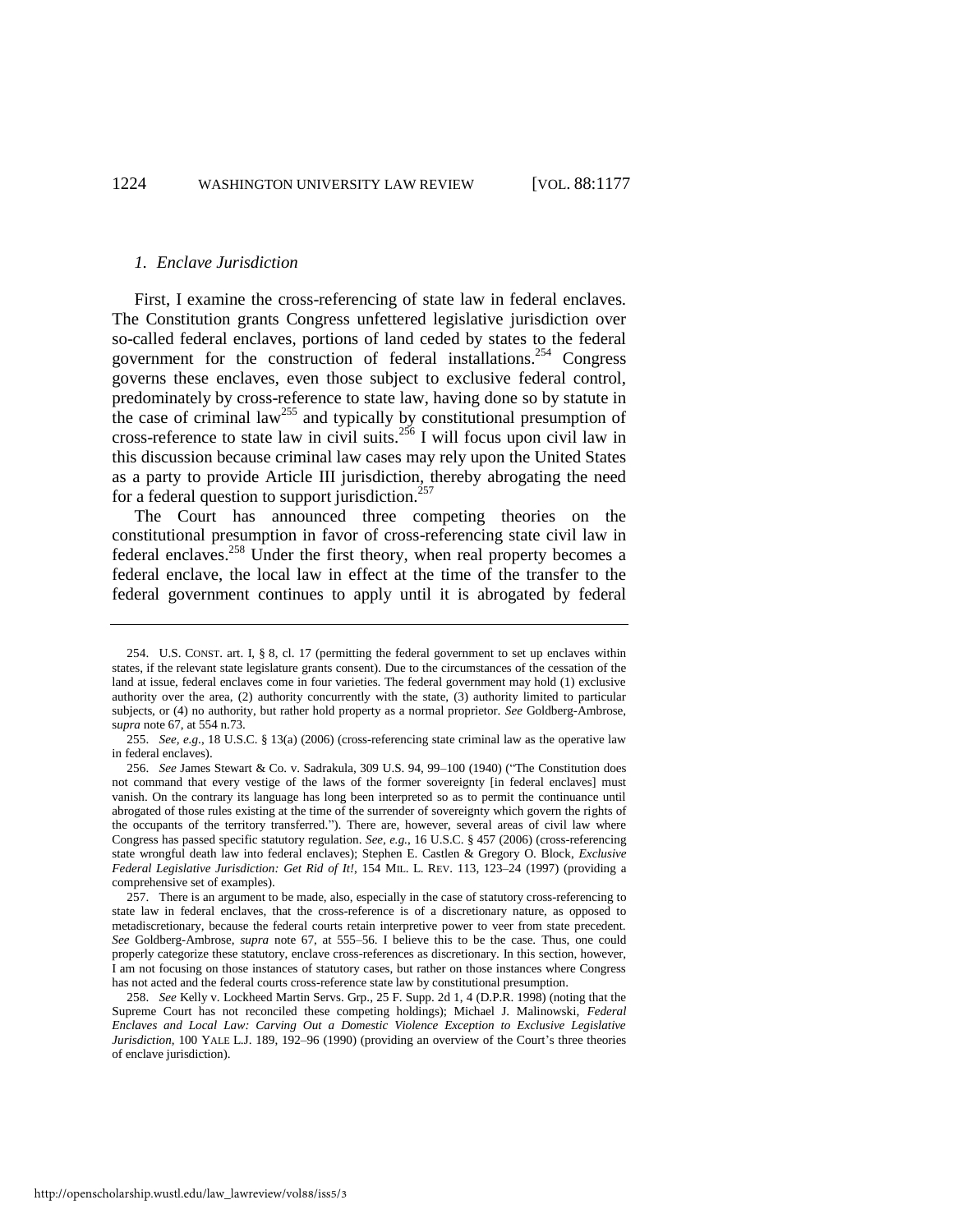law.<sup>259</sup> Under this view, then, the cross-reference to state law is a static one, leaving the federal courts free to make postcessation interpretations of the incorporated law without reference to later in time developments in state law.<sup>260</sup> Under the second theory, state law is incorporated at the time of cessation to the federal government, and subsequent changes in state law that are part of "the same basic scheme" as the state law at the time of transfer apply to the rule of decision.<sup>261</sup> Thus, the federal cross-reference to state law is not entirely static under this theory, but continues to develop, within areas extant at the time of the property transfer, as the state law develops.<sup>262</sup> Under the third theory, absent congressional action to the contrary, *all* state law of the state in which the federal enclave resides, regardless of when it was passed, is applicable within the enclave unless it interferes with the federal government's constitutional legislative jurisdiction over the enclave.<sup>263</sup> Although the Court has yet to rule on which theory takes precedence,  $264$  this final view is most commonly adopted by the lower courts and likely most consistent with the Framers' original intent.<sup>265</sup>

Civil jurisdiction in federal enclaves maps onto my analytical terms in the following manner. Under the majority view, the cross-reference to state law lacks a mandatory nature, insofar as the decision to crossreference, at least in the first instance, was not legislatively imposed.<sup>266</sup> Nevertheless, these cases lack important features of discretionary crossreferences because the federal courts, absent preemption, do not have discretion to adopt any rule of decision other than the law of the state in which the federal enclave resides. Pursuant to the majority view, then, enclave jurisdiction constitutes a constitutional default rule creating a metadiscretionary<sup>267</sup> cross-reference to state-law causes of action and rights, because one finds a onetime exercise of judicial discretion followed by a mandatory-like regime thereafter (i.e., excepting federal interest

<sup>259.</sup> *See Sadrakula*, 309 U.S. at 100; Chicago, Rock Island & Pac. Ry. v. McGlinn, 114 U.S. 542, 546 (1885).

<sup>260.</sup> *See* Celli v. Shoell, 40 F.3d 324, 328 n.4 (10th Cir. 1994).

<sup>261.</sup> Paul v. United States, 371 U.S. 245, 269 (1963).

<sup>262.</sup> *See Kelly*, 25 F. Supp. 2d at 4.

<sup>263.</sup> Howard v. Comm'rs of the Sinking Fund of the City of Louisville, 344 U.S. 624, 626–27 (1953).

<sup>264.</sup> *See Kelly*, 25 F. Supp. 2d at 4.

<sup>265.</sup> *See* Castlen & Block, *supra* note 256, at 123 (concluding that the third theory of enclave jurisdiction cross-referencing is most consistent with the Framers' intent); Malinowski, *supra* note 258, at 195 (noting the third view as the most adopted approach).

<sup>266.</sup> *See supra* Part II.B (defining metadiscretionary cross-references).

<sup>267.</sup> *See supra* Part II.B.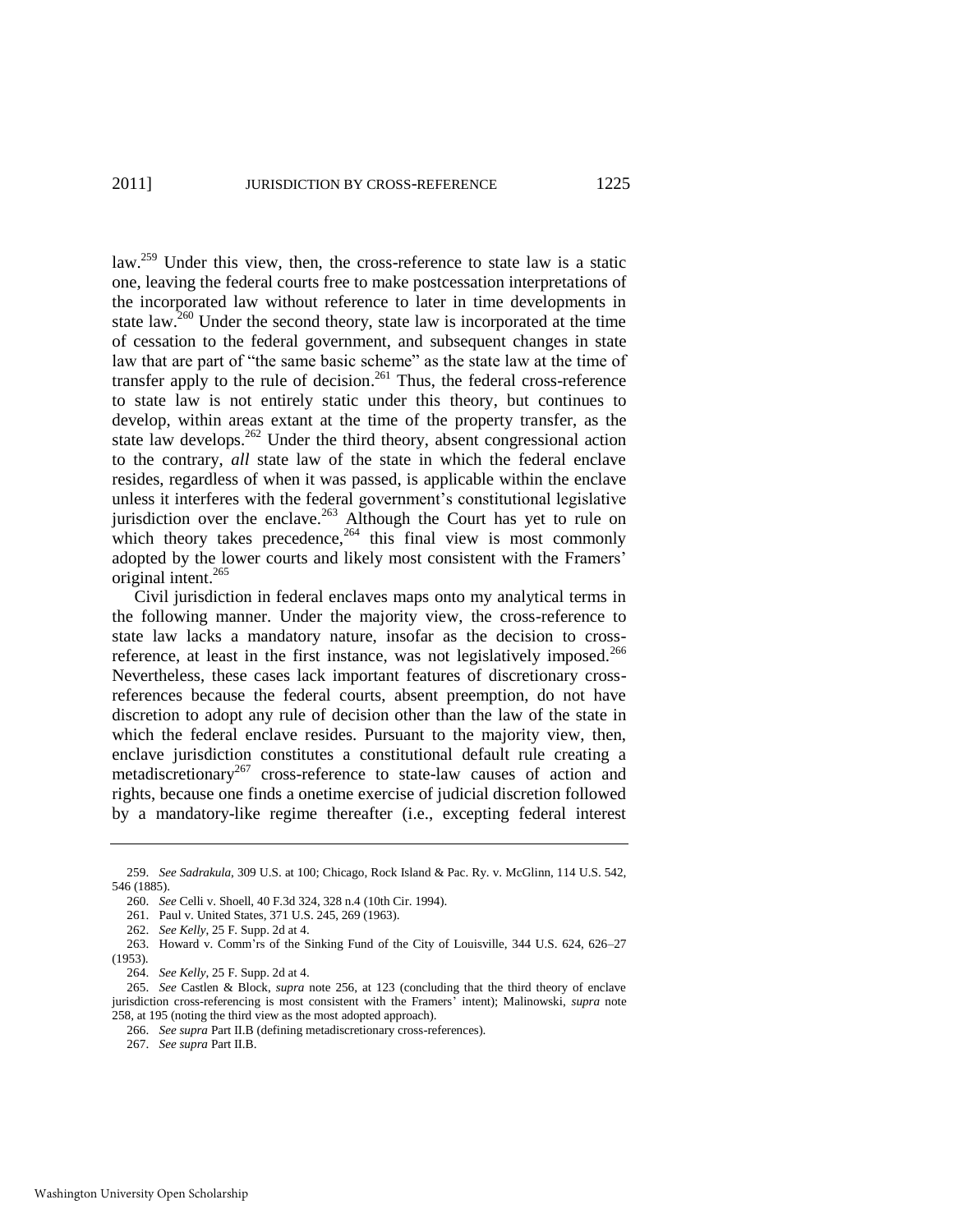preemption, the law of the forum state invariably applies). <sup>268</sup> Coinciding with this exercise (albeit limited) of declaratory authority, the courts universally note that they have federal question jurisdiction over these claims. $269$ 

#### *2. Federal Common Law Rights Type II*

As discussed above, cross-referencing of state law often occurs in federal common law suits (i.e., cases relying upon a "federal rule<sup>[]</sup> of decision whose content cannot be directly traced by traditional methods of interpretation to federal statutory or constitutional commands").<sup>270</sup> Again, if the issue of federal common law empowers a plaintiff to bring suit, $271$ then the Court finds that federal law creates the cause of action. $272$ 

While the content of the right may be federal, $^{273}$  the courts quite often fill this void with a cross-reference to state law.<sup>274</sup> Although these crossreferences may be conducted discretionarily, $275$  the Court, at least since *United States v. Kimbell Foods, Inc*., <sup>276</sup> has favored a metadiscretionary approach. Under this view, absent a strong showing of federal interest preemption, the law of the forum state supplies the content of the right at issue.<sup>277</sup> Moreover, this presumption-absent-preemption approach is especially strong in those instances where the rights of private parties, as opposed to the United States directly, are at issue.<sup>278</sup> This strengthened

- 269. *See, e.g*., Durham v. Lockheed Martin Corp., 445 F.3d 1247, 1250–51 (9th Cir. 2006) (holding that because the alleged tort of exposure to asbestos occurred on federal enclave, it invoked federal question jurisdiction under § 1331); Celli v. Shoell, 40 F.3d 324, 328 & n.4 (10th Cir. 1994) (similar).
	- 270. HART AND WECHSLER, *supra* not[e 53,](#page-11-1) at 607; *see also supra* not[e 226.](#page-42-1)
	- 271. *See supra* not[e 227.](#page-42-2)
	- 272. *See* Kamen v. Kemper Fin. Servs., Inc., 500 U.S. 90, 97 (1991).
	- 273. *See supra* notes 231–32 (citing cases).

276. 440 U.S. 715 (1979).

278. *Kamen*, 500 U.S. at 98 ("The presumption that state law should be incorporated into federal

<sup>268.</sup> *See supra* Part II.B (noting that even in mandatory cross-referencing, just as in the use of state law under *Erie*, state law may be preempted by overriding federal interests).

<sup>274.</sup> *See, e.g.*, Harrell v. United States, 13 F.3d 232, 235 (7th Cir. 1993) ("For a variety of reasons having mainly to do with the paucity of federal common law rules and the desirability of keeping the law as simple as possible, federal courts asked to make federal common law do so usually by adopting state law.").

<sup>275.</sup> *See supra* Part III.B.3 (discussing federal common law and discretionary cross-references).

<sup>277.</sup> *See Kimbell Foods*, 440 U.S. at 728 (holding that federal courts should "incorporat[e] [state law] as the federal rule of decision," unless "application of [the particular] state law [in question] would frustrate specific objectives of the federal programs"); see also Kamen, 500 U.S. at 98 (describing this as a presumption); 19 WRIGHT ET AL., *supra* note [102,](#page-20-0) § 4518 n.17 (describing this presumption approach as the recent trend); *id*. § 4518 nn.31–32 (listing cases demonstrating federal interest needed to avoid cross-reference to state law); *id*. § 4518 n.33–38 (exhaustively listing cases cross-referencing state law as a matter of presumption).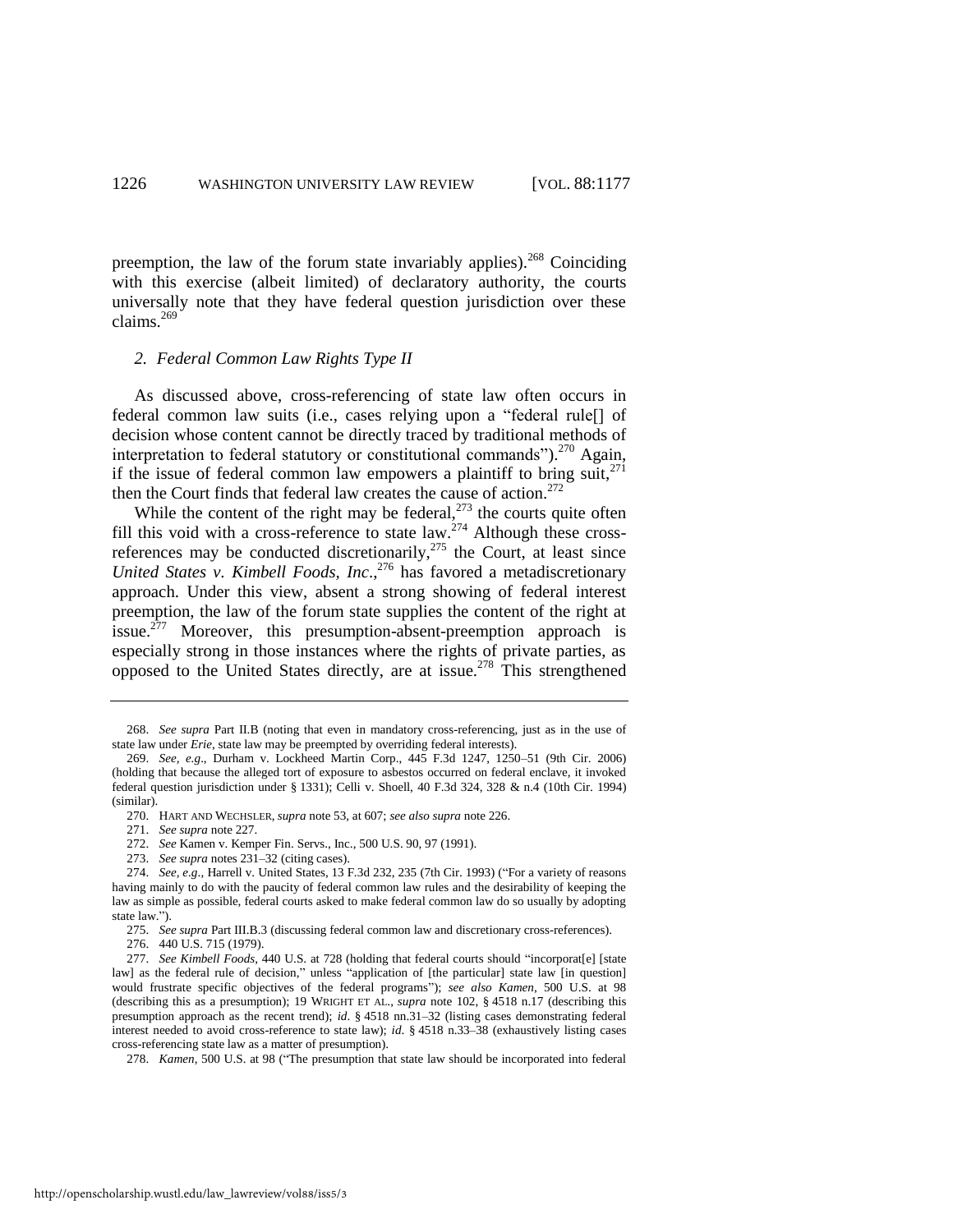presumption, then, results in an especially mandatory-like cross-reference to state law in those cases where the presence of a federal question, because the United States or adversely situated states are not parties,  $279$ provides the sole ground for federal jurisdiction.

As with enclave jurisdiction, federal common law cross-referencing under the *Kimbell Foods* approach is best described as metadiscretionary. Pursuant to this approach, the cross-reference to state law lacks a mandatory nature because the first-order choice of cross-referencing to state law remains one of judicial discretion.<sup>280</sup> But these federal common law type II cases also lack the salient features of discretionary crossreferences as the courts, excepting federal interest preemption, lack discretion to adopt any rule of decision other than the law of the state in which the federal enclave resides.<sup>281</sup> *Kimbell Foods*–type federal common law cases, then, create judicially crafted federal causes of action coupled with metadiscretionary<sup>282</sup> cross-references to state-law rights, to which the courts—focusing upon the first-order discretionary choice—take federal question jurisdiction.<sup>283</sup>

## *3.* Michigan v. Long

Finally, I turn to the interplay of metadiscretionary cross-references by state courts to federal law and federal question jurisdiction. The Supreme Court, by statute, may only hear cases from the state courts that involve federal issues.<sup>284</sup> Moreover, in granting certiorari,  $\S$  1257 limits the Court to the issues presented from these cases that are questions of federal law, because the state high courts are the authoritative expositors of state law.<sup>285</sup> These relatively straightforward propositions have created difficulty, however, in cases where state law cross-references federal law.

Washington University Open Scholarship

common law is particularly strong in areas in which private parties have entered legal relationships with the expectation that their rights and obligations would be governed by state-law standards.").

<sup>279.</sup> *See supra* note 239 (discussing the use of federal common law under differing fonts of jurisdiction).

<sup>280.</sup> *See supra* Part II.B (defining mandatory cross-references).

<sup>281.</sup> *See supra* notes 48–51 and accompanying text (noting that even in mandatory crossreferencing, just as in the use of state law under *Erie*, state law may be preempted by overriding federal interests).

<sup>282.</sup> *See supra* Part II.B (defining metadiscretionary cross-references).

<sup>283.</sup> *See* Illinois v. City of Milwaukee, 406 U.S. 91, 99–100 (1972) (a federal common law claim constitutes "a question arising under the laws of the United States" (quoting Texas v. Pankey, 441 F.2d 236, 240 (10th Cir. 1971))).

<sup>284. 28</sup> U.S.C. § 1257(a) (2006).

<sup>285.</sup> *See, e.g.*, Johnson v. Fankell, 520 U.S. 911, 914–16 (1997) ("Neither this Court nor any other federal tribunal has any authority to place a construction on a state statute different from the one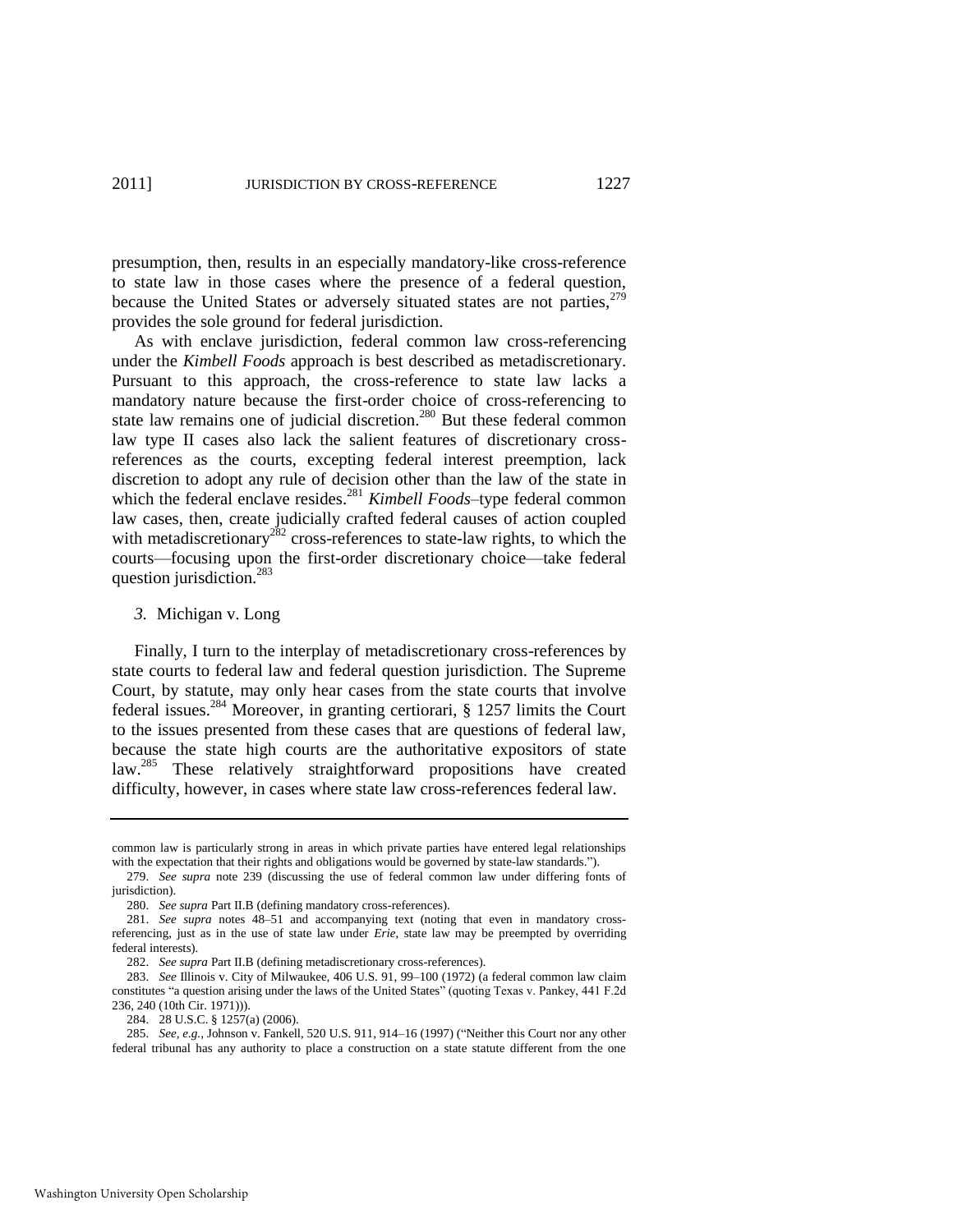Take equal protection jurisprudence, for example.<sup>286</sup> Many states interpret state constitutional equal protection provisions, which are nominally distinct bodies of law from the Fourteenth Amendment, by applying federal equal protection analysis unerringly (i.e., in a  $metadiscretionary manner$ .<sup>287</sup> Some states, while deploying the federal two-step equal protection analysis, insist that they do so only as a matter of discretion and that they are free to depart from federal precedent.<sup>288</sup> A final group of states deploys a different analysis altogether.<sup>289</sup> This third

288. *See, e.g.*, Strauss v. Horton, 207 P.3d 48, 130 (Cal. 2009) ("California's equal protection doctrine has not been confined to that of federal Fourteenth Amendment jurisprudence: '[O]ur state equal protection provisions . . . are possessed of an independent vitality which, in a given case, may demand an analysis different from that which would obtain if only the federal standard were applicable." (quoting Serrano v. Priest, 557 P.2d 929, 950 (Cal. 1976))); City Recycling, Inc. v. State, 778 A.2d 77, 87 (Conn. 2001) ("Although we previously have stated that the equal protection provision under our state constitution provides the same limitations as the federal equal protection provision . . . we note here . . . that this does not mean that ‗the state equal protection provision can *never* have an independent meaning from the equal protection provision in the federal constitution." (citations omitted)); Varnum v. Brien, 763 N.W.2d 862, 878 n.6 (Iowa 2009) ("Plaintiffs' challenge . . . is based on the equal protection guarantee in the Iowa Constitution and does not implicate federal constitutional protections. Generally, we view the federal and state equal protection clauses as identical in scope, import, and purpose. At the same time, we have jealously guarded our right to . . . independently apply the federally formulated principles. Here again, we find federal precedent instructive in interpreting the Iowa Constitution, but we refuse to follow it blindly." (citation and internal quotation marks omitted)).

289. *See, e.g.*, Dep't of Revenue v. Cosio, 858 P.2d 621, 629 (Alaska 1993) ("Analysis under our state equal protection clause is considerably more fluid than under its federal counterpart. Instead of

rendered by the highest court of the state."); Ridgway v. Ridgway, 454 U.S. 46, 54 (1981) ("We forthwith acknowledge . . . that this Court's 'only power over state judgments is to correct them to the extent that they incorrectly adjudge federal rights.' . . . It follows that the decision of the Supreme Judicial Court of Maine is subject to disturbance here only to the extent that it fails to honor federal rights and duties.‖ (quoting Herb v. Pitcairn, 324 U.S. 117, 125–26 (1945))); Murdock v. Memphis, 87 U.S. (20 Wall.) 590, 633 (1874) (questions of state property law are beyond the statutory authority of the Supreme Court to entertain).

<sup>286.</sup> There are many other areas of law facing the same problem. *See, e.g*., Keller v. State Bar of Cal., 496 U.S. 1, 10 (1990) (state law cross-referenced the First Amendment); W. Air Lines, Inc. v. Bd. of Equalization, 480 U.S. 123, 132 (1987) (state law cross-referenced the Airport and Airway Improvement Act of 1982).

<sup>287.</sup> *See, e.g*., Weinschenk v. State, 203 S.W.3d 201, 210 (Mo. 2006) (holding that it applies the same analysis for both federal and state equal protection challenges); Follansbee v. Plymouth Dist. Court, 856 A.2d 740, 742 (N.H. 2004) (holding that state equal protection provisions are to be construed in harmony with federal equal protection); Calaway *ex rel.* Calaway v. Schucker, 193 S.W.3d 509, 518 (Tenn. 2005) (noting that the court had "consistently held that the state equal protection guarantee is co-extensive with the equal protection provisions of the Fifth and Fourteenth Amendments of the U.S. Constitution"); Bell v. Low Income Women of Tex., 95 S.W.3d 253, 266 (Tex. 2002) ("[T]he federal analytical approach applies to equal protection challenges under the Texas Constitution."); State v. Manussier, 921 P.2d 473, 482 (Wash. 1996) ("This court has consistently construed the federal and state equal protection clauses identically and considered claims arising under their scope as one issue."); Nankin v. Vill. of Shorewood, 630 N.W.2d 141, 146 n.5 (Wis. 2001) (―This court applies the same interpretation to the state Equal Protection Clause as that given to the equivalent federal provision." (quoting Castellani v. Bailey, 578 N.W.2d 166, 174 (Wis. 1998))).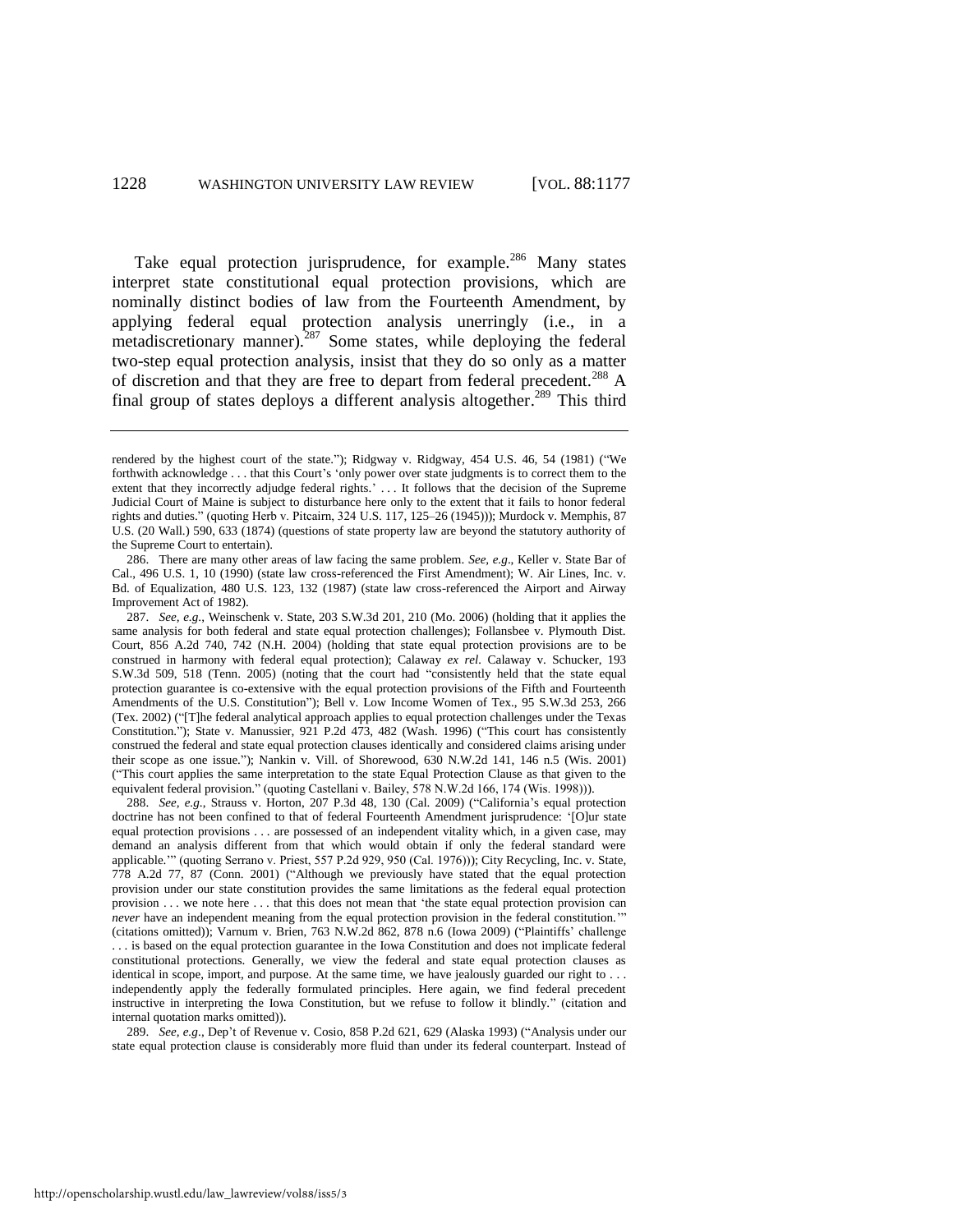category of cases clearly does not raise a federal question sufficient to vest the Supreme Court with statutory jurisdiction, even if the state court offered federal equal protection law as an alternative ground for its ruling, because state law provides an adequate and independent ground for the ruling. $290$ 

The first and second categories, however, raise more difficult jurisdictional questions because the state high courts in both instances are cross-referencing federal constitutional law. The Supreme Court took up this issue in *Michigan v. Long*. <sup>291</sup> In *Long*, the Michigan Supreme Court reversed a conviction on the reasoning that the police stop at issue could not be justified on Fourth Amendment, or analogous state constitutional, grounds.<sup>292</sup> In rendering the state-law holding, however, the Michigan high court relied almost exclusively upon cross-references to federal law.<sup>293</sup> To make matters worse, it was not clear to the Supreme Court<sup>294</sup> whether the Michigan Supreme Court's cross-references to federal law were made in a discretionary or metadiscretionary manner.<sup>295</sup>

The *Long* Court approached the issue in two stages. First, it held that its jurisdiction rested upon the force with which the cross-reference to federal law was made. Thus, when a state court merely discretionarily cross-references federal law, the Court lacks jurisdiction to hear the cross-

295. *Long*, 463 U.S. at 1040–41.

using three levels of scrutiny, we apply a sliding scale . . . ." (footnote omitted)); Sibley v. Bd. of Supervisors of La. State Univ., 477 So. 2d 1094, 1107 (La. 1985) (holding that the federal three-tier system of constitutional scrutiny was an inappropriate model for the interpretation and application of the State's equal protection provision); Twp. of Casco v. Sec'y of State, 701 N.W.2d 102, 123 n.83 (Mich. 2005) ("It is important to note that the text of our state Equal Protection Clause is not entirely the same as its federal counterpart . . . . Therefore, it is insufficient for defendants to rely solely on federal case law regarding vote dilution, or Michigan cases interpreting the federal Equal Protection Clause, and then boldly announce that Const. 1963, art. 1, § 2 provides the same protections against vote dilution as U.S. Const., Am. XIV."); Lewis v. Harris, 908 A.2d 196, 212 n.13 (N.J. 2006) ("Our state equal protection analysis differs from the more rigid, three-tiered federal equal protection methodology."); Baker v. State, 744 A.2d 864, 878 (Vt. 1999) ("Accordingly, we conclude that this approach, rather than the rigid, multi-tiered analysis evolved by the federal courts under the Fourteenth Amendment, shall direct our inquiry under Article 7 [of the Vermont Constitution].").

<sup>290.</sup> The Supreme Court is empowered to make this determination, however. *See* Fox Film Corp. v. Muller, 296 U.S. 207, 210 (1935) ("[W]here the judgment of a state court rests upon two grounds, one of which is federal and the other non-federal in character, our jurisdiction fails if the non-federal ground is independent of the federal ground and adequate to support the judgment.").

<sup>291. 463</sup> U.S. 1032 (1983).

<sup>292.</sup> *Id*. at 1036–37.

<sup>293.</sup> *Id.* at 1043–44.

<sup>294.</sup> *See* Smith v. Massachusetts, 543 U.S. 462, 467–68 (2005) (holding state court characterization of cross-references not binding on the Supreme Court); Angel v. Bullington, 330 U.S. 183, 189 (1947) ("But whether the claims are based on a federal right or are merely of local concern is itself a federal question on which this Court, and not the Supreme Court of North Carolina, has the last say.‖); *see also* Fiore v. White, 528 U.S. 23, 29 (1999) (certifying question to state high court).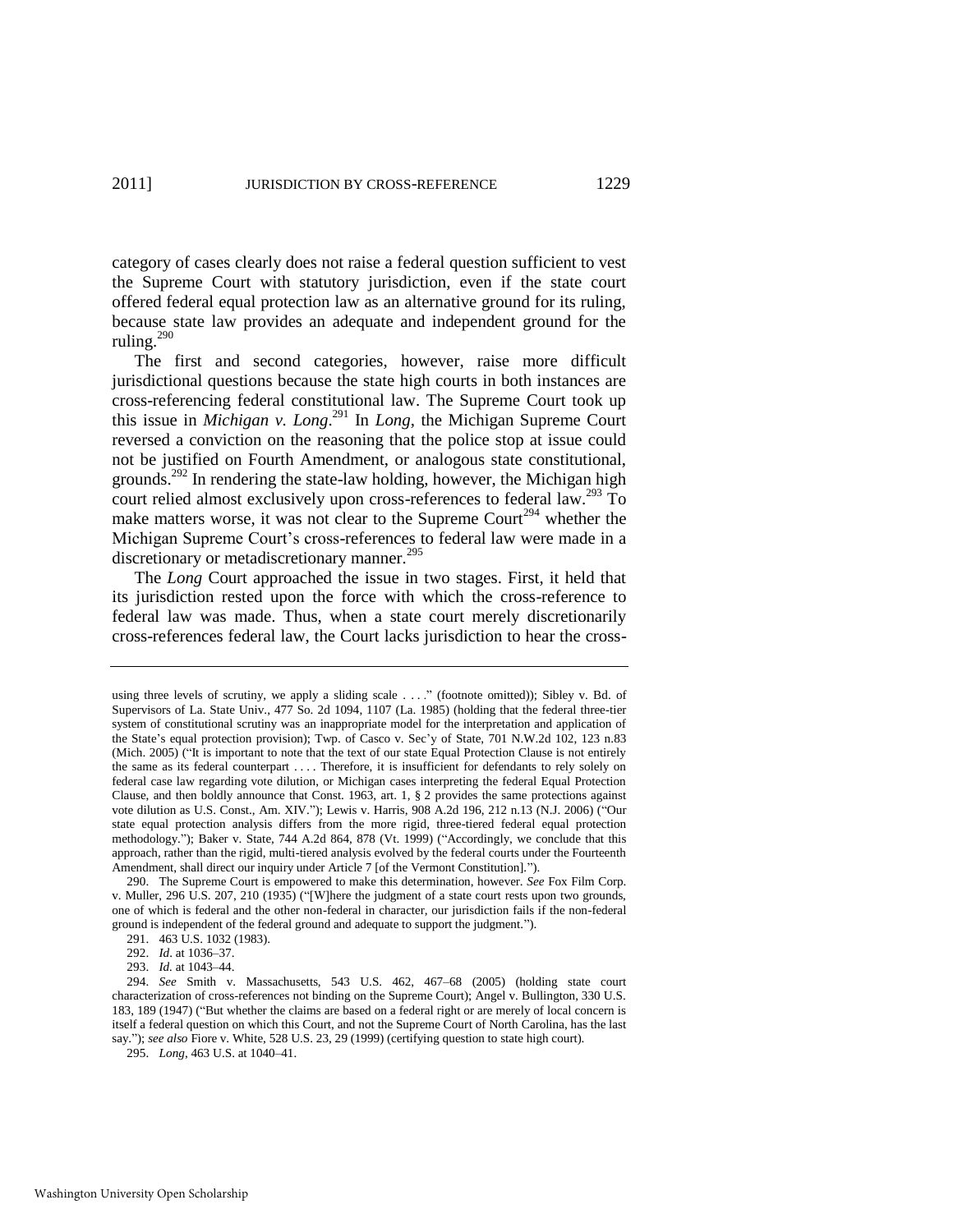referenced issue.<sup>296</sup> The Court justified this rule, in part, upon Article III's prohibition upon issuing advisory opinions, $297$  thus holding that jurisdiction in federal question cases rides on the ability to authoritatively declare law. On the other hand, where the state cross-references to federal law are such that the state court "felt compelled by what it understood to be federal constitutional considerations to construe . . . its own law in the manner it did," then jurisdiction lies.<sup>298</sup> That is to say, if the state court cross-referenced federal law either mandatorily or metadiscretionarily, the Court would take federal question jurisdiction precisely because the Supreme Court holds declaratory authority in such circumstances. Secondly, the Court held that, absent a clear statement from the state court to the contrary, it would presume that any cross-reference to federal law was a nondiscretionary one.<sup>299</sup> Thus, the Court here focuses upon the mandatory aspect of metadiscretion, as opposed to the discretionary aspect, to ground federal question jurisdiction.

## IV. LESSONS LEARNED BY MIXING IT UP

In the preceding Part, I argued that in cross-referenced regimes, federal question jurisdiction invariably coincides with federal judicial capacity to declare the content of the cross-referenced law. Thus, in the case of federal cross-references to state-law rights, federal question jurisdiction lies when the cross-reference is not mandatory. Conversely, in the case of state cross-references to federal law, federal question jurisdiction lies when the cross-reference to a federal-law right is not discretionary. Although these cross-referenced regimes are not the heartland of federal question jurisdiction cases, the findings made above, I contend, offer substantial insights into the nature of federal question jurisdiction more generally. First, these findings demonstrate, contrary to the standard view, that the federal courts will not stand ready to hear claims under federal question

<sup>296.</sup> *Id.* at 1041 ("If a state court chooses merely to rely on federal precedents as it would on the precedents of all other jurisdictions, then it need only make clear by a plain statement in its judgment or opinion that the federal cases are being used only for the purpose of guidance, and do not themselves compel the result that the court has reached.").

<sup>297.</sup> *Id.* at 1040 ("Respect for the independence of state courts, as well as avoidance of rendering advisory opinions, have been the cornerstones of this Court's refusal to decide cases where there is an adequate and independent state ground."); *id.* at 1042 ("The jurisdictional concern is that we not ‗render an advisory opinion, and if the same judgment would be rendered by the state court after we corrected its views of federal laws, our review could amount to nothing more than an advisory opinion."" (quoting Herb v. Pitcairn, 324 U.S. 117, 125 (1945))).

<sup>298.</sup> *Id.* at 1044 (internal quotation marks omitted).

<sup>299.</sup> *Id.* at 1040–41.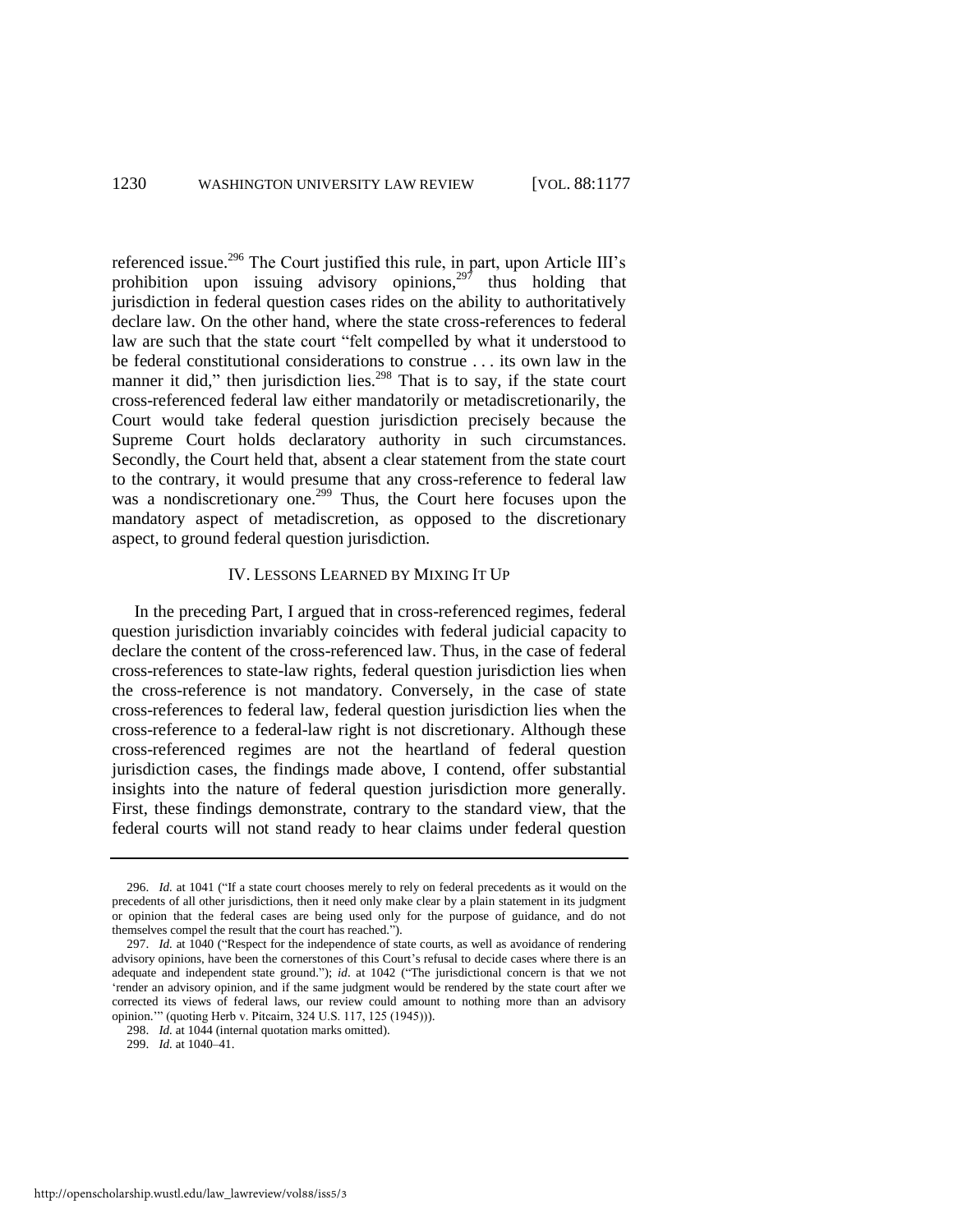jurisdiction without the concomitant power to declare law. This narrower conception of the scope of federal question jurisdiction, moreover, comports with the original understanding of Article III arising under jurisdiction and with the notion of juridical independence. Second, this review of the Court's handling of cross-referenced regimes demonstrates its propensity to rely upon formal distinctions that often lack functional differences to support federal question jurisdiction, which itself raises significant separation of powers difficulties.

## *A. No Federal Question Jurisdiction Without the Power to Declare Law*

The first lesson to be learned from this study of cross-referenced cases is that the courts insist that federal question jurisdiction be linked, at least from a departmental perspective, with the power to declare the legal content of the law at issue. Professor Mishkin, in one of his many canonical pieces, argued that one of the primary purposes of federal question jurisdiction in the district court is to vindicate federal rights, which often require a hospitable forum to resolve factual issues without the need to resolve questions of law.<sup>300</sup> Thus, he contended that federal question jurisdiction should be conceived of as jurisdiction over "federal claims," not federal legal questions, so as to highlight this purely factfinding purpose.<sup>301</sup> Professor Mishkin's view has come to be the standard jurisprudential position.<sup>302</sup> The argument advanced above, that the federal courts refuse federal question jurisdiction when they lack authoritative power to declare law, challenges the soundness of Professor Mishkin's claim.

Professor Mishkin's view is susceptible to two interpretations—one sweeping and one narrow—both of which run afoul of the Court's treatment of federal questions in the cross-referenced context. On the sweeping end, Professor Vázquez recently advocated that, following Professor Mishkin's "claim" approach to federal question jurisdiction, Congress should be empowered to couple federal causes of action to mandatory cross-references to state-law rights.<sup>303</sup> Under this view, because

<sup>300.</sup> Mishkin, *supra* note 19, at 169–76.

<sup>301.</sup> *Id*. at 171.

<sup>302.</sup> *See, e.g*., Hunter v. United Van Lines, 746 F.2d 635, 639 (9th Cir. 1984) (citing Mishkin as defining the purpose for federal question jurisdiction); Robert J. Pushaw, Jr., *A Neo-Federalist Analysis of Federal Question Jurisdiction*, 95 CALIF. L. REV. 1515, 1515 (2007) (stating that Mishkin's views of federal question jurisdiction have dominated and transformed the area for fifty years).

<sup>303.</sup> Vázquez, *supra* note 20, at 1756–57 (arguing that despite the mere formal nature of the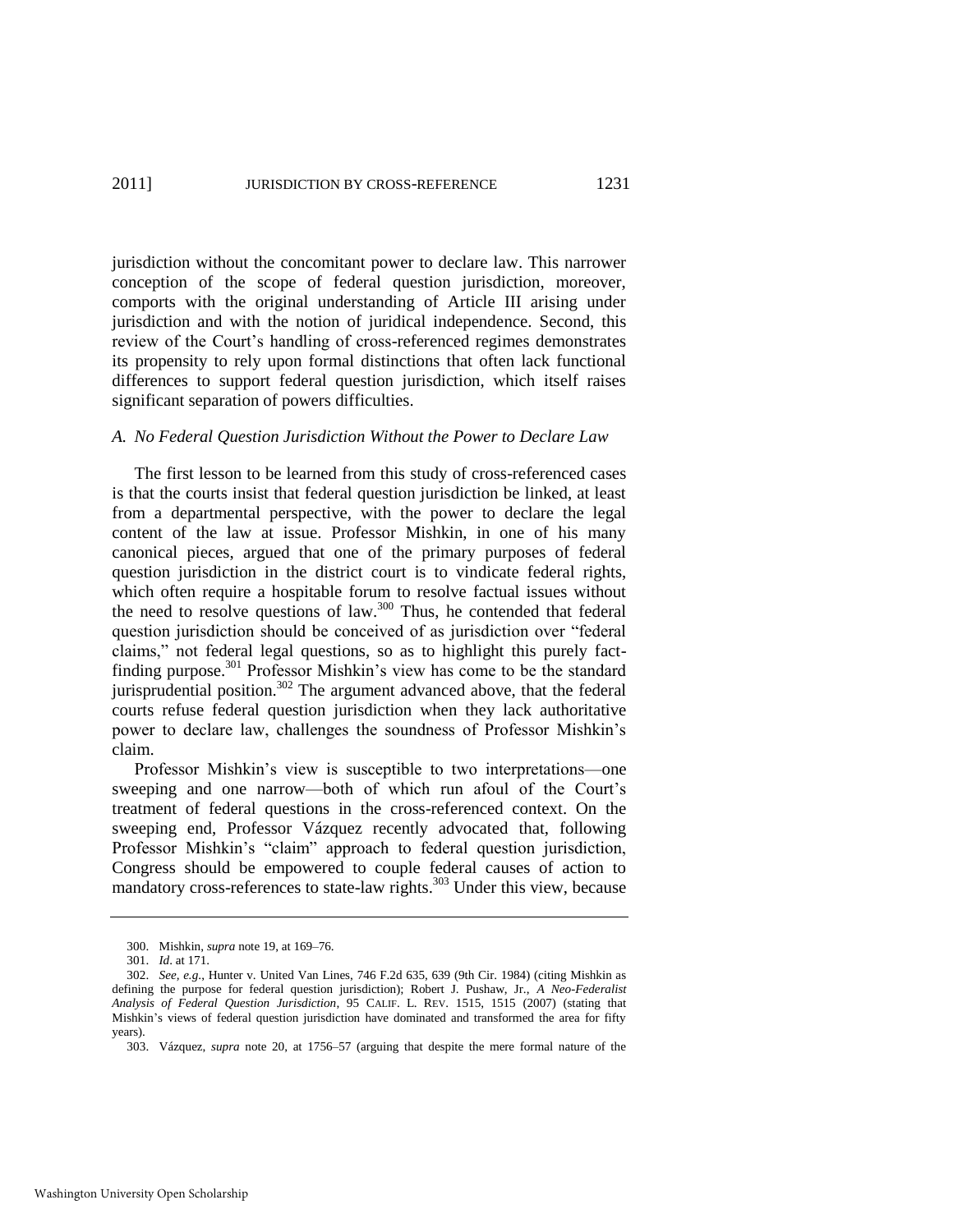one core purpose of federal question jurisdiction is to hear federal "claims" (i.e., only fact-bound suits), Congress may vest federal question jurisdiction over certain claims and simultaneously direct that the federal judiciary as a whole department lacks declaratory authority over the legal content of the cross-referenced rights at issue.<sup>304</sup> By this, I mean that no federal court at any point in the litigation process would possess the power to declare authoritatively the cross-referenced law.

As I illustrated above, the Court uniformly rejects this conception of federal question jurisdiction. Indeed, the Court consistently rejects federal question jurisdiction unless it retains the discretionary or metadiscretionary power to declare the legal content of the crossreferenced legal norms.<sup>305</sup> Even in the case of metadiscretionary crossreferences, where the lower federal courts lack discretion (absent federal interest preemption) to avoid the law of the forum state, the federal courts rely upon the first-order discretionary choice of the department as a whole to provide the foundation for federal question jurisdiction.<sup>306</sup> Thus, this sweeping formulation of Mishkin's federal-claim approach to federal question jurisdiction lacks doctrinal footing on both the statutory and  $\overline{\text{constitutional level.}}^{307}$  Put affirmatively, this study of cross-referenced regimes illustrates that federal question jurisdiction requires the presence of authority to declare the content of the cross-referenced law in the judicial department as a whole—even if, after questions of law become settled, the only live issues in the lower federal courts are fact-bound ones.

One could make a less sweeping presentation of Professor Mishkin's federal-claim view, likely the better reading, that is compatible with the notion that, from a departmental perspective, federal question jurisdiction requires declaratory authority to lie somewhere with the federal courts in order for federal question jurisdiction to arise. On this view, so long as there is a federal right as an ingredient to the case, the federal courts

distinction, this "formal" change is enough to vest Article III jurisdiction).

<sup>304.</sup> *Id.* at 1763 ("[F]ederal claim analysis tells us that Congress can confer jurisdiction over a category of federal claims for the purpose of making available a more (or less) hospitable forum. It is for this reason that federal jurisdiction is appropriate when federal law creates the right of action even when the case presents no dispute about the meaning or application of federal law. The desire to provide a more (or less) hospitable forum would appear to justify federal jurisdiction as well when Congress has the constitutional power to legislate on the subject but has no objection to existing law with respect to both substance and procedure.").

<sup>305.</sup> *Compare supra* Part III.A (arguing that congressional mandatory cross-references to statelaw rights without any other federal ingredient, such as a defense, lack federal question jurisdiction), *with supra* Parts III.B & III.C (arguing that the presence of discretion in the cross-reference coincides with federal question jurisdiction).

<sup>306.</sup> *See supra* Part III.C.1–2 (discussing the same).

<sup>307.</sup> *See supra* Part III.A (discussing mandatory cross-references to state law).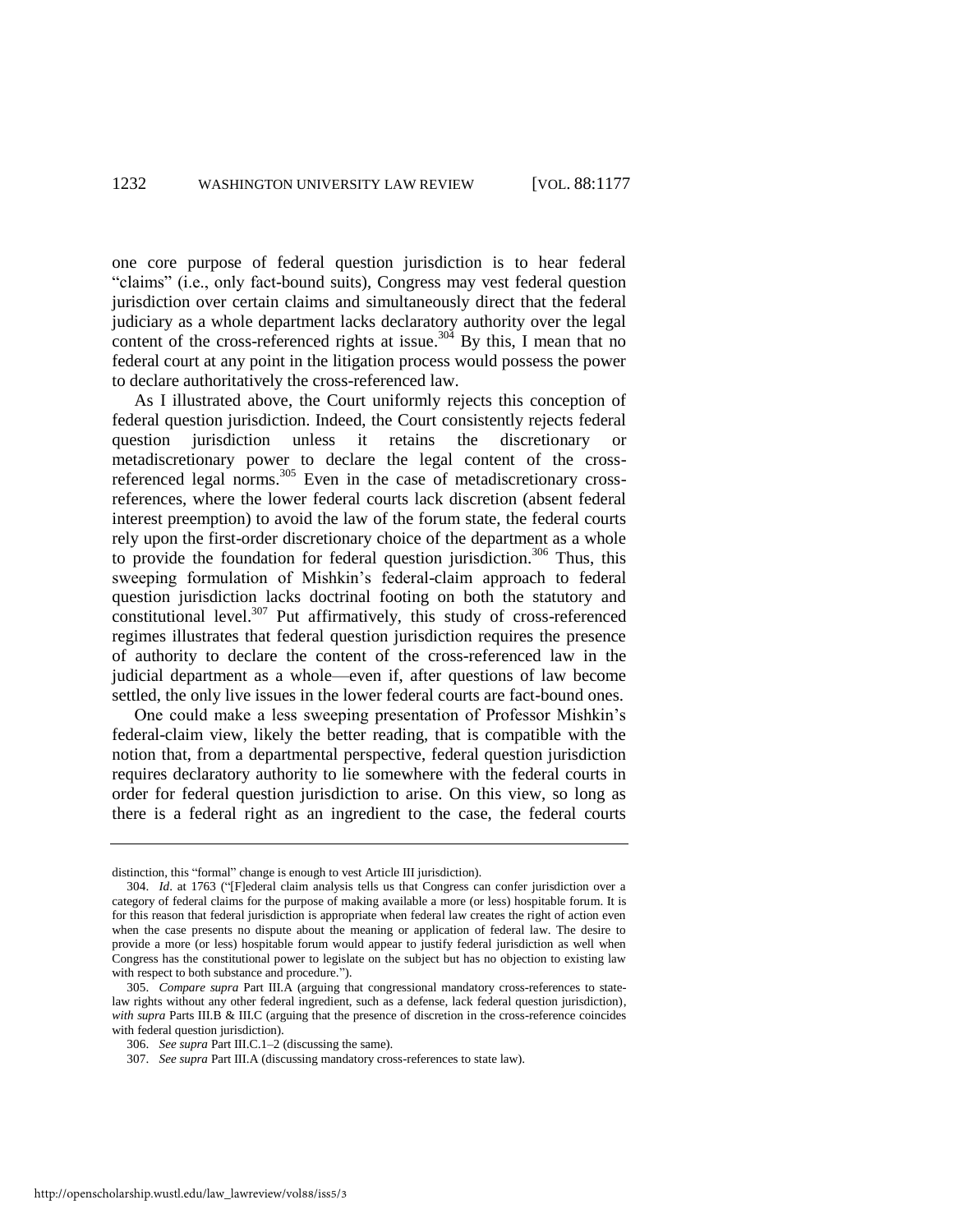should stand ready to vindicate federal rights even in purely fact-bound cases.<sup>308</sup>

At a statutory level, the Court's cross-referential holdings, however, do not fully square with this formulation of Mishkin's federal-claim view either. First, the district courts will not take § 1331 jurisdiction under *Grable & Sons* over a case where a state-law cause of action is coupled with a federal right unless the legal content of the federal right is at issue.<sup>309</sup> That is, if the case rides merely on factual issues or state law, the federal courts will not take statutory federal question jurisdiction. Moreover, the Supreme Court would not likely hear such a case—one in which the parties were not contesting the content of federal law in a crossreferenced regime—on certiorari under § 1257, because the judgment in such a suit would rest upon adequate and independent state grounds. $310$ The Court lacks statutory jurisdiction to review state-law issues in this posture.<sup>311</sup> Thus, even this narrow version of Mishkin's view fails to hold on statutory grounds.

This is not to say that one could not formulate yet a third version of his position to account for the Court's recent cross-referential opinions.<sup>312</sup> Rather, I assert that these cross-referential cases, with their insistence upon declaratory authority over the cross-referenced law as a condition of vesting federal question jurisdiction, illustrate that the federal courts, while not entirely discounting the utility of providing a welcoming forum for fact-only adjudication, do not see this function as the core purpose of federal question jurisdiction. The lesson is, I contend, that the federal courts find adjudicating the legal content of federal rights closer to the core purpose of federal question jurisdiction, and will hear fact-only claims in federal question jurisdiction only when congressional intent to

<sup>308.</sup> Mishkin, *supra* note 19, at 170 (contrasting the roles that the district courts and Supreme Court play in relation to federal question jurisdiction).

<sup>309.</sup> *See* Lumen N. Mulligan, *Federal Courts Not Federal Tribunals*, 104 NW. U. L. REV. 175, 204 (2010) (noting that jurisdiction under *Grable & Sons* requires a live controversy regarding the legal content of the embedded federal right); *see also supra* notes 180–89 and accompanying text (discussing *Grable & Sons*).

<sup>310.</sup> *See* Fox Film Corp. v. Muller, 296 U.S. 207, 210 (1935) ("[W]here the judgment of a state court rests upon two grounds, one of which is federal and the other non-federal in character, our [statutory] jurisdiction fails if the non-federal ground is independent of the federal ground and adequate to support the judgment.").

<sup>311.</sup> *See* Murdock v. Memphis, 87 U.S. (20 Wall.) 590, 633 (1874) (questions of state property law are beyond the statutory authority of the Supreme Court to entertain).

<sup>312.</sup> Mishkin, *supra* note 19, at 164 (contending that factors beyond a federal cause of action may well, as with diversity jurisdiction, have been sound bases for § 1331 jurisdiction).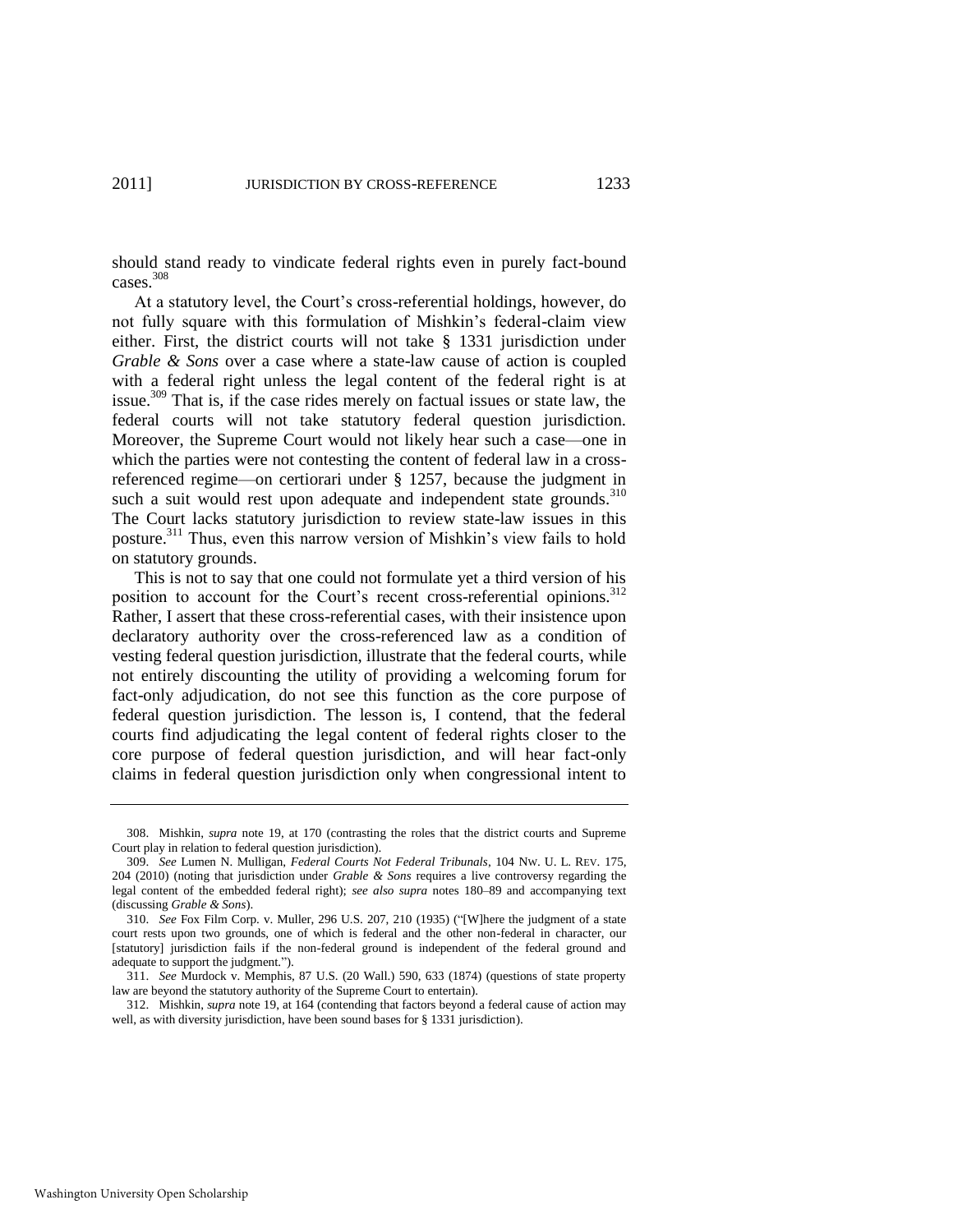do so is overwhelming.<sup>313</sup> And even then, federal courts will hear the claims only if the judicial department as a whole retains declaratory power over the rights at issue.<sup>314</sup>

<span id="page-58-0"></span>This finding that the courts only take federal question jurisdiction in cross-referenced regimes when they retain declaratory authority over the cross-referenced law comports with the original meaning of Article III arising under jurisdiction. The ratification-era Court held Article III arising under jurisdiction "to mean that a federal court may exercise jurisdiction over cases in which an actual federal law was determinative of a right or title asserted in the proceeding before it."<sup>315</sup> Indeed, the early federal courts did not meet Article III's "arising under" language in a vacuum. English jurisdictional law deployed the term "arising" from time to time, typically meaning that the action must rely upon the source of law from which it arises or the action must arise from a bounded physical territory.<sup>316</sup> Moreover, the English courts had a developed law regarding how parties could proceed in courts of limited jurisdiction, which placed the burden on plaintiffs to establish the jurisdiction of the court.<sup>317</sup> Early federal courts borrowed from this tradition to determine the meaning of Article III federal question jurisdiction.<sup>318</sup> In so doing, the Marshall Court, before issuing *Osborn*, settled upon the notion that Article III federal

<sup>313.</sup> This greater congressional intent is found in those instances where there is a federal cause of action coupled with a federal right. *See Mulligan, supra* not[e 108,](#page-21-0) at 1726 ("These two components the federal right and cause of action—work in a teeter-totter manner in relation to congressional intent. That is to say, when there are other strong indicia of congressional intent to vest § 1331 jurisdiction such as the existence of a statutory cause of action, the plaintiff's assertion of a federal right may be quite weak. Conversely, when there are few other congressional indicia of an intent to vest § 1331 jurisdiction, the plaintiff must make a stronger allegation of a federal right in order for § 1331 jurisdiction to lie.").

<sup>314.</sup> The vesting of both a federal substantive right and a federal cause of action will ensure at least departmental interpretive authority. *See id*.

<sup>315.</sup> Anthony J. Bellia Jr., *The Origins of Article III "Arising Under" Jurisdiction*, 57 DUKE L.J. 263, 269 (2007).

<sup>316.</sup> *See, e.g*., Hyde v. Cogan, [1781] 99 Eng. Rep. 445 (K.B.) 450 (Buller, J.) (describing a claim based upon "the [statutory] clause upon which the case arises"); Millar v. Taylor, [1769] 98 Eng. Rep. 201 (K.B.) 212 (describing a remedy as "arising from" a statute); Beak v. Thyrwhit, [1688] 87 Eng. Rep. 124 (K.B.) (holding that cases that "aris[e] upon the sea" must be tried in admiralty); 1 MATTHEW BACON, A NEW ABRIDGEMENT OF THE LAW 562 (T. Cunningham ed., 6th ed., Dublin, Luke White 1793) ("Inferior Courts are bounded, in their original Creation, to Causes arising within such limited jurisdiction . . . .").

<sup>317.</sup> *See* Bellia, *supra* not[e 315,](#page-58-0) at 273–76 (surveying the pre-Constitution, English practice).

<sup>318.</sup> *See id*. at 272; *see also* Turner v. Bank of N.-Am., 4 U.S. (4 Dall.) 8, 10–11 (1799) (construing diversity jurisdictional statute against the background of English jurisdictional law); Shedden v. Custis, 21 F. Cas. 1218, 1219 (C.C.D. Va. 1793) (No. 12,736) (Jay, Circuit Justice) (noting in a diversity case adopting English jurisdictional law that "[t]he English practice has been rightly stated by the defendant's counsel, and those rules are more necessary to be observed here than there, on account of a difference of the general and state governments").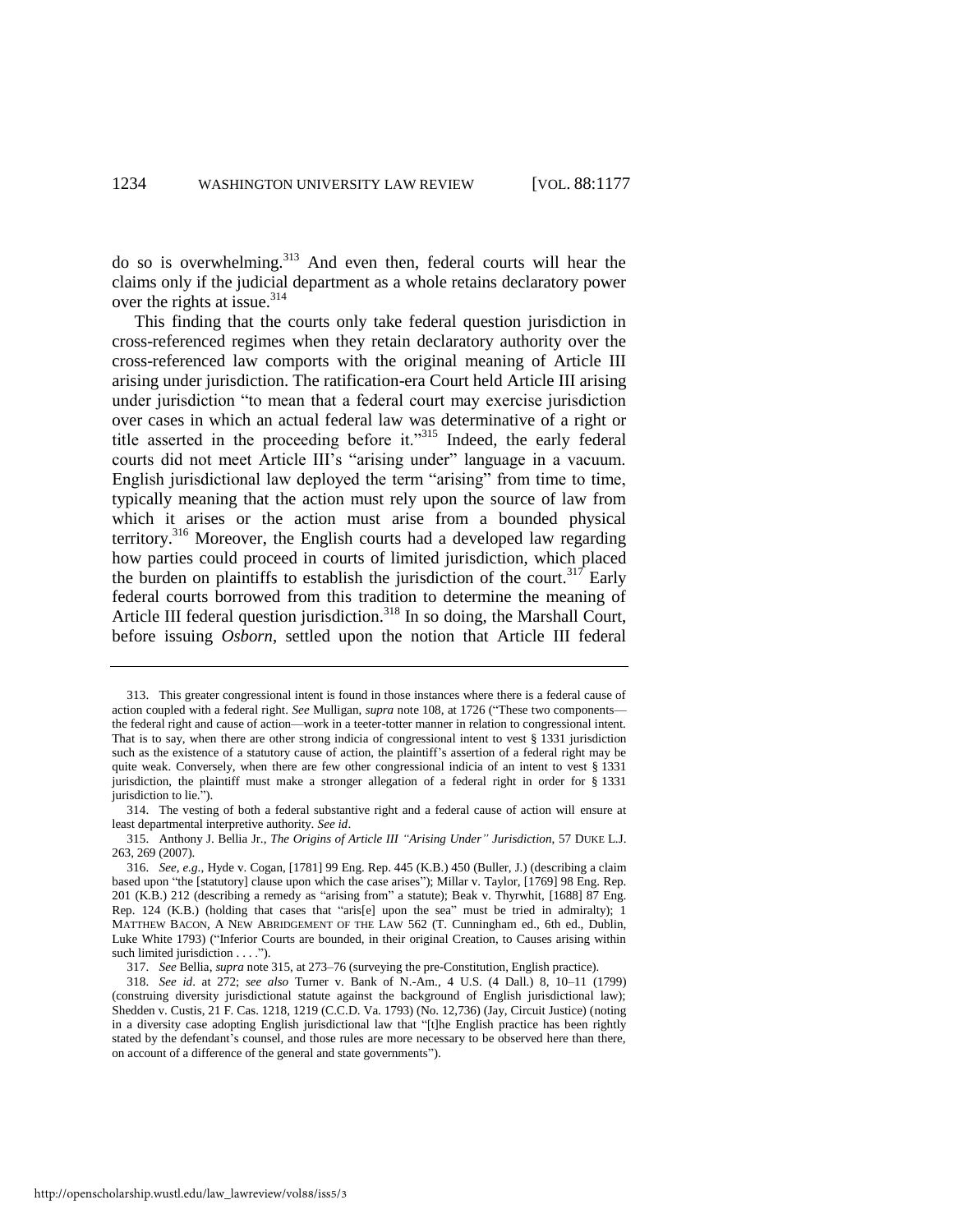question jurisdiction requires that "federal law created or protected the right or title" at issue.<sup>319</sup> As discussed above, this original-meaning interpretation of *Osborn* conforms to the view that taking federal question jurisdiction requires that the federal courts retain declaratory power over a substantive federal right in the case. $320$ 

Not only does the need for federal court declaratory power have an old pedigree, the Court's insistence upon declaratory power in order to vest federal question jurisdiction speaks to the judiciary's status as a coequal branch of government. The judiciary's status as an independent and coequal branch of government is predicated, in part, upon its "duty  $\dots$  to say what the law is." $321$  Indeed, the ratification debates show that the purpose for federal question jurisdiction was to empower the judiciary to fulfill this key role as expositor of federal law.<sup>322</sup> More contemporary holdings from the Court also link judicial independence with declaratory authority in cases arising under federal question jurisdiction.

<span id="page-59-1"></span><span id="page-59-0"></span>When federal judges exercise their federal-question jurisdiction under the "judicial Power" of Article III of the Constitution  $\dots$  the core of [the judicial] power is the federal courts' independent responsibility—independent from its coequal branches in the Federal Government, and independent from the separate authority of the several States—to interpret federal law.<sup>323</sup>

<sup>319.</sup> Bellia, *supra* note [315,](#page-58-0) at 328. Professor Bellia predominantly relies upon two cases here. First, *Owings v. Norwood's Lessee*, 9 U.S. (5 Cranch) 344, 347–48 (1809), in which the Court finds a lack of federal question jurisdiction to hear a property claim under the Treaty of Paris ending the Revolutionary War because the treaty merely promises to recognize state-law property rights—if the treaty had created the property rights, then the suit would arise under the treaty. Second, *Cohens v. Virginia*, 19 U.S. (6 Wheat.) 264, 379 (1821), in which the Court, in relation to the question of Article III federal question jurisdiction, held: "A case in law or equity consists of the right of the one party, as well as of the other, and may truly be said to arise under the constitution or a law of the United States, whenever its correct decision depends on the construction of either." *Id.* 

<sup>320.</sup> *See supra* notes [119–](#page-23-0)25 and accompanying text (discussing this original-meaning interpretation of *Osborn*).

<sup>321.</sup> Marbury v. Madison, 5 U.S. (1 Cranch) 137, 177 (1803).

<sup>322.</sup> *See, e.g.*, THE FEDERALIST NO. 22, at 143 (Alexander Hamilton) (Jacob E. Cooke ed., 1961) (The "true import [of the laws] as far as respects individuals, must  $\dots$  be ascertained by judicial determinations."); BRUTUS XIII (Feb. 21, 1788), *reprinted in* THE COMPLETE ANTI-FEDERALIST 428 (Herbert J. Storing ed., 1981) ("The proper province of the judicial power, in any government, is, as I conceive, to declare what is the law of the land.‖); Bellia, *supra* not[e 315,](#page-58-0) at 316 (commenting upon the ratification debates and concluding that "[t]hose who attributed some specific meaning to the Arising Under Clause described it as giving federal courts jurisdiction over cases calling for the enforcement or explication of federal laws").

<sup>323.</sup> Williams v. Taylor, 529 U.S. 362, 378–79 (2000) (Stevens, J., concurring); *see also* Sanchez-Llamas v. Oregon, 548 U.S. 331, 354 (2006) (quoting Justice Stevens's *Williams* opinion); Michael P. Allen, *Congress and Terri Shiavo: A Primer on the American Constitutional Order?*, 108 W. VA. L.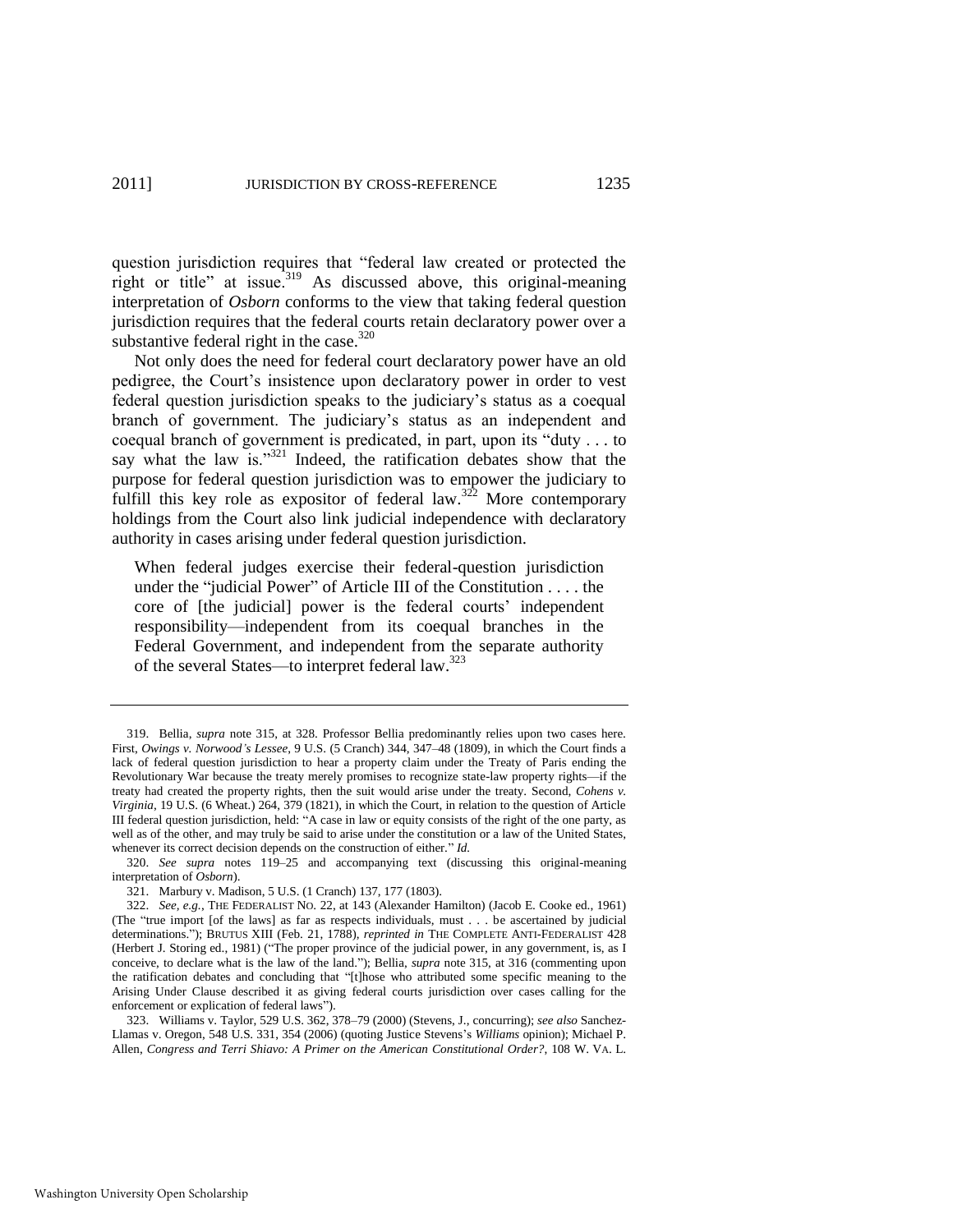As such, foisting federal question jurisdiction upon the courts without at least a departmental power to declare the underlying rights of the litigants would strike a blow against judicial independence and the courts' status as a coequal branch of government, by allowing Congress to strip them of this essential feature of judicial power in federal question cases—the power to declare what the law is.

This is not to say that the federal courts necessarily lack judicial independence altogether when, in diversity jurisdiction or the like, they lack the power to declare law.<sup>324</sup> Rather, the power to declare the law is  $\overline{a}$ feature of judicial independence, $325$  and of course there are others that apply with equal force in non-federal-question cases.<sup>326</sup> But in federal question jurisdiction cases, the power to declare the law has significant separation-of-powers ramifications that bolster this element's importance. As Hamilton argued in Federalist 80: "If there are such things as political axioms, the propriety of the judicial power of a government being coextensive with its legislature, may be ranked among the number. $327$  This means that the courts' power to declare the meaning of federal law represents an important check upon the power of Congress and the Executive to act extralegally.<sup>328</sup> Diversity jurisdiction, however, is more rightly conceived of as a question of horizontal federalism, where the federal courts step in to provide a neutral forum.<sup>329</sup> Thus, these separation-

REV. 309, 336 (2006) (describing the power to declare the law as a core judicial power); H. Jefferson Powell, *The Three Independences*, 38 U. RICH. L. REV. 603, 611–12 (2004) (arguing that one of the three strands of judicial independence in the American tradition is the independence of thought, which includes the power of expounding the law). Some argue, however, that issues like the power to declare the law are more properly conceived of as separation-of-powers issues. *See* Thomas E. Plank, *The Essential Elements of Judicial Independence and the Experience of Pre-Soviet Russia*, 5 WM. & MARY BILL RTS. J. 1, 36–40 (1996) (noting that in American jurisprudence, the two issues, independence and separation of powers, tend to blend together).

<sup>324.</sup> *See, e.g*., Comm'r v. Estate of Bosch, 387 U.S. 456, 465 (1967) (holding that the federal courts are bound by the state-law opinions of the state supreme courts in *Erie* cases).

<sup>325.</sup> Indeed, this power is one the federal courts thought they held even in diversity suits. *See* Swift v. Tyson, 41 U.S. (16 Pet.) 1 (1842).

<sup>326.</sup> *See, e.g*., Powell, *supra* note [323](#page-59-0) (discussing three strands of judicial independence in the American tradition: position, decision, and thought).

<sup>327.</sup> *See* THE FEDERALIST NO. 80, *supra* not[e 322,](#page-59-1) at 535 (Alexander Hamilton).

<sup>328.</sup> *See* Marbury v. Madison, 5 U.S. (1 Cranch) 137, 177 (1803) (deploying this declaratory power to reign in unconstitutional congressional action).

<sup>329.</sup> *See, e.g.*, Exxon Mobil Corp. v. Allapattah Servs., Inc., 545 U.S. 546, 553-54 (2005) ("[T]he purpose of the diversity requirement . . . is to provide a federal forum for important disputes where state courts might favor, or be perceived as favoring, home-state litigants.‖); *see also* Stephen C. Yeazell, *Overhearing Part of a Conversation:* Shutts *as a Moment in a Long Dialogue*, 74 UMKC L. REV. 779, 783 (2006) (presenting the anti-bias position as the traditional view of the purpose for diversity jurisdiction and critiquing it).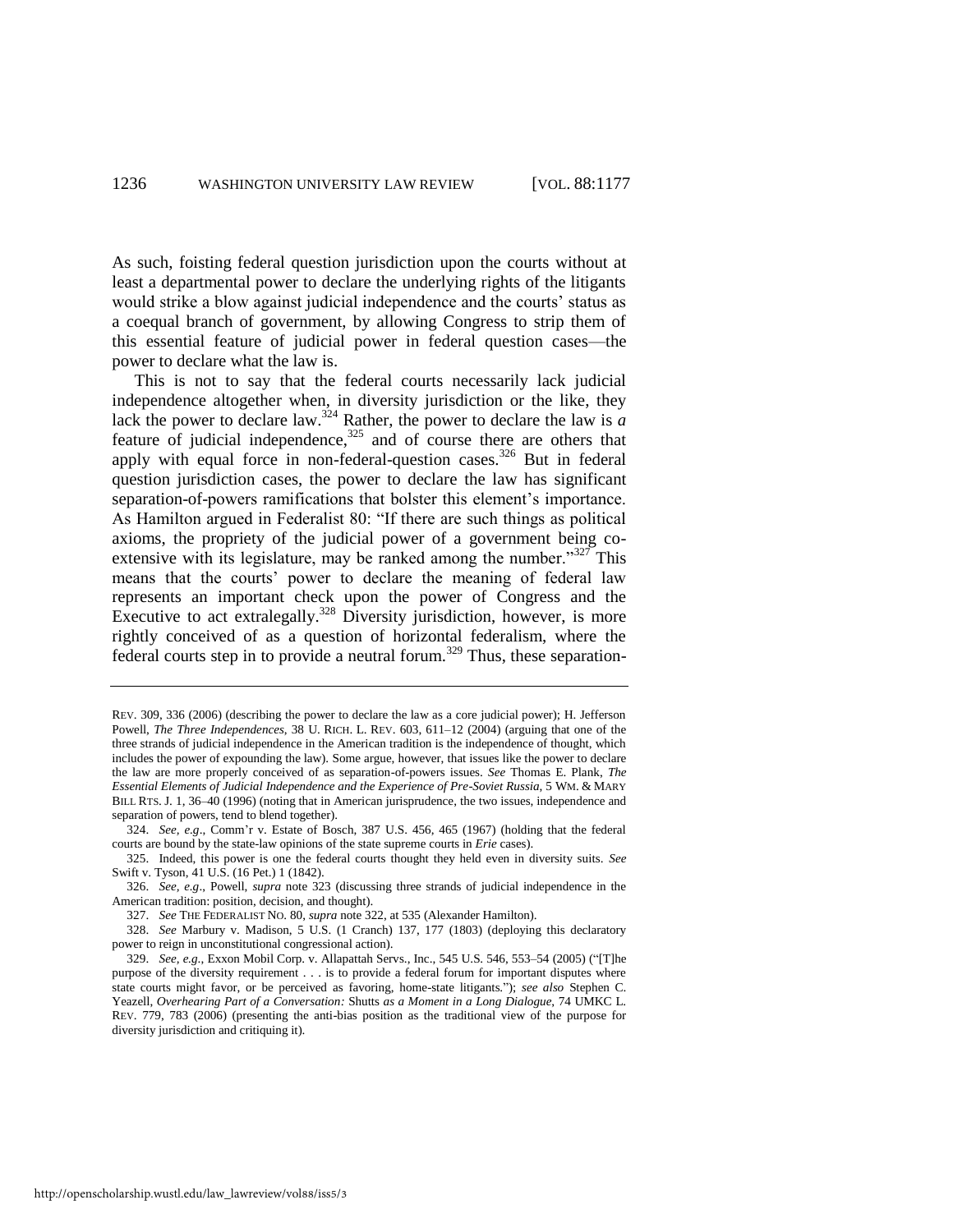of-powers concerns vis-à-vis judicial independence are not as pressing here.

#### *B. Formalism and the Federal Question*

In addition to the insight that federal question jurisdiction requires judicial department declaratory authority, these cross-referential cases highlight the Court's proclivity toward formalism in its federal question jurisdiction doctrine. Whether the federal courts ought, across all contexts, to proceed in a formalist or functionalist manner is a long-standing debate among jurists.<sup>330</sup> This general debate has found especial purchase in jurisdictional discussions as the Court "indulges the old 'habit' of legal formalism‖ often in its jurisdictional rulings.<sup>331</sup> These cross-referential cases illustrate this old habit in spades.

<span id="page-61-0"></span>I follow Professor Idleman's jurisdiction-specific definitions of formalism and functionalism here.<sup>332</sup> By formalism, then, I mean judicial reasoning that is especially structural and categorical in its jurisdictional analysis. $333$  Such an approach eschews balancing multiple interests on a case-by-case basis in determining whether jurisdiction lies in favor of holding that all suits bearing certain deductively determined attributes fall within the courts' jurisdictional scope. As a result, it is typically asserted that formalist jurisdictional decisions lead to bright line rules. Functionalist jurisdictional reasoning, by contrast, seeks to balance any number of case-specific factors in determining whether jurisdiction lies $^{334}$ (e.g., docket control, fairness to litigants, federalism concerns, congressional intent, as well as structural concerns). As such, functionalist jurisdictional opinions tend to be more pragmatic and circumstantial in

<sup>330.</sup> *See, e.g*., Evan H. Caminker, Printz*, State Sovereignty, and the Limits of Formalism*, 1997 SUP. CT. REV. 199, 201 ("Scholars and jurists have engaged in a long-standing debate concerning the general propriety of formalist and functionalist approaches to constitutional interpretation . . . .").

<sup>331.</sup> Frederic M. Bloom, *Jurisdiction's Noble Lie*, 61 STAN. L. REV. 971, 978 (2009); *see also* Laura E. Little, *Hiding with Words: Obfuscation, Avoidance, and Federal Jurisdiction Opinions*, 46 UCLA L. REV. 75, 132 (1998) (commenting upon an empirical study of jurisdictional opinions finding that the Court often falls into formalism); Stephen I. Vladeck, *The Increasingly "Unflagging Obligation": Federal Jurisdiction After* Saudi Basic *and Anna Nicole*, 42 TULSA L. REV. 553, 570 (2007) (describing the Court's jurisdictional holdings as increasingly formalist).

<sup>332.</sup> Scott C. Idleman, *The Demise of Hypothetical Jurisdiction in the Federal Courts*, 52 VAND. L. REV. 235, 344–45 (1999). There is also a rich literature on discussing formalism more generally. *See, e.g*., Larry Alexander, *"With Me, It's All er Nuthin": Formalism in Law and Morality*, 66 U. CHI. L. REV. 530 (1999); Richard H. Pildes, *Forms of Formalism*, 66 U. CHI. L. REV. 607 (1999); Frederick Schauer, *Formalism*, 97 YALE L.J. 509 (1988); Ernest J. Weinrib, *Legal Formalism: On the Immanent Rationality of Law*, 97 YALE L.J. 949 (1988).

<sup>333.</sup> Idleman, *supra* not[e 332,](#page-61-0) at 344.

<sup>334.</sup> *Id.* at 345.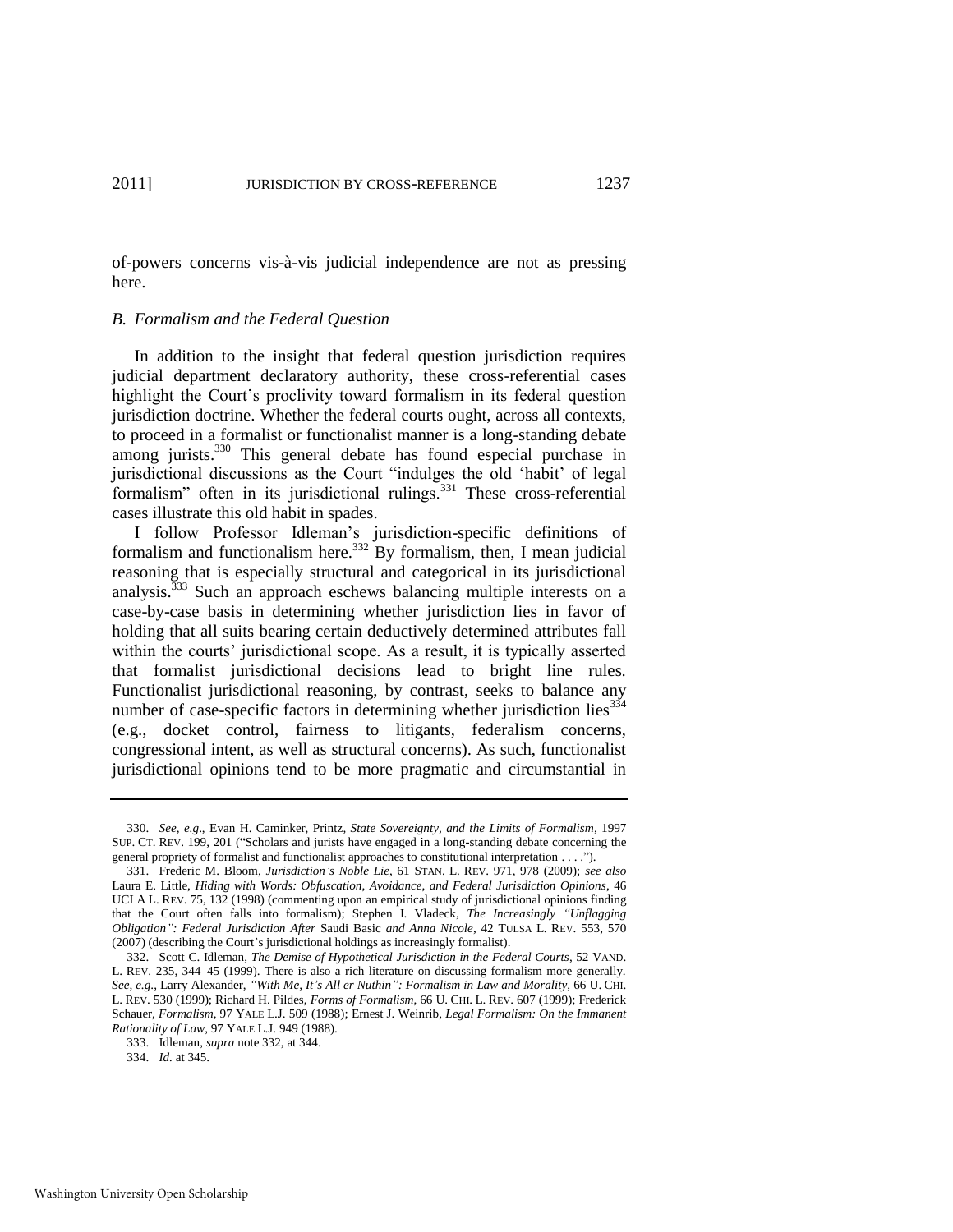focus,<sup>335</sup> thus leading many to conclude that such rulings fail to create jurisdictional results that are cognizable  $ex$  ante.<sup>336</sup>

To see this divide at work, I again turn to protective jurisdiction. Here, the Court has consistently rejected the legitimacy of protective jurisdiction on the grounds that such an approach runs contrary to federalism norms and the structure of Article  $III$ <sup>337</sup> As such, the Court will not take federal question jurisdiction over cases with mandatory cross-references to statelaw causes of action and rights.<sup>338</sup> Assuming this position to be a sound one on the basis of avoiding the twin evils of undue dislodging of state law from the state courts and federal jurisdiction unmoored from Article III, 339 the Court should avoid those jurisdictional rulings that foster the same functional ills.

On occasion, the Court does just that. For instance, the Court rejected *Shoshone*-style statutory federal question jurisdiction and offered dicta suggesting a rejection of Article III jurisdiction. Even though *Shoshone*style cases are formally distinct from protective jurisdiction insofar as these cases couple a federal cause of action with a mandatory crossreference to state-law rights, whereas protective jurisdiction mandatorily cross-references state-law causes of action as well, $340$  the Court's position makes sense on functionalist grounds, assuming protective jurisdiction is an illegitimate jurisdictional overreach. Recall that a cause of action is not, under contemporary doctrine, the same thing as a right.<sup>341</sup> A cause of action is merely a statement saying that if a person's right has been infringed, the person may seek redress.<sup>342</sup> A cause of action, then, does not speak to the substantive content of the right at issue; rather, it merely grants permission to sue to enforce rights created elsewhere.<sup>343</sup> As such, all the supposed evils attaching to protective jurisdiction identified by Justice Frankfurter and others—federalism-based concerns regarding stripping

<span id="page-62-0"></span><sup>335.</sup> *Id.* 

<sup>336.</sup> Contrary to the traditional view, there may be value in this uncertainty. *See* Scott Dodson, *The Complexity of Jurisdictional Clarity*, 97 VA. L. REV. 1 (2011) (arguing that jurisdictional certainty is a goal that is both illusory and consistently overvalued normatively).

<sup>337.</sup> *See supra* Part III.A.1 (discussing protective jurisdiction).

<sup>338.</sup> *See supra* Part III.A.1.

<sup>339.</sup> *See supra* notes 98–99 and accompanying text (discussing these banes).

<sup>340.</sup> *See supra* Part III.A.2 (discussing *Shoshone*-style jurisdiction).

<sup>341.</sup> *See supra* Part II.A (distinguishing rights and causes of action).

<sup>342.</sup> *See, e.g.*, 40 U.S.C. § 3133(b)(1) (2006) ("Every person that has furnished labor or material in carrying out work provided for in a contract for which a payment bond is furnished . . . and that has not been paid in full . . . may bring a civil action on the payment bond for the amount unpaid at the time the civil action is brought and may prosecute the action to final execution and judgment for the amount due.").

<sup>343.</sup> *See supra* Part II.A (distinguishing rights from causes of action).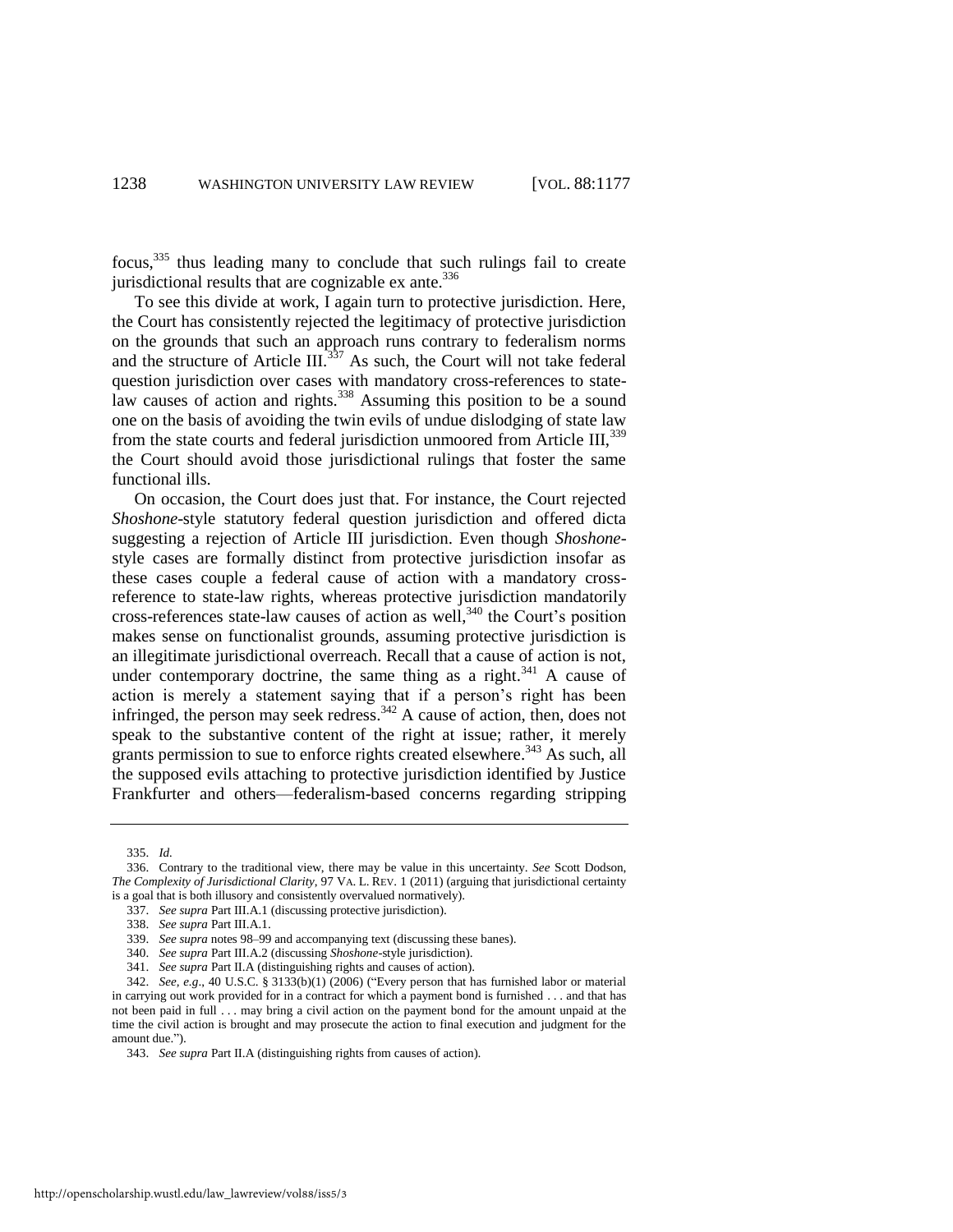state courts of interpretive power over state law,  $344$  as well as structural concerns that protective jurisdiction renders Article III's limited delegation of jurisdiction to the federal courts meaningless<sup>345</sup>—apply with equal force to taking jurisdiction over federal causes of action coupled with mandatory cross-references to state-law rights. If Congress can vest federal question jurisdiction over mandatory cross-references to state-law rights by merely enacting a cause of action (i.e., language such as "persons not paid in full, contrary to the requirements of state contract law, may sue for damages"), $346$  then Congress could simply strip the state courts of jurisdiction to hear nearly any state-law claim and render Article III toothless at will. The functional distinction between the *Shoshone* line of cases and protective jurisdiction is nil.<sup>347</sup>

Professors Vázquez and Young have recently come to this same conclusion. Professor Vázquez argues that the distinction between protective jurisdiction (i.e., jurisdiction over mandatory cross-references to state-law causes of action and rights) and *Shoshone*-type cases (i.e., jurisdiction over federal causes of action coupled with mandatory crossreferences to state-law rights) is merely formal.<sup>348</sup> As one who is otherwise an advocate of protective jurisdiction, he celebrates this result insofar as

<sup>344.</sup> Providing an exhaustive list of the scholarship here is impractical. So I merely reference Justice Frankfurter's classic position and Professor Young's recent additions. *See, e.g*., Textile Workers Union v. Lincoln Mills, 353 U.S. 448, 475 (1957) (Frankfurter, J., dissenting) (arguing that protective jurisdiction indulges in an extraconstitutional distrust of state courts); Young, *supra* note 67, at 1793–1802 (providing two federalism-based rationales weighing against protective jurisdiction).

<sup>345.</sup> *See, e.g*., *Lincoln Mills*, 353 U.S. at 474 (Frankfurter, J., dissenting) (arguing that Article III restrictions should not be so easily dismissed); Seinfeld, *supra* note 67, at 1445 (noting that many, although not the author, critique protective jurisdiction because it renders Article III "toothless").

<sup>346.</sup> For an example of Congress using such language, one may refer to the Miller Act. *See* 40 U.S.C. § 3133(b)(1); *see also* note [342.](#page-62-0) 

<sup>347.</sup> *Cf.* Nat'l Mut. Ins. Co. v. Tidewater Transfer Co., 337 U.S. 582, 594 n.22 (1949) (Jackson, J., plurality opinion) ("Moreover, the Tucker Act [like the FTCA referenced in the text of the opinion] simply opens those courts to plaintiffs already possessed of a cause of action. If that is sufficient to make the case one arising under the laws of the United States, the same is true of this suit and all others like it. No one urges that view of the present statute, nor could they.‖); *id*. at 598 n.23 (arguing that federal permission to enforce a state-law right is insufficient to vest federal question jurisdiction). Justice Jackson, in footnote [25](#page-7-2) and the accompanying paragraph in text, erroneously relies upon cases interpreting the federal question *statute*, not *Article III*, in opining that Article III federal question jurisdiction was lacking in *Tidewater*. Nevertheless, I rely upon his notion in footnote [24](#page-7-3) that such a view of Article III federal question jurisdiction would allow Congress to vest federal question jurisdiction merely upon "open[ing] the courts," id. at 594 n.22, i.e. passing a jurisdictional statute. That is to say, Justice Jackson equates this understanding of Article III federal question with protective jurisdiction. *See supra* Part III.A.1 (defining protective jurisdiction). Indeed, Professor Mishkin explicitly treats the *Tidewater* dissenters' view of Article III jurisdiction as a species of protective jurisdiction. *See supra* note 172.

<sup>348.</sup> Vázquez, *supra* note 20, at 1755 (arguing that despite the mere formal nature of the distinction, this "formal" change is enough to vest Article III jurisdiction).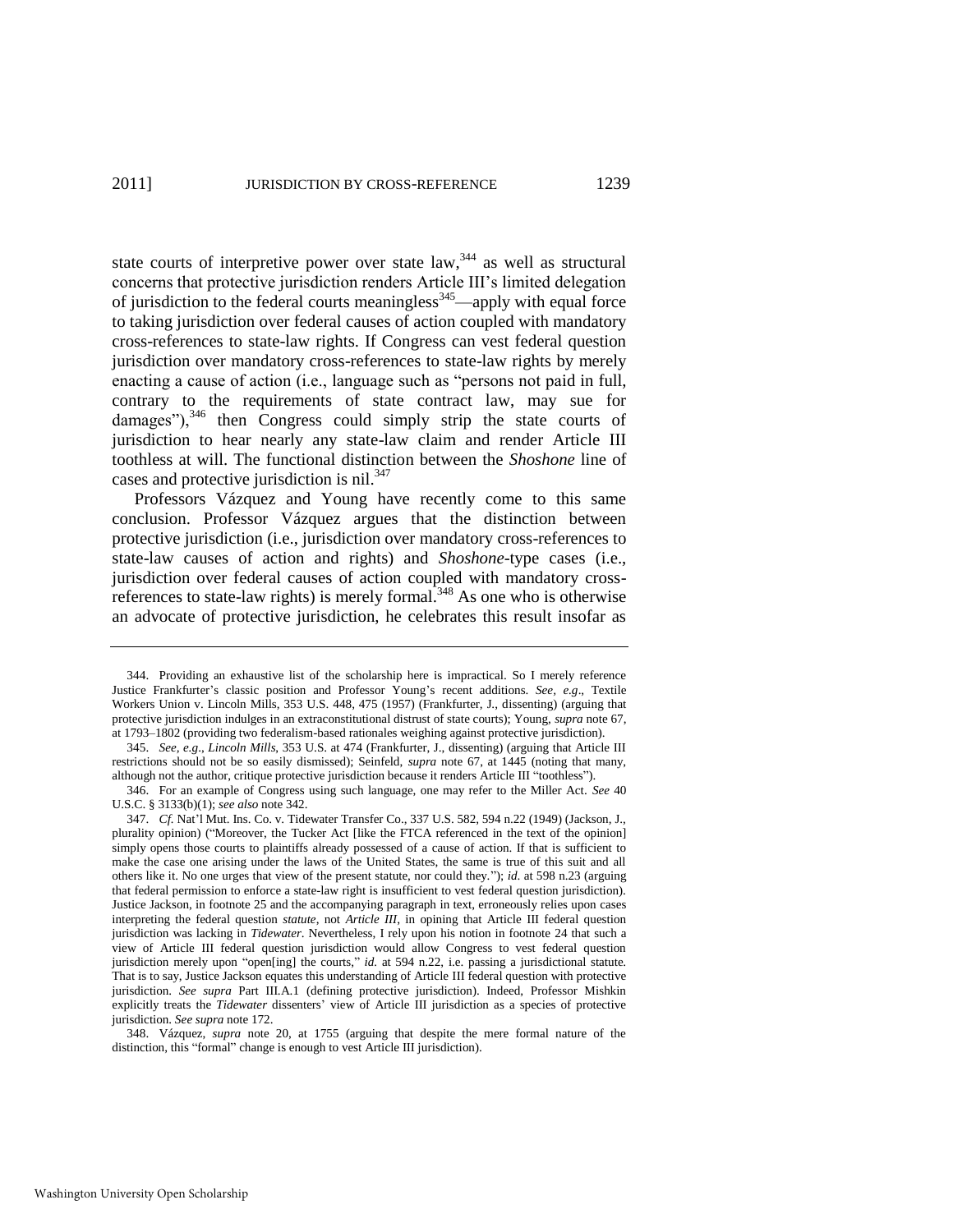Congress can reach the functional equivalent of protective jurisdiction without running into an Article III stumbling block and, therefore, advocates limiting the *Shoshone* line of cases strictly to their holdings as interpretations of § 1331.<sup>349</sup> Professor Young also agrees that *Shoshone*type cases are the functional equivalent to protective jurisdiction, but unlike Professor Vázquez, he finds this equivalence grounds for rejecting *Shoshone-style* jurisdiction on Article III grounds.<sup>350</sup> This debate illustrates that, from a functionalist perspective, if one concludes with the Supreme Court that protective jurisdiction is beyond Article III's scope, then one should similarly conclude that *Shoshone*-style cases, with their attendant barrier to declaratory authority over the relevant substantive law, are as well.<sup>351</sup>

Similarly, the Court has not let the formal aspects of enclave jurisdiction lead it to conflate that jurisdiction with protective jurisdiction. Indeed, these cases possess formal attributes much like protective jurisdiction (i.e., metadiscretionary cross-references to state-law causes of  $\alpha$  action and rights).<sup>352</sup> Moreover, the rationale often given for taking federal question jurisdiction over state-law claims in federal enclaves is that ―[b]ecause Congress has exclusive legislative jurisdiction over federal enclaves—pieces of territory carved out of states for federal use and control—courts have reasoned that federal courts must also have subject matter jurisdiction over controversies that arise on such enclaves.<sup>3553</sup> The resemblance of this argument to Professor Welchsler's the-greater-powerincludes-the-lesser-power defense of protective jurisdiction is striking.<sup>354</sup> Nevertheless, the functional pitfalls of protective jurisdiction are not an issue in enclave jurisdiction because in the latter cases, the state ceded authority over the land at issue prior to the federal courts taking jurisdiction.<sup>355</sup> Thus, federal question jurisdiction in enclave jurisdiction

349. *Id*.

<sup>350.</sup> Young, *supra* note 67, at 1802–04.

<sup>351.</sup> *See, e.g*., James E. Pfander, *Protective Jurisdiction, Aggregate Litigation, and the Limits of Article III*, 95 CALIF. L. REV. 1423, 1469 (2007) ("The Court might resist an attempt by Congress to address a lack of substance for federal question purposes simply by declaring that federal law incorporates state rules for decision. Mere incorporation of state law has a bootstrapping quality that makes it an unattractive vehicle for the exercise of federal question jurisdiction."); *see also* Goldberg-Ambrose, *supra* note 67, at 558 ("Incorporation alone should not suffice, however, to fit the claim within a conventional interpretation of the arising under clause of article III because incorporation of state law does not generate any new independent federal rights or obligations.").

<sup>352.</sup> *See supra* Part III.C.1 (discussing enclave jurisdiction).

<sup>353.</sup> Lawler v. Miratek Corp., No. EP-09-CV-252-KC, 2010 WL 743925, at \*2 (W.D. Tex. Mar. 2, 2010).

<sup>354.</sup> Wechsler, *supra* note 67, at 224–25.

<sup>355.</sup> *See supra* note 254 (discussing types of cessations of land).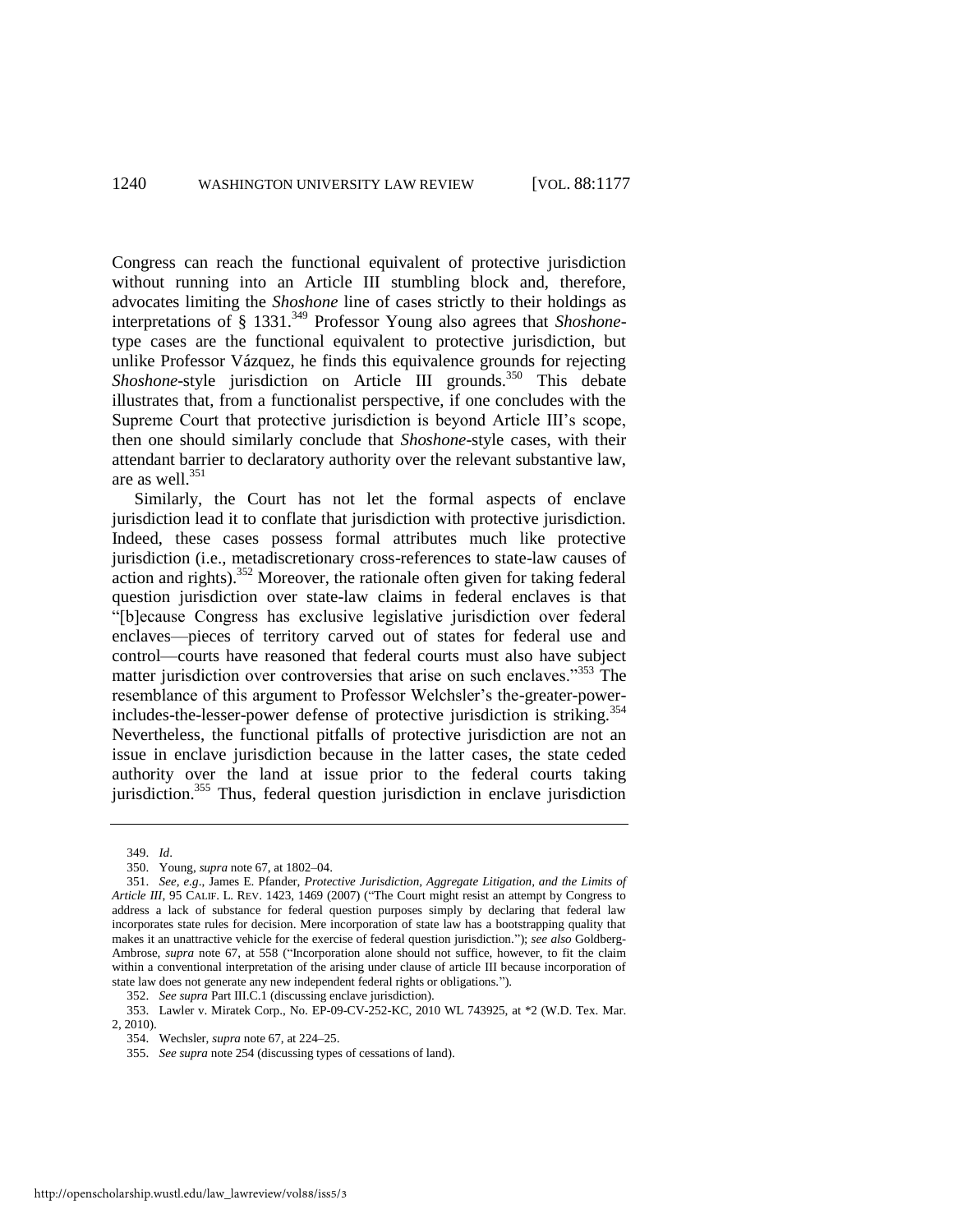cases is not stripping state courts of their jurisdiction as is supposed with protective jurisdiction, because enclaves are uniquely subject to congressional control.<sup>356</sup> Rather, in these cases, it is the federal government delegating legislative authority to the state over the enclave.<sup>357</sup>

But as often as not, the Court allows mere formal distinctions to vest federal question jurisdiction in the cross-referenced context. Such is the case when the federal common law metadiscretionarily cross-references state-law rights and the courts take federal question jurisdiction. The Court rightly (assuming protective jurisdiction beyond the pale) refuses federal question jurisdiction under *Shoshone* because the mere formal change of adding a federal cause of action to a mandatory cross-reference to statelaw rights is functionally equivalent to protective jurisdiction. Yet the Court allows claims with nearly the same formal structure, coupled with the same functional ills, to arise as federal questions when the federal common law metadiscretionarily cross-references state-law rights. Both require the federal court to apply the law of the forum state unless overridden by an overwhelming federal interest.<sup>358</sup> Moreover, both are subject to similar federalism<sup>359</sup> and structural concerns.<sup>360</sup> Thus, from a

358. *Compare supra* notes 48–51 and accompanying text (discussing that mandatory crossreferences are subject to federal interest preemption), *with* Kamen v. Kemper Fin. Servs., Inc., 500 U.S. 90, 98 (1991) (holding that forum state law applies in federal common law cases unless overridden by a strong showing of a unique federal interest).

359. *Compare supra* note 98 and accompanying text (noting federalism concerns in protective jurisdiction of stripping state courts of authority over state law), *with* Atherton v. FDIC, 519 U.S. 213, 218 (1997) (holding that because federal common law displaces state law, such issues properly are matters of congressional concern), *and* O'Melveny & Myers v. FDIC, 512 U.S. 79, 83 (1994) (rejecting federal common law rule for attorney malpractice, *inter alia*, as it would "divest[] States of authority over the entire law of imputation"), and Mark D. Rosen, *Was Shelley v. Kraemer Incorrectly Decided? Some New Answers*, 95 CALIF. L. REV. 451, 494–95 (2007) ("[C]onstitutional preemption is a component of almost all the federal common law decisions that displace state law with a judicially created alternative."), *and* Tidmarsh & Murray, *supra* note 225, at 615 ("Federal common law displaces state law, and thus shifts the balance of power from state to federal government.").

360. *Compare supra* note 99 and accompanying text (noting structural concerns in protective jurisdiction of overexpanding federal court jurisdiction), *with* Carlos Manuel Vázquez, *W(h)ither* Zschernig?, 46 VILL. L. REV. 1259, 1273 (2001) ("The Constitution's provisions setting forth the procedures for enacting legislation impose numerous obstacles to the displacement of state law, chief among them the bicameralism and presentment requirements. These requirements protect state prerogatives because the states are represented in the legislative process. At the same time, they assure that the federal lawmaking branches will be accountable for any federal decision to displace state law. When the courts decide to displace state law on the basis of federal common law, the safeguards of the

<span id="page-65-0"></span><sup>356.</sup> *See* U.S. CONST. art. I, § 8, cl. 17 (Congress is vested with general legislative power over the national capital and other land ceded by the States to the national government); U.S. CONST. art. IV, § 3, cl. 2 (Congress is vested with general legislative power over territory owned by the national government).

<sup>357.</sup> *See* Joshua D. Sarnoff, *Cooperative Federalism, the Delegation of Federal Power, and the Constitution*, 39 ARIZ. L. REV. 205, 249–50 (1997) (arguing that statutory cross-referencing to state law in the enclave context is best understood as congressional delegation of legislative authority).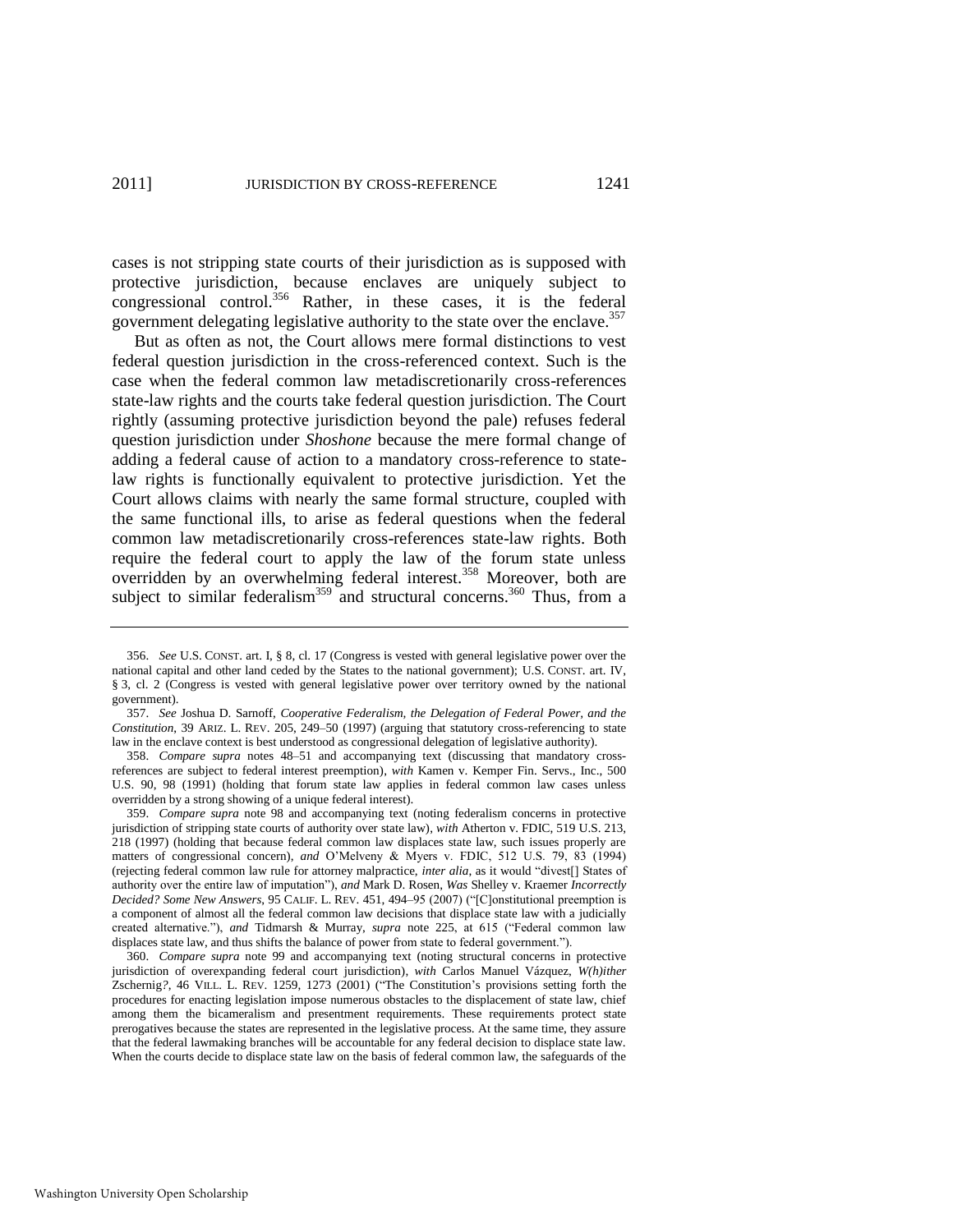functionalist view, if protective *Shoshone*-style jurisdiction is beyond the boundaries of federal question jurisdiction, then federal common law that deploys a metadiscretionary cross-reference to state law should be as well.<sup>361</sup>

<span id="page-66-0"></span>In fact, the only distinction between protective and *Shoshone*-style jurisdiction and federal common law suits coupled with a metadiscretionary cross-reference to state law is the identity of the agent limiting the discretion to deviate from the law of the forum state— Congress in the former and the Court in the latter. The Court's unwillingness to allow federal question jurisdiction to arise in cases where Congress mandates a cross-reference to state-law rights (i.e., protective jurisdiction cases, *Shoshone*-style cases, FTCA cases, and pre-1974 cases under the Miller Act), but its willingness to vest jurisdiction when the Court mandates the functionally equivalent result as a matter of federal common law, raise significant separation-of-powers concerns.<sup>362</sup>

The jurisdictional question forms the nub of this separation-of-powers difficulty. Absent some argument on the peripheries,  $363$  jurists and scholars agree that the jurisdiction granted by Article III of the Constitution is not

362. See Vázquez, *supra* note 20, at 1761 ("It would be odd to say that federal jurisdiction would exist when Congress delegates to the courts the power to preempt some state law, but not when Congress itself specifies the extent of preemption.").

363. *See* Lumen N. Mulligan, *Did the Madisonian Compromise Survive Detention at Guantánamo?*, 85 N.Y.U. L. REV. 535 (2010) (arguing that *Boumediene v. Bush* represents the first case to hold Congress constitutionally bound to vest lower court jurisdiction).

bicameralism and presentment requirements are circumvented and no political actors can easily be held accountable for the displacement." (footnotes omitted)).

<sup>361.</sup> *See, e.g*., John T. Cross, *Congressional Power to Extend Federal Jurisdiction to Disputes Outside Article III: A Critical Analysis from the Perspective of Bankruptcy*, 87 NW. U. L. REV. 1188, 1220 (1993) ("In short, the theory of protective jurisdiction is little more than federal common law in disguise.‖); Kenneth C. Randall, *Federal Questions and the Human Rights Paradigm*, 73 MINN. L. REV. 349, 381 (1988) ("Justice Frankfurter's similar criticisms of both the federal common-law and protective jurisdiction theories indicates that it is not always easy to separate the two theories. Indeed, judicial reference to, or reliance on, nonfederal law in the creation of federal common-law causes of action differs little from the adoption of nonfederal causes of action under protective jurisdiction. Perhaps, then, the legitimacy of jurisdiction over federal common-law cases also supports judicial authority under the protective jurisdiction theory." (footnotes omitted)). To be clear, I do not find this charge of formalism to carry the day in instances of federal common law in which the courts engage in discretionary cross-references to state law. *See* Young, *supra* note 50, at 1658 (arguing, based upon similar grounds, that federal common law should not lie when state law is cross-referenced in a metadiscretionary fashion). Nor do I find mandatory, or metadiscretionary, cross-references to state law inapt when jurisdiction does not rest on the existence of a federal question. *See* United States v. Little Lake Misere Land Co., 412 U.S. 580, 591 (1973) ("The federal jurisdictional grant over suits brought by the United States is not in itself a mandate for applying federal law in all circumstances. This principle follows from *Erie* itself, where, although the federal courts had jurisdiction over diversity cases, we held that the federal courts did not possess the power to develop a concomitant body of general federal law.").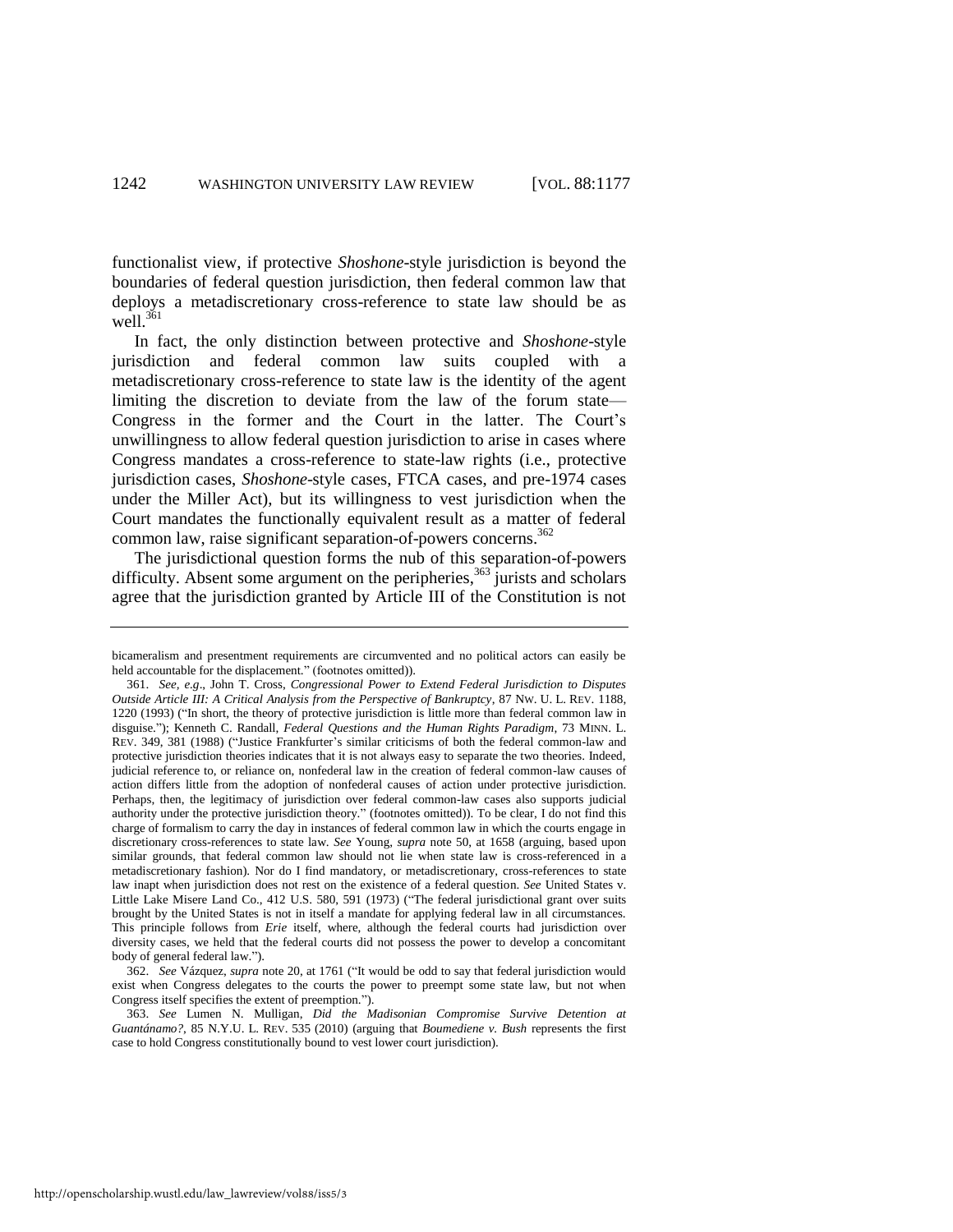<span id="page-67-0"></span>self-executing and that Congress retains near plenary power to vest the lower federal courts with as much or as little of that Article III power as it sees fit.<sup>364</sup> Given that federal question jurisdiction "masks a welter of issues regarding the interrelation of federal and state authority and the proper management of the federal judicial system,"<sup>365</sup> it makes sense that Congress renders these jurisdictional decisions because it is the preeminent actor in resolving federalism questions<sup>366</sup>—at least in regard to

365. Franchise Tax Bd. v. Constr. Laborers Vacation Trust, 463 U.S. 1, 8 (1983); *see also* Merrell Dow Pharms. Inc. v. Thompson, 478 U.S. 804, 810 (1986) ("[D]eterminations about federal jurisdiction require sensitive judgments about congressional intent, judicial power, and the federal system.").

<sup>364.</sup> *See, e.g.*, Barry Friedman, *A Different Dialogue: The Supreme Court, Congress and Federal Jurisdiction*, 85 Nw. U. L. REV. 1, 2 (1990) ("[C]ommentators mark out their individual lines defining the precise scope of Congress's authority, but no one has challenged the central assumption that Congress bears primary responsibility for defining federal court jurisdiction."); Idleman, *supra* note [332,](#page-61-0) at 241 ("For both constitutional and institutional reasons, the subject-matter jurisdiction of the federal courts is jealously guarded by its Article III keepers."); *id.* at 250–51 ("[T]he jurisdiction of the lower federal courts does not flow directly from Article III; rather, the jurisdictional grants of Article III must be first affirmed by statute. . . . Congress—let alone the separation of powers—might be doubly offended by the unauthorized exercise of judicial power." (footnotes omitted)); James Leonard, Ubi Remedium Ibi Jus*, or, Where There's a Remedy, There's a Right: A Skeptic's Critique* of Ex Parte Young, 54 SYRACUSE L. REV. 215, 277 (2004) ("[T]he jurisdiction of the lower courts is a matter of legislative discretion and not of 'need' defined from Article III."); see also MARTIN H. REDISH, FEDERAL JURISDICTION: TENSIONS IN THE ALLOCATION OF JUDICIAL POWER 83 (2d ed., The Michie Company 1990) (1980) (stating that federal courts can hear cases only if the Constitution has authorized courts to hear such cases and Congress has vested that power in federal courts); Lawrence Gene Sager, *Foreword: Constitutional Limitations on Congress' Authority to Regulate the Jurisdiction of the Federal Courts*, 95 HARV. L. REV. 17, 25 (1981) ("Courts and commentators agree that Congress' discretion in granting jurisdiction to the lower federal courts implies that those courts take jurisdiction from Congress and not from article III."). Congress retains broad control of the jurisdiction of the inferior federal courts, and it may grant a narrower scope of subject matter jurisdiction than is found in Article III. *See, e.g.*, Paul M. Bator, *Congressional Power Over the Jurisdiction of the Federal Courts*, 27 VILL. L. REV. 1030, 1031 (1982) (espousing the traditional view that Congress is not required by Article III to vest full Constitutional subject matter jurisdiction in the inferior federal courts). *Contra* Akhil Reed Amar, *A Neo-Federalist View of Article III: Separating the Two Tiers of Federal Jurisdiction*, 65 B.U. L. REV. 205, 209 (1985) (arguing that Congress must vest some of the Article III heads of jurisdiction in the federal judiciary); *see* Laurence H. Tribe, *Jurisdictional Gerrymandering: Zoning Disfavored Rights Out of the Federal Courts*, 16 HARV. C.R.-C.L. L. REV. 129, 134 (1981) (arguing that there are non-Article III limits to Congress's discretion in vesting inferior federal courts with subject matter jurisdiction). Exercising this control over inferior courts, Congress withheld general federal question jurisdiction from them until 1875. *See* Judiciary Act of March 3, 1875, ch. 137, 18 Stat. 470 (1875); Randall, *supra* not[e 361,](#page-66-0) at 363, 365 n.76 (stating that the 1875 Act was the first general congressional grant of federal question jurisdiction to the inferior federal courts and that it is the predecessor statute to § 1331, the current statutory grant of federal question jurisdiction).

<sup>366.</sup> The classic example of so-called process federalism is Herbert Wechsler, *The Political Safeguards of Federalism: The Role of the States in the Composition and Selection of the National Government*, 54 COLUM. L. REV. 543, 543 (1954). *See also* Jesse H. Choper, *The Scope of National Powers Vis-à-Vis the States: The Dispensability of Judicial Review*, 86 YALE L.J. 1552, 1557 (1977) (arguing that the national political system protects states' interests in Congress and that the federal courts should focus on individual rights); Bradford R. Clark, *Separation of Powers as a Safeguard of*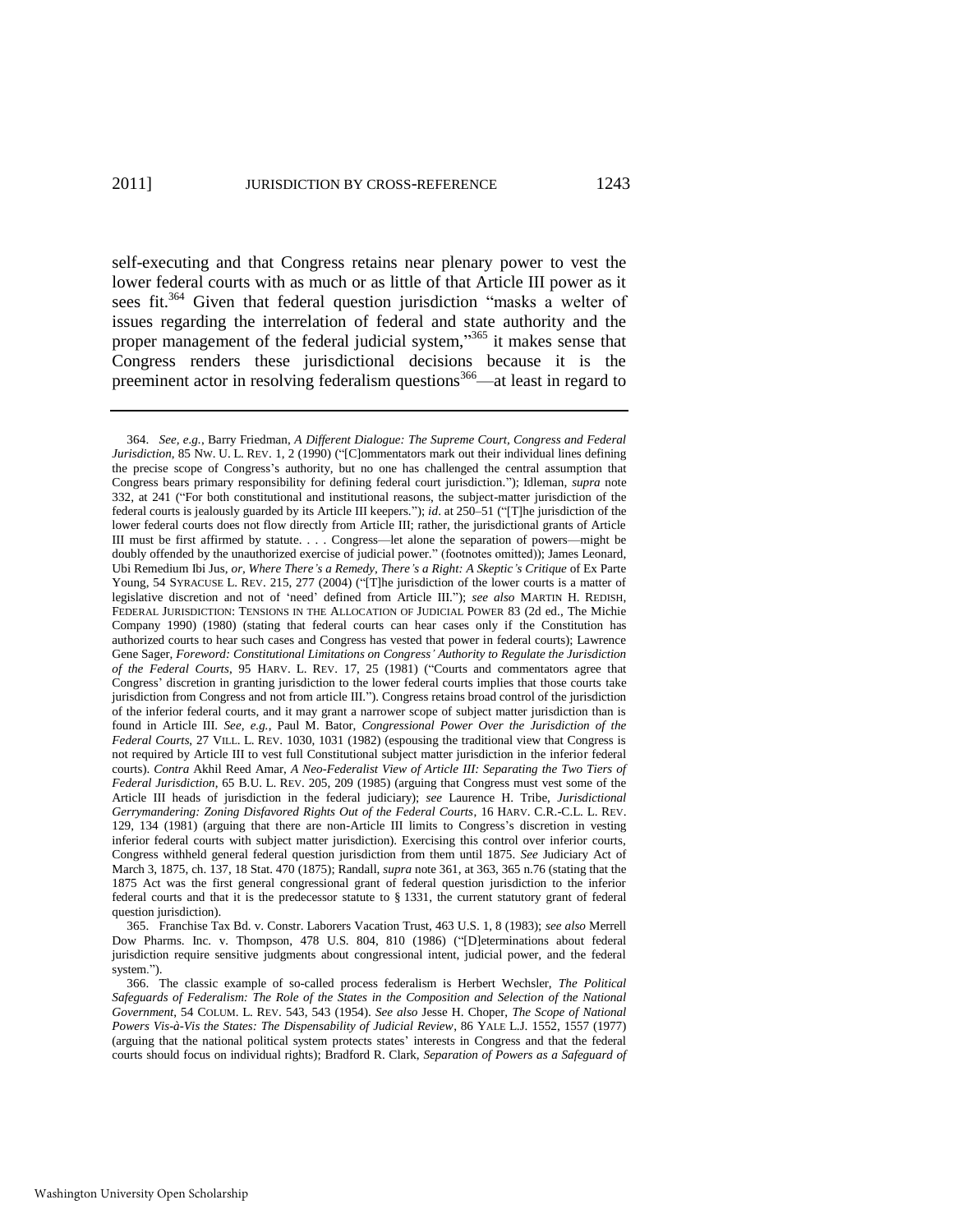the intersection of federalism and the control of the federal courts' jurisdiction.<sup>367</sup> As a result, the Court consistently holds that Congress is the better institution to make these judgments than are the federal courts.<sup>368</sup> This institutional advantage flows from the fact that the states are represented there, the actors involved are politically accountable,  $369$ and the process for passing federal statutes offers several opportunities for the states to give input.  $370$ 

Federal common law, generally speaking, raises concerns in this regard. When a federal court creates both a right and a cause of action as a matter of federal common law, the court is simultaneously creating § 1331 jurisdiction by crafting the very analytical components required to vest jurisdiction under the statute. $371$  Moreover, federal common law rights

*Federalism*, 79 TEX. L. REV. 1321, 1324 (2001) (arguing that separation-of-powers doctrine protects states' interest in Congress by rendering the passage of federal legislation difficult); Larry D. Kramer, *Putting the Politics Back into the Political Safeguards of Federalism*, 100 COLUM. L. REV. 215, 219 (2000) (arguing that political parties adequately represent states' interests in Congress); Gillian E. Metzger, *Congress, Article IV, and Interstate Relations*, 120 HARV. L. REV. 1468, 1476 (2007) (―[A]ssigning Congress primary control over interstate relations accords with precedent, federalism values, functional concerns, and history.‖); Robert C. Post & Reva B. Siegel, *Legislative Constitutionalism and Section Five Power: Policentric Interpretation of the Family and Medical*  Leave Act, 112 YALE L.J. 1943, 2031 (2003) ("Congress can draw on its distinctive capacity democratically to elicit and articulate the nation's evolving constitutional aspirations when it enforces the Fourteenth Amendment. Because of the institutionally specific ways that Congress can negotiate conflict and build consensus, it can enact statutes that are comprehensive and redistributive, and so vindicate constitutional values in ways that courts cannot."). Of course, process federalism has its critics. *See, e.g.*, Saikrishna B. Prakash & John C. Yoo, *The Puzzling Persistence of Process-Based Federalism Theories*, 79 TEX. L. REV. 1459, 1462 (2001) (arguing that process federalism does not adequately protect states' interests and thus the federal courts must play an active role in regard); Ernest A. Young, *Making Federalism Doctrine: Fidelity, Institutional Competence, and Compensating Adjustments*, 46 WM. & MARY L. REV. 1733, 1815–44 (2005) (arguing that the federal courts have a primary role to play in questions of federalism doctrine).

<sup>367.</sup> *See* Snyder v. Harris, 394 U.S. 332, 341–42 (1969) (arguing that the Constitution places the power to "expand the jurisdiction of [the lower federal] courts . . . specifically . . . in the Congress, not in the courts"); Mishkin, *supra* note 19, at 159 ("[I]t is desirable that Congress be competent to bring to an initial national forum all cases in which the vindication of federal policy may be at stake."); Judith Resnik, *Trial as Error, Jurisdiction as Injury: Transforming the Meaning of Article III*, 113 HARV. L. REV. 924, 1007 (2000) ("Rather than naturalizing a set of problems as intrinsically and always 'federal [questions for jurisdictional purposes],' I urge an understanding of 'the federal' as (almost) whatever Congress deems to be in need of national attention, be it kidnapping, alcohol consumption, bank robbery, fraud, or nondiscrimination." (footnote omitted)).

<sup>368.</sup> *See, e.g.*, Jones v. Rath Packing Co., 430 U.S. 519, 525 (1977) (noting that since the states are represented in Congress but not in the federal courts, the presumption against displacement of state law is consistent with a presumption in favor of displacement of federal common law); Wallis v. Pan Am. Petroleum Corp., 384 U.S. 63, 68 (1966) (holding that "[w]hether latent federal power should be exercised to displace state law is primarily a decision for Congress," not the federal courts).

<sup>369.</sup> Vázquez, *supra* note 360, at 1273.

<sup>370.</sup> *Id.*

<sup>371.</sup> *See* Illinois v. City of Milwaukee, 406 U.S. 91, 99–100 (1972) (federal common law claim constitutes "a question arising under the 'laws' of the United States"); Tidmarsh & Murray, *supra* note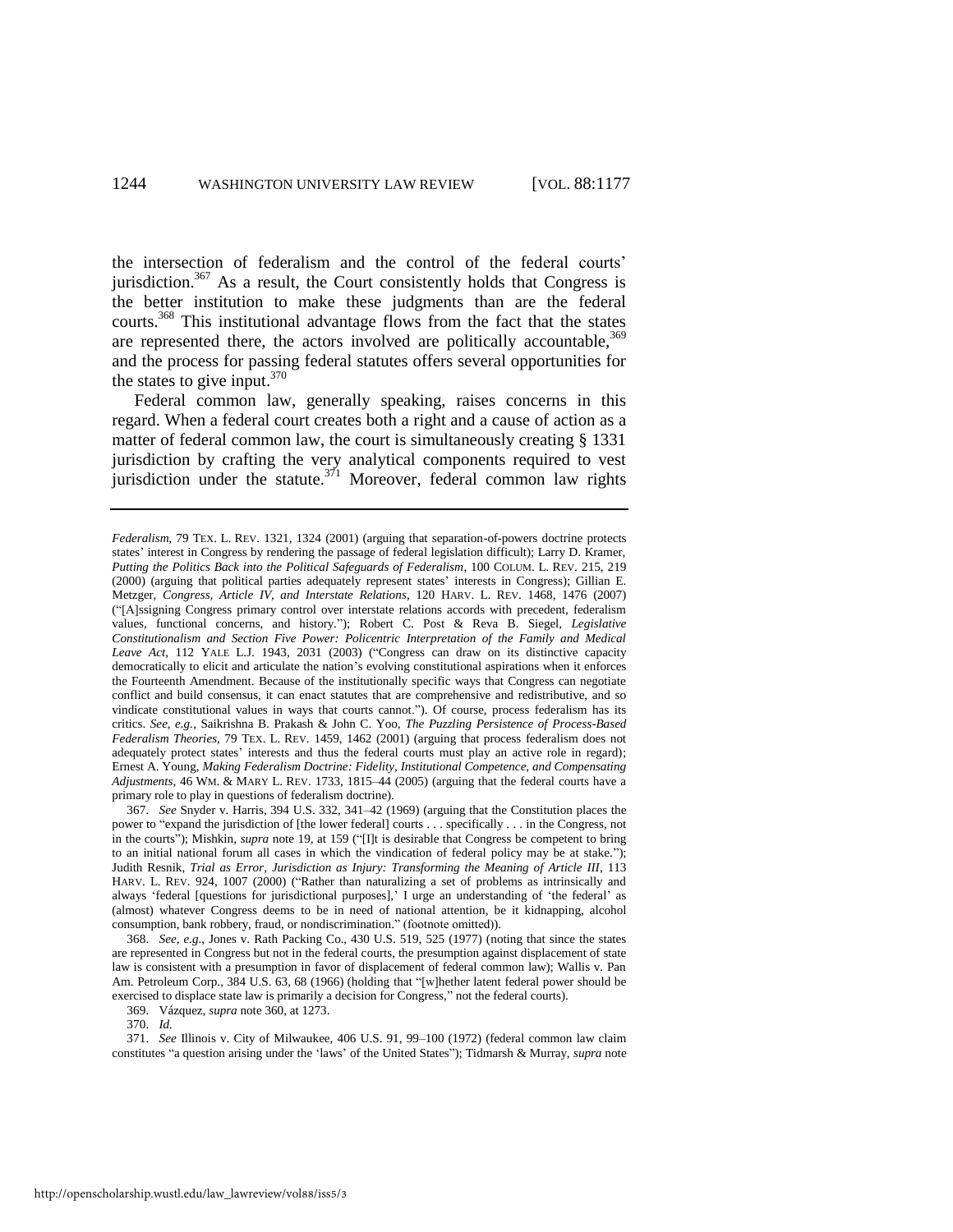often $372$  preempt state law in some fashion, $373$  contrary to the view that such decisions are better left to Congress.<sup>374</sup> Given these impediments, even if one concludes as I do that federal common law is a necessary element of our constitutional scheme,<sup>375</sup> it pushes the boundaries of credulity to maintain that the courts can exercise this common law power

[<sup>225,</sup>](#page-42-0) at 653 ("[A] federal common law claim creates federal jurisdiction."); *cf.* Glen Staszewski, *Avoiding Absurdity*, 81 IND. L.J. 1001, 1035 (2006) (arguing, in regard to equal protection claims, that recognizing certain "actionable federal constitutional claims would dramatically expand the jurisdiction of federal courts"). Congress retains broad control of the jurisdiction of the inferior federal courts, and it may grant a narrower scope of subject matter jurisdiction than is found in Article III. *See supra* note [364](#page-67-0) (discussing how Congress retains power to vest the lower federal courts with as much or as little of the federal jurisdiction that is granted by Article III).

<sup>372.</sup> Federal common law may at times be made for the purpose of giving effect to a federal statute when there is no otherwise applicable state law that is displaced. *See, e.g.*, Textile Workers Union v. Lincoln Mills, 353 U.S. 448, 457 (1957) (holding that the Taft-Hartley Act gave federal courts jurisdiction to hear controversies involving labor contracts and authorized federal courts to make a body of federal law for enforcement of collective bargaining agreements.). Or, at times, federal common law may explicitly adopt the law of the state as the federal rule, displacing state law only in a nominal sense. *See, e.g.*, Kamen v. Kemper Fin. Servs., Inc., 500 U.S. 90, 98–99 (1991) (holding that the law of the state of incorporation applied to a derivative action brought under the Investment Company Act). Another instance lies in the federal common law of Indian relations. In the case of Indian law, the field is so dominated by federal law that there is no state law to displace. *See*, *e.g.*, Nat'l Farmers Union Ins. Cos. v. Crow Tribe of Indians, 471 U.S. 845, 850–53 (1985) (discussing the plenary power of the federal government over Indian tribes).

<sup>373.</sup> *See, e.g.*, Atherton v. FDIC, 519 U.S. 213, 218 (1997) (holding that because federal common law displaces state law, such issues properly are matters of congressional concern); O'Melveny & Myers v. FDIC, 512 U.S. 79, 83 (1994) (rejecting federal common law rule for attorney malpractice, *inter alia*, as it would "divest[] States of authority over the entire law of imputation"); see also Boyle v. United Techs. Corp., 487 U.S. 500, 504 (1988) ("[A] few areas, involving 'uniquely federal interests,' are so committed by the Constitution and laws of the United states to federal control that state law is pre-empted and replaced, where necessary, by federal law of a content prescribed (absent explicit statutory directive) by the courts—so-called 'federal common law." (citation omitted)); United States v. Kimbell Foods, Inc., 440 U.S. 715, 726 (1979) ("This Court has consistently held that federal law governs questions involving the rights of the United States arising under nationwide federal programs."); Banco Nacional de Cuba v. Sabbatino, 376 U.S. 398, 427 (1964) ("We conclude that the scope of the act of state doctrine must be determined according to federal law.‖); Rosen, *supra* note [359,](#page-65-0) at 494–95 ("[C]onstitutional preemption is a component of almost all the federal common law decisions that displace state law with a judicially created alternative."); Tidmarsh & Murray, *supra* note [225,](#page-42-0) at 615 ("Federal common law displaces state law, and thus shifts the balance of power from state to federal government.").

<sup>374.</sup> *See* Redish, *supra* note 238, at 766–67 (arguing that federal common law, as it is essentially a legislative function, violates separation-of-powers principles).

<sup>375.</sup> *See* D'Oench, Duhme & Co. v. FDIC, 315 U.S. 447, 470 (1942) (Jackson, J., concurring) (―Were we bereft of the common law, our federal system would be impotent. This follows from the recognized futility of attempting all-complete statutory codes, and is apparent from the terms of the Constitution itself."); Monaghan, *supra* not[e 238,](#page-44-0) at 14 ("[T]he authority to create federal common law springs of necessity from the structure of the Constitution, from its basic division of authority between the national government and the states.‖); *see also* Thomas W. Merrill, *The Common Law Powers of Federal Courts*, 52 U. CHI. L. REV. 1, 21 (1985) (discussing how the Court will exercise legislative power at times due to our complex constitutional scheme). For a contrary view, see Redish, *supra* note 238, at 766–67 (arguing that federal common law, as it is essentially a legislative function, violates separation-of-powers principles).